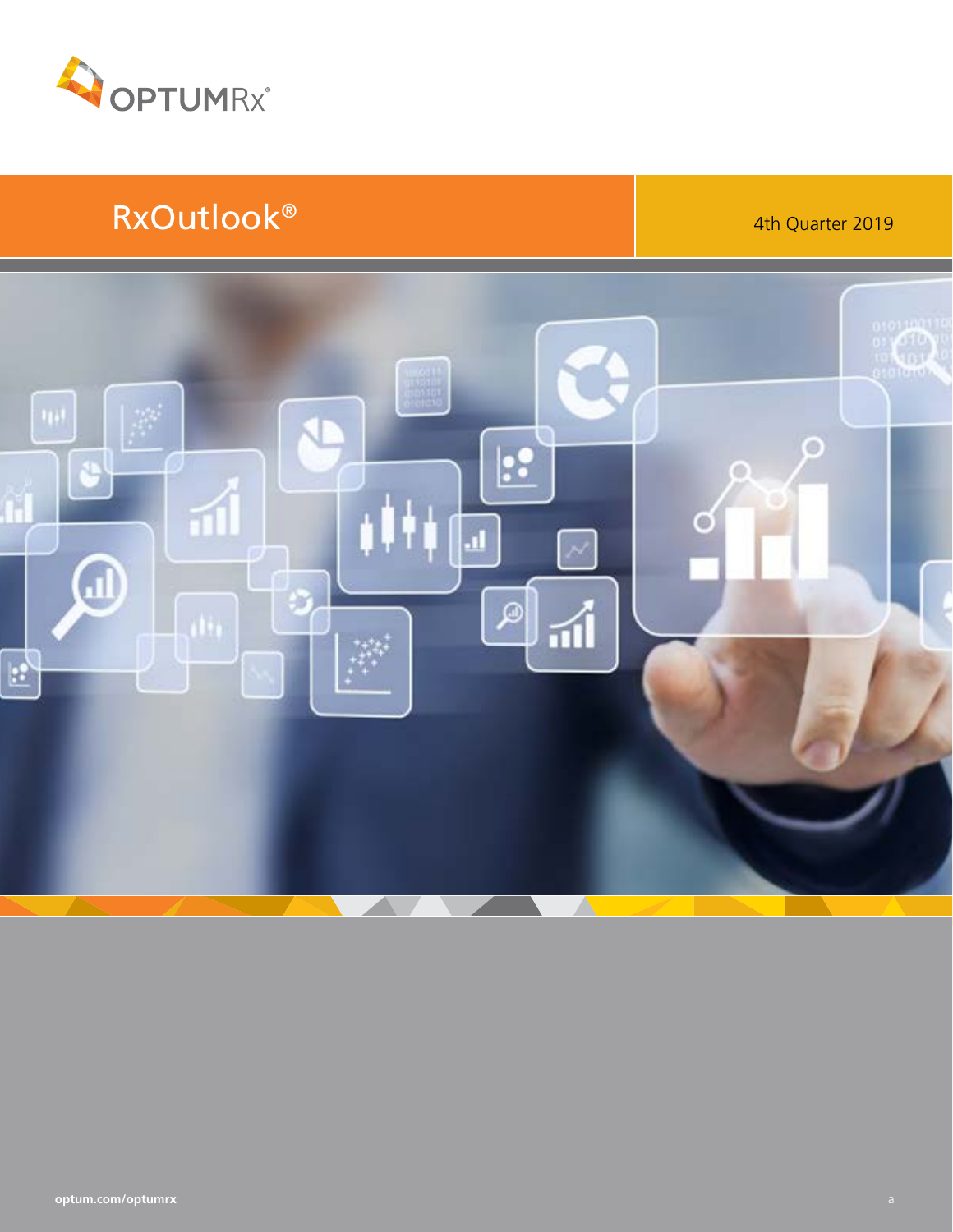### Welcome to the RxOutlook®, OptumRx's quarterly report summarizing the latest pipeline drug information, upcoming generic launches, and emerging therapies in today's pharmaceutical market.

In this edition, we take our first look at potential new drugs in 2020, concentrating on a select group of 11 near-term drugs that are expected to receive a Food and Drug Administration (FDA) approval decision by the end of the first quarter of 2020. These drugs are notable because of their potential clinical or financial impact, and/or public health interest. This selection of drugs gives a glimpse of what lies ahead in 2020: an emphasis on rare diseases, inherited conditions, oncology, and neurology. For example, six of these drugs have an orphan designation for treating rare diseases, including two new treatments (crizanlizumab and voxelotor) for sickle cell disease, a condition where the standard of care, hydroxyurea, was first approved by the FDA over 50 years ago. Trikafta™, originally anticipated in March 2020, was approved by the FDA almost 5 months earlier than expected and is intended for the treatment of cystic fibrosis (CF) patients that harbor at least one copy of *F508del*, a genetic mutation found in roughly 90% of the CF population. Similarly, the two cancer drugs (tazemetostat and avapritinib) target niche populations defined by either a biomarker or failure of available treatments. We expect this focus on orphan drugs to continue in 2020. According to our estimates, cancer will account for the largest therapeutic area in the pipeline, and 70% of the cancer drugs that could reach the market in 2020 will have orphan designations for small targeted populations. Conversely, orphan drugs account for roughly 30% of non-oncology pipeline drugs with potential approval in 2020.

The second largest therapeutic area in the 2020 pipeline is neurology. The list of migraine therapies continues to grow with two more calcitonin gene-related peptide (CGRP) inhibitors for migraine headache. Rimegepant is likely to be the second oral CGRP inhibitor product for acute migraines. Eptinezumab is likely to be the first intravenous CGRP inhibitor and offers dosing every 3 months for prophylaxis of migraine. These products will join the currently approved, self-administered, subcutaneous CGRP inhibitors. The third neurology drug is a new drug for multiple sclerosis: ozanimod, the third agent in the sphingosine 1-phosphate (S1P) modulator class.

Rounding out our selection are three drugs with unique places in therapy. AR-101 could be the first drug approved for reducing the incidence and severity of allergic reactions in patients with food allergy to peanuts. Considering the large number of people with food allergies, AR-101 is likely to receive a large amount of attention in the media if approved by the FDA. Givlaari® (givosiran), another product approved ahead of its expected approval date, is the first drug for reduction of attacks in patients with acute hepatic porphyria (AHP). AHP is a rare genetic disorder characterized by painful acute attacks caused by the accumulation of metabolic neurotoxins. Givosiran is an RNA interference (RNAi) drug that silences the gene responsible for production of excessive neurotoxic substances. Givosiran is the second RNAi drug approved by the FDA, and a third RNAi drug could reach the market later in 2020. Finally, bempedoic acid could be the first ATP-citrate lyase inhibitor approved for primary hyperlipidemia. This drug targets an enzyme upstream from the statins and could offer an oral alternative to injectable proprotein convertase subtilisin/kexin type 9 (PCSK9) inhibitors for patients who need additional low-density lipoproteincholesterol (LDL-C) lowering despite maximum-tolerated doses of statins.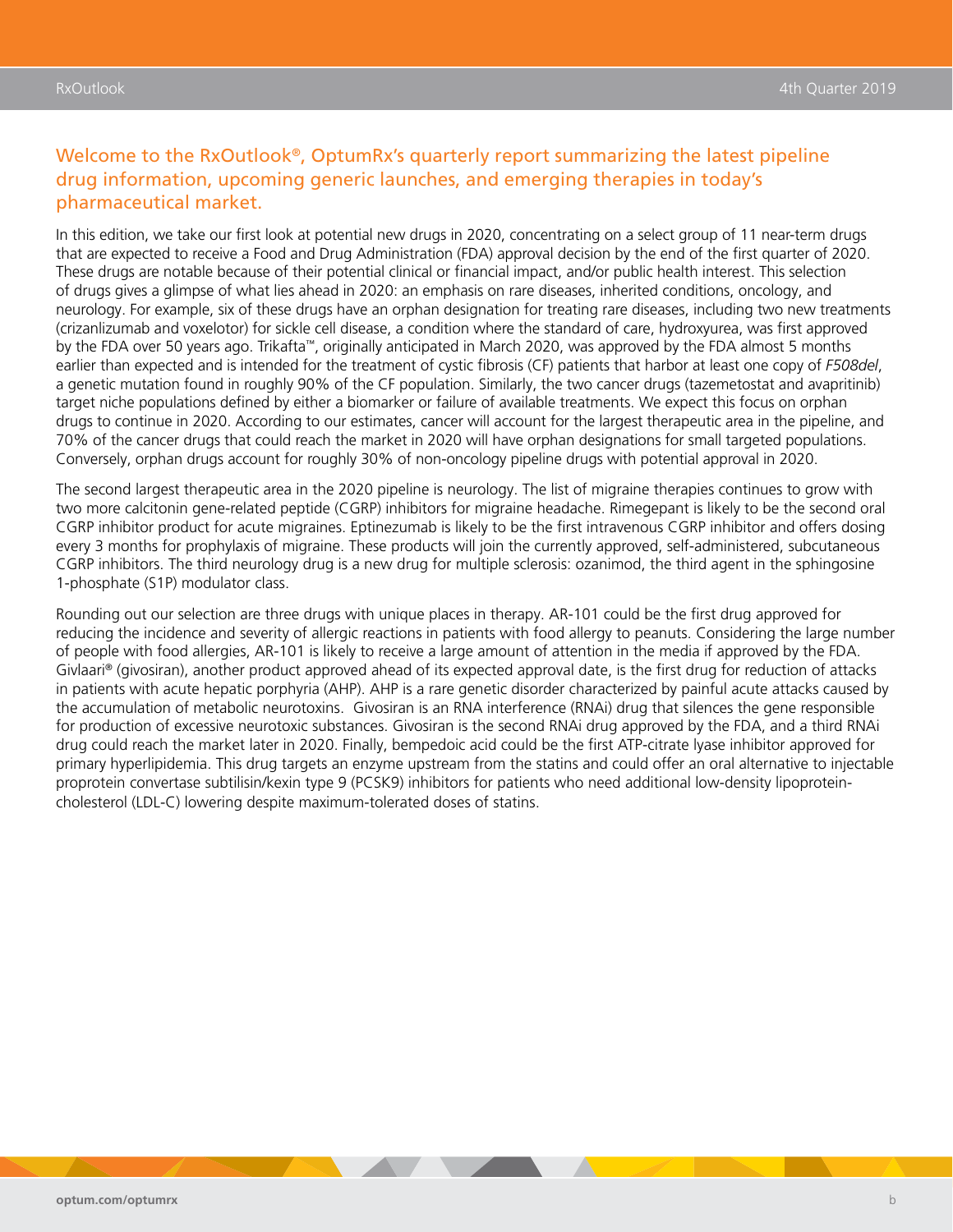### **Key pipeline drugs with FDA approval decisions expected by the end of the 1st quarter 2020**

| <b>Drug Name</b>                                   | Manufacturer                 | Indication/Use                   | <b>Expected FDA</b><br><b>Decision Date</b> |
|----------------------------------------------------|------------------------------|----------------------------------|---------------------------------------------|
| Elexacaftor/<br>tezacaftor/ivacaftor;<br>ivacaftor | Vertex                       | Cystic fibrosis*                 | 10/21/2019<br>(Approved)                    |
| Crizanlizumab                                      | <b>Novartis</b>              | Sickle cell disease*             | 11/15/2019<br>(Approved)                    |
| Givosiran                                          | Alnylam                      | Acute hepatic porphyria*         | 11/20/2019<br>(Approved)                    |
| Voxelotor                                          | Global Blood<br>Therapeutics | Sickle cell disease*             | 11/25/2019<br>(Approved)                    |
| AR-101                                             | Aimmune Therapeutics         | Peanut allergy                   | 1/2020                                      |
| Tazemetostat                                       | Epizyme                      | Epithelioid sarcoma*             | 1/23/2020                                   |
| Rimegepant                                         | Biohaven                     | Acute migraine                   | 2/2020                                      |
| Avapritinib                                        | <b>Blueprint Medicines</b>   | Gastrointestinal stromal tumors* | 2/14/2020                                   |
| Eptinezumab                                        | Alder                        | Migraine prophylaxis             | 2/21/2020                                   |
| Ozanimod                                           | Celgene                      | Multiple sclerosis               | 3/25/2020                                   |

\* Orphan Drug Designation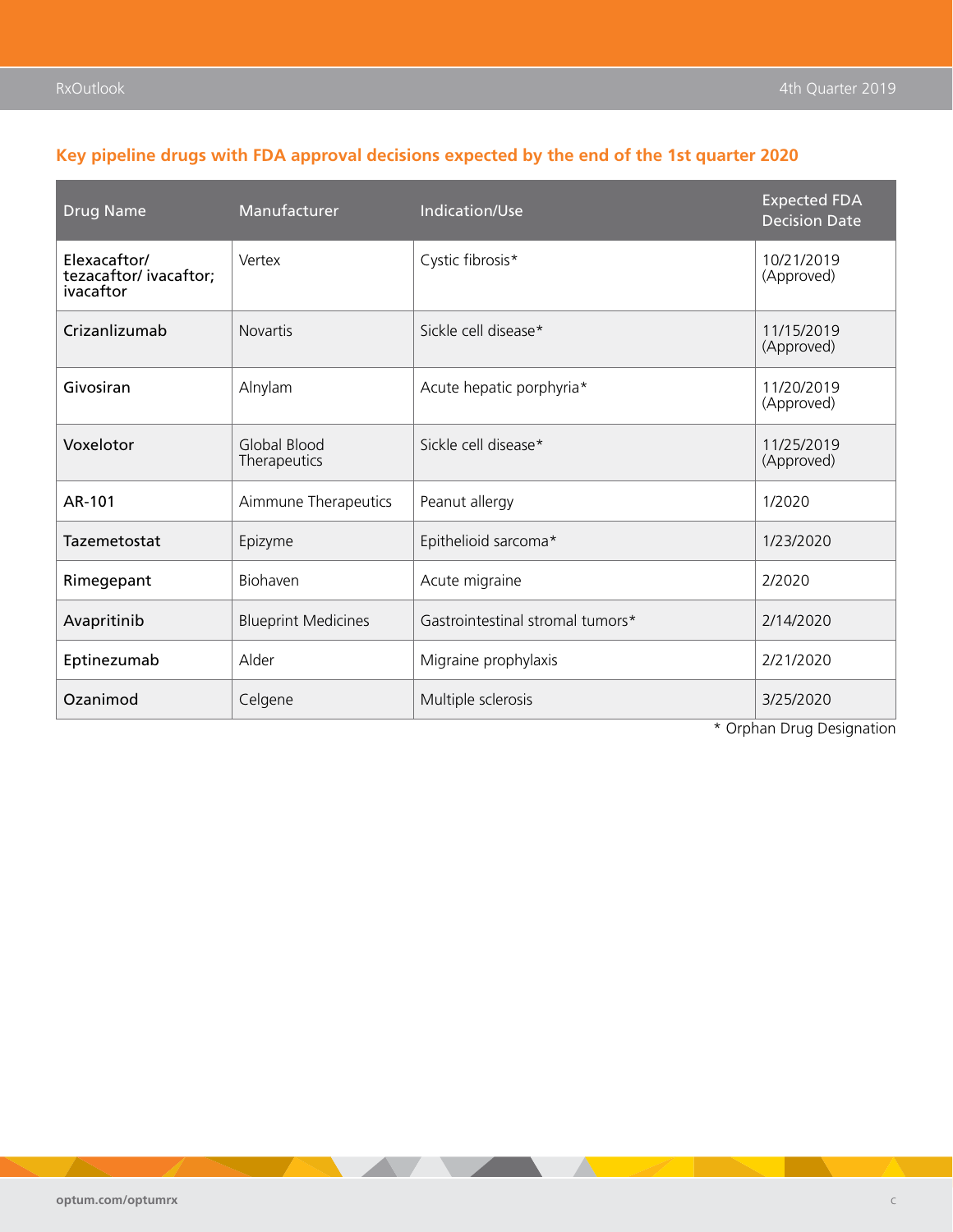OptumRx closely monitors and evaluates the drug development pipeline to identify noteworthy upcoming drug approvals and reports the essential findings here in RxOutlook. The report is organized in in the following manner:

#### **Detailed Drug Insights**

This section reviews the important characteristics (eg, therapeutic use, clinical profile, competitive environment and regulatory timeline) for key pipeline drugs with potential FDA approvals by the end of the 4th quarter.



#### **Extended Generic Pipeline Forecast**

This section provides a summary of upcoming first-time generic drugs and biosimilars that may be approved in the upcoming two years.

[Read more](#page-27-0)

#### **Extended Brand Pipeline Forecast**

This table provides a summary of developmental drugs, including both traditional and specialty medications that may be approved in the upcoming two years.

[Read more](#page-33-0)

#### **Key Pending Indication Forecast**

This table provides a summary of key new indications that are currently under review by the FDA and may be approved in the upcoming 12 months.

[Read more](#page-62-0)

#### **Past and future reviews**

Please note that RxOutlook highlights select near-term approvals. Some drugs may not appear in this issue because they have been reviewed in previous editions of RxOutlook. Drugs of interest that are earlier in development or with expected approvals beyond 1st quarter 2020 may appear in future reports; however, for those who need an initial look at the full pipeline, please refer to the [Brand Pipeline Forecast Table](#page-33-0) found later in this report.

Drugs reviewed in detail in the 1Q, 2Q, and 3Q 2019 reports

- Afamelanotide (Scenesse®)
- Brolucizumab (Beovu®)
- Cabotegravir/rilpivirine
- Celiprolol
- Darolutamide (Nubeqa™)
- Diroximel fumarate (Vumerity™)
- Dolutegravir/lamivudine (Dovato®)
- Entrectinib (Rozlytrek™)
- Esketamine (Spravato™)
- Fedratinib (Inrebic<sup>®</sup>)
- Golodirsen
- Lasmiditan (Reyvow™)
- Lemborexant
- Lumateperone
- Luspatercept (Reblozyl®)
- Mannitol (inhaled formulation) • Metoclopramide (intranasal
- formulation)
- NKTR-181
- Onasemnogene abeparvovec (Zolgensma®)
- Pexidartinib (Turalio™)
- Pitolisant (Wakix®)
- Polatuzumab vedotin (Polivy™)
- Past issues of RxOutlook can be found at [https://professionals.optumrx.com/publications.html.](https://professionals.optumrx.com/publications.html)
- Quizartinib
- Risankizumab (Skyrizi™)
- RVT-802
- Selinexor (Xpovio™)
- Semaglutide (Rybelsus®)
- Tafamidis (Vyndaqel®) and tafamidis meglumine (Vyndamax®)
- Tenapanor (Ibsrela®)
- Ubrogepant
- Upadacitinib (Rinvoq™)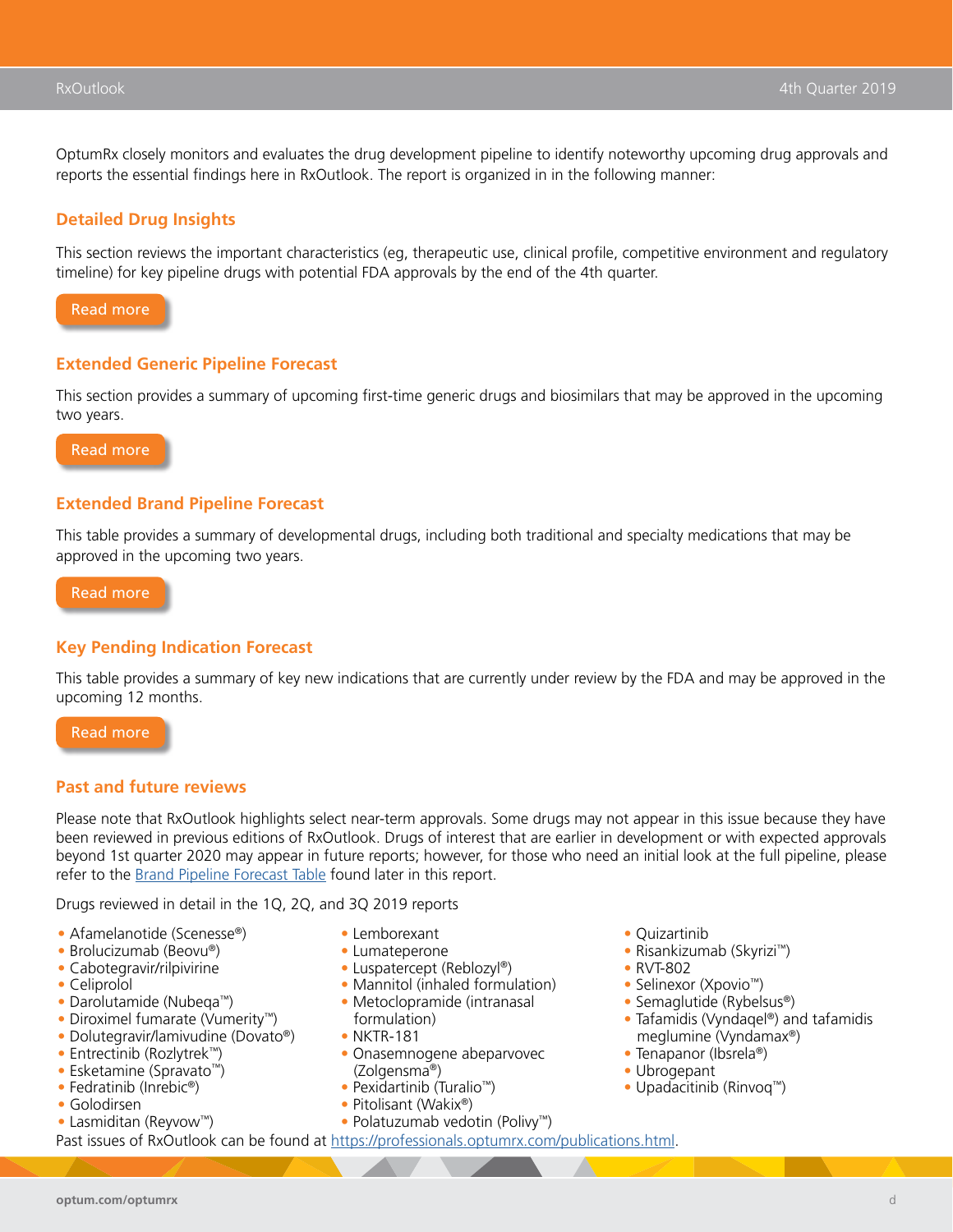### **Getting acquainted with pipeline forecast terms**

### Clinical trial phases

| Phase I trials    | Researchers test an experimental drug or treatment in a small group of people for the first time to evaluate<br>its safety, determine a safe dosage range, and identify side effects.                                                                                       |
|-------------------|-----------------------------------------------------------------------------------------------------------------------------------------------------------------------------------------------------------------------------------------------------------------------------|
| Phase II trials   | The experimental study drug or treatment is given to a larger group of people to see if it is effective and<br>to further evaluate its safety.                                                                                                                              |
| Phase III trials  | The experimental study drug or treatment is given to large groups of people to confirm its effectiveness,<br>monitor side effects, compare it to commonly used treatments, and collect information that will allow the<br>experimental drug or treatment to be used safely. |
| Phase IV trials   | Post marketing studies delineate additional information including the drug's risks, benefits, and optimal<br>use.                                                                                                                                                           |
| Pipeline acronyms |                                                                                                                                                                                                                                                                             |
| <b>ANDA</b>       | Abbreviated New Drug Application                                                                                                                                                                                                                                            |
| <b>BLA</b>        | <b>Biologic License Application</b>                                                                                                                                                                                                                                         |
| CRL               | Complete Response Letter                                                                                                                                                                                                                                                    |
| <b>FDA</b>        | Food and Drug Administration                                                                                                                                                                                                                                                |
| <b>MOA</b>        | Mechanism of Action                                                                                                                                                                                                                                                         |
| <b>NME</b>        | New Molecular Entity                                                                                                                                                                                                                                                        |
| <b>NDA</b>        | New Drug Application                                                                                                                                                                                                                                                        |
| sBLA              | Supplemental Biologic License Application                                                                                                                                                                                                                                   |
| sNDA              | Supplemental New Drug Application                                                                                                                                                                                                                                           |
| <b>OTC Drugs</b>  | Over-the-Counter Drugs                                                                                                                                                                                                                                                      |
| <b>PDUFA</b>      | Prescription Drug User Fee Act                                                                                                                                                                                                                                              |
| <b>REMS</b>       | Risk Evaluation and Mitigation Strategy                                                                                                                                                                                                                                     |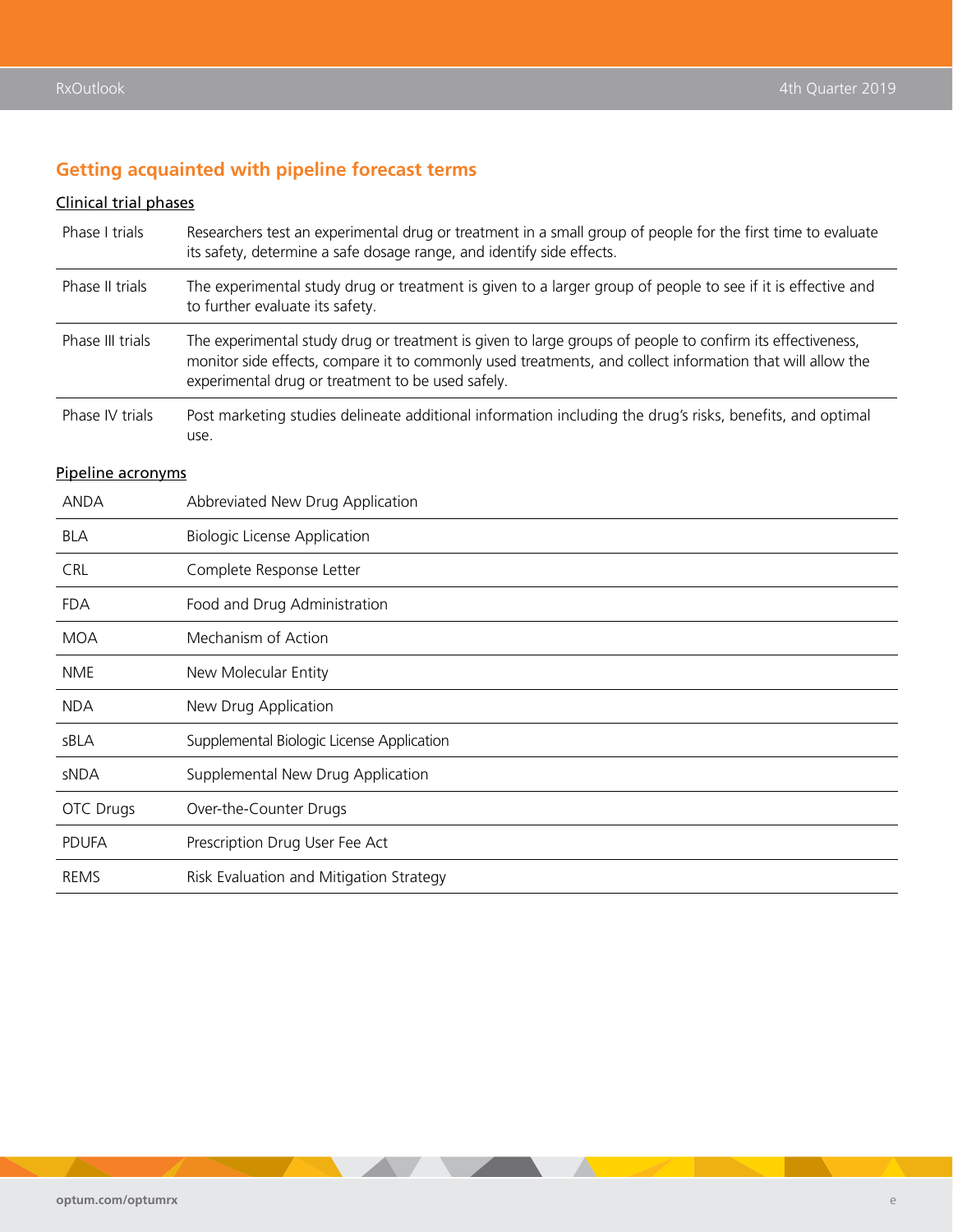

# <span id="page-5-0"></span>Detailed insights on key drugs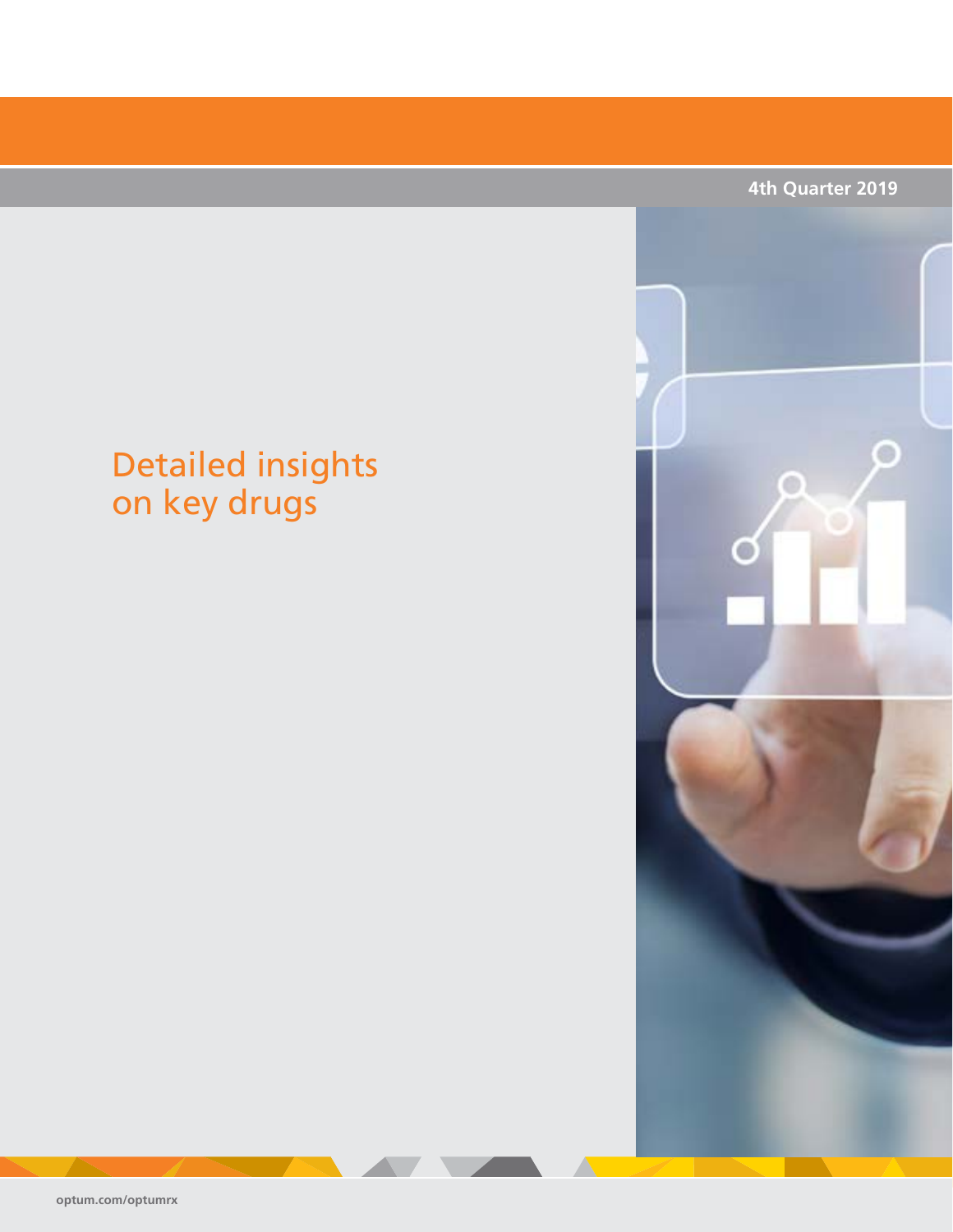### Elexacaftor/tezacaftor/ivacaftor; ivacaftor (Brand Name: Trikafta™)

Manufacturer: Vertex Regulatory designations: Orphan Drug, Breakthrough Therapy, Fast Track FDA approval date: 10/21/2019 *(approved ahead of anticipated approval date)*

#### **Therapeutic use**

Trikafta was approved for the treatment of cystic fibrosis (CF) in patients aged 12 years and older who have at least one *F508del* mutation in the cystic fibrosis transmembrane conductance regulator (*CFTR*) gene.

CF, a rare, progressive, life-threatening disease, results in the formation of thick mucus that builds up in the lungs, digestive tract, and other parts of the body. In the lungs, CF can cause chronic lung infections and progressive lung damage which in many patients eventually leads to early death.

CF is caused by a defective protein that results from mutations in the *CFTR* gene. Approximately 2,000 mutations of the *CFTR* gene have been identified, and in order to be diagnosed with CF, patients need to have mutations in two defective *CFTR* genes. The *F508del* mutation is the most common with up to 90% of CF patients (approximately 27,000 people in the U.S.) carrying at least one gene with this mutation.

*Elexacaftor/tezacaftor/ivacaftor; ivacaftor (Brand Name: Trikafta™) (continued...)*

• Treatment of CF in patients aged 12 years and older who have at least one *F508del* mutation in the *CFTR* gene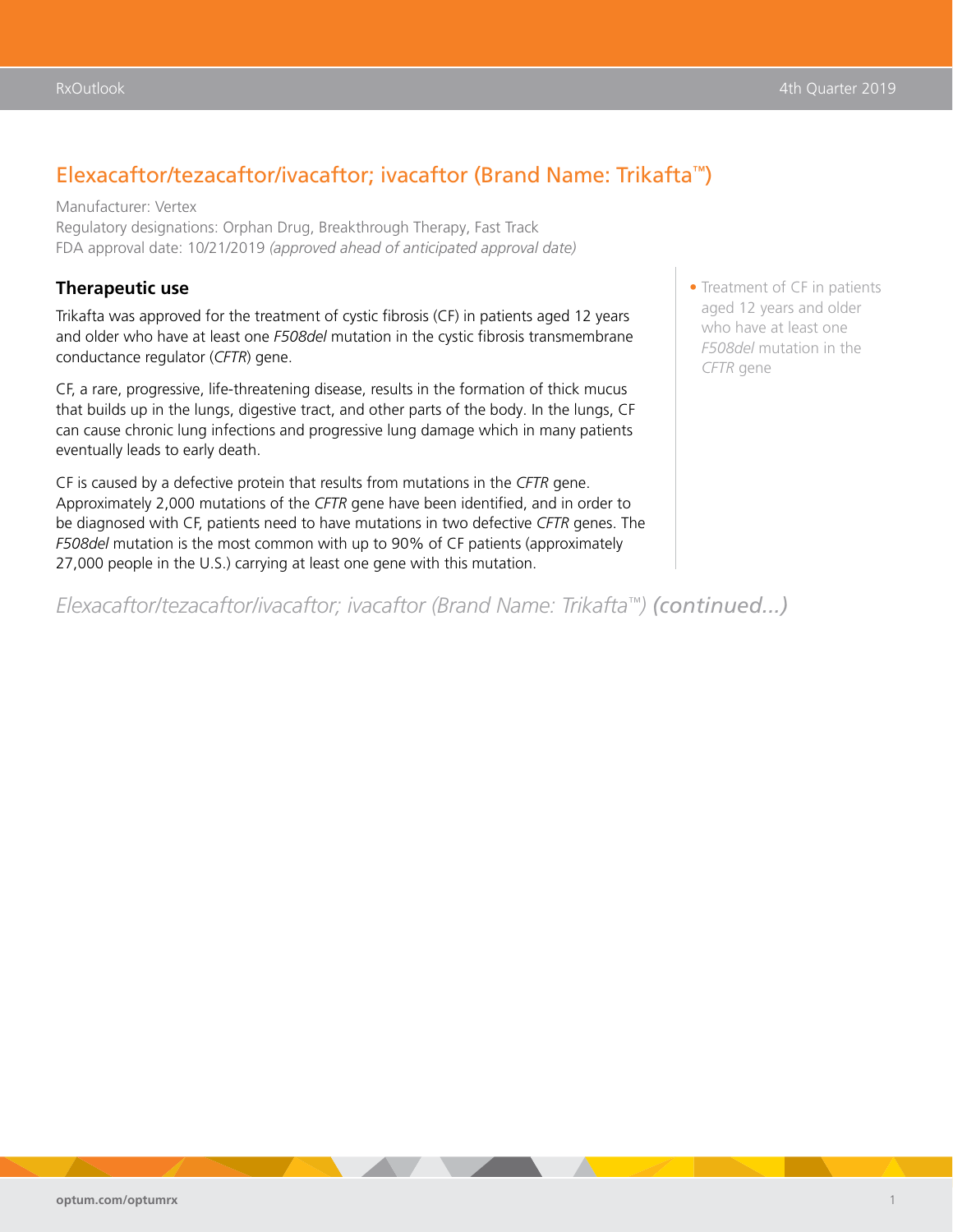### **Clinical profile**

Trikafta is a combination of three drugs that target the defective CFTR protein. It helps the protein made by the *CFTR* gene mutation function more effectively. Elexacaftor is a novel drug while tezacaftor and ivacaftor are the active ingredients for Symdeko®. Currently available therapies, including Symdeko, are treatment options for some patients with CF, but many patients have mutations that are ineligible for treatment.

#### Pivotal trial data:

The efficacy of Trikafta was established in two randomized, double-blind studies in CF patients aged 12 years and older. The primary efficacy endpoint in both studies was the mean absolute change in percent predicted forced expiratory volume in 1 second (*ppFEV*<sub>1</sub>). Study 1 was a 24-week, placebo-controlled study in 403 patients who had a *F508del* mutation on one allele and a mutation on the second allele that results in either no CFTR protein or a CFTR protein that is not responsive to ivacaftor and tezacaftor/ivacaftor. The treatment difference between Trikafta and placebo for the mean absolute change from baseline in *ppFEV<sub>1</sub>* at week 4 was 13.8% (95% Cl: 12.1, 15.4; p < 0.0001). The treatment difference was sustained through week 24. The number of pulmonary exacerbation events (event rate per year calculated based on 48 weeks per year) from baseline through week 24 was 0.37 and 0.98 for Trikafta and placebo, respectively (p < 0.0001).

Study 2 was a 4-week, active-controlled study in 107 patients who were homozygous for the *F508del* mutation. In study 2, patients were randomized to receive Trikafta or Symdeko. Treatment with Trikafta resulted in a statistically significant improvement in *ppFEV<sub>1</sub>* of 10.0% (95% CI: 7.4, 12.6; p < 0.0001) vs. Symdeko.

#### Safety:

The most common adverse reactions with Trikafta use were headache, upper respiratory tract infection, abdominal pain, diarrhea, rash, increased alanine aminotransferase (ALT), nasal congestion, increased blood creatine phosphokinase, increased aspartate aminotransferase (AST), rhinorrhea, rhinitis, influenza, sinusitis, and increased blood bilirubin.

#### Dosing:

The recommended dose of Trikafta is two tablets (each containing elexacaftor 100 mg, tezacaftor 50 mg and ivacaftor 75 mg) taken orally in the morning and one ivacaftor tablet (containing ivacaftor 150 mg) taken orally in the evening.

#### **Competitive environment**

Approximately 60% of CF patients have mutations amenable to treatment with previously approved CFTR modulators (Kalydeco® [ivacaftor], Orkambi® [ivacaftor/lumacaftor], and Symdeko). Trikafta has demonstrated efficacy in patients carrying two *F508del* mutations, as well as patients with just one *F508del* mutation, which expands the treatable population to approximately 90% of all CF patients. Trikafta also provided an improvement in lung function in a short-term, head-to-head study against Symdeko in patients with two *F508del* mutations.

However, Trikafta's current indication is limited to patients 12 years of age and older, whereas Kalydeco, Orkambi, and Symdeko are indicated in younger patients (6 months, 2 years, and 6 years of age and older, respectively). While the majority of patients with CF will be eligible for treatment with Trikafta, a CF mutation test should still be used to confirm the presence of at least one *F508del* mutation.

The Wholesale Acquisition Cost (WAC) for Trikafta is \$311,500 per year.

- CFTR modulators
- Oral formulation
- *ppFEV*<sub>1</sub>: 13.8% improvement vs. placebo (heterozygous *F508del* mutation population); 10.0% improvement vs. Symdeko (homozygous *F508del* mutation population)
- Common AEs: headache, upper respiratory tract infection, abdominal pain, diarrhea, rash, increased ALT/AST, nasal congestion, increased blood creatine phosphokinase, rhinorrhea, rhinitis, influenza, sinusitis and increased blood bilirubin
- Dosing: Two combination tablets (elexacaftor tezacaftor, and ivacaftor) in the morning; one ivacaftor tablet in the evening

- Advantages: expands the patient population eligible for treatment with CFTR modulators, improved lung function vs. standard of care (Symdeko)
- Disadvantages: initial indication limited to patients 12 years and older, lack of long-term data vs. Symdeko, CF mutation test still required
- WAC  $= $311,500$  per year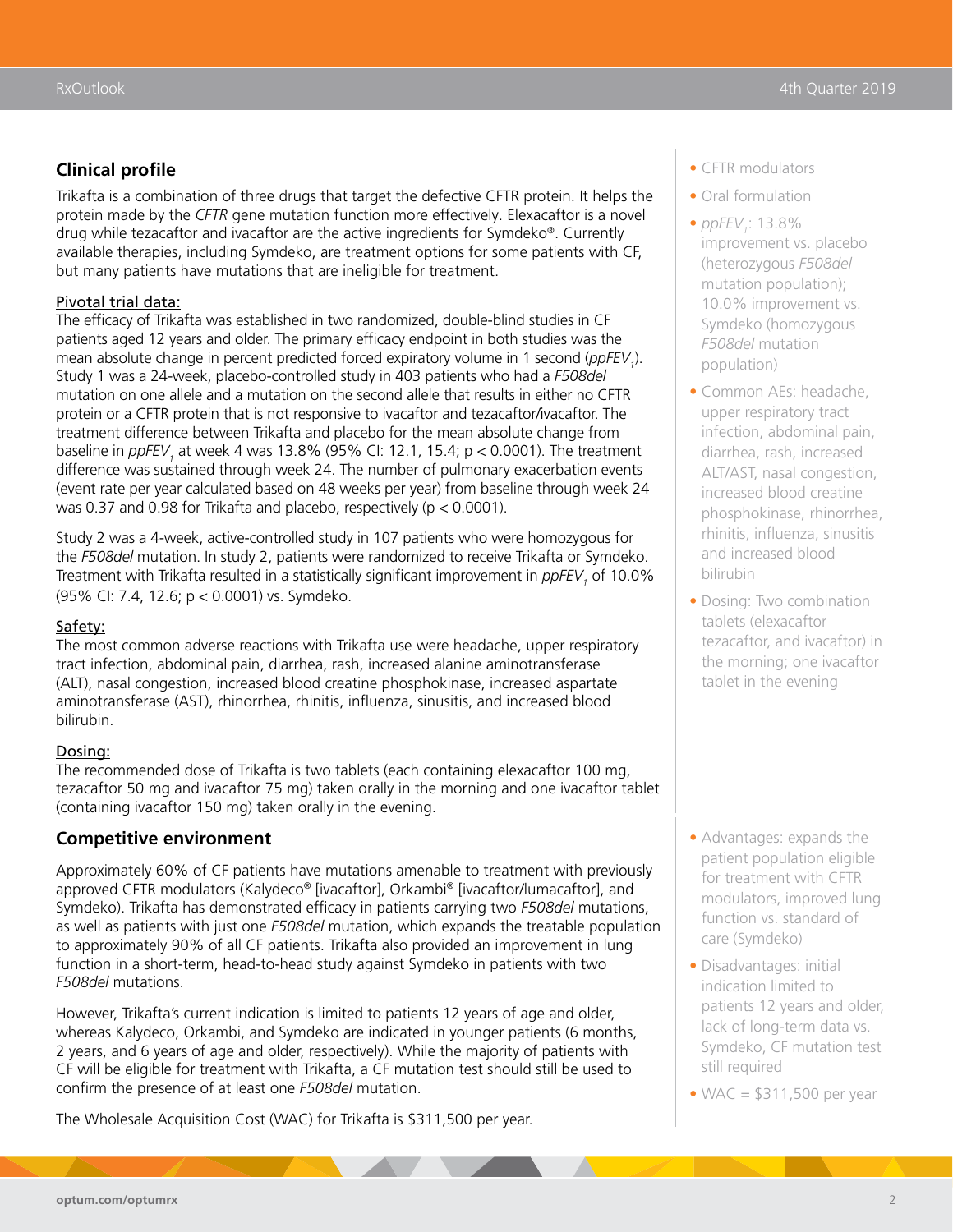### Crizanlizumab (Brand Name: Adakveo®)

Manufacturer: Novartis Regulatory designations: Orphan Drug, Breakthrough Therapy FDA approval date: 11/15/2019 *(approved ahead of anticipated approval date)*

#### **Therapeutic use**

Crizanlizumab was approved for the reduction of the frequency of vasoocclusive crises (VOCs) in adults and pediatric patients aged 16 years and older with sickle cell disease (SCD).

SCD is a rare genetic blood disorder that affects about 100,000 people in the U.S. A genetic mutation results in the production of sickle hemoglobin. When these sickle hemoglobin molecules become deoxygenated, they can polymerize in red blood cells (RBCs) which leads to the formation of abnormally shaped RBCs that have a crescent or sickle shape.

Due to the abnormal properties of the sickled RBCs, patients can develop hemolytic anemia and vascular obstructions (commonly called vaso-occlusions). Vascular occlusions cause intense pain (VOCs) that require early and aggressive treatment with analgesics, including opioids, and can be accompanied by tissue ischemia and inflammation. VOCs can occur as early as 6 months old and SCD patients are at risk for these events throughout their life. Common sites of VOC include the back, chest, abdomen, and long bones. VOCs are the main reason patients with SCD seek medical care.

The combination of hemolytic anemia and vaso-occlusion can ultimately lead to multiorgan damage as well as early death.

*Crizanlizumab (Brand Name: Adakveo®) (continued...)*

• Reduce the frequency of VOCs in adults and pediatric patients aged 16 years and older with SCD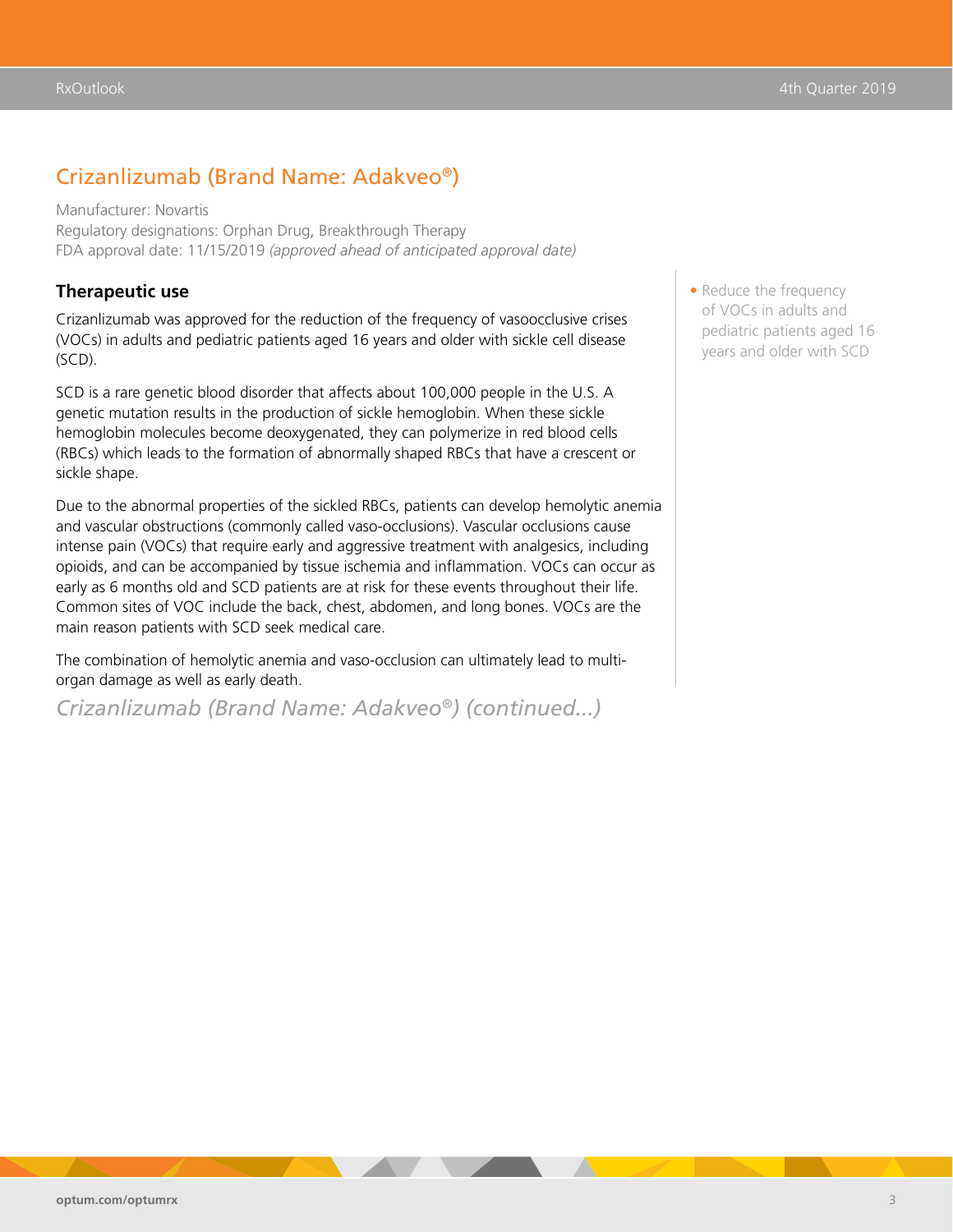### **Clinical profile**

Crizanlizumab is a novel monoclonal antibody that binds to a molecule called P-selectin on the surface of platelets and endothelium in the blood vessels, and has been shown to inhibit interactions between endothelial cells, platelets, RBCs, and leukocytes. P-selectin is an adhesion molecule and one of the major drivers of the vaso-occlusive process.

#### Pivotal trial data:

The efficacy of crizanlizumab was evaluated in SUSTAIN, a Phase 2, randomized, doubleblind, placebo-controlled study in 198 patients with SCD. Patients received low-dose crizanlizumab (2.5 mg/kg), high-dose crizanlizumab (5.0 mg/kg), or placebo. The primary endpoint was the annual rate of sickle cell-related pain crises with high-dose crizanlizumab vs. placebo.

The median rate of crises per year was 1.63 with high-dose crizanlizumab vs. 2.98 with placebo (indicating a 45.3% lower rate with high-dose crizanlizumab,  $p = 0.010$ ). The median time to the first crisis was significantly longer with high-dose crizanlizumab than with placebo (4.1 months vs. 1.4 months), as was the median time to the second crisis (10.32 vs. 5.09 months,  $p = 0.02$ ). Low-dose crizanlizumab did not demonstrate a significant change in sickle cell-related pain crises compared with placebo (2.01 vs. 2.98 respectively;  $p = 0.18$ ).

#### Safety:

The most common adverse events with crizanlizumab use were nausea, arthralgia, back pain, and pyrexia.

#### Dosing:

The recommended dose of crizanlizumab is 5 mg/kg administered via intravenous (IV) infusion over a period of 30 minutes at week 0, week 2, and every 4 weeks thereafter. Crizanlizumab may be given with or without hydroxyurea.

#### **Competitive environment**

Crizanlizumab offers a new mechanism of action (MOA) for the treatment of SCD, a condition where there is a high unmet need for treatments. Hydroxyurea is the current standard of care; however, a substantial proportion of patients with SCD continue to have complications associated with the disease and could benefit from additional treatment options. An estimated 5% to 10% of children and 25% to 30% of adults have true lack of response from hydroxyurea. While the sample size was small, the pivotal trial did include patients with or without concomitant hydroxyurea use and the data suggests that crizanlizumab would be beneficial in both subgroups.

However, crizanlizumab would likely be a second-line therapy since hydroxyurea can be taken orally and is supported by years of clinical experience with demonstrated clinical benefit. In contrast, the support for crizanlizumab's efficacy was based on a small Phase 2 trial and it must be dosed via IV infusion.

Crizanlizumab may soon face competition from other near-term pipeline drugs being developed for the treatment of SCD. An FDA approval decision is expected for Global Blood Therapeutics' SCD drug, voxelotor, in February 2020, and bluebird bio's gene therapy for SCD may also be available by the end of 2022.

The estimated WAC for crizanlizumab is \$85,000 to \$113,000 per year, depending on dosing.

- P-selectin inhibitor
- IV formulation
- Median rate of pain crises per year: 1.63 with highdose crizanlizumab vs. 2.98 with placebo (45.3% reduction)
- Common AEs: nausea, arthralgia, back pain, pyrexia
- Dosing: every 4 weeks (maintenance)

- Advantages: novel MOA, high unmet need, once monthly dosing
- Disadvantages: likely second-line behind hydroxyurea, lack of late stage trial data, potential competition in the pipeline (eg, voxelotor, bluebird bio's gene therapy), IV administration
- WAC  $=$  \$85,000 to \$113,000 per year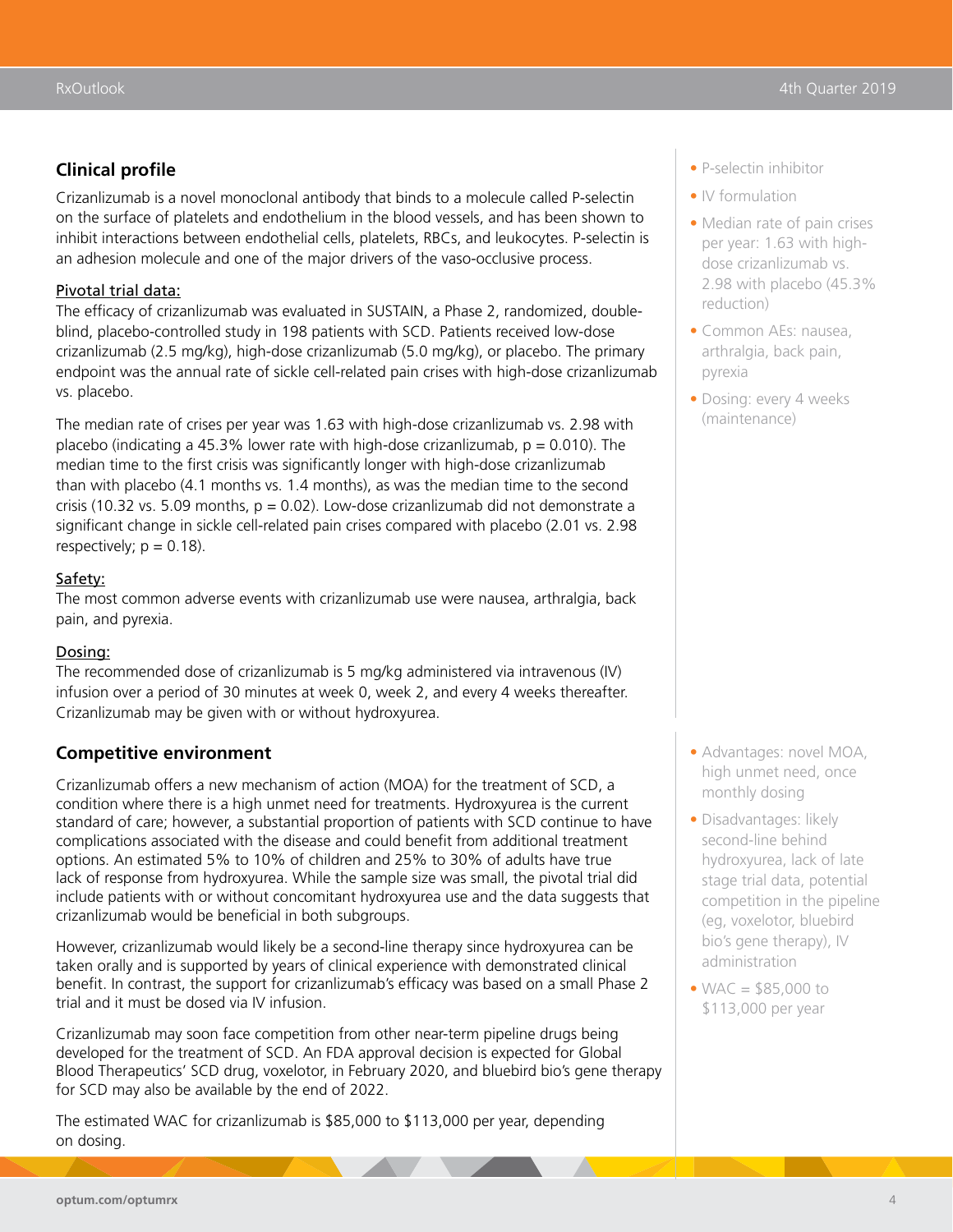### Voxelotor (Brand Name: Oxbryta™)

Manufacturer: Global Blood Therapeutics

Regulatory designations: Orphan Drug, Breakthrough Therapy, Fast Track FDA approval date: 11/25/2019 (approved ahead of anticipated approval date)

#### **Therapeutic use**

Voxelotor was approved for the treatment of sickle cell disease (SCD) in adults and pediatric patients 12 years of age and older.

This indication is approved under accelerated approval based on increase in hemoglobin. Continued approval for this indication may be contingent upon verification and description of clinical benefit in confirmatory trial(s).

#### **Clinical profile**

Voxelotor is a novel hemoglobin polymerization inhibitor that increases hemoglobin's affinity for oxygen. Since oxygenated sickle hemoglobin does not polymerize, voxelotor blocks polymerization and the resultant sickling and destruction of RBCs.

#### Pivotal trial data:

The efficacy of voxelotor was evaluated in the HOPE trial, a Phase 3, randomized, doubleblind, placebo-controlled study in 274 patients with SCD. Patients received 1500 mg of voxelotor, 900 mg of voxelotor, or placebo. The primary endpoint was the percentage of patients who had a hemoglobin response, which was defined as an increase of more than 1.0 g/dL in hemoglobin from baseline at week 24.

After 24 weeks of treatment, 51% of patients receiving 1500 mg voxelotor had a hemoglobin response compared to 7% in the placebo group ( $p < 0.001$ ). In the 900 mg voxelotor group, 33% of patients had a hemoglobin response at week 24 ( $p < 0.001$  vs. placebo). As a secondary endpoint, the study also evaluated the annualized incidence rate of VOCs (per person-year); the rate was 2.77 with voxelotor 1500 mg and 2.76 with voxelotor 900 mg vs. 3.19 with placebo.

#### Safety:

The most common adverse events with voxelotor use were headache, diarrhea, abdominal pain, nausea, fatigue, rash, and pyrexia.

#### Dosing:

The recommended dosage of Oxbryta is 1,500 mg taken orally once daily with or without food.

### *Voxelotor (continued...)*

- Treatment of SCD in adults and pediatric patients 12 years of age and older
- Hemoglobin polymerization inhibitor
- Oral formulation
- Hemoglobin response (hemoglobin improvement  $≥ 1.0$  g/dL): 51% with high-dose voxelotor vs. 7% with placebo
- Common AEs: headache, diarrhea, abdominal pain, nausea, fatigue, rash, pyrexia
- Dosing: once daily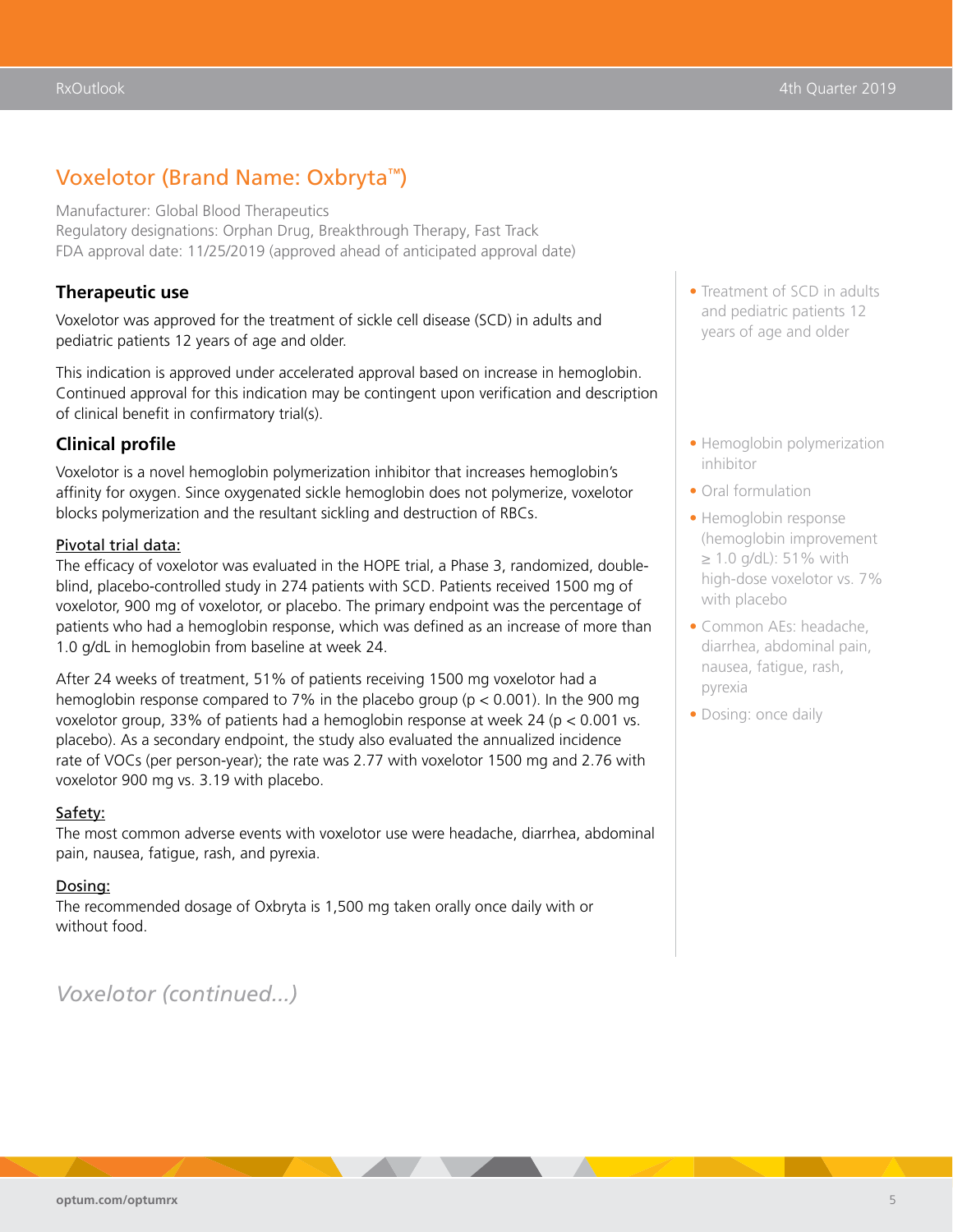#### **Competitive environment**

Voxelotor offers another drug with a novel MOA for the treatment of SCD and is believed to target the underlying molecular pathogenesis of the condition. In contrast to crizanlizumab, voxelotor can be taken orally and has shown benefit in improving hemoglobin and preventing worsening of anemia. Voxelotor showed benefit in hemoglobin response regardless of concurrent use of hydroxyurea at baseline.

Similar to crizanlizumab, voxelotor would likely be a second-line therapy for SCD behind hydroxyurea. However, the incidence of VOCs did not differ significantly between voxelotor and placebo, and VOCs are a primary cause for hospitalization or medical care for patients with SCD. In addition, there is a lack of long-term safety data with use of voxelotor, which is a concern because the mechanism by which voxelotor improves anemia is by increasing hemoglobin oxygen affinity. This may adversely impact tissue oxygen delivery; however, no significant safety signals were highlighted in the pivotal trial.

- Advantages: novel MOA, high unmet need, oral, once daily
- Disadvantages: will likely be second-line behind hydroxyurea, lack of benefit in reducing VOCs, lack of long-term safety data, potential competition in the pipeline (eg, crizanlizumab, bluebird bio's gene therapy)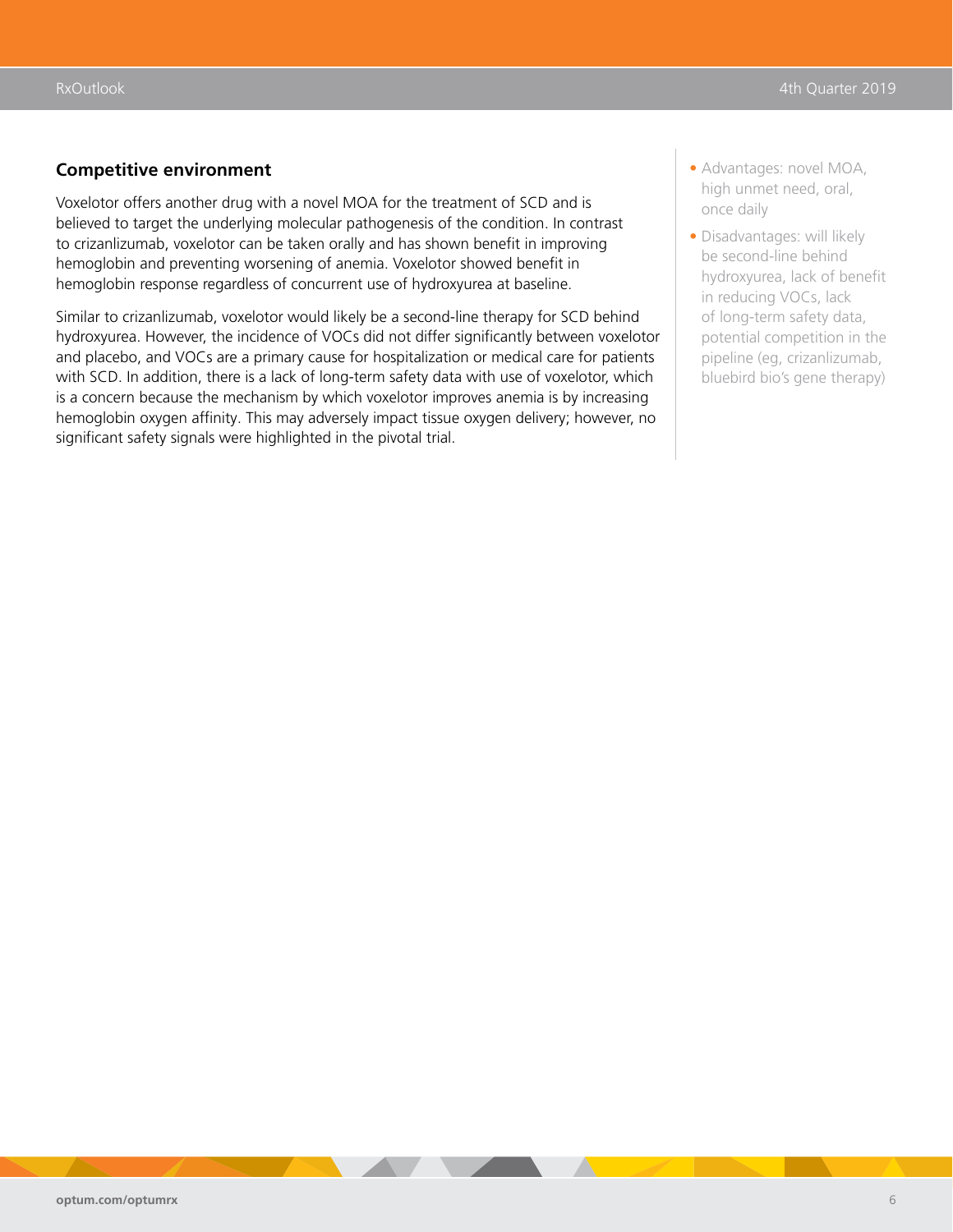### Givosiran (Brand Name: Givlaari®)

Manufacturer: Alnylam Regulatory designations: Orphan Drug, Breakthrough Therapy FDA approval date: 11/20/2019 *(approved ahead of anticipated approval date)*

#### **Therapeutic use**

Givosiran was approved for the treatment of adults with acute hepatic porphyria (AHP).

AHP are a rare sub-group of porphyrias characterized by the occurrence of neuro-visceral attacks. AHP is a comprised of four major subtypes, with each subtype resulting from a genetic defect leading to deficiency in one of the enzymes of the heme biosynthesis pathway in the liver. These enzymatic defects cause the accumulation of neurotoxic heme intermediates aminolevulinic acid (ALA) and porphobilinogen (PBG). Common symptoms of AHP include severe, diffuse abdominal pain, weakness, nausea, and fatigue.

The estimated prevalence of AHP is about 3 to 5 per 100,000 in the U.S.

#### **Clinical profile**

Givosiran is a novel RNA interference (RNAi) agent that targets aminolevulinic acid synthase 1 (*ALAS1*). Givosiran is believed to work by significantly lowering induced liver ALAS1 levels and thereby decreasing neurotoxic heme intermediates, ALA and PBG.

#### Pivotal trial data:

The efficacy of givosiran was evaluated in ENVISION, a Phase 3, randomized, double-blind, placebo-controlled study in 94 patients with AHP. The primary endpoint was the rate of attacks requiring hospitalization, urgent care, or home IV hemin use. The mean rate of porphyria attacks was 1.9 and 6.5 for givosiran and placebo, respectively. This represented a 70% (95% CI: 60, 80) reduction in porphyria attacks. In addition, 50% of givosirantreated patients were attack-free during the 6-month treatment period vs. 16.3% of placebo-treated patients.

#### Safety:

The most common adverse events with givosiran use were nausea and injection site reactions.

#### Dosing:

The recommended dose of givosiran is 2.5 mg/kg administered via subcutaneous (SC) injection once monthly.

### *Givosiran (continued...)*

• Treatment of AHP

- RNAi targeting ALAS1
- SC formulation
- Mean composite attack rate: 1.9 vs. 6.5 for with placebo (70% reduction)
- Common AEs: nausea and injection site reactions
- Dosing: once monthly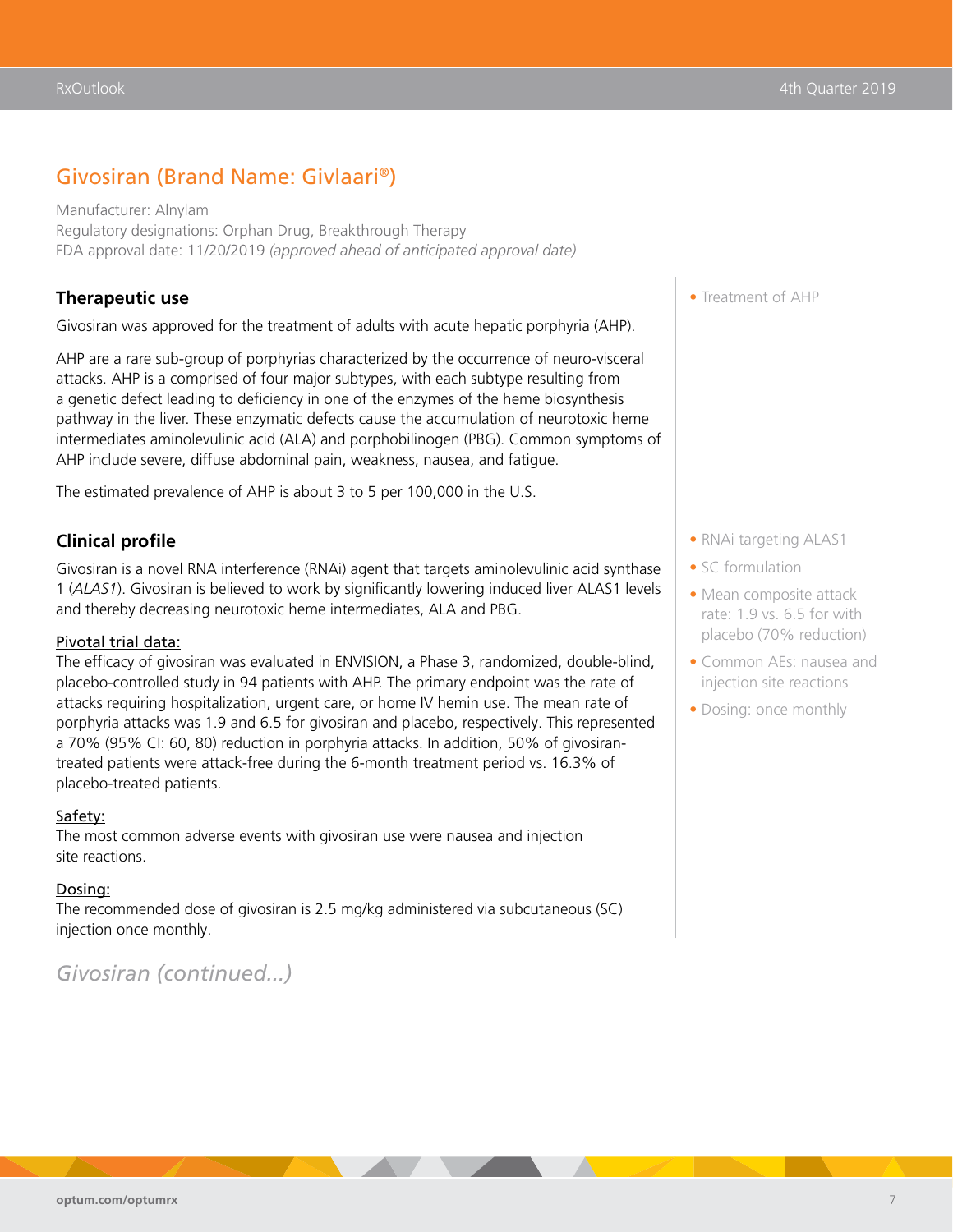#### **Competitive environment**

Givosiran is the first product approved with evidence of reduction of AHP attacks and it offers a novel MOA for the treatment of the condition. There is a high unmet need for preventative treatments for AHP as the only other approved therapy is Panhematin® (hemin for injection), which is only approved for the amelioration of recurrent attacks of acute intermittent porphyria (the most common subtype of AHP). The use of Panhematin use is also limited due to safety concerns and IV administration via a large arm vein or a central venous catheter.

However, givosiran must be administered via SC injection and requires administration by a healthcare professional. In the pivotal study, givosiran was also associated with increased adverse events related to the kidney and liver, which will require additional monitoring from a provider.

The estimated WAC for givosiran is \$575,000 per year.

- Advantages: novel MOA, first approved product for prevention of AHP attacks, high unmet need, monthly administration
- Disadvantages: SC administration, safety concerns that will require additional provider monitoring
- $\bullet$  WAC = \$575,000 per year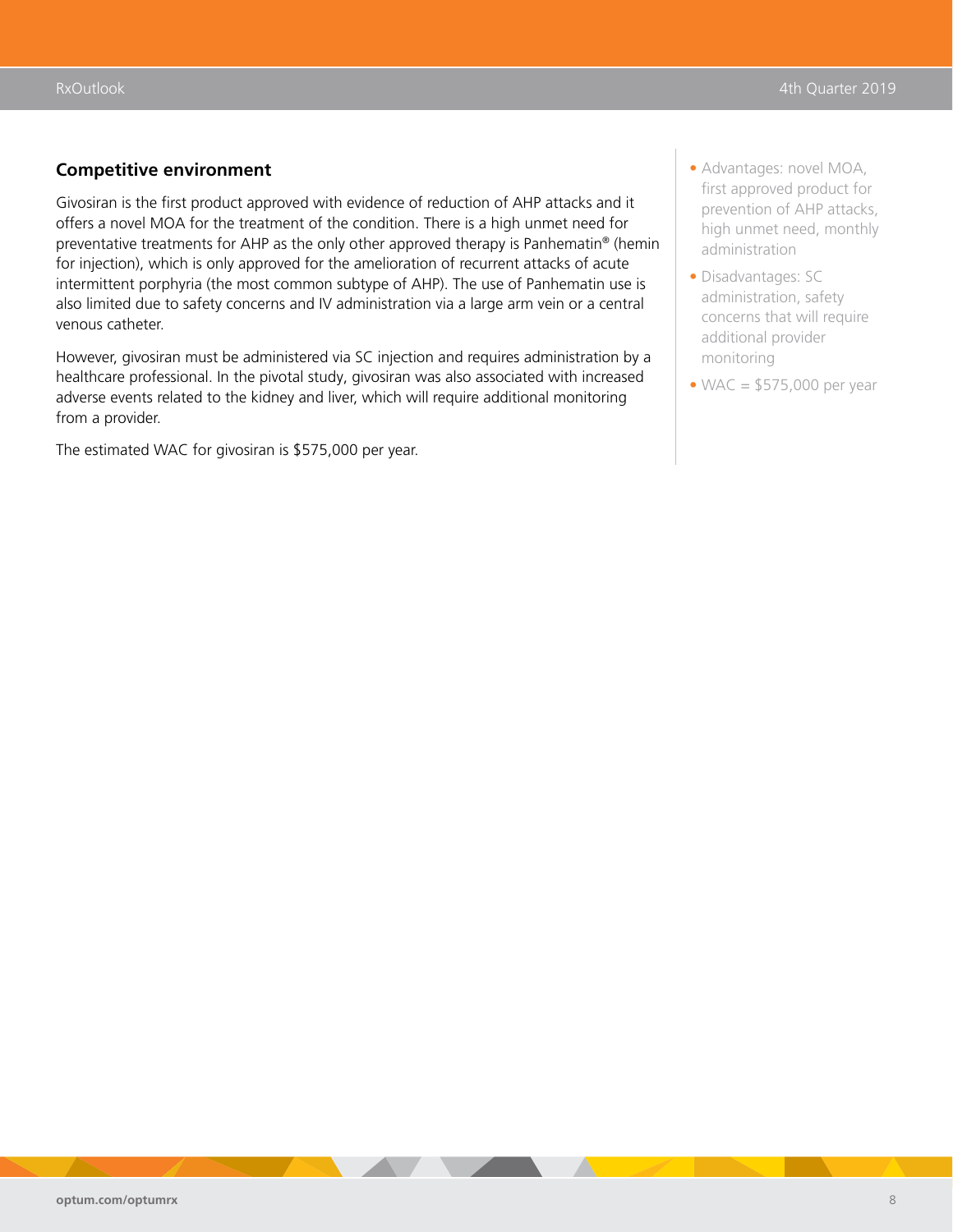### AR-101 (Brand name: Palforzia™)

Manufacturer: Aimmune Therapeutics Regulatory designations: Breakthrough Therapy, Fast Track Expected FDA decision: 1/2020

#### **Therapeutic use**

AR-101 is in development to reduce the incidence and severity of allergic reactions, including anaphylaxis after accidental exposure to peanut in patients aged 4 through 17 years with a confirmed diagnosis of peanut allergy.

Peanut allergy is the most common food allergy in the U.S. with about 2% of children affected and it accounts for the majority of deaths related to food allergy. The current standard of care is peanut avoidance and access to self-injectable epinephrine in cases of accidental exposure.

#### **Clinical profile**

AR-101 is an oral immunotherapy. It is a naturally derived peanut protein product that contains the key allergens found in peanuts. The goal of treatment is to desensitize patients to peanut allergens through a dose escalation of AR-101 followed by maintenance therapy with the drug.

#### Pivotal trial data:

The efficacy of AR-101 was evaluated in PALISADE, a Phase 3, randomized, double-blind, placebo-controlled study in patients with peanut allergy. The prespecified primary analysis population included 496 patients aged 4 to 17 years. Patients randomized to AR-101 proceeded through a 1-day initial dose-escalation phase (from 0.5 mg to 6 mg); an increasing-dose phase, during which the dose was increased gradually every 2 weeks from 3 mg to 300 mg; and a 24-week maintenance phase where patients received 300 mg/day of AR-101. The primary efficacy endpoint was the proportion of patients who could ingest a peanut protein challenge dose of 600 mg or more, without dose-limiting symptoms, in an exit food challenge at the end of the maintenance phase.

At the exit food challenge, 67.2% of patients treated with AR-101 were able to ingest a dose of 600 mg or more of peanut protein, without dose-limiting symptoms vs. 4.0% of patients treated with placebo (difference  $63.2\%$ ; 95% CI: 53.0, 73.3; p < 0.001). During the exit food challenge, the maximum severity of symptoms was moderate in 25% of the participants in the AR-101 group vs. 59% of those in the placebo group and severe in 5% and 11%, respectively.

#### Safety:

The most common adverse events with AR-101 use were abdominal pain, vomiting, and nausea.

#### Dosing:

In the pivotal trial, AR-101 was administered orally once a day.

*AR-101 (Brand name: Palforzia™)(continued...)*

- To reduce the incidence and severity of allergic reactions after accidental exposure to peanut in patients aged 4 through 17 years with a confirmed diagnosis of peanut allergy
- Immunotherapy containing naturally derived peanut protein
- Oral formulation
- Exit food challenge (ingest a dose of 600 mg or more of peanut protein, without dose-limiting symptoms): 67.2% vs. 4.0% with placebo
- Common AEs: abdominal pain, vomiting, nausea
- Dosing: once daily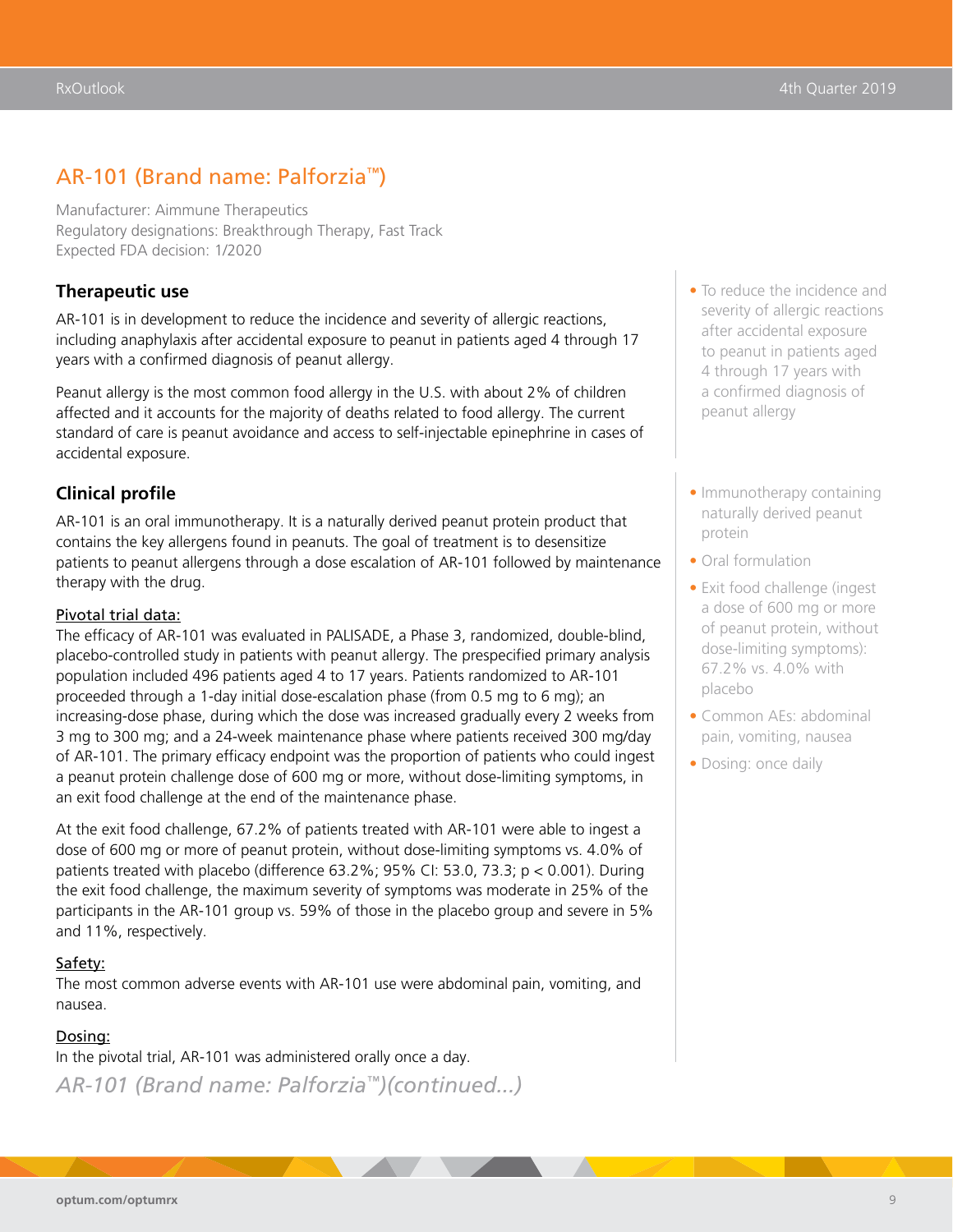#### **Competitive environment**

If approved, AR-101 would be the first standardized immunotherapy for peanut allergy. There is a high unmet need for a treatment as peanut allergy is one of the most common food allergies in the U.S. and accidental exposure can cause severe allergic reactions, including anaphylaxis.

Provider and parental acceptance of AR-101 as a treatment for peanut allergy may be limited due to several factors. First, treatment with AR-101 requires approximately 6 months of dose titration with clinical observation every 2 weeks. Second, AR-101 was associated with a higher discontinuation rate due to adverse events vs. placebo (11.6% vs. 2.4%) and a higher rate of epinephrine use during the course of the trial, excluding during the food challenges (14.0% vs. 6.5%). If approved, a boxed warning and REMS program is highly likely for AR-101 because of the safety concerns. Third, while AR-101 was shown to be effective in immunological desensitization vs. placebo, there is a lack of data showing AR-101 as effective in reducing allergic reactions due to accidental peanut exposure.

Finally, AR-101 may also face future competition as DBV Technologies' transdermal product for peanut allergy, Viaskin Peanut, could become available in the second half 2020. Compared indirectly, AR-101 appears to be more effective in achieving peanut desensitization, but Viaskin Peanut has a more favorable safety and tolerability profile and does not require a challenging dose titration.

The projected WAC price for AR-101 is \$5,000 to \$10,000 for the initial 6 month titration period and then \$300 to \$400 per 30 days.

- Advantages: potentially first approved product for peanut allergy, high unmet need, large market, oral
- Disadvantages: challenging dose titration, safety/ tolerability concerns, lack of demonstrated benefit in reducing allergic reactions due to accidental exposure, potential future competition (ie, Viaskin Peanut)
- Projected WAC  $= $5,000$ to \$10,000 x 6 months, followed by \$300 to \$400 per 30 days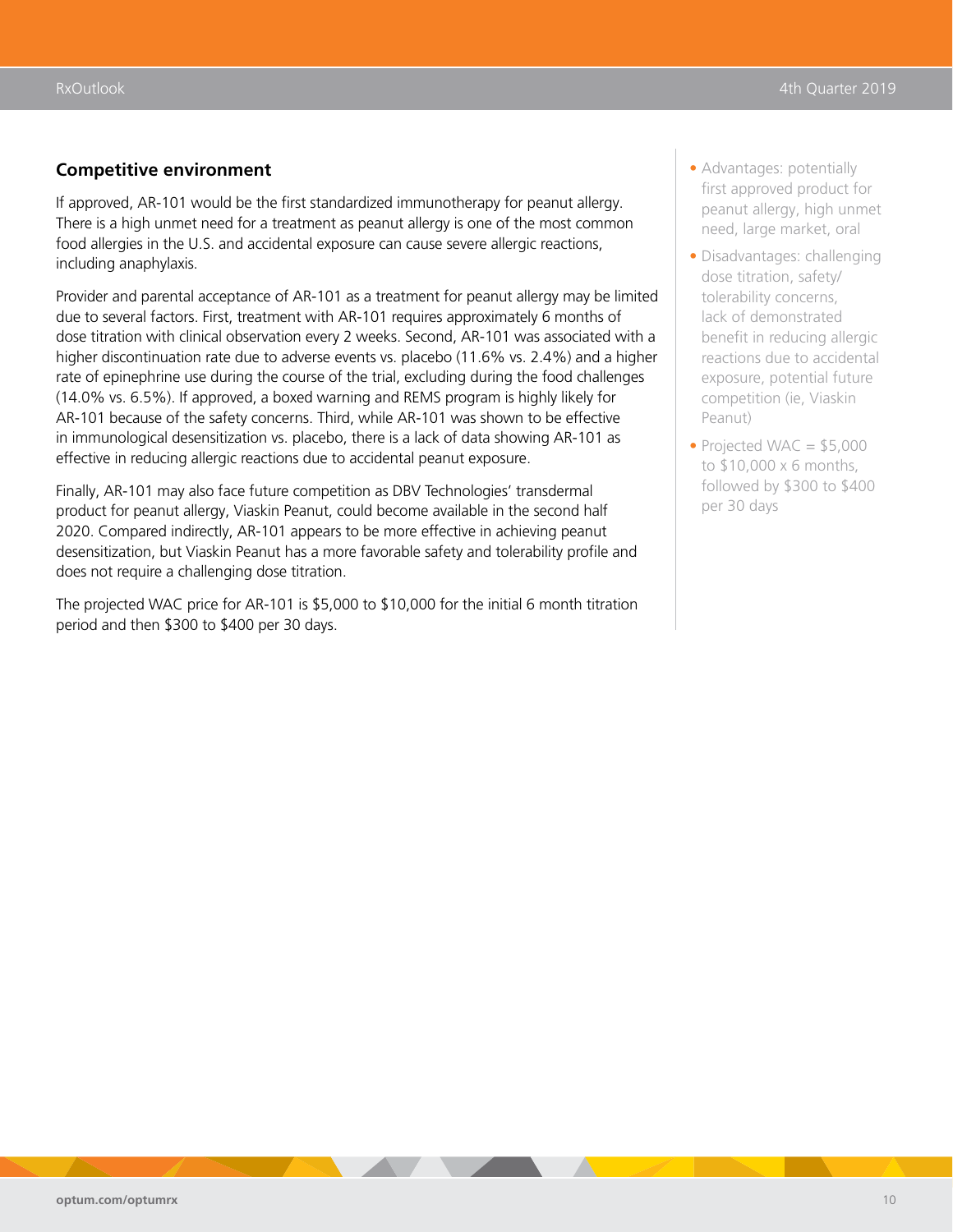### Tazemetostat (Brand Name: To be determined)

Manufacturer: Epizyme Regulatory designations: Orphan Drug Expected FDA decision: 1/23/2020

#### **Therapeutic use**

Tazemetostat is in development for the treatment of metastatic or locally advanced epithelioid sarcoma in patients not eligible for curative surgery.

Epithelioid sarcoma is a rare soft tissue sarcoma that most often starts in tissues under the skin of the hands, forearms, feet, or lower legs. Patients are most commonly diagnosed as young adults, between 20 and 40 years of age, and median overall survival from initial diagnosis is 30 months.

About 12,750 new soft tissue sarcomas will be diagnosed in 2019 and epithelioid sarcoma only accounts for approximately 1% of all cases.

#### **Clinical profile**

Tazemetostat is a first-in-class inhibitor of enhancer of zeste homolog 2 (EZH2). Activating mutations and overexpression of EZH2 are found in various solid tumors and hematologic malignancies.

#### Pivotal trial data:

Tazemetostat was evaluated in a single-arm, Phase 2 study in 24 treatment-naïve and 38 relapsed and/or refractory patients with epithelioid sarcoma. The primary endpoint was overall response rate, which was comprised of complete or partial responses as measured by RECIST criteria. The overall objective response rate (ORR) for all tazemetostat patients was 15%, and 26% of patients achieved the secondary endpoint of disease control. Although the numbers are small, treatment naïve patients appeared to respond better to tazemetostat (ORR = 25%) than did those patients with relapsed and/or refractory disease (ORR = 8%). Median overall survival at the last reported data cut-off was 82.4 weeks (95% CI: 47.4, not reached).

#### Safety:

The most common adverse events with tazemetostat use were fatigue, cancer pain, decreased appetite, nausea/vomiting, constipation, diarrhea, anemia, cough, headache, and plural effusion.

#### Dosing:

In the pivotal trial, tazemetostat was administered orally twice a day.

*Tazemetostat (continued...)*

• Treatment of metastatic or locally advanced epithelioid sarcoma in patients not eligible for curative surgery

- EZH2 inhibitor
- Oral formulation
- ORR  $= 15\%$
- Common AEs: fatigue, cancer pain, decreased appetite, nausea/vomiting, constipation, diarrhea, anemia, cough, headache, plural effusion
- Dosing: twice a day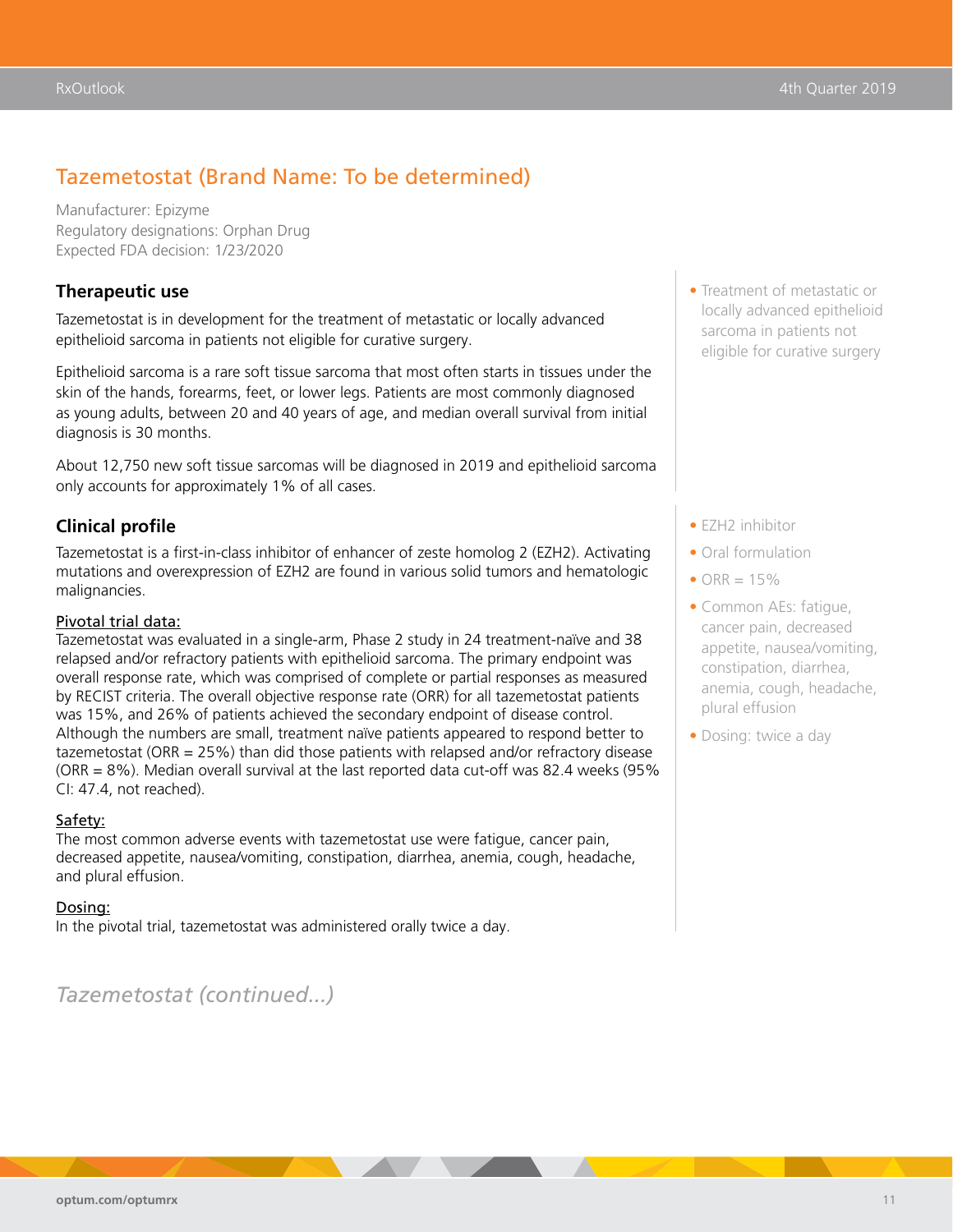#### **Competitive environment**

Tazemetostat offers a novel MOA for the treatment of epithelioid sarcoma. Patients with this rare type of sarcoma have limited treatment options beyond surgery or radiation and tazemetostat has a relatively favorable adverse event profile compared to more cytotoxic drugs used in the advanced or metastatic setting. Tazemetostat is also being evaluated for other cancers, including follicular lymphoma and solid tumors.

However, support for the current FDA submission for tazemetostat is limited to a small, single arm, Phase 2 clinical trial with a modest response rate and a lack of robust overall survival benefit. The initial indication is also limited as epithelioid sarcoma represents only a small proportion of the overall soft tissue sarcoma population.

- Advantages: novel MOA, high unmet need, also in development for other cancers, oral
- Disadvantages: lack of late stage data, modest efficacy, limited initial indication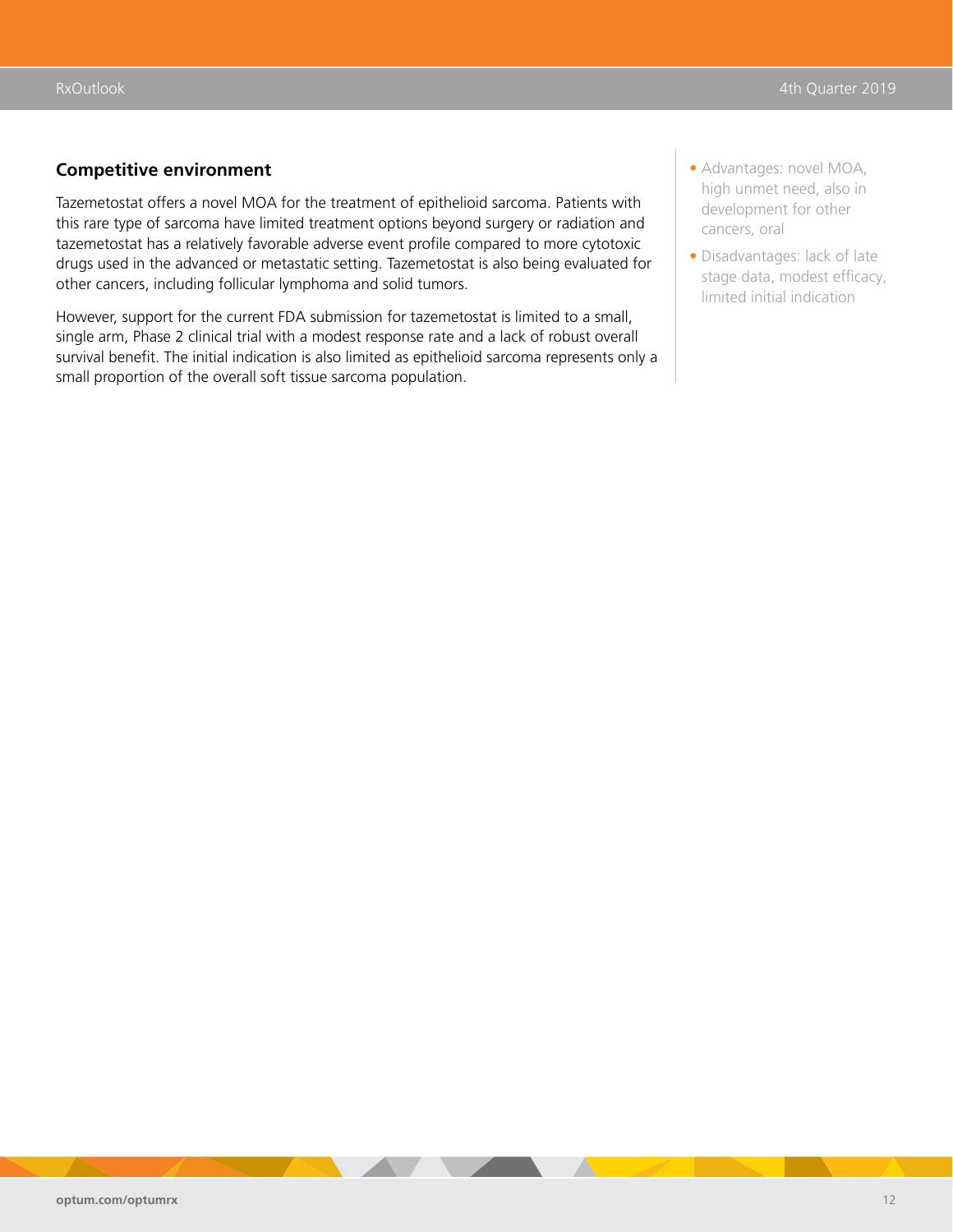### Avapritinib (Brand Name: To be determined)

Manufacturer: Blueprint Medicines

Regulatory designations: Orphan Drug, Breakthrough Therapy, Fast Track Expected FDA decision: 2/14/2020 (PDGFRα exon 18 mutant gastrointestinal stromal tumors [GIST]); 2<sup>nd</sup> quarter 2020 (fourth-line therapy for GIST)

#### **Therapeutic use**

Avapritinib is in development for the treatment of adult patients with PDGFR $\alpha$  exon 18 mutant GIST, regardless of prior therapy, and fourth-line therapy for GIST.

GIST is a sarcoma of the gastrointestinal tract. The tumors can start anywhere in the gastrointestinal tract but occur most often in the stomach or small intestine. GISTs are typically diagnosed between the ages of 50 to 80. Most GIST cases are caused by a spectrum of clinically relevant mutations that force the KIT or  $PDGFR\alpha$  protein kinases into an increasingly active state.

Current estimates for the total number of GIST cases each year in the U.S. range from about 4,000 to about 6,000. Approximately 10% of GIST cases are due to PDGFR $\alpha$ mutations.

*Avapritinib (continued...)*

• Treatment of adult patients with PDGFRα exon 18 mutant GIST, regardless of prior therapy, and fourthline therapy for GIST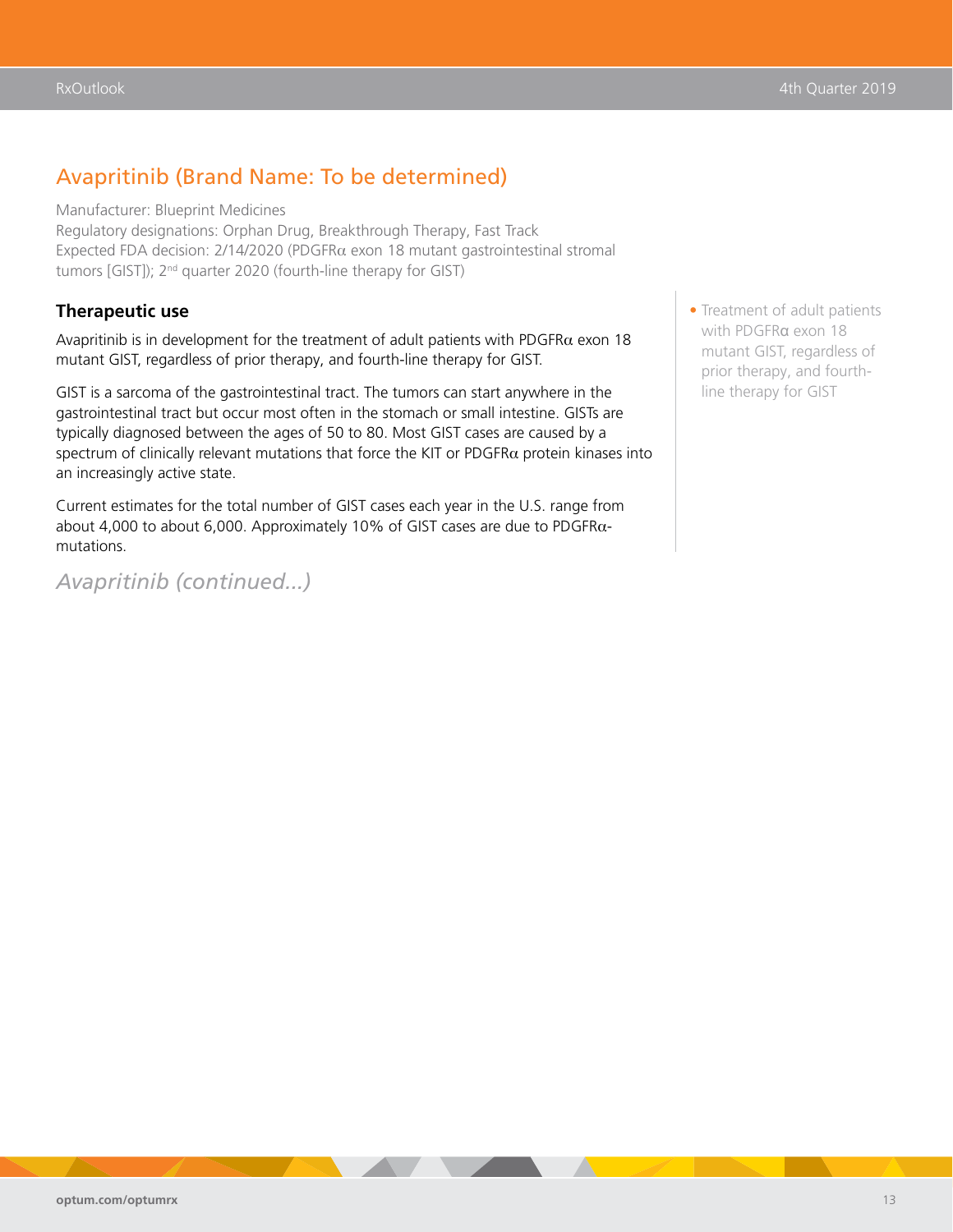### **Clinical profile**

Avapritinib selectively and potently inhibits KIT and PDGFR $\alpha$  mutant kinases. It is a type 1 inhibitor designed to target the active kinase conformation; all oncogenic kinases signal via this conformation. Avapritinib has demonstrated broad inhibition of KIT and PDGFR $\alpha$ mutations associated with GIST, including potent activity against activation loop mutations that are associated with resistance to current therapies.

#### Pivotal trial data:

The efficacy of avapritinib was evaluated in the ongoing Phase 1 NAVIGATOR study. As of the data cutoff date of November 16, 2018, 43 patients with PDGFR $\alpha$  exon 18 mutant GIST (including 38 patients with PDGFR $\alpha$  D842V-driven GIST) and 111 patients with fourth-line GIST were treated with avapritinib.

In evaluable patients with PDGFR $\alpha$  exon 18 mutant GIST, the ORR was 86% and the median duration of response was not reached. In evaluable patients with fourth-line GIST, the ORR was 22% and the median duration of response was 10.2 months.

Avapritinib is also being evaluated in VOYAGER, a Phase 3, open-label, randomized study comparing avapritinib vs. Stivarga® (regorafenib) in patients with third- or fourth-line GIST. Topline data from that study are expected in the second quarter of 2020 and the results will likely be submitted in time for the FDA review of the fourth-line GIST indication.

#### Safety:

The most common adverse events with avapritinib use were nausea, fatigue, anemia, cognitive effects, periorbital edema, vomiting, decreased appetite, diarrhea, increased lacrimation, and peripheral edema.

#### Dosing:

In the pivotal trial, avapritinib was administered orally once daily.

#### **Competitive environment**

If approved, avapritinib would be the first therapy for PDGFR $\alpha$  exon 18 mutant GIST and the only therapy for patients with KIT-driven GIST whose disease progresses beyond Gleevec<sup>®</sup> (imatinib), Sutent<sup>®</sup> (sunitinib), and Stivarga. The early stage data is promising with  $relatively high response rates, particularly in the PDGFR $\alpha$  subpopulation. Avarriting would$ offer an additional oral, once a day oncology therapy.

However, the proposed initial indications for avapritinib are narrow. Of note, PDGFRαmutated GISTs only account for approximately 10% of the overall GIST population. In addition, the initial submission is based on an early stage study and there is a lack of robust overall survival data.

For reference, the WAC price for Stivarga is approximately \$17,500 per 28-day cycle.

- KIT and PDGFRα kinase inhibitor
- Oral formulation
- ORR (PDGFRα exon 18 mutant GIST) =  $86\%$
- ORR (fourth-line GIST) = 22%
- Common AEs: nausea, fatigue, anemia, cognitive effects, periorbital edema, vomiting, decreased appetite, diarrhea, increased lacrimation, peripheral edema
- Dosing: once daily

- Advantages: promising early stage data, unmet need, oral, once daily dosing
- Disadvantages: narrow initial indication, lack of late stage data
- Reference WAC (Stivarga) = ~\$17,500 per 28-day cycle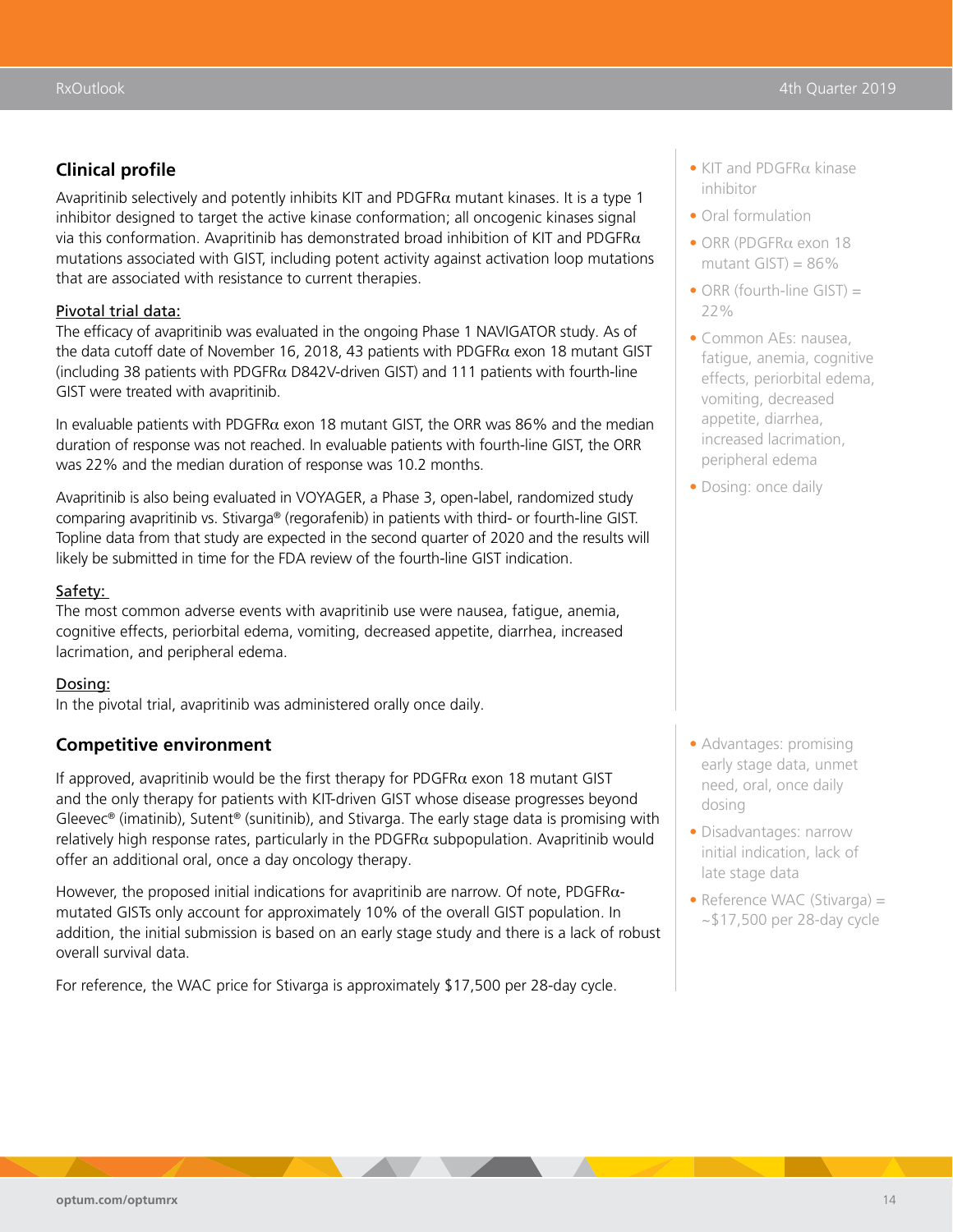### Rimegepant (Brand Name: To be determined)

Manufacturer: Biohaven Expected FDA decision: 2/2020

#### **Therapeutic use**

Rimegepant is in development for the acute treatment of migraine headaches in adults.

Patients suffering from migraines have recurrent episodes of severe headache accompanied by other symptoms including nausea, vomiting, sensitivity to light and sound, and changes in vision. An estimated 30 million adults in the U.S. experience migraine headaches.

#### **Clinical profile**

Rimegepant is an orally dosed calcitonin gene-related peptide (CGRP) receptor antagonist. CGRP and its receptors are expressed in regions of the nervous system associated with migraine pathophysiology.

#### Pivotal trial data:

The efficacy of rimegepant was evaluated in three Phase 3, randomized, double-blind, placebo-controlled studies. In two of the studies, a rimegepant oral tablet formulation was evaluated and in the other study an orally dissolving tablet (ODT) was evaluated. The co-primary endpoints were the proportion of patients headache pain-free and most bothersome symptom (MBS)-free (eg, sensitivity to light or sound, or nausea) at 2 hours post-dose.

In all three trials, rimegepant met both co-primary endpoints. Across the studies, more patients dosed with rimegepant were free of headache pain at 2 hours after dosing vs. placebo (19.2% to 21.2% vs. 10.9% to 14.2%, respectively). More patients treated with rimegepant were also free of their MBS vs. placebo (35.1 to 37.6% vs. 25.2% to 27.7%, respectively).

#### Safety:

The most common adverse events with rimegepant use were nausea and urinary tract infections.

#### Dosing:

In the pivotal trials, rimegepant was administered orally as needed after onset of migraine headache.

*Rimegepant (continued...)*

- Acute treatment of migraine headaches in adults
- CGRP receptor antagonist
- Oral formulation
- Headache pain-free at 2 hrs post-dose: 19.2% to 21.2% vs. 10.9% to 14.2% with placebo
- MBS-free at 2 hrs postdose: 35.1 to 37.6% vs. 25.2% to 27.7% with placebo
- Common AEs: nausea, urinary tract infections
- Dosing: as needed after onset of migraine headache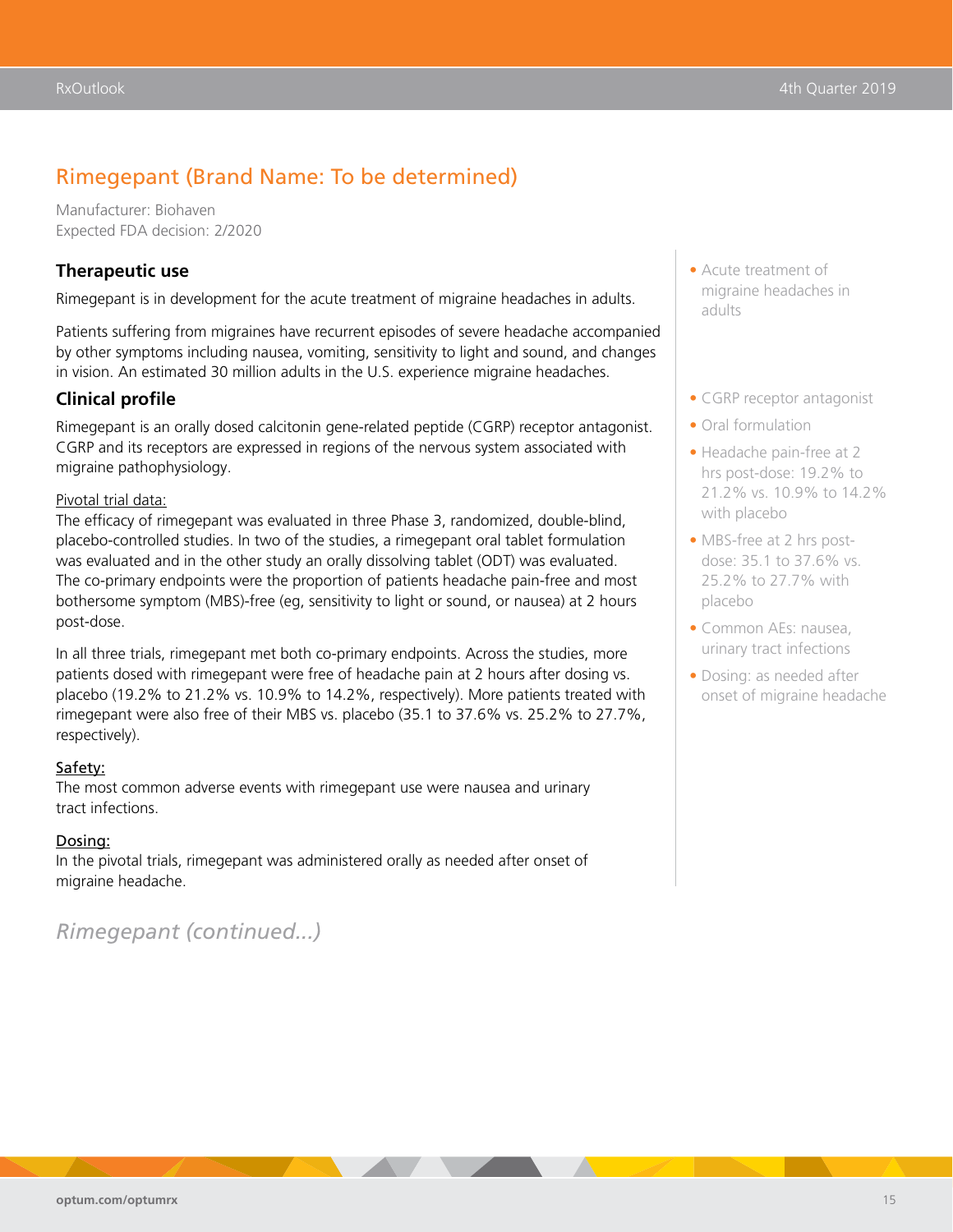#### **Competitive environment**

If approved, rimegepant would provide an additional alternative to triptan drugs for the treatment of acute migraine headaches. Rimegepant was well tolerated and could be a treatment option in patients who either have contraindications or are non-responders to triptan therapy. An ODT formulation would also provide a convenience benefit in this patient population, as migraine sufferers often report nausea as well.

Rimegepant would likely be reserved as a second- or third-line agent due to the availability of generic triptan alternatives and a lack of head-to-head data vs. triptans, the wellestablished standard of care.

Rimegepant would also likely be the third novel therapy approved for acute migraine treatment in the span of a few months. Reyvow<sup>™</sup> (lasmiditan), a selective serotonin 5-HT1F receptor agonist, was approved in October 2019 and ubrogepant, another oral CGRP antagonist, is likely to be approved in December 2019.

- Advantages: alternative to triptan therapies, well tolerated, ODT formulation
- Disadvantages: generically available alternatives, lack of head-to-head data vs. triptans, competing with Reyvow (lasmiditan) and potentially ubrogepant as an alternative to triptan therapies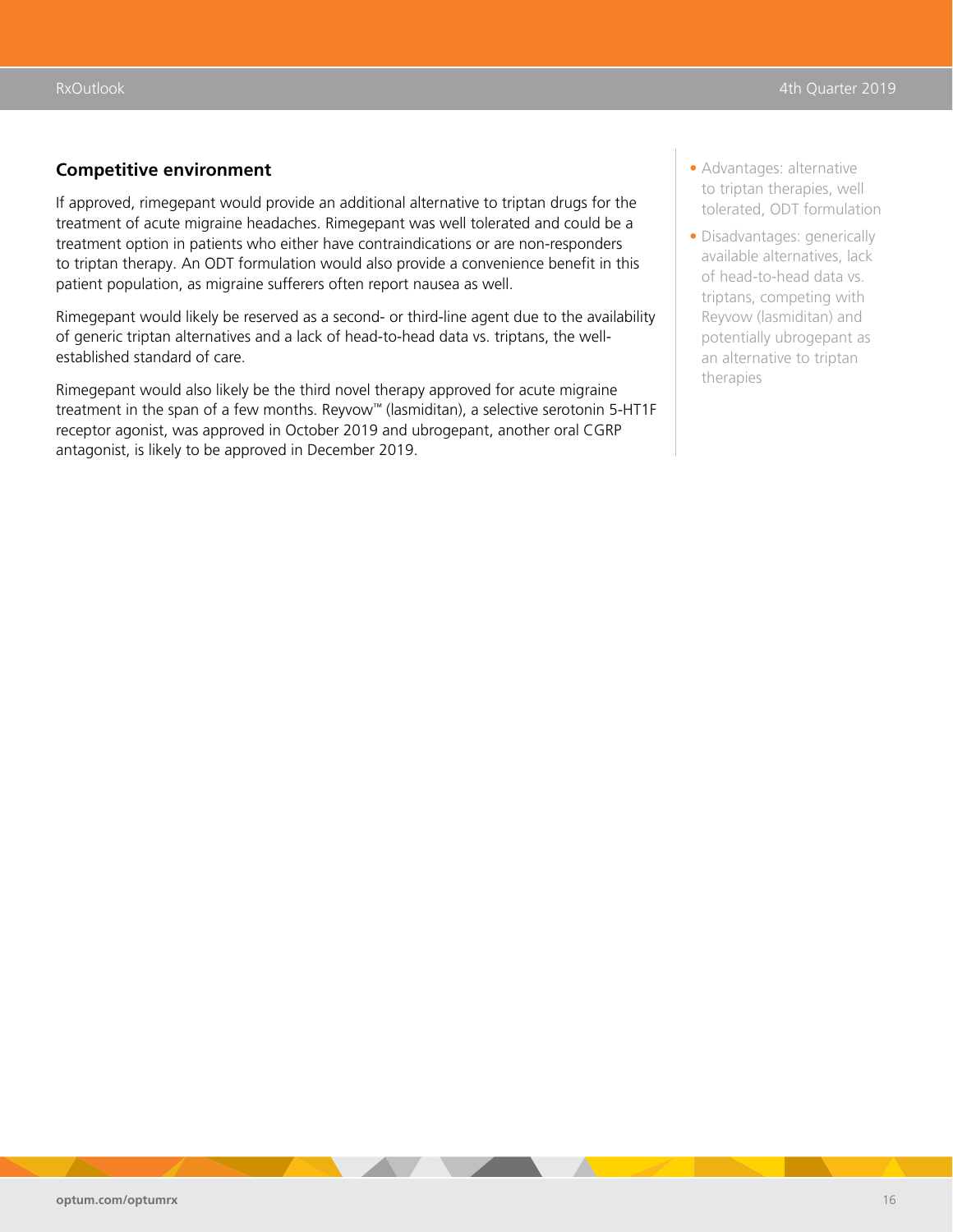### Eptinezumab (Brand Name: To be determined)

Manufacturer: Alder BioPharmaceuticals Expected FDA decision: 2/21/2020

#### **Therapeutic use**

Eptinezumab is in development for the preventive treatment of migraine in adults.

### **Clinical profile**

Eptinezumab is another antagonist of CGRP; however, it is an IV administered monoclonal antibody.

#### Pivotal trial data:

The efficacy of eptinezumab was evaluated in two Phase 3, randomized, double-blind, placebo-controlled studies (PROMISE 1 and PROMISE 2). PROMISE 1 was conducted in 888 patients with episodic migraine and PROMISE 2 was conducted in 1,072 patients with chronic migraine. The primary endpoint was the mean change from baseline in monthly migraine days (MMDs) over the 12-week treatment period.

In PROMISE 1, eptinezumab demonstrated a statistically significant reduction in MMDs from baseline over weeks 1 through 12 vs. placebo. Following the first quarterly infusion, patients treated with eptinezumab 300 mg experienced 4.3 fewer MMDs from baseline  $(p = 0.0001 \text{ vs. } placebo)$  vs. 3.9 fewer MMDs with eptinezumab 100 mg  $(p = 0.0179 \text{ vs. }$ placebo) vs. 3.2 fewer MMDs for placebo.

In PROMISE 2, eptinezumab also demonstrated a statistically significant reduction in MMDs vs. placebo. Patients treated with eptinezumab 300 mg experienced 8.2 fewer MMDs from baseline ( $p < 0.0001$  vs. placebo) vs. 7.7 fewer MMDs with eptinezumab 100 mg ( $p <$ 0.0001 vs. placebo) vs. 5.6 fewer MMDs for placebo.

#### Safety:

The most common adverse events with eptinezumab use were nasopharyngitis, upper respiratory infection, urinary tract infection, and nausea.

#### Dosing:

In the pivotal trials, eptinezumab was administered via IV infusion once every 12 weeks.

### **Competitive environment**

Eptinezumab would offer an additional option for the preventative treatment of migraine headaches and it can be dosed every 12 weeks.

However, eptinezumab requires IV administration and would be competing with self-injectable SC formulations of CGRP antagonists that were approved in 2018 for preventative treatment of migraine. SC administered CGRP antagonists include Aimovig® (erenumab), Ajovy® (fremanezumab), and Emgality® (galcanezumab), and these products are administered once a month. Ajovy can also be administered once every 3 months. Compared indirectly, eptinezumab does not appear to be clinically differentiated in efficacy or safety vs. existing CGRP antagonists.

For reference, the price of SC administered CGRP antagonists are \$6,900 per year.

- Preventive treatment of migraine in adults
- CGRP antagonist
- IV formulation
- Reduction in MMDs in episodic migraine patients: 3.9 to 4.3 vs. 3.2 with placebo
- Reduction in MMDs in chronic migraine patients: 7.7 to 8.2 vs. 5.6 with placebo
- Common AEs: nasopharyngitis, upper respiratory infection, urinary tract infection, nausea
- Dosing: once every 12 weeks

- Advantages: additional option for preventative migraine treatment, dosing every 12 weeks
- Disadvantages: alternatives available via selfadministered SC injection, IV formulation appears to be similarly effective as SC formulations
- Reference WAC (SC formulations of CGRP antagonists) =  $$6,900$  per year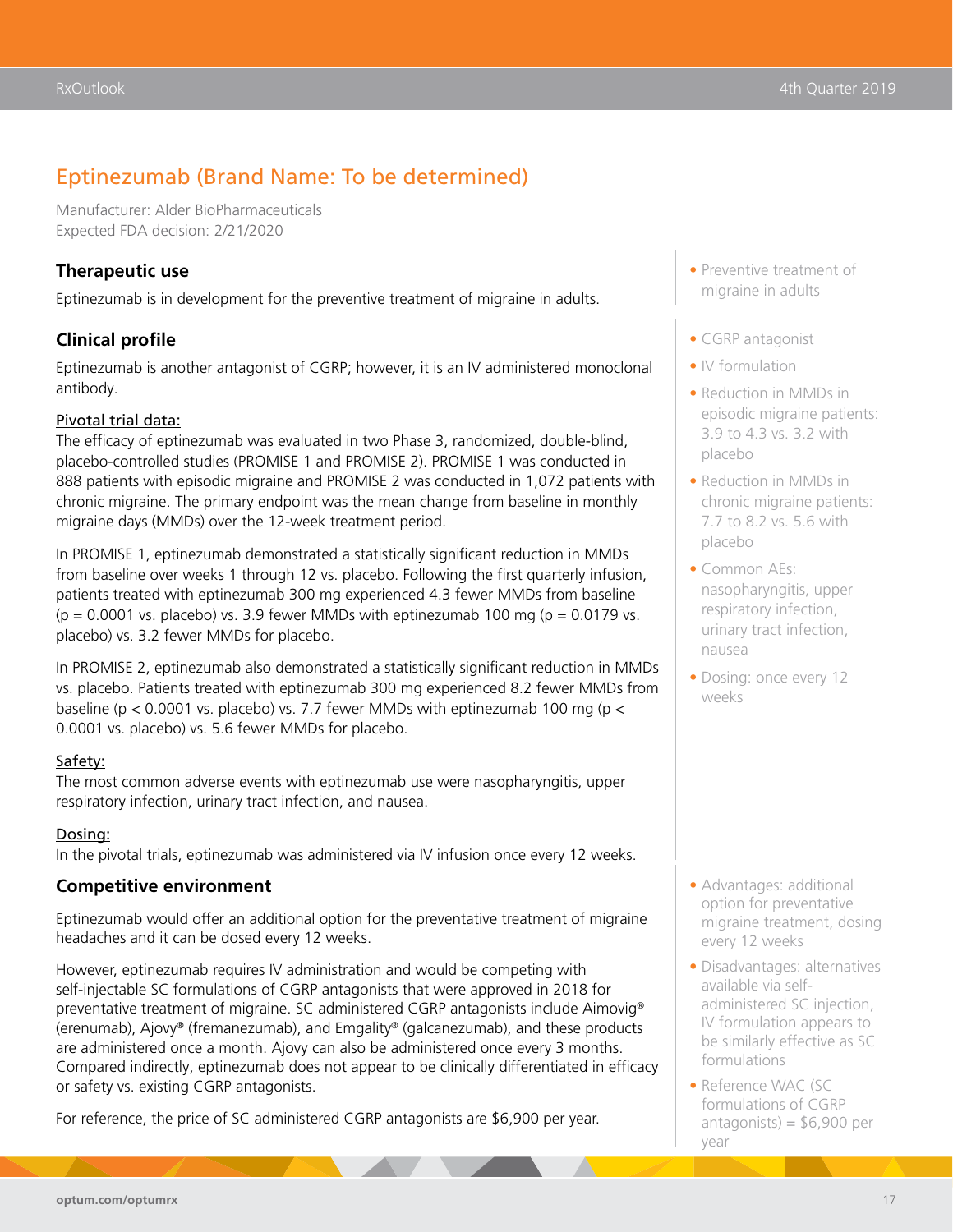### Bempedoic acid (Brand Name: To be determined)

Manufacturer: Esperion Expected FDA decision: 2/21/2020 (single-ingredient bempedoic acid); 2/26/2020 (fixeddose combination of bempedoic acid/ezetimibe [Zetia®])

#### **Therapeutic use**

Bempedoic acid is in development as an adjunct to diet in combination with other lipidlowering therapies (eg, maximally tolerated statins or ezetimibe) for the treatment of adults with primary hyperlipidemia who require additional lowering of low-density lipoproteincholesterol (LDL-C).

In the U.S., approximately 37% of the adult population has elevated LDL-C and an estimated 18 million individuals with atherosclerotic cardiovascular disease (ASCVD) live with elevated levels of LDL-C despite taking maximally tolerated lipid-modifying therapy.

### **Clinical profile**

Bempedoic acid is a novel ATP-citrate lyase inhibitor, a component of the cholesterol biosynthesis pathway. It works by reducing cholesterol biosynthesis and lowers LDL-C by up-regulating the LDL receptor. Bempedoic acid acts on the same pathway as statin therapies but has a different molecular target.

#### Pivotal trial data:

The efficacy of bempedoic acid was evaluated in four studies using a single-ingredient bempedoic acid tablet and one study evaluated a bempedoic acid/ezetimibe fixed-dose combination tablet. Two studies evaluated bempedoic acid in 3,008 patients with ASCVD on maximally-tolerated statins; two studies evaluated bempedoic acid in 613 patients with ASCVD, or at a high risk for ASCVD, considered statin averse; and one study evaluated the bempedoic acid/ezetimibe fixed-dose combination in 382 patients with ASCVD, or at high risk for ASCVD, on maximally tolerated statins.

Across the four studies evaluating the single-ingredient bempedoic acid, placebo-corrected LDL-C reduction was 17% to 28% with bempedoic acid. In the study evaluating the combination of bempedoic acid/ezetimibe, placebo-corrected LDL-C reduction was 29%.

#### Safety:

The most common adverse events with bempedoic acid use were uric acid and liver transaminase elevations.

#### Dosing:

In the pivotal trials, bempedoic acid was dosed orally once a day.

*Bempedoic acid (continued...)*

- Treatment of adults with primary hyperlipidemia who require additional lowering of LDL-C
- ATP-citrate lyase inhibitor
- Oral formulation
- Placebo-controlled LDL-C reduction with singleingredient bempedoic acid: 17% to 28%
- Placebo-controlled LDL-C reduction with bempedoic acid/ezetimibe: 29%
- Common AEs: uric acid and liver transaminase elevations
- Dosing: once daily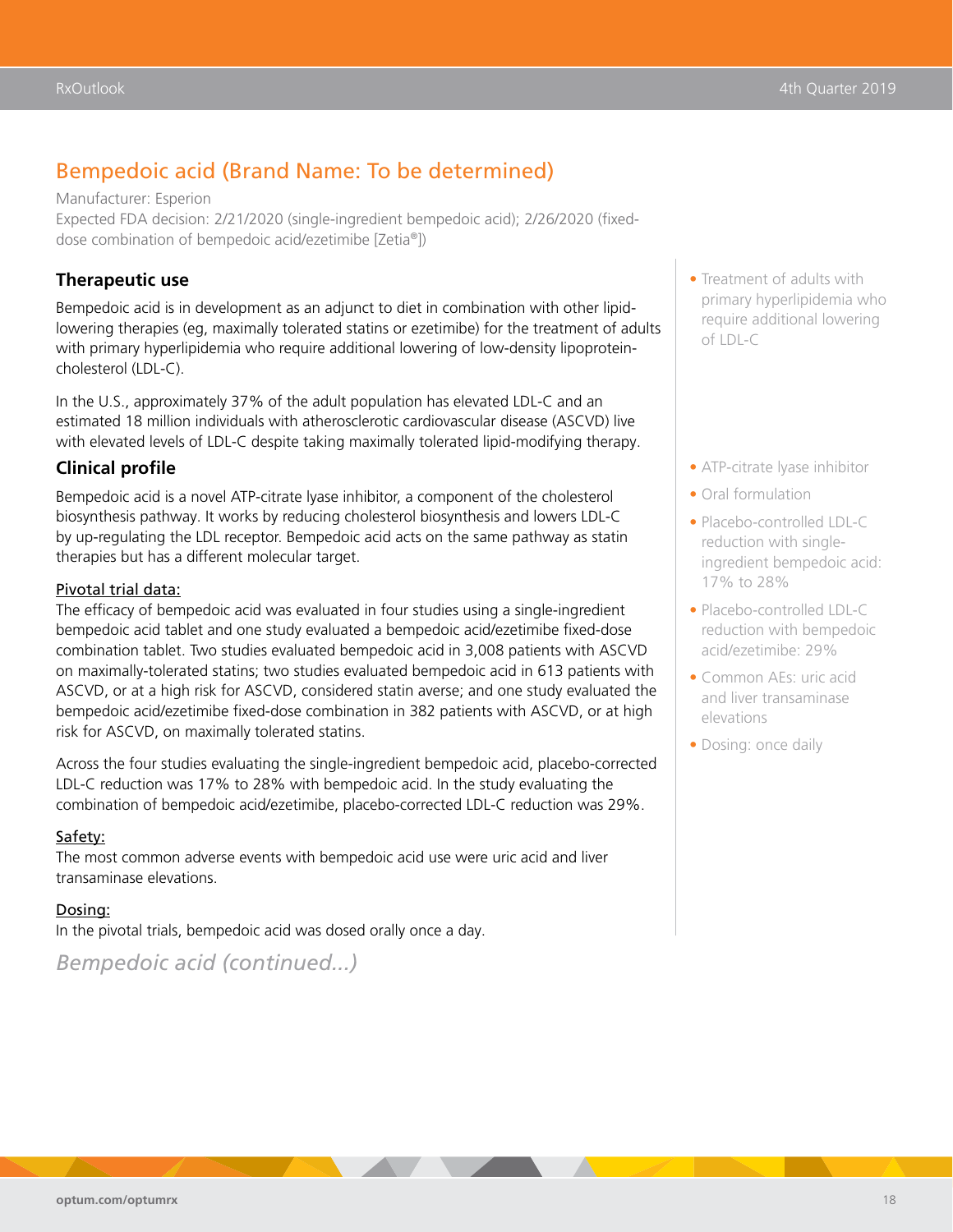#### **Competitive environment**

Bempedoic acid would offer a novel MOA for the treatment of hyperlipidemia and adds an additional oral treatment option in patients who have contraindications to statins or who require additional lowering of LDL-C.

However, oral LDL-C lowering therapies are currently available generically, including different statin products and ezetimibe. The LDL-C reduction was also very modest compared to injectable proprotein convertase subtilisin/kexin type 9 (PCSK9) inhibitors, which can provide over 50% reduction in LDL-C.

An improvement in cardiovascular outcomes (eg, myocardial infarction, stroke, etc) has not yet been demonstrated with bempedoic acid and results of Esperion's cardiovascular outcomes study are not expected until 2022.

The projected WAC price for bempedoic acid is approximately \$3,500 per year.

- Advantages: novel MOA, additional oral therapy for hyperlipidemia
- Disadvantages: generically available oral alternatives, modest LDL-C lowering vs. PCSK9 inhibitors, lack of cardiovascular outcomes data
- Projected WAC  $=$  ~\$3,500 per year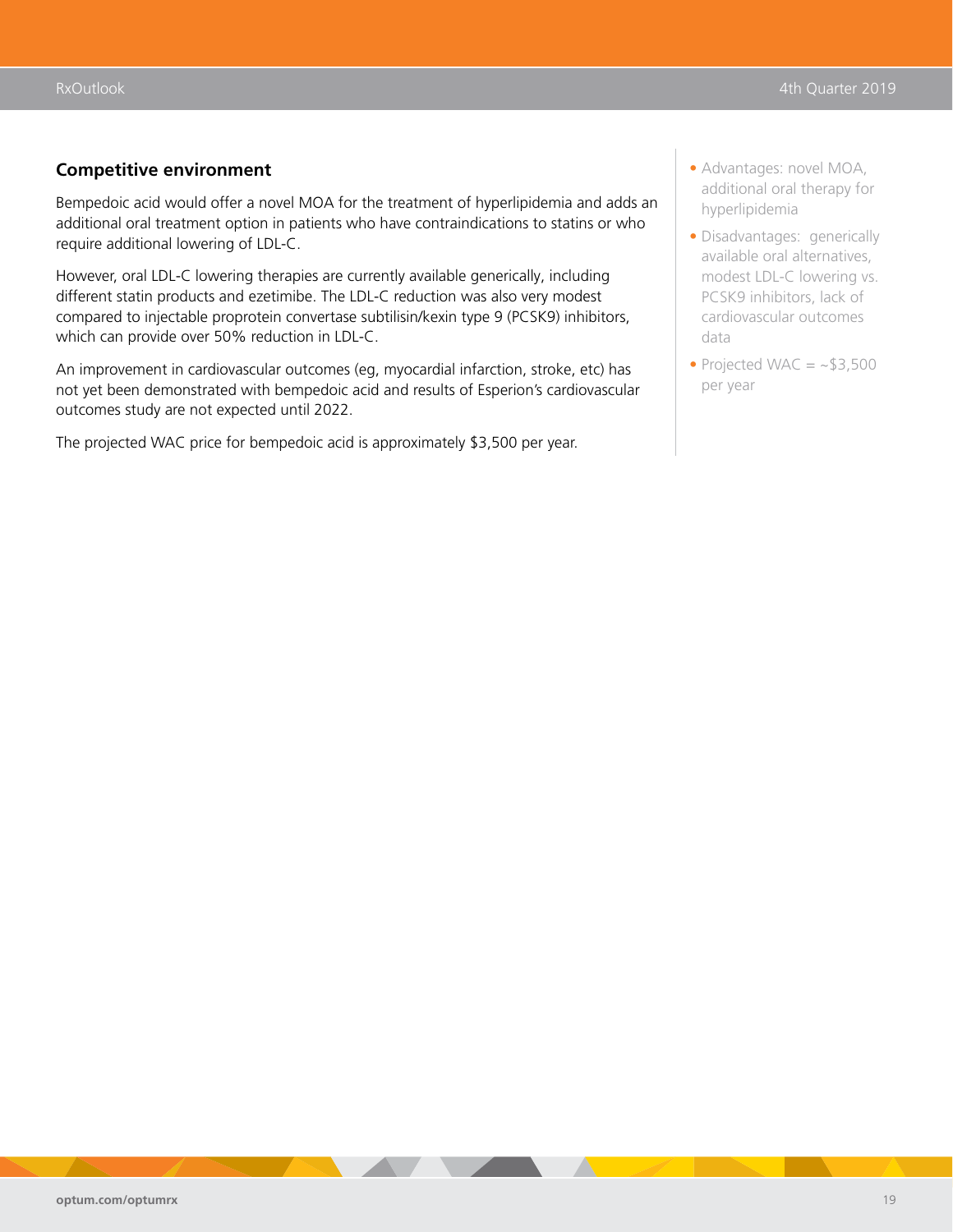### Ozanimod (Brand Name: To be determined)

Manufacturer: Celgene Expected FDA decision: 3/25/2020

#### **Therapeutic use**

Ozanimod is in development for the treatment of relapsing forms of multiple sclerosis (MS).

MS is a chronic disorder of the central nervous system (CNS). MS typically starts with a relapsing-remitting course, in which episodes of worsening function (relapses) are followed by recovery periods (remissions). These remissions may not be complete and may leave patients with some degree of residual disability.

The overall estimated prevalence of MS in the U.S. may be as high as 1 million individuals and about 85% of patients are initially diagnosed with a relapsing form of MS.

#### **Clinical profile**

Ozanimod is a sphingosine 1-phosphate (S1P) receptor modulator that binds with high affinity selectively to S1P subtypes 1 (S1P1) and 5 (S1P5). Similar to other S1P receptor modulators, ozanimod causes lymphocyte retention in lymphoid tissues. The exact mechanism by which ozanimod exerts therapeutic effects in MS is unknown, but is believed to involve the reduction of lymphocyte migration into the CNS.

#### Pivotal trial data:

The efficacy of ozanimod was evaluated in two, Phase 3, randomized, double-blind, active-controlled studies (SUNBEAM and RADIANCE) in a total of 2,666 MS patients. In both trials, oral ozanimod 0.5 mg and 1 mg were compared against intramuscular Avonex® (interferon beta-1a). In SUNBEAM, the primary endpoint was annualized relapse rates (ARR) during the 12-month treatment period. The primary endpoint of the RADIANCE trial was ARR over 24 months.

In the SUNBEAM trial, adjusted ARRs were 0.18 (95% CI: 0.14, 0.24) for ozanimod 1.0 mg, 0.24 (95% CI: 0.19 to 0.31) for ozanimod 0.5 mg, and 0.35 (95% CI: 0.28, 0.44) for Avonex. This represented a 31% ( $p = 0.0013$ ) and 48% ( $p < 0.0001$ ) reduction in ARR for ozanimod 0.5 mg and 1 mg, respectively vs. Avonex.

Similar results were found in the RADIANCE trial, with adjusted ARRs of 0.17 (95% CI: 0.14, 0.21) for ozanimod 1.0 mg, 0.22 (95% CI: 0.18, 0.26) for ozanimod 0.5 mg, and 0.28 (95% CI: 0.23, 0.32) for Avonex. This represented a 21% (p = 0.0167) and 38% (p < 0.0001) reduction in ARR for ozanimod 0.5 mg and 1 mg, respectively vs. Avonex.

#### Safety:

The most common adverse events with ozanimod use were nasopharyngitis, headache, upper respiratory tract infection, hypertension, pharyngitis, urinary tract infections, and increased ALT.

#### Dosing:

In the pivotal trials, ozanimod was dosed orally once a day.

*Ozanimod (continued...)*

• Treatment of relapsing forms of MS

- S1P receptor modulator
- Oral formulation
- Adjusted ARR: 21% to 48% reduction vs. Avonex
- Common AEs: nasopharyngitis, headache, upper respiratory tract infection, hypertension, pharyngitis, urinary tract infections, increased ALT
- Dosing: once daily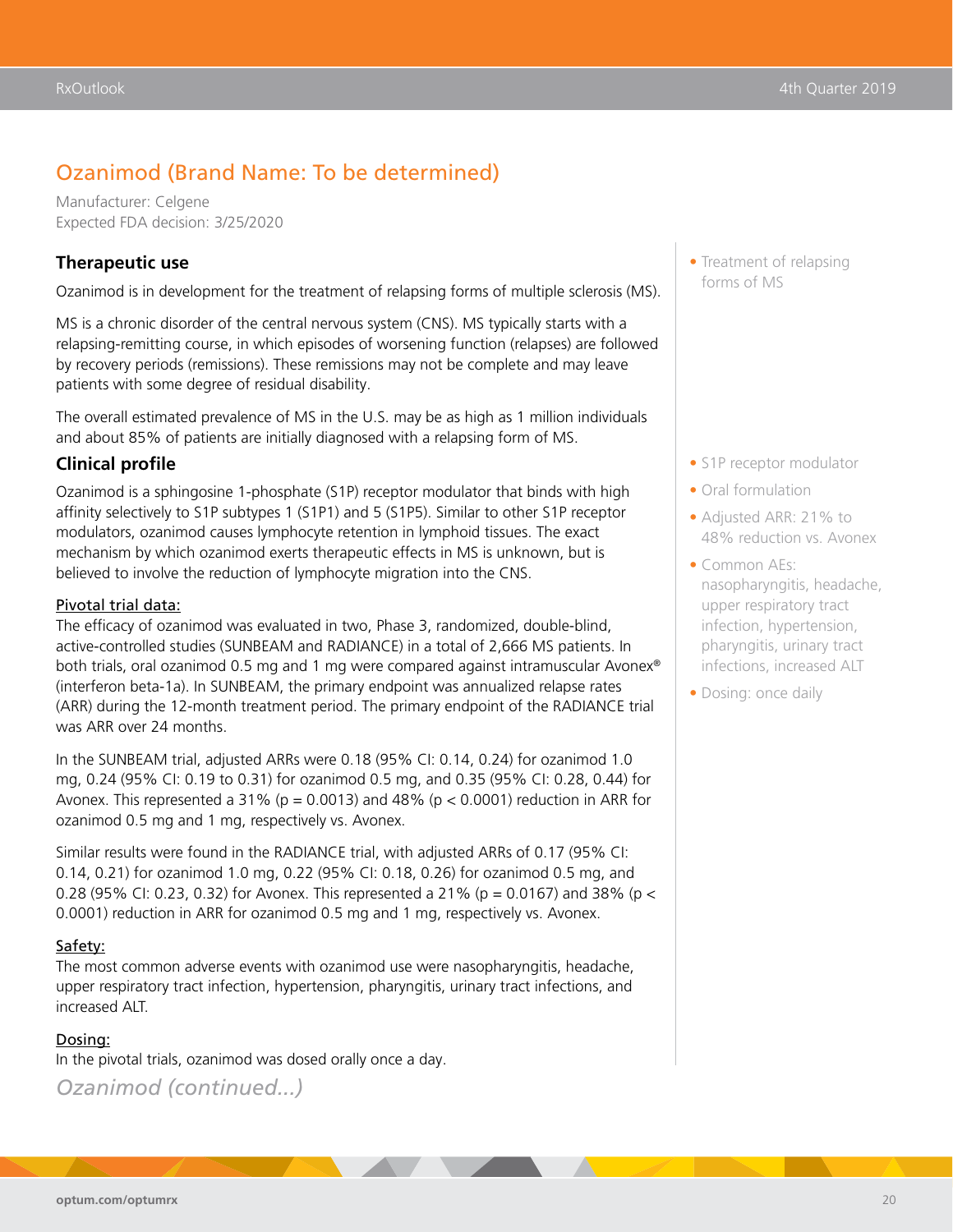#### **Competitive environment**

If approved, ozanimod would offer a selective S1P receptor modulator for the treatment of MS and can be dosed orally once a day. Ozanimod is also currently being evaluated for other conditions such as ulcerative colitis and Crohn's disease and if the results of the clinical trials are positive, it could be the first drug in this class with those indications.

However, there are many oral and injectable alternative products for relapsing forms of MS, including drugs in the same class. Ozanimod would also be a relatively late market entry – Novartis' non-selective S1P modulator, Gilenya® (fingolimod), has been available since 2010, and their selective S1P modulator, Mayzent® (siponimod), was launched in March 2019. In addition, ozanimod was not compared head-to-head against the other S1P modulators or any other oral MS drug.

For reference, the WAC price for Mayzent is approximately \$90,000 per year.

- Advantages: additional oral selective S1P receptor modulator for MS, also in development for ulcerative colitis and Crohn's disease
- Disadvantages: alternatives available, late market entry, lack of head-to-head data vs. other oral MS drugs
- Reference WAC (Mayzent)  $=$  ~\$90,000 per year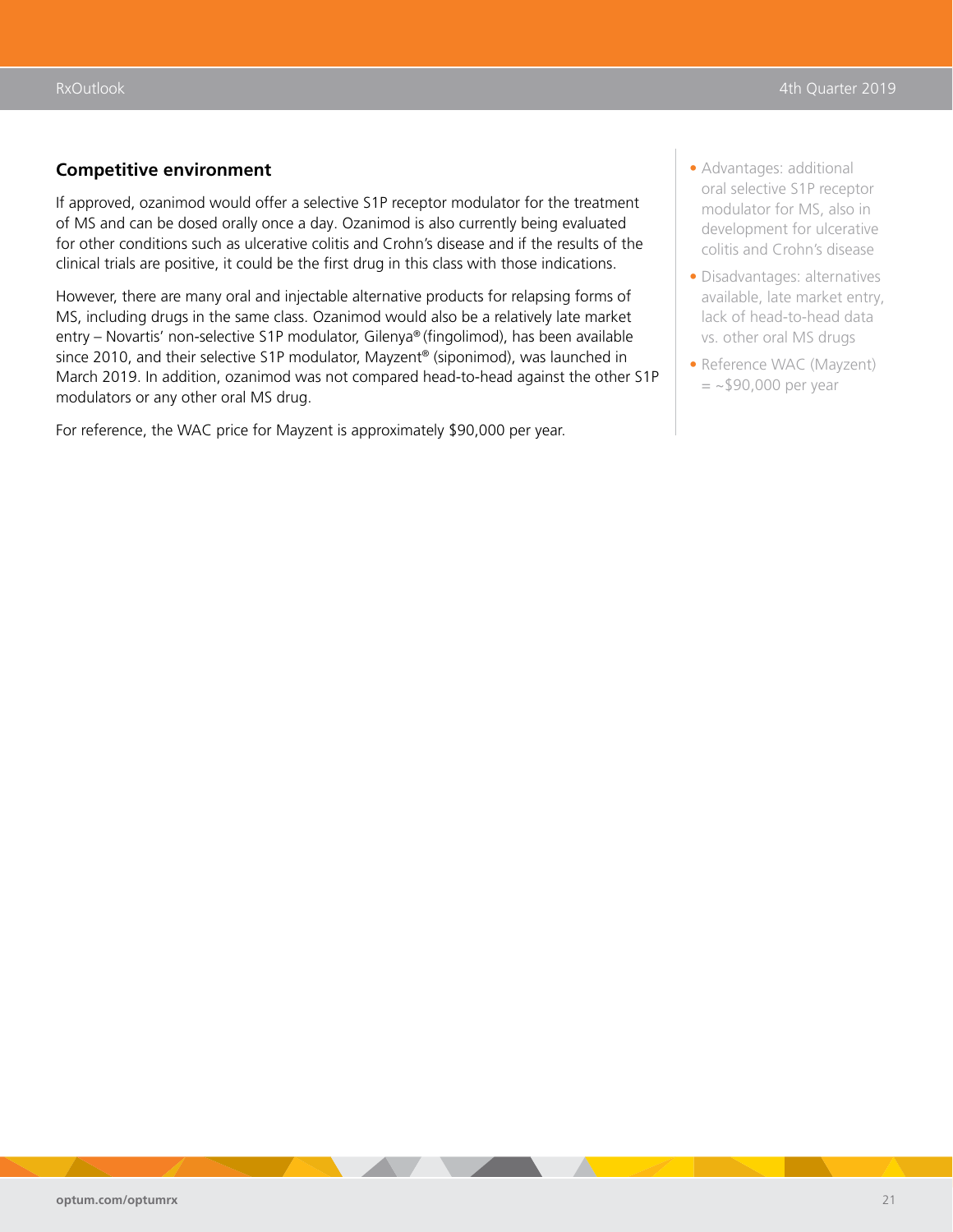# <span id="page-27-0"></span>Extended generic pipeline forecast



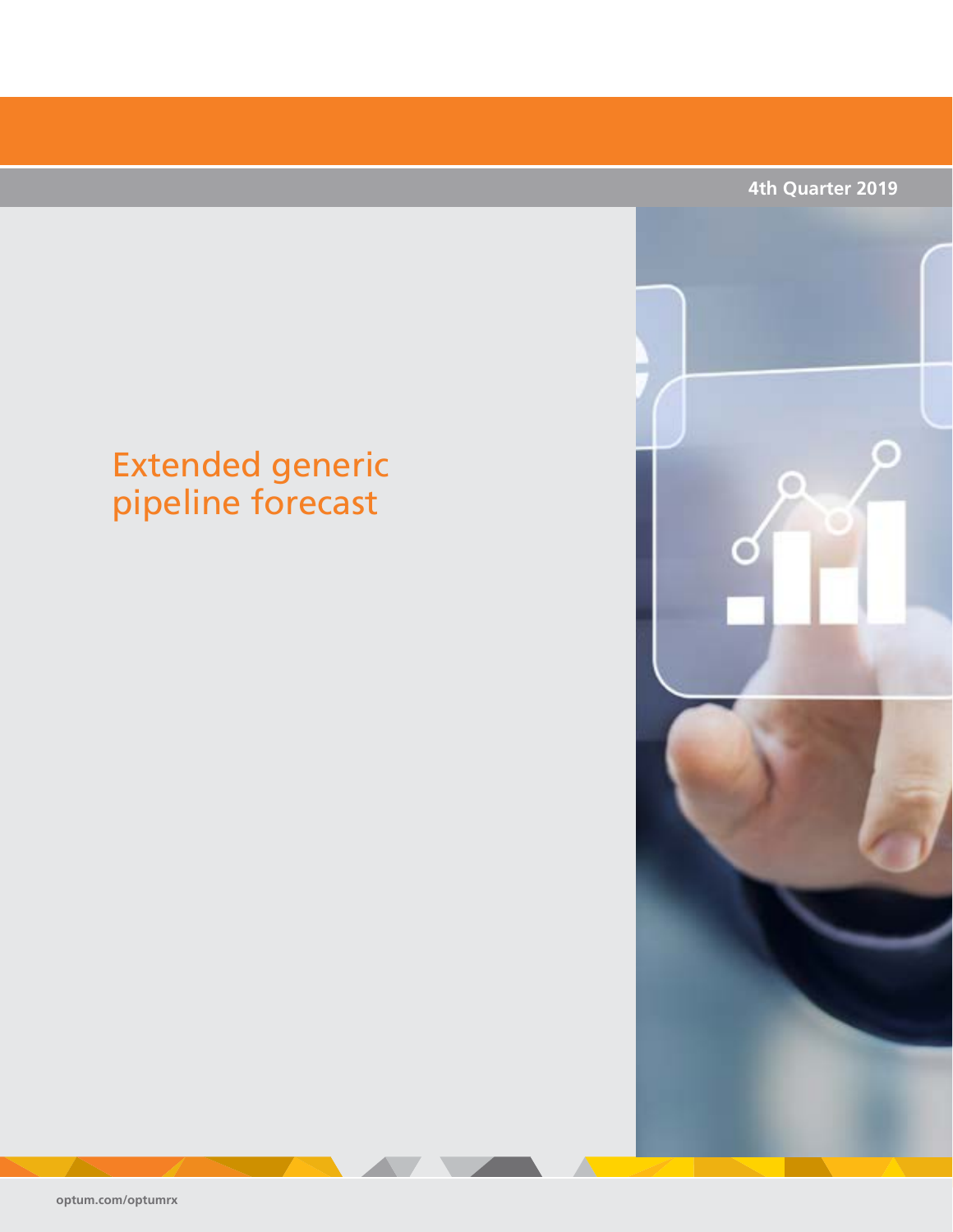## **OptumRx generic pipeline forecast**

| Brand name                | Generic name                   | <b>Brand manufacturer</b>                                      | Dosage form                      | Strengths available<br>as generic | Possible<br>launch date |
|---------------------------|--------------------------------|----------------------------------------------------------------|----------------------------------|-----------------------------------|-------------------------|
| 2019 Possible launch date |                                |                                                                |                                  |                                   |                         |
| <b>CUVPOSA</b>            | Merz                           | glycopyrrolate                                                 | Oral solution                    | All                               | 4Q-2019                 |
| <b>PREPOPIK</b>           | <b>Ferring Pharmaceuticals</b> | citric acid/magnesium<br>oxide/sodium picosulfate              | Oral packet                      | All                               | 4Q-2019                 |
| <b>TRAVATAN Z</b>         | Alcon                          | travoprost                                                     | Ophthalmic                       | All                               | 4Q-2019                 |
| <b>DESONATE</b>           | <b>LEO Pharma</b>              | desonide                                                       | Gel                              | All                               | 4Q-2019                 |
| SUPRENZA                  | Citius/Akrimax                 | phentermine                                                    | Tablet, orally<br>disintegrating | All                               | 4Q-2019                 |
| <b>VIVLODEX</b>           | Iroko/iCeutica                 | meloxicam                                                      | Capsule                          | All                               | 4Q-2019                 |
| PRESTALIA                 | Symplmed                       | perindopril/amlodipine                                         | Tablet                           | All                               | 4Q-2019                 |
| <b>APTENSIO XR</b>        | Rhodes                         | methylphenidate                                                | Capsule,<br>extended-release     | All                               | 4Q-2019                 |
| SAMSCA                    | Otsuka                         | tolvaptan                                                      | Tablet                           | All                               | 4Q-2019                 |
| <b>PYLERA</b>             | Allergan/Aptalis               | bismuth subcitrate<br>potassium/metronidazole/<br>tetracycline | Capsule                          | All                               | 4Q-2019                 |
| <b>FORTEO</b>             | Eli Lilly                      | teriparatide                                                   | Injection                        | All                               | 4Q-2019                 |
| <b>FERRIPROX</b>          | ApoPharma/Apotex               | deferiprone                                                    | Tablet                           | All                               | 4Q-2019                 |
| <b>ZOHYDRO ER</b>         | Persion/Currax                 | hydrocodone                                                    | Capsule,<br>extended-release     | All                               | 4Q-2019                 |
| <b>NUVARING</b>           | Merck                          | etonogestrel/ethinyl<br>estradiol                              | Vaginal ring                     | All                               | 4Q-2019                 |
| RITUXAN                   | Genentech/Roche/Biogen<br>Idec | rituxumab                                                      | Intravenous                      | All                               | 4Q-2019                 |
| JADENU                    | <b>Novartis</b>                | deferasirox                                                    | Tablet; oral<br>granules         | All                               | 4Q-2019                 |
| <b>RESTASIS</b>           | Allergan                       | cyclosporine                                                   | Ophthalmic                       | All                               | 4Q-2019                 |
| <b>OSMOPREP</b>           | <b>Bausch Health</b>           | sodium biphosphate/sodium<br>phosphate                         | Tablet                           | All                               | 11-2019                 |
| AMELUZ                    | Biofrontera                    | aminolevulinic acid                                            | Gel                              | All                               | 11-2019                 |
| <b>OMNARIS</b>            | Covis                          | ciclesonide                                                    | Intranasal                       | All                               | 12-2019                 |
| THALOMID                  | Celgene                        | thalidomide                                                    | Capsule                          | All                               | 12-2019                 |
| 2020 Possible launch date |                                |                                                                |                                  |                                   |                         |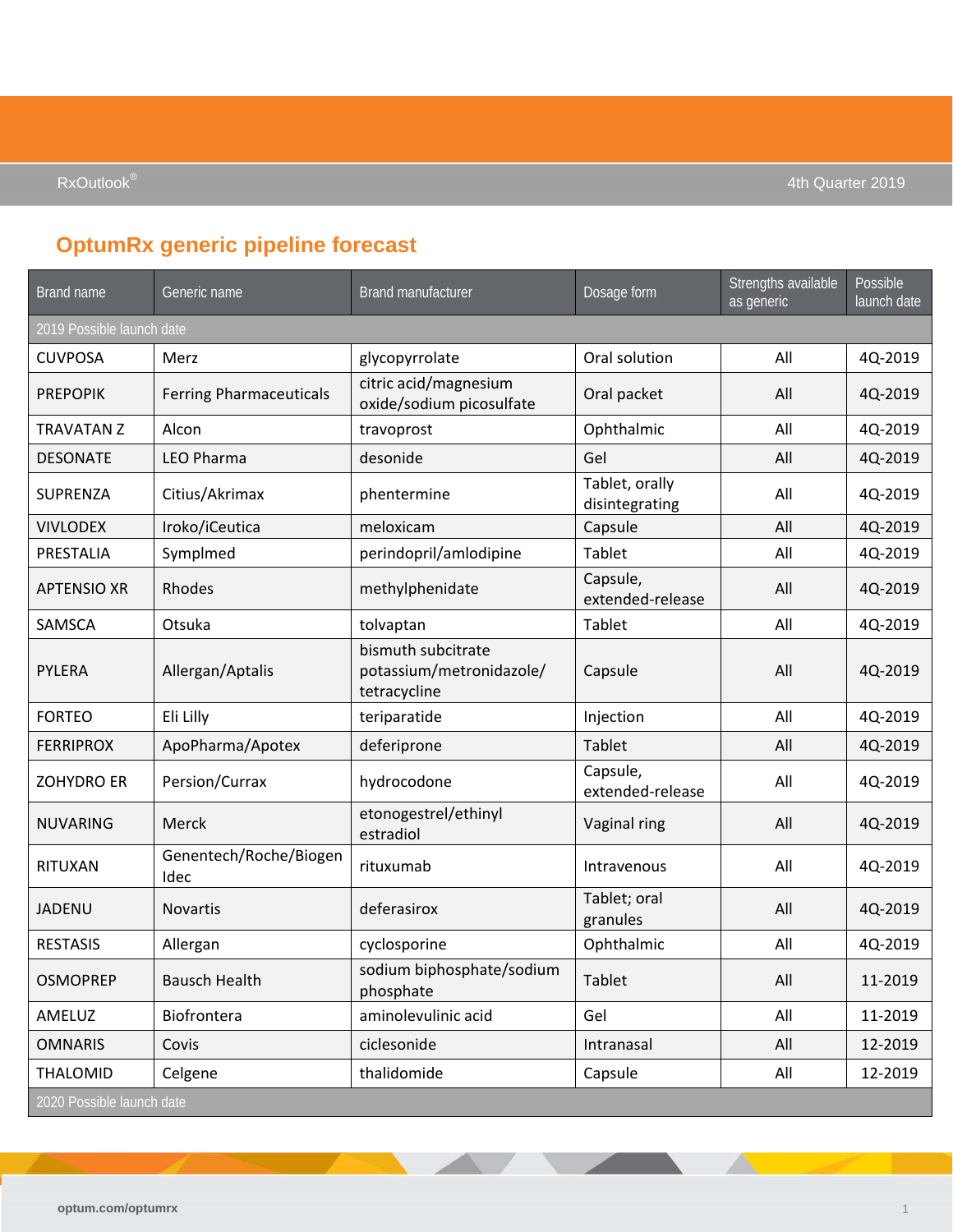| Brand name                  | Generic name              | <b>Brand manufacturer</b>                               | Dosage form                  | Strengths available<br>as generic | Possible<br>launch date |
|-----------------------------|---------------------------|---------------------------------------------------------|------------------------------|-----------------------------------|-------------------------|
| <b>MYCAMINE</b>             | Astellas                  | micafungin                                              | Intravenous                  | All                               | 2020                    |
| <b>CIPRODEX</b>             | Alcon                     | ciprofloxacin/dexamethasone                             | Otic                         | All                               | 2020                    |
| <b>DORYX MPC</b>            | Mayne                     | doxycycline hyclate                                     | Tablet, delayed-<br>release  | All                               | 2020                    |
| <b>SYNDROS</b>              | <b>Insys Therapeutics</b> | dronabinol                                              | Oral solution                | All                               | 2020                    |
| <b>DUREZOL</b>              | Alcon                     | difluprednate                                           | Ophthalmic                   | All                               | 2020                    |
| <b>BYETTA</b>               | AstraZeneca               | exenatide                                               | Subcutaneous                 | All                               | 2020                    |
| <b>SAPHRIS</b>              | Allergan                  | asenapine                                               | Tablet, sublingual           | All                               | 1H-2020                 |
| <b>DALIRESP</b>             | AstraZeneca               | roflumilast                                             | Tablet                       | All                               | 01-2020                 |
| <b>SILENOR</b>              | Currax                    | doxepin                                                 | Tablet                       | All                               | 01-2020                 |
| <b>ELIGARD</b>              | QLT/Tolmar                | leuprolide                                              | Subcutaneous                 | All                               | 03-2020                 |
| <b>TAYTULLA</b>             | Allergan                  | ethinyl estradiol/<br>norethindrone/ferrous<br>fumarate | Tablet                       | All                               | 03-2020                 |
| <b>MOXEZA</b>               | Alcon                     | moxifloxacin                                            | Ophthalmic                   | All                               | 03-2020                 |
| <b>ZORTRESS</b>             | <b>Novartis</b>           | everolimus                                              | Tablet                       | All                               | 03-2020                 |
| <b>RENOVA</b>               | <b>Bausch Health</b>      | tretinoin                                               | Cream                        | All                               | 03-2020                 |
| <b>TOTECT</b>               | Cumberland                | dexrazoxane                                             | Injection                    | All                               | 03-2020                 |
| <b>APTIVUS</b>              | Boehringer Ingelheim      | tipranavir                                              | Capsule; oral<br>solution    | All                               | 04-2020                 |
| DEPO-SUBQ<br><b>PROVERA</b> | Pfizer                    | medroxyprogesterone                                     | Subcutaneous                 | All                               | 05-2020                 |
| NYMALIZE                    | Arbor                     | nimodipine                                              | Oral solution                | All                               | 05-2020                 |
| <b>DEXILANT</b>             | Takeda                    | dexlansoprazole                                         | Capsule,<br>extended-release | All                               | 06-2020                 |
| <b>DENAVIR</b>              | Mylan                     | penciclovir                                             | Cream                        | All                               | 06-2020                 |
| <b>ENTEREG</b>              | Merck                     | alvimopan                                               | Capsule                      | All                               | 2H-2020                 |
| <b>TIROSINT</b>             | IBSA Institut Biochemique | levothyroxine                                           | Capsule                      | All                               | 2H-2020                 |
| <b>ENBREL</b>               | Amgen                     | etanercept                                              | Subcutaneous                 | All                               | 2H-2020                 |
| <b>VELPHORO</b>             | Fresenius                 | sucroferric oxyhydroxide                                | Tablet, chewable             | All                               | 3Q-2020                 |
| SYNERA                      | Galen                     | lidocaine/tetracaine                                    | Transdermal<br>patch         | All                               | 07-2020                 |
| PEGASYS                     | Roche                     | peginterferon alfa-2A                                   | Subcutaneous                 | All                               | 08-2020                 |
| PEG-INTRON                  | Merck                     | peginterferon alfa-2B                                   | Subcutaneous                 | All                               | 08-2020                 |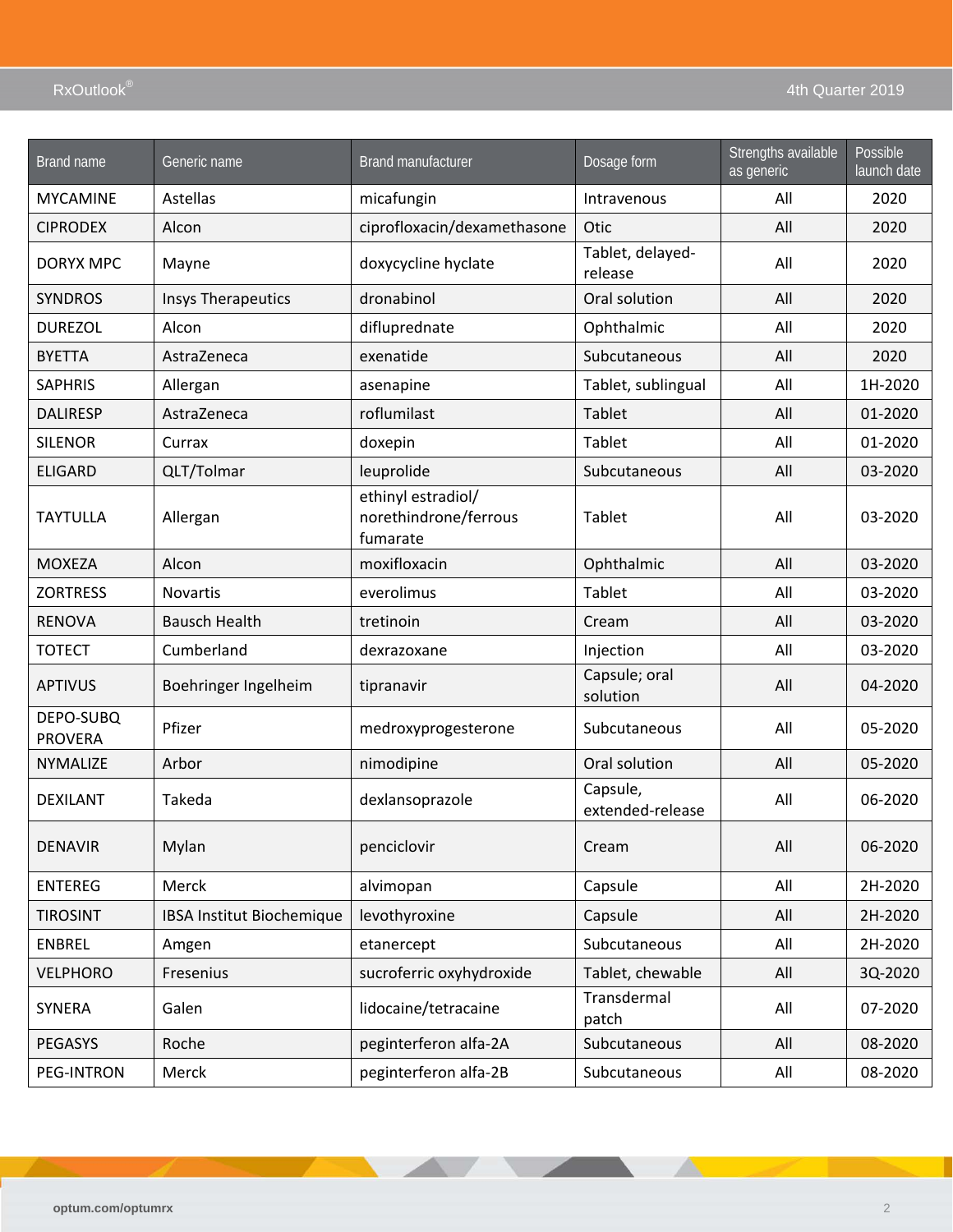| Brand name                 | Generic name                   | <b>Brand manufacturer</b>                  | Dosage form                    | Strengths available<br>as generic | Possible<br>launch date |
|----------------------------|--------------------------------|--------------------------------------------|--------------------------------|-----------------------------------|-------------------------|
| <b>MARQIBO KIT</b>         | Talon<br>Therapeutics/Spectrum | vincristine                                | Intravenous                    | All                               | 09-2020                 |
| <b>TYKERB</b>              | <b>Novartis</b>                | lapatinib                                  | Tablet                         | All                               | 09-2020                 |
| <b>BIDIL</b>               | Arbor                          | isosorbide<br>dinitrate/hydrazaline        | <b>Tablet</b>                  | All                               | 09-2020                 |
| <b>TRUVADA</b>             | Gilead                         | emtricitabine/tenofovir                    | Tablet                         | 200 mg/300<br>mg                  | 09-2020                 |
| <b>ATRIPLA</b>             | Gilead/Bristol-Myers<br>Squibb | efavirenz/ emtricitabine/<br>tenofovir     | Tablet                         | All                               | 09-2020                 |
| <b>KUVAN</b>               | <b>BioMarin</b>                | sapropterin                                | Tablet; oral<br>solution       | All                               | 10-2020                 |
| RISPERDAL<br><b>CONSTA</b> | Janssen                        | risperidone                                | Injection,<br>extended-release | All                               | 11-2020                 |
| <b>XOLEGEL</b>             | <b>Almirall</b>                | ketoconazole                               | Gel                            | All                               | 11-2020                 |
| <b>DULERA</b>              | Merck                          | formoterol fumarate/<br>mometasone furoate | Inhalation                     | All                               | 11-2020                 |
| <b>EPIDUO FORTE</b>        | Galderma                       | adapalene/benzoyl peroxide                 | Gel                            | All                               | 12-2020                 |
| <b>OFIRMEV</b>             | Mallinckrodt                   | acetaminophen                              | Intravenous                    | All                               | 12-2020                 |
| <b>ABSORICA</b>            | Sun                            | isotretinoin                               | Capsule                        | All                               | 12-2020                 |
| <b>TOVIAZ</b>              | Pfizer                         | fesoterodine                               | Tablet, extended-<br>release   | All                               | 12-2020                 |
| <b>MYDAYIS</b>             | Shire                          | amphetamine/<br>dextroamphetamine mixture  | Capsule,<br>extended-release   | All                               | 12-2020                 |
| 2021 Possible launch date  |                                |                                            |                                |                                   |                         |
| <b>BEPREVE</b>             | <b>Bausch Health</b>           | bepotastine                                | Ophthalmic                     | All                               | 2021                    |
| <b>ACTEMRA</b>             | Roche/Chugai                   | tocilizumab                                | Intravenous;<br>subcutaneous   | All                               | 2021                    |
| <b>KERYDIN</b>             | Pfizer                         | tavaborole                                 | <b>Topical solution</b>        | All                               | 2021                    |
| <b>VIIBRYD</b>             | Forest/Allergan                | vilazodone                                 | Tablet                         | All                               | 2021                    |
| <b>EMTRIVA</b>             | Gilead                         | emtricitabine                              | Capsule                        | All                               | 1H-2021                 |
| AMITIZA                    | Sucampo/Takeda                 | lubiprostone                               | Capsule                        | All                               | 01-2021                 |
| <b>CRIXIVAN</b>            | Merck                          | indinavir                                  | Capsule                        | All                               | 02-2021                 |
| <b>NORTHERA</b>            | H. Lundbeck                    | droxidopa                                  | Capsule                        | All                               | 02-2021                 |
| <b>MYALEPT</b>             | Aegerion                       | metreleptin                                | Subcutaneous                   | All                               | 02-2021                 |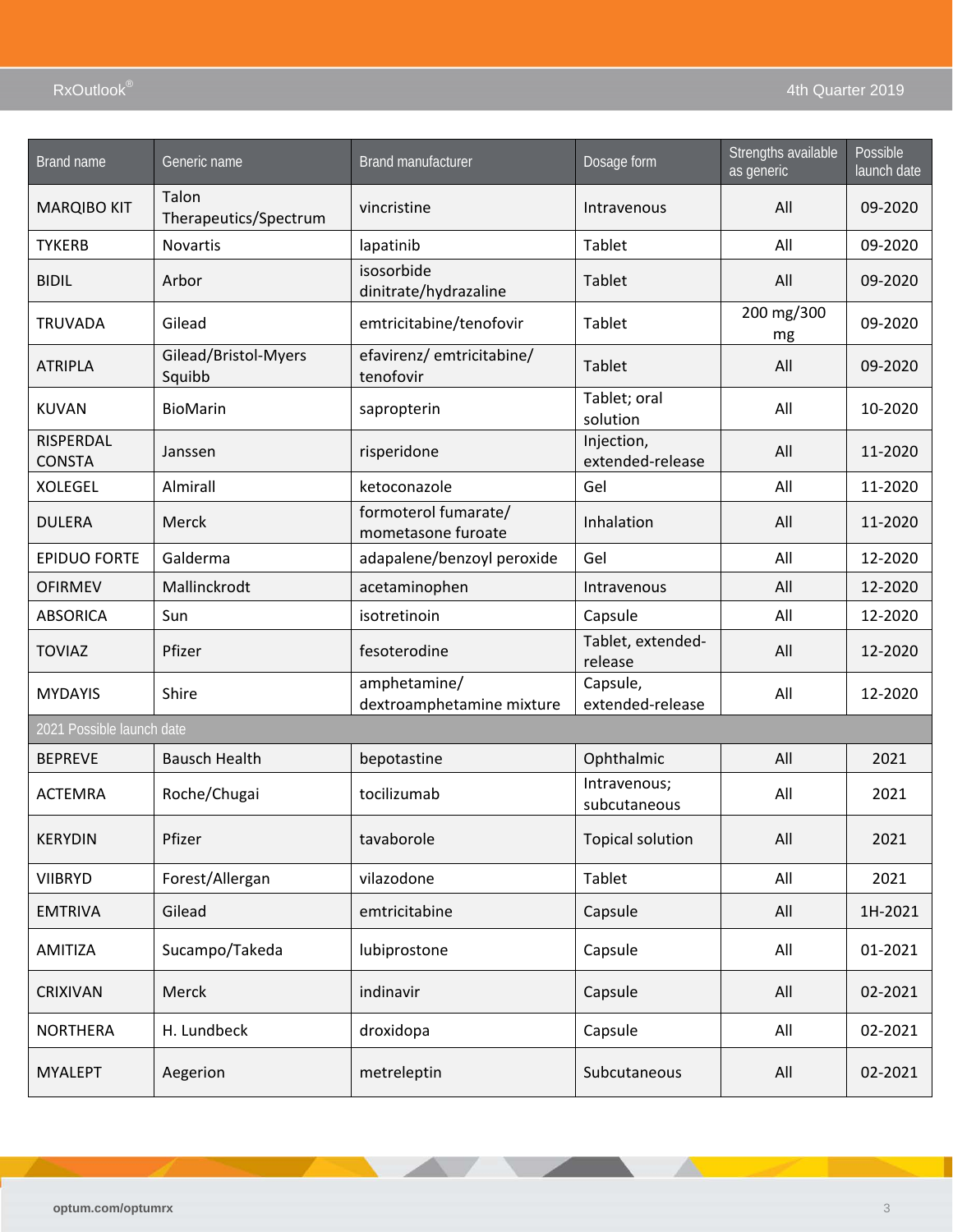| Brand name                       | Generic name                | <b>Brand manufacturer</b>                                | Dosage form                    | Strengths available<br>as generic | Possible<br>launch date |
|----------------------------------|-----------------------------|----------------------------------------------------------|--------------------------------|-----------------------------------|-------------------------|
| <b>FORTICAL</b>                  | Upsher-Smith                | calcitonin salmon<br>recombinant                         | Intranasal                     | All                               | 02-2021                 |
| YONSA                            | Sun                         | abiraterone                                              | Tablet                         | All                               | 03-2021                 |
| <b>IMPAVIDO</b>                  | Knight Therapeutics         | miltefosine                                              | Capsule                        | All                               | 03-2021                 |
| <b>ACTOPLUS MET</b><br><b>XR</b> | Takeda                      | pioglitazone/metformin                                   | Tablet, extended-<br>release   | All                               | 03-2021                 |
| OVIDREL                          | <b>EMD Serono/Merck</b>     | choriogonadotropin                                       | Intramuscular;<br>subcutaneous | All                               | 03-2021                 |
| <b>NEUPRO</b>                    | <b>UCB</b>                  | rotigotine                                               | Transdermal<br>patch           | All                               | 03-2021                 |
| <b>LYRICA CR</b>                 | Pfizer                      | pregabalin                                               | Tablet, extended-<br>release   | All                               | 04-2021                 |
| <b>ERAXIS</b>                    | Pfizer                      | anidulafungin                                            | Intravenous                    | All                               | 04-2021                 |
| <b>TECFIDERA</b>                 | Biogen                      | dimethyl fumarate                                        | Capsule, delayed-<br>release   | All                               | 05-2021                 |
| <b>ZOMIG</b>                     | Impax/Grunenthal            | zolmitriptan                                             | Intranasal                     | All                               | 05-2021                 |
| QUTENZA                          | Grunenthal                  | capsaicin                                                | Transdermal<br>patch           | All                               | 06-2021                 |
| PERFOROMIST                      | Mylan                       | formoterol fumarate                                      | Inhalation                     | All                               | 06-2021                 |
| <b>APTIOM</b>                    | Sunovion/Bial               | eslicarbazepine                                          | Tablet                         | All                               | 06-2021                 |
| <b>SEEBRI</b><br><b>NEOHALER</b> | <b>Novartis</b>             | glycopyrrolate                                           | Inhalation                     | All                               | 06-2021                 |
| <b>INTELENCE</b>                 | Janssen                     | etravirine                                               | Tablet                         | All                               | 06-2021                 |
| <b>FLOVENT HFA</b>               | GlaxoSmithKline             | fluticasone propionate                                   | Inhalation                     | All                               | 2H-2021                 |
| <b>ORENCIA</b>                   | <b>Bristol-Myers Squibb</b> | abatacept                                                | Intravenous;<br>subcutaneous   | All                               | 07-2021                 |
| <b>FERAHEME</b>                  | <b>AMAG Pharmaceuticals</b> | ferumoxytol                                              | Intravenous                    | All                               | 07-2021                 |
| <b>RESCULA</b>                   | R-Tech Ueno                 | unoprostone isopropyl                                    | Ophthalmic                     | All                               | 07-2021                 |
| <b>ALTRENO</b>                   | <b>Bausch Health</b>        | tretinoin                                                | Lotion                         | All                               | 08-2021                 |
| <b>BALCOLTRA</b>                 | Avion                       | levonorgestrel/ethinyl<br>estradiol/ferrous bisglycinate | Tablet                         | All                               | 08-2021                 |
| <b>SUTENT</b>                    | Pfizer                      | sunitinib                                                | Capsule                        | All                               | 08-2021                 |
| SELZENTRY                        | ViiV Healthcare             | maraviroc                                                | Tablet                         | All                               | 08-2021                 |
| <b>POMALYST</b>                  | Celgene                     | pomalidomide                                             | Capsule                        | All                               | 08-2021                 |
| VERAMYST                         | GlaxoSmithKline             | fluticasone fumarate                                     | Intranasal                     | All                               | 08-2021                 |
| <b>JEVTANA KIT</b>               | Sanofi                      | cabazitaxel                                              | Intravenous                    | All                               | 09-2021                 |
| <b>BYSTOLIC</b>                  | Allergan                    | nebivolol                                                | Tablet                         | All                               | 09-2021                 |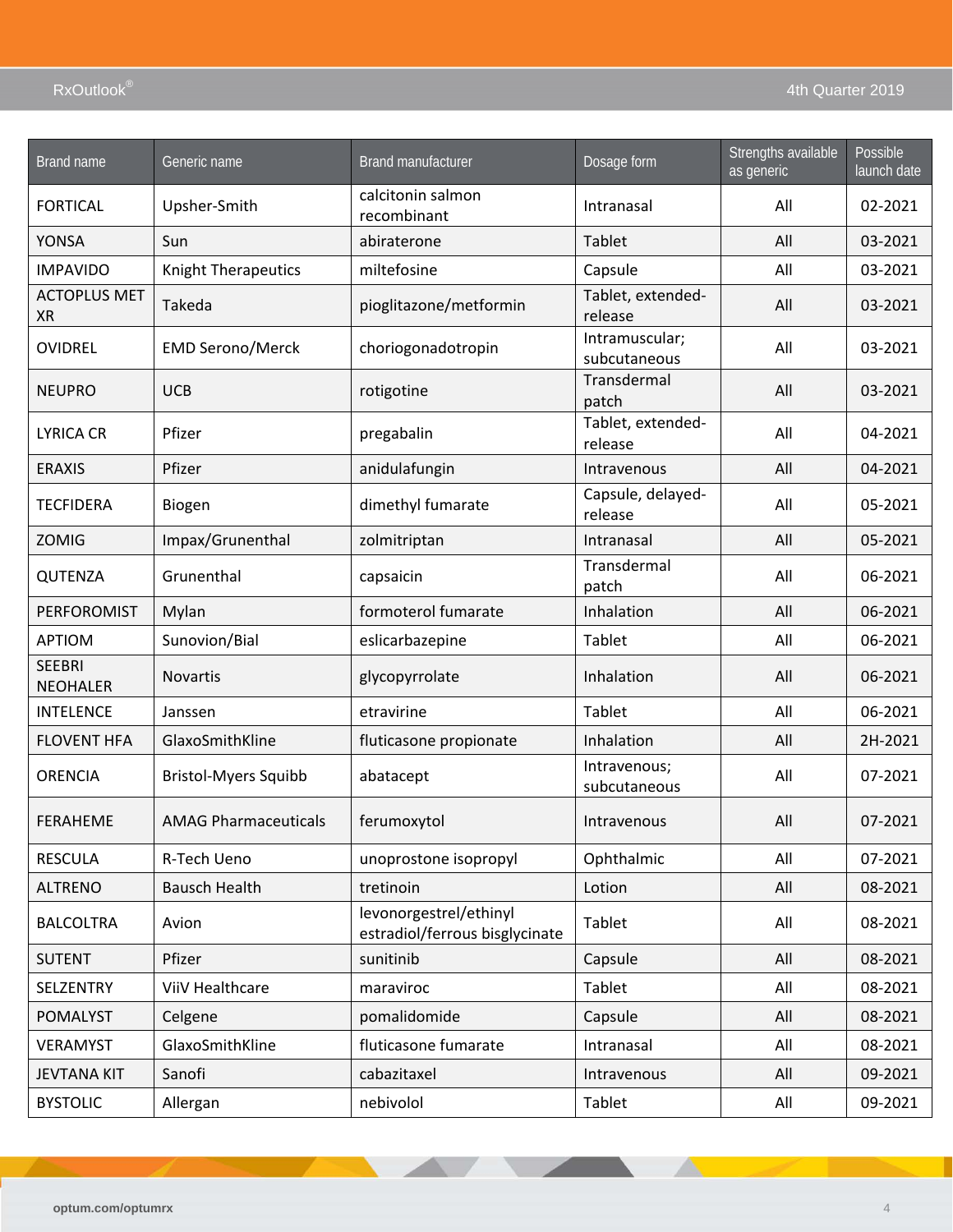| <b>Brand name</b>                         | Generic name         | <b>Brand manufacturer</b>                                            | Dosage form                  | Strengths available<br>as generic | Possible<br>launch date |
|-------------------------------------------|----------------------|----------------------------------------------------------------------|------------------------------|-----------------------------------|-------------------------|
| <b>PRADAXA</b>                            | Boehringer Ingelheim | dabigatran etexilate mesylate                                        | Capsule                      | All                               | 4Q-2021                 |
| <b>INNOPRAN XL</b>                        | Ani Pharmaceuticals  | propranolol                                                          | Capsule,<br>extended-release | All                               | 10-2021                 |
| <b>BIJUVA</b>                             | TherapeuticsMD       | estradiol/progesterone                                               | Capsule                      | All                               | 10-2021                 |
| <b>APRISO</b>                             | <b>Bausch Health</b> | mesalamine                                                           | Capsule,<br>extended-release | All                               | 10-2021                 |
| <b>MIRCERA</b>                            | Roche/Royalty Pharma | methoxy polyethylene glycol-<br>epoetin beta                         | Subcutaneous                 | All                               | 11-2021                 |
| <b>ENTYVIO</b>                            | Takeda               | vedolizumab                                                          | Intravenous                  | All                               | 11-2021                 |
| <b>BRYHALI</b>                            | <b>Bausch Health</b> | halobetasol                                                          | Lotion                       | All                               | 11-2021                 |
| <b>BROVANA</b>                            | Sunovion             | arformoterol                                                         | Inhalation                   | All                               | 11-2021                 |
| <b>ONEXTON</b>                            | <b>Bausch Health</b> | clindamycin/benzoyl<br>peroxide                                      | Gel                          | All                               | 12-2021                 |
| <b>EPANED KIT</b>                         | Silvergate           | enalapril                                                            | Oral solution                | All                               | 12-2021                 |
| <b>CHANTIX</b>                            | Pfizer               | varenicline                                                          | Tablet                       | All                               | 12-2021                 |
| <b>CAYSTON</b>                            | Gilead               | aztreonam lysine                                                     | Inhalation                   | All                               | 12-2021                 |
| <b>BETHKIS</b>                            | Chiesi               | tobramycin                                                           | Inhalation                   | All                               | 12-2021                 |
| <b>MYTESI</b>                             | Napo                 | crofelemer                                                           | Tablet, delayed-<br>release  | All                               | 12-2021                 |
| <b>EXPAREL</b>                            | Pacira               | bupivacaine                                                          | Injection                    | All                               | 12-2021                 |
| <b>SUPREP</b><br><b>BOWEL PREP</b><br>KIT | <b>Braintree</b>     | magnesium sulfate<br>anhydrous/potassium sulfate<br>/ sodium sulfate | Oral solution                | All                               | 12-2021                 |

 $+$  = may launch during the stated date or later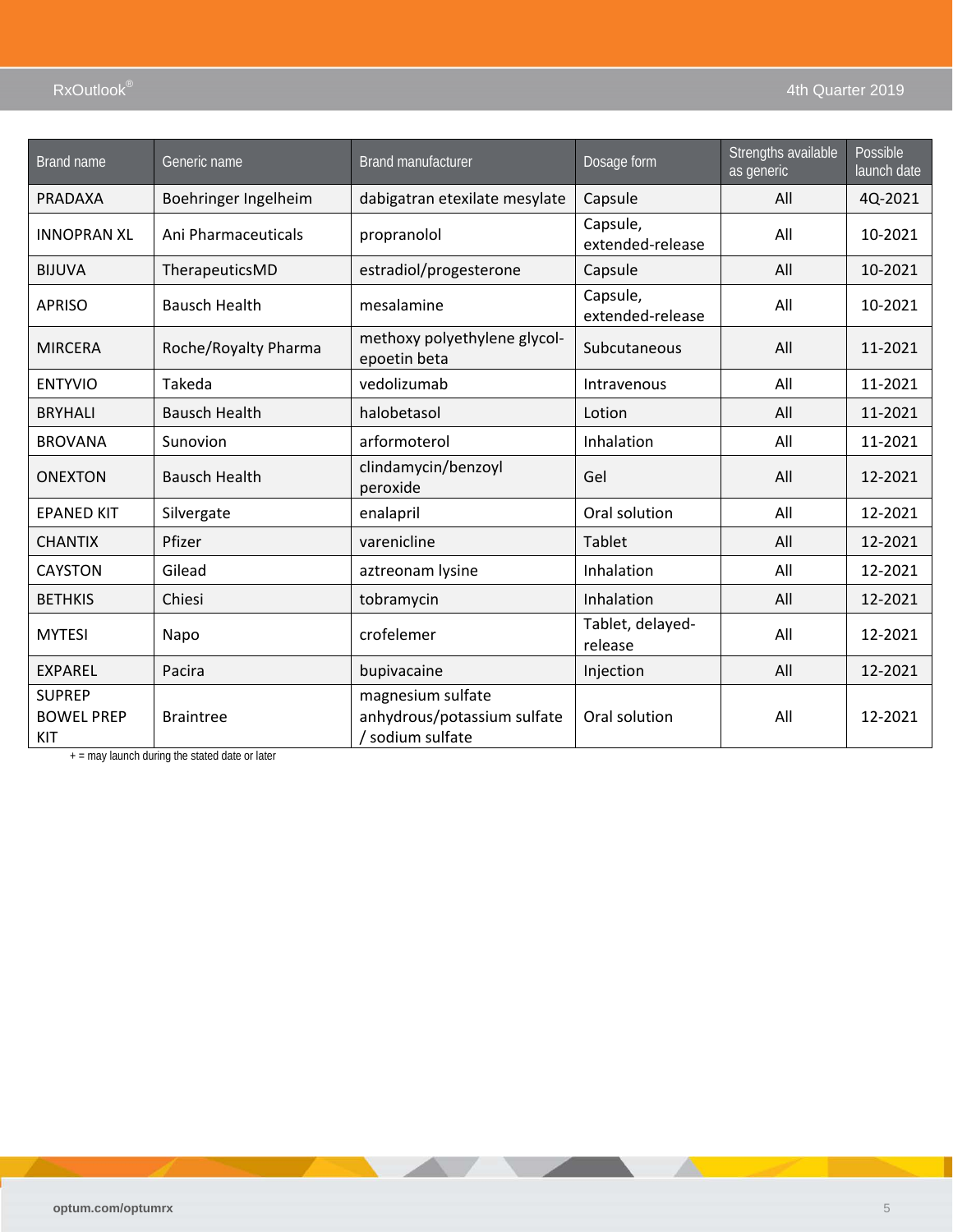### **4th Quarter 2019**

# <span id="page-33-0"></span>Extended brand pipeline forecast

**[optum.com/optumrx](http://www.optum.com/optumrx)**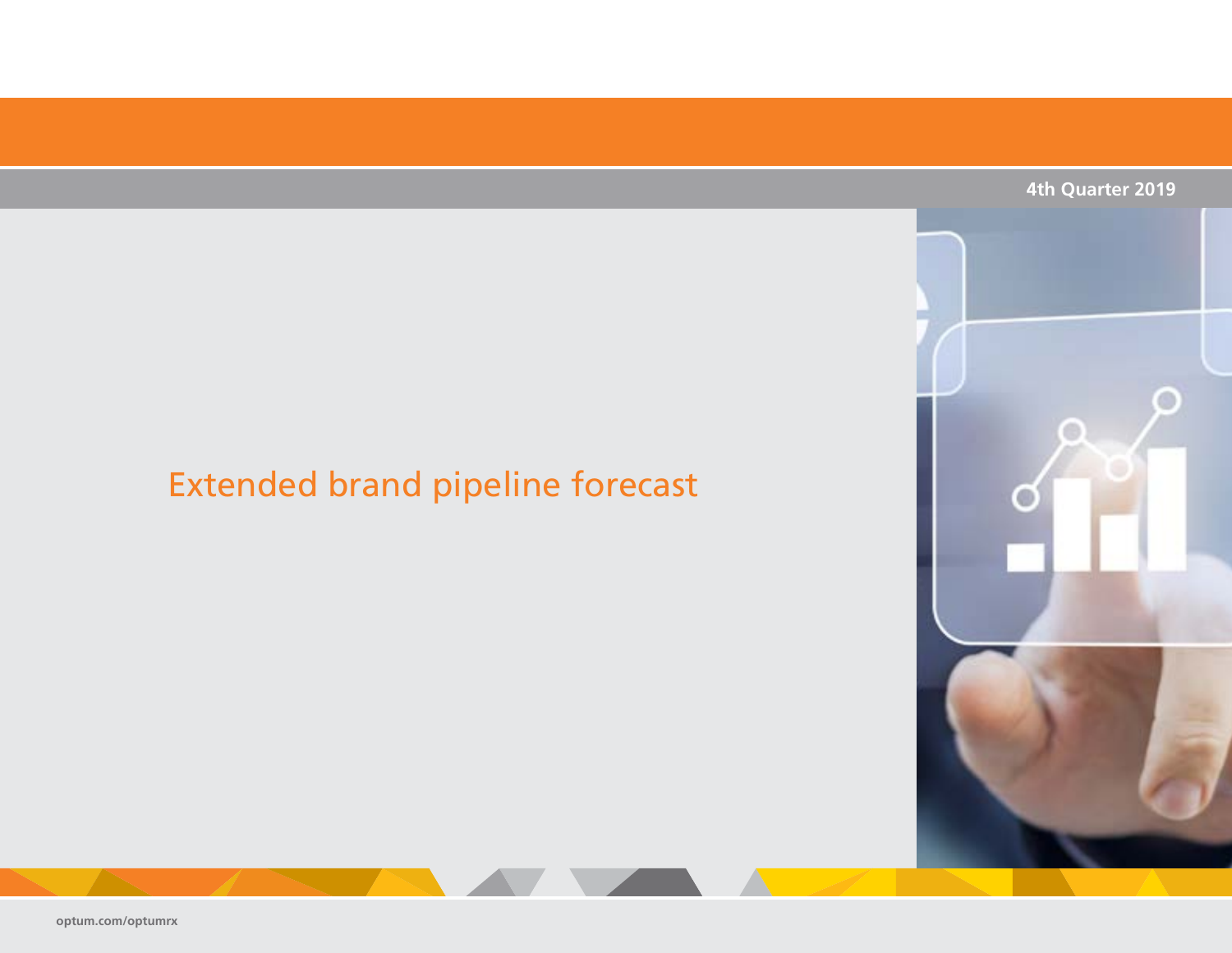**RxOutlook<sup>®</sup>** and the set of the set of the set of the set of the set of the set of the set of the set of the set of the set of the set of the set of the set of the set of the set of the set of the set of the set of the s

## **OptumRx brand pipeline forecast**

| Drug name                         | Generic name                                                    | Company                     | Drug class                                                                               | Therapeutic use    | Route of<br>administration | Regulatory<br>status | <b>Estimated</b><br>release date | Specialty<br>drug | Orphan<br>drug |
|-----------------------------------|-----------------------------------------------------------------|-----------------------------|------------------------------------------------------------------------------------------|--------------------|----------------------------|----------------------|----------------------------------|-------------------|----------------|
| 2019 Possible launch date         |                                                                 |                             |                                                                                          |                    |                            |                      |                                  |                   |                |
| <b>RVT-802</b>                    | <b>RVT-802</b>                                                  | Enzyvant/Roivant            | Tissue-based therapy                                                                     | Congenital athymia | Implant                    | <b>Filed NDA</b>     | 12/2019                          | Yes               | Yes            |
| Zimhi                             | naloxone                                                        | Adamis                      | opioid antagonist                                                                        | Opioid dependence  | IM                         | Filed NDA            | 12/2019                          | No                | No             |
| MK-1602<br>(AGN-241689)           | ubrogepant                                                      | Allergan/Merck              | calcitonin gene-related<br>peptide (CGRP) receptor<br>antagonist                         | Acute migraines    | PO                         | <b>Filed NDA</b>     | 12/2019                          | <b>No</b>         | <b>No</b>      |
| IDP-123                           | <b>IDP-123</b>                                                  | <b>Bausch Health</b>        | retinoid                                                                                 | Acne               | <b>TOP</b>                 | <b>Filed NDA</b>     | 12/22/2019                       | <b>No</b>         | No             |
| <b>Brinavess</b>                  | vernakalant                                                     | Correvio                    | potassium channel<br>blocker                                                             | Arrhythmia         | IV                         | <b>Filed NDA</b>     | 12/24/2019                       | <b>Yes</b>        | No             |
| E-2006                            | lemborexant                                                     | Eisai/ Purdue               | orexin receptor<br>antagonist                                                            | Insomnia           | PO                         | <b>Filed NDA</b>     | 12/27/2019                       | No                | No             |
| ITI-007                           | lumateperone                                                    | Intra-Cellular<br>Therapies | antipsychotic                                                                            | Schizophrenia      | PO                         | <b>Filed NDA</b>     | 12/27/2019                       | No                | No             |
| <b>TMC-278-LA</b>                 | cabotegravir<br>(long-acting)/<br>rilpivirine (long-<br>acting) | ViiV Healthcare             | HIV integrase inhibitor/<br>non-nucleoside reverse<br>transcriptase inhibitor<br>(NNRTI) | HIV                | IM                         | <b>Filed NDA</b>     | 12/29/2019                       | Yes               | No             |
| S-265744<br>$(S/GSK-$<br>1265744) | cabotegravir                                                    | ViiV Healthcare             | HIV integrase inhibitor                                                                  | HIV                | PO                         | <b>Filed NDA</b>     | 12/29/2019                       | <b>Yes</b>        | <b>No</b>      |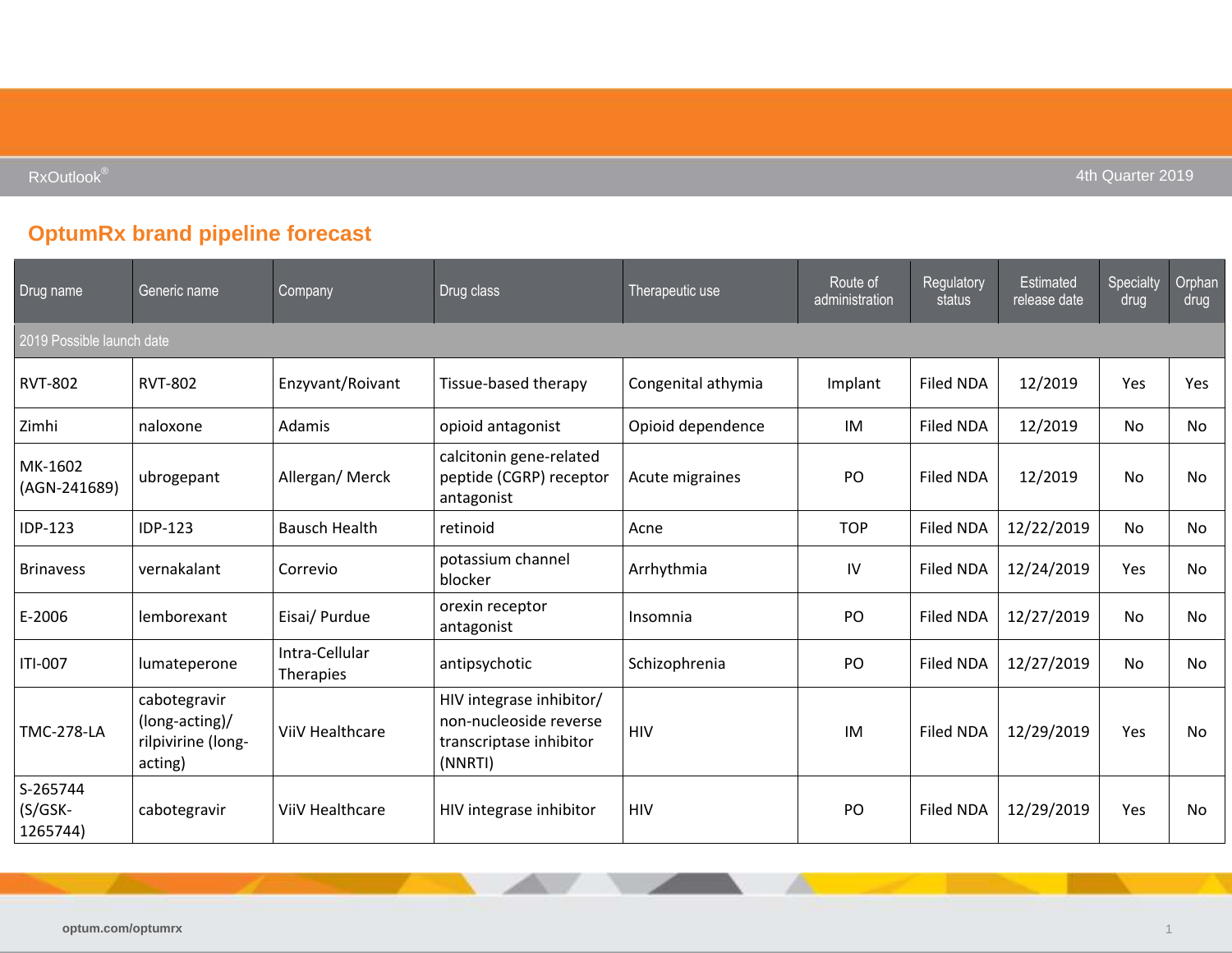| 4th Quarter 2019 |  |
|------------------|--|
|                  |  |

| Drug name                   | Generic name                         | Company                    | Drug class                                                       | Therapeutic use                               | Route of<br>administration | Regulatory<br>status | Estimated<br>release date | Specialty<br>drug | Orphan<br>drug |
|-----------------------------|--------------------------------------|----------------------------|------------------------------------------------------------------|-----------------------------------------------|----------------------------|----------------------|---------------------------|-------------------|----------------|
| NRL-1                       | diazepam                             | <b>Neurelis</b>            | benzodiazepine                                                   | Seizures                                      | Intranasal                 | <b>Filed NDA</b>     | 2H2019                    | <b>No</b>         | Yes            |
| 2020 Possible launch date   |                                      |                            |                                                                  |                                               |                            |                      |                           |                   |                |
| Entyvio (SC<br>formulation) | vedolizumab                          | Takeda                     | integrin receptor<br>antagonist                                  | Ulcerative colitis                            | SC                         | Filed sBLA           | $12/2019 -$<br>1/2020     | Yes               | No             |
| E-7438 (EPZ-<br>6438)       | tazemetostat                         | Epizyme/Eisai              | methyltransferase EZH2<br>inhibitor                              | Sarcoma                                       | PO                         | <b>Filed NDA</b>     | 1/23/2020                 | Yes               | Yes            |
| Rykindo                     | risperidone ER                       | Luye                       | atypical antipsychotic                                           | Schizophrenia/<br>Schizoaffective<br>disorder | IM                         | <b>Filed NDA</b>     | 1/28/2020                 | Yes               | <b>No</b>      |
| FP-001 (LMIS)               | leuprolide<br>mesylate               | Foresee                    | gonadotropin-releasing<br>hormone (GnRH) analog                  | Prostate cancer                               | <b>SC</b>                  | <b>Filed NDA</b>     | 1/29/2020                 | Yes               | No             |
| AR-101                      | AR-101                               | Aimmune                    | peanut protein capsule                                           | Peanut allergy                                | PO                         | <b>Filed BLA</b>     | 1/2020                    | Yes               | <b>No</b>      |
| <b>BLU-285</b>              | avapritinib                          | <b>Blueprint Medicines</b> | selective KIT and PDGFRa<br>inhibitor                            | Gastrointestinal<br>stromal tumors            | PO                         | <b>Filed NDA</b>     | 2/14/2020                 | Yes               | Yes            |
| Twirla                      | ethinyl estradiol/<br>levonorgestrel | <b>Agile Therapeutics</b>  | hormonal combination<br>contraceptive                            | Pregnancy prevention                          | <b>TOP</b>                 | <b>Filed NDA</b>     | 2/16/2020                 | <b>No</b>         | <b>No</b>      |
| BMS-927711<br>(BHV-3000)    | rimegepant<br>sulfate                | Biohaven                   | calcitonin gene-related<br>peptide (CGRP) receptor<br>antagonist | Acute migraines                               | PO                         | <b>Filed NDA</b>     | 2/20/2020                 | No                | <b>No</b>      |
| ALD-403                     | eptinezumab                          | Alder                      | calcitonin gene-related<br>peptide (CGRP) receptor<br>antagonist | Migraine prevention                           | IV                         | <b>Filed BLA</b>     | 2/21/2020                 | No                | No             |
| ETC-1002                    | bempedoic acid                       | Esperion<br>Therapeutics   | ATP citrate lyase<br>inhibitor                                   | Hypercholesterolemia                          | PO                         | <b>Filed NDA</b>     | 2/21/2020                 | No                | No             |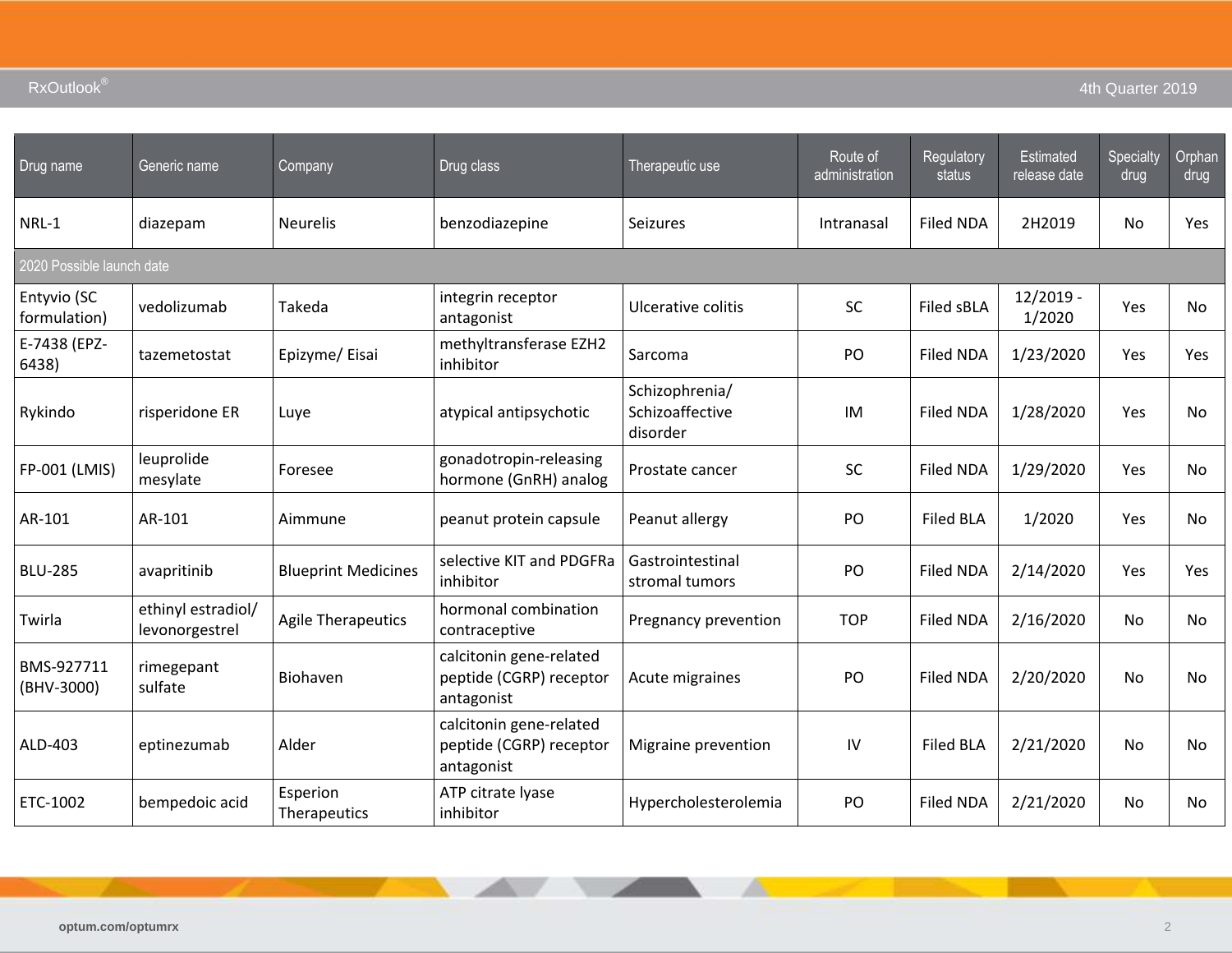| Drug name                                       | Generic name                               | Company                           | Drug class                                                               | Therapeutic use                 | Route of<br>administration | Regulatory<br>status | Estimated<br>release date | Specialty<br>drug | Orphan<br>drug |
|-------------------------------------------------|--------------------------------------------|-----------------------------------|--------------------------------------------------------------------------|---------------------------------|----------------------------|----------------------|---------------------------|-------------------|----------------|
| ETC-1002/<br>ezetimibe                          | bempedoic acid/<br>ezetimibe               | Esperion<br>Therapeutics          | ATP citrate lyase<br>inhibitor/ cholesterol<br>absorption inhibitor      | Hypercholesterolemia            | PO                         | Filed NDA            | 2/26/2020                 | No                | No             |
| APD-421                                         | amisulpride                                | Acacia                            | dopamine receptor<br>antagonist                                          | Nausea/ vomiting                | IV                         | Filed NDA            | 2/26/2020                 | No                | No             |
| RV-001 (Roche-<br>1, R-1507)                    | teprotumumab                               | <b>Horizon Therapeutics</b>       | insulin-like growth factor<br>1 (IGF-1) receptor<br>antagonist           | Thyroid eye disease             | IV                         | <b>Filed BLA</b>     | 3/8/2020                  | Yes               | Yes            |
| ITCA-650<br>(sustained<br>release<br>exenatide) | exenatide<br>sustained-release             | Intarcia                          | glucagon-like peptide-1<br>(GLP-1) receptor agonist                      | Diabetes mellitus               | SC implant                 | <b>Filed NDA</b>     | 3/9/2020                  | <b>No</b>         | No             |
| ZEBOV                                           | VS-EBOV (rVSV-<br>EBOV; rVSV-<br>ZEBOV-GP) | Merck/ NewLink<br>Genetics        | vaccine                                                                  | Ebola                           | IM                         | <b>Filed BLA</b>     | 3/14/2020                 | Yes               | No             |
| naloxone                                        | naloxone                                   | <b>Insys Therapeutics</b>         | opioid antagonist                                                        | Opioid dependence               | Intranasal                 | Filed NDA            | 3/15/2020                 | No                | No             |
| ASG-22M6E                                       | enfortumab<br>vedotin                      | Astellas/Seattle<br>Genetics      | nectin-4 antagonist                                                      | <b>Bladder cancer</b>           | IV                         | <b>Filed BLA</b>     | 3/15/2020                 | Yes               | No             |
| ET-105                                          | lamotrigine                                | Eton                              | anticonvulsant                                                           | Epilepsy                        | PO                         | <b>Filed NDA</b>     | 3/17/2020                 | No                | <b>No</b>      |
| ozanimod                                        | ozanimod                                   | Celgene                           | sphingosine 1-phosphate<br>1 (S1PR1) and 5 (S1PR5)<br>receptor modulator | Multiple sclerosis              | PO                         | <b>Filed NDA</b>     | 3/25/2020                 | Yes               | <b>No</b>      |
| obeticholic<br>acid                             | obeticholic acid                           | Intercept<br>Pharmaceuticals      | farnesoid X receptor<br>(FXR) agonist                                    | Nonalcoholic<br>steatohepatitis | PO                         | <b>Filed NDA</b>     | 3/26/2020                 | Yes.              | <b>No</b>      |
| Rizaport<br>(VersaFilm)                         | rizatriptan                                | IntelGenx / Red Hill<br>Biopharma | triptans                                                                 | Acute migraines                 | PO                         | <b>Filed NDA</b>     | 3/26/2020                 | No                | No             |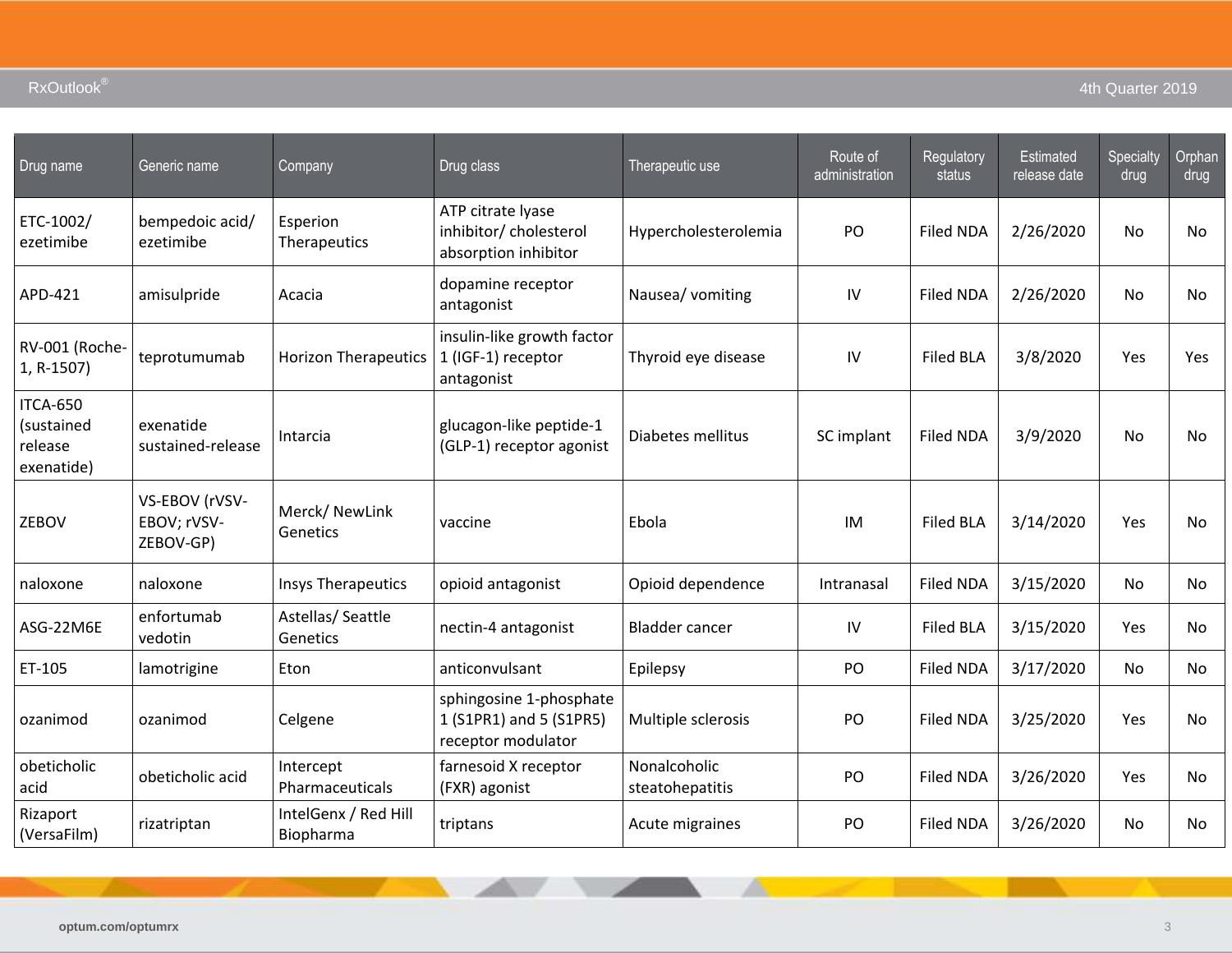| Drug name                                      | Generic name                                                                                                | Company                                                   | Drug class                                                                                                          | Therapeutic use                                            | Route of<br>administration | Regulatory<br>status | Estimated<br>release date | Specialty<br>drug | Orphan<br>drug |
|------------------------------------------------|-------------------------------------------------------------------------------------------------------------|-----------------------------------------------------------|---------------------------------------------------------------------------------------------------------------------|------------------------------------------------------------|----------------------------|----------------------|---------------------------|-------------------|----------------|
| HTX-011                                        | bupivacaine/<br>meloxicam                                                                                   | <b>Heron Therapeutics</b>                                 | anesthetic/ Nonsteroidal<br>Anti-inflammatory Drug<br>(NSAID)                                                       | Pain                                                       | Instillation               | <b>Filed NDA</b>     | 3/26/2020                 | No                | <b>No</b>      |
| SPARC-1028                                     | paclitaxel<br>injection<br>concentrate for<br>suspension                                                    | Sun Pharma<br><b>Advanced Research</b><br>Company (SPARC) | taxane                                                                                                              | <b>Breast Cancer; Lung</b><br>Cancer; Pancreatic<br>Cancer | IV                         | <b>Filed NDA</b>     | 1Q2020                    | No                | No             |
| Posidur                                        | SABER-<br>bupivacaine CR                                                                                    | Novartis/Durect                                           | local anesthetic                                                                                                    | Pain                                                       | SC                         | <b>Filed NDA</b>     | 1Q2020                    | No                | <b>No</b>      |
| LCI-699                                        | osilodrostat                                                                                                | Novartis                                                  | aldosterone synthase<br>inhibitor                                                                                   | Cushing's syndrome                                         | PO                         | <b>Filed NDA</b>     | 1Q2020                    | No                | Yes            |
| empagliflozin,<br>linagliptin,<br>metformin XR | empagliflozin,<br>linagliptin,<br>metformin XR                                                              | Eli Lilly/ Boehringer<br>Ingelheim                        | sodium glucose co-<br>transporter-2 (SGLT-2)<br>inhibitor, dipeptidyl<br>peptidase 4 (DPP4)<br>inhibitor, biguanide | Diabetes mellitus                                          | PO                         | <b>Filed NDA</b>     | 1Q2020                    | <b>No</b>         | <b>No</b>      |
| bimatoprost<br>sustained<br>release            | bimatoprost<br>sustained release                                                                            | Allergan                                                  | prostaglandin agonist                                                                                               | Glaucoma                                                   | Implant                    | <b>Filed NDA</b>     | 4/1/2020                  | No                | <b>No</b>      |
| CNS-7056                                       | remimazolam                                                                                                 | Cosmo                                                     | benzodiazepine                                                                                                      | Procedural sedation                                        | IV                         | <b>Filed NDA</b>     | 4/3/2020                  | Yes               | No             |
| Men Quad TT                                    | meningococcal<br>polysaccharide<br>(serogroups A, C,<br>Y, and W135)<br>tetanus toxoid<br>conjugate vaccine | Sanofi                                                    | antibacterial                                                                                                       | meninococcus/ tetanus                                      | IM                         | <b>Filed BLA</b>     | 4/25/2020                 | No                | No             |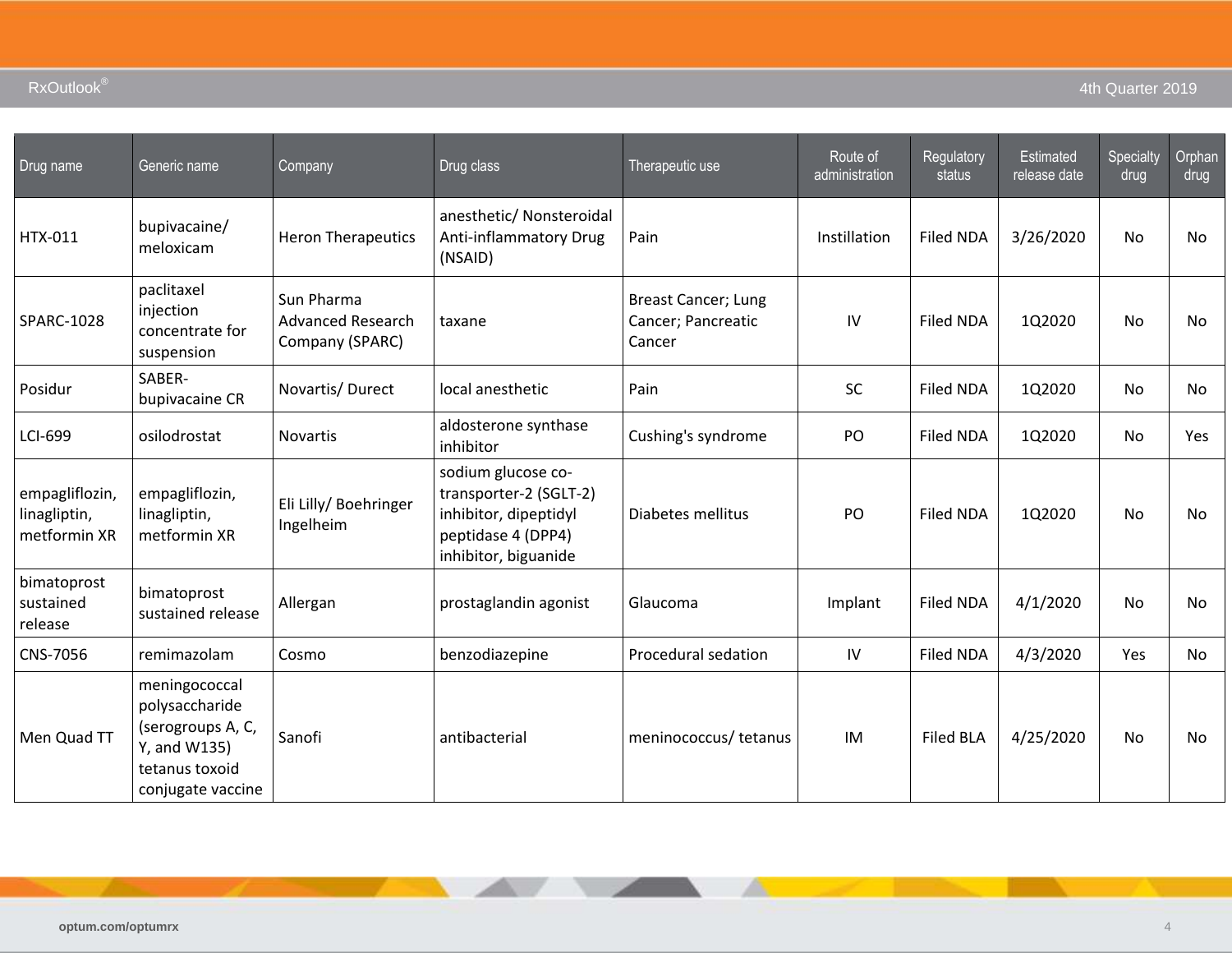| Drug name                              | Generic name              | Company                                | Drug class                                           | Therapeutic use                                                                      | Route of<br>administration | Regulatory<br>status  | <b>Estimated</b><br>release date | Specialty<br>drug | Orphan<br>drug |
|----------------------------------------|---------------------------|----------------------------------------|------------------------------------------------------|--------------------------------------------------------------------------------------|----------------------------|-----------------------|----------------------------------|-------------------|----------------|
| Ongentys                               | opicapone                 | Neurocrine<br>Biosciences/Bial/<br>Ono | catechol-O-<br>methyltransferase<br>(COMT) inhibitor | Parkinson's disease                                                                  | PO                         | <b>Filed NDA</b>      | 4/26/2020                        | No                | No             |
| Trevyent                               | treprostinil              | SteadyMed                              | prostacyclin analog                                  | Pulmonary arterial<br>hypertension                                                   | SC                         | <b>Filed NDA</b>      | 4/27/2020                        | Yes               | Yes            |
| DS-8201                                | trastuzumab<br>deruxtecan | Daiichi Sankyo                         | HER2-targeting antibody-<br>drug conjugate           | <b>Breast cancer</b>                                                                 | IV                         | <b>Filed BLA</b>      | 4/29/2020                        | Yes               | No             |
| isatuximab                             | isatuximab                | Sanofi/ ImmunoGen                      | CD38 antagonist                                      | Multiple myeloma/<br>Acute lymphoblastic<br>leukemia or<br>lymphoblastic<br>lymphoma | IV                         | <b>Filed BLA</b>      | 4/30/2020                        | Yes               | Yes            |
| selumetinib                            | selumetinib               | AstraZeneca/ Merck                     | selective MEK kinase<br>inhibitor                    | Neurofibromatosis                                                                    | PO                         | <b>Filed NDA</b>      | $4/2020 -$<br>5/2020             | Yes               | Yes            |
| SEP-225289<br>(DSP-225289,<br>SEP-289) | dasotraline               | Sumitomo<br>Dainippon/ Sunovion        | triple reuptake inhibitor                            | Eating disorders                                                                     | PO                         | <b>Filed NDA</b>      | 5/14/2020                        | No                | No             |
| <b>INCB-54828</b>                      | pemigatinib               | Incyte                                 | selective FGFR1/2/3<br>inhibitor                     | <b>Biliary tract cancer</b>                                                          | PO                         | Filed NDA             | 5/2020                           | Yes               | Yes            |
| <b>FMX-103</b>                         | minocycline               | Foamix                                 | tetracyclines                                        | Rosacea                                                                              | <b>TOP</b>                 | Filed NDA             | 6/2/2020                         | No                | <b>No</b>      |
| <b>NS-065</b>                          | viltolarsen               | Nippon Shinyaku                        | morpholino antisense<br>oligonucleotide              | Duchenne muscular<br>dystrophy                                                       | IV                         | <b>Filed BLA</b>      | 6/2/2020                         | Yes               | Yes            |
| Bafiertam                              | monomethyl<br>fumarate    | <b>Banner Life Sciences</b>            | Nrf2 pathway activator                               | Multiple sclerosis                                                                   | PO                         | Tentative<br>Approval | 6/20/2020                        | Yes               | <b>No</b>      |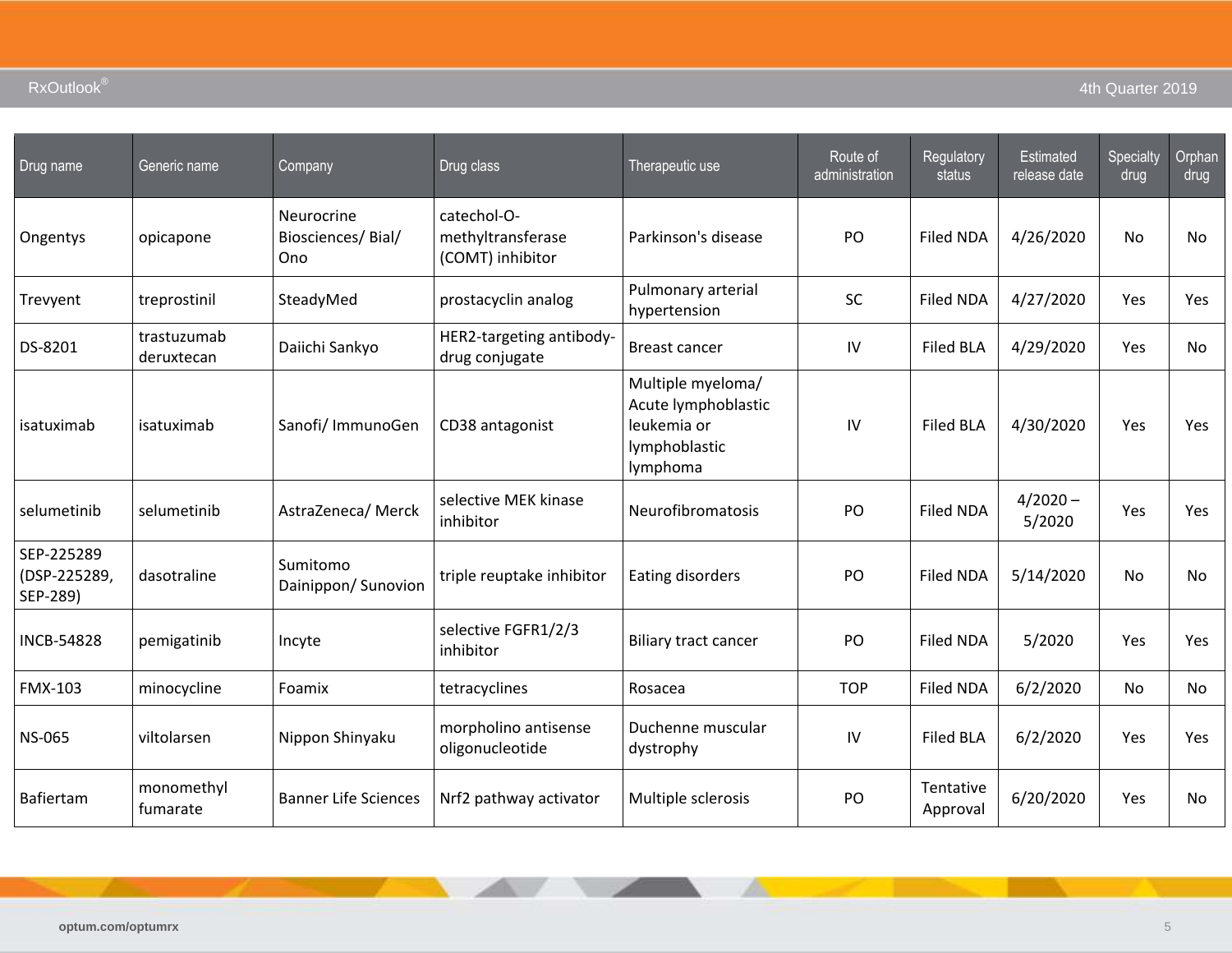| Drug name             | Generic name             | Company                     | Drug class                                                | Therapeutic use                                                   | Route of<br>administration | Regulatory<br>status   | <b>Estimated</b><br>release date | Specialty<br>drug | Orphan<br>drug |
|-----------------------|--------------------------|-----------------------------|-----------------------------------------------------------|-------------------------------------------------------------------|----------------------------|------------------------|----------------------------------|-------------------|----------------|
| abicipar pegol        | abicipar pegol           | Allergan                    | VEGF-A inhibitor                                          | Age-related macular<br>degeneration                               | Intravitreal               | <b>Filed BLA</b>       | $6/2020 -$<br>7/2020             | Yes               | <b>No</b>      |
| <b>MEDI-551</b>       | inebilizumab             | Viela Bio                   | CD-19 antagonist                                          | Neuromyelitis optica<br>spectrum disorder                         | $\mathsf{IV}$              | <b>Filed BLA</b>       | $6/13/2020 -$<br>7/13/2020       | Yes               | Yes            |
| <b>EVK-001</b>        | metoclopramide           | Evoke Pharma                | antidopiminergics                                         | Diabetic gastroparesis                                            | Intranasal                 | <b>CRL</b>             | 2Q2020                           | No                | No             |
| <b>Bronchitol</b>     | mannitol                 | Pharmaxis                   | osmotic gradient<br>enhancer; mucus<br>clearance enhancer | Cystic fibrosis                                                   | <b>INH</b>                 | <b>CRL</b>             | 2Q2020                           | No                | Yes            |
| Rexista XR            | oxycodone ER             | <b>IntelliPharmaCeutics</b> | opioid agonist                                            | Pain                                                              | PO                         | <b>Not</b><br>Approved | 1H2020                           | No                | No             |
| insulin glargine      | insulin glargine         | Mylan/ Biocon               | Long-acting insulin                                       | Diabetes mellitus                                                 | SC                         | <b>CRL</b>             | 1H2020                           | No                | <b>No</b>      |
| <b>IMMU-132</b>       | sacituzumab<br>govitecan | Immunomedics                | RS7-SN-38 antibody-drug<br>conjugate                      | <b>Breast cancer</b>                                              | IV                         | <b>CRL</b>             | 1H2020                           | Yes               | <b>No</b>      |
| <b>NKTR-181</b>       | <b>NKTR-181</b>          | Nektar                      | opioid agonist                                            | Pain                                                              | PO                         | <b>Not</b><br>Approved | 1H2020                           | No                | No             |
| SRP-4045              | casimersen               | Sarepta                     | morpholino antisense<br>oligonucleotide                   | Duchenne muscular<br>dystrophy                                    | IV                         | InTrial                | Mid-2020                         | Yes               | Yes            |
| Contepo               | fosfomycin               | <b>Nabriva Therapeutics</b> | cell wall inhibitor                                       | <b>Bacterial infections</b>                                       | $\mathsf{IV}$              | <b>CRL</b>             | Mid-2020                         | Yes               | No             |
| RG-7916               | risdiplam                | Roche/PTC<br>Therapeutics   | SMN2 splicing modifier                                    | Spinal muscular<br>atrophy                                        | PO                         | InTrial                | Mid-2020                         | Yes               | Yes            |
| Apealea<br>(Paclical) | paclitaxel               | Oasmia                      | taxane                                                    | Ovarian cancer                                                    | IV                         | InTrial                | Mid-2020                         | Yes               | Yes            |
| TGR-1202              | umbralisib               | TG Therapeutics/<br>Rhizen  | phosphoinositide-3<br>kinase (PI3K) delta<br>inhibitor    | Diffuse large B-cell<br>lymphoma/ Chronic<br>lymphocytic leukemia | PO                         | InTrial                | Mid-2020                         | Yes               | Yes            |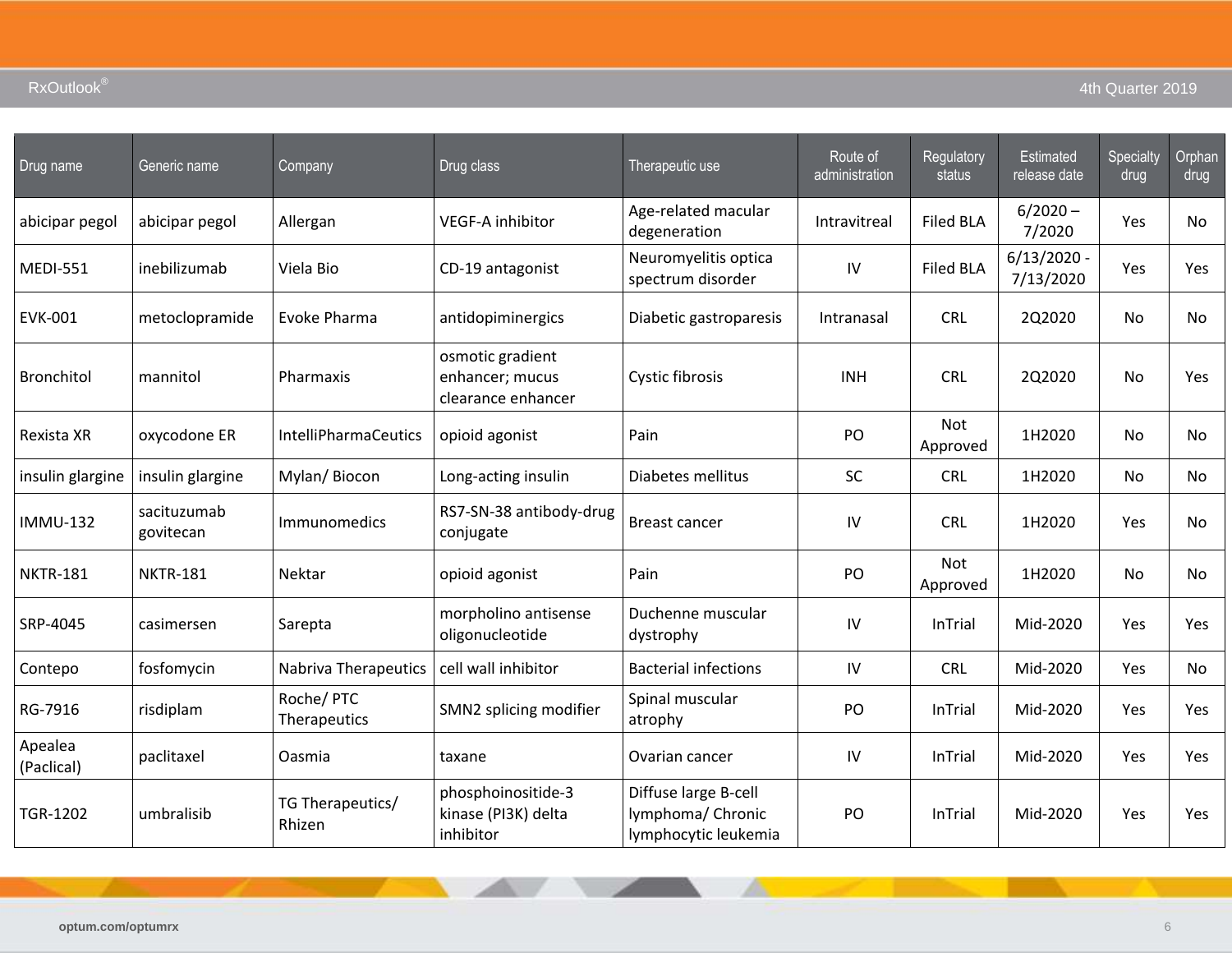| Drug name                                   | Generic name                                                        | Company                                                | Drug class                                                                                                                               | Therapeutic use                                                 | Route of<br>administration | Regulatory<br>status | Estimated<br>release date | Specialty<br>drug | Orphan<br>drug |
|---------------------------------------------|---------------------------------------------------------------------|--------------------------------------------------------|------------------------------------------------------------------------------------------------------------------------------------------|-----------------------------------------------------------------|----------------------------|----------------------|---------------------------|-------------------|----------------|
| Prochymal                                   | remestemcel-L                                                       | Mesoblast/JCR/<br>Mallinckrodt/ Osiris<br>Therapeutics | mesenchymal stem cells                                                                                                                   | Graft vs. Host disease                                          | IV                         | InTrial              | Mid-2020                  | Yes               | Yes            |
| <b>MOR-208</b><br>(MOR-00208,<br>XmAB-5574) | tafasitamab                                                         | MorphoSys/ Xencor                                      | CD-19 antagonist                                                                                                                         | Diffuse large B-cell<br>lymphoma                                | IV                         | InTrial              | Mid-2020                  | Yes               | Yes            |
| LOXO-292                                    | selpercatinib                                                       | Eli Lilly/ Loxo<br>Oncology                            | <b>RET</b> inhibitor                                                                                                                     | Solid tumors; non-<br>small cell lung cancer;<br>thyroid cancer | PO                         | InTrial              | Mid-2020                  | Yes               | <b>No</b>      |
| Amphora                                     | Amphora                                                             | <b>Evofem Biosciences</b>                              | spermicidal agent                                                                                                                        | Pregnancy prevention                                            | VG                         | <b>CRL</b>           | Mid-2020                  | <b>No</b>         | <b>No</b>      |
| PRO-140                                     | leronlimab                                                          | CytoDyn                                                | C-C chemokine receptor<br>5 (CCR5) antagonist                                                                                            | HIV; Graft vs. host<br>disease                                  | <b>SC</b>                  | InTrial              | Mid-2020                  | Yes               | Yes            |
| QVM-149                                     | indacaterol/<br>glycopyrronium<br>bromide/<br>mometasone<br>furoate | Novartis/ Sosei                                        | long-acting beta 2<br>adrenergic receptor<br>agonist (LABA)/ long-<br>acting muscarinic<br>receptor antagonist<br>(LAMA)/ corticosteroid | Asthma                                                          | <b>INH</b>                 | <b>InTrial</b>       | Mid-2020                  | <b>No</b>         | <b>No</b>      |
| <b>JCAR-017</b>                             | lisocabtagene<br>maraleucel                                         | Juno/ Celgene                                          | chimeric antigen<br>receptor (CAR) T cell<br>therapy                                                                                     | Diffuse large B-cell<br>lymphoma                                | IV                         | <b>InTrial</b>       | Mid-2020                  | Yes               | Yes            |
| GSP-301                                     | mometasone<br>furoate/<br>olopatadine HCl                           | Glenmark                                               | corticosteroid/<br>antihistamine                                                                                                         | Allergic rhinitis                                               | Intranasal                 | <b>CRL</b>           | Mid-2020                  | <b>No</b>         | No             |
| Zepsyre                                     | lurbinectidin<br>(lurbinectedin)                                    | PharmaMar/ Myriad<br>Genetics                          | alkylating agent                                                                                                                         | Small cell lung cancer                                          | IV                         | InTrial              | Mid-2020                  | Yes               | Yes            |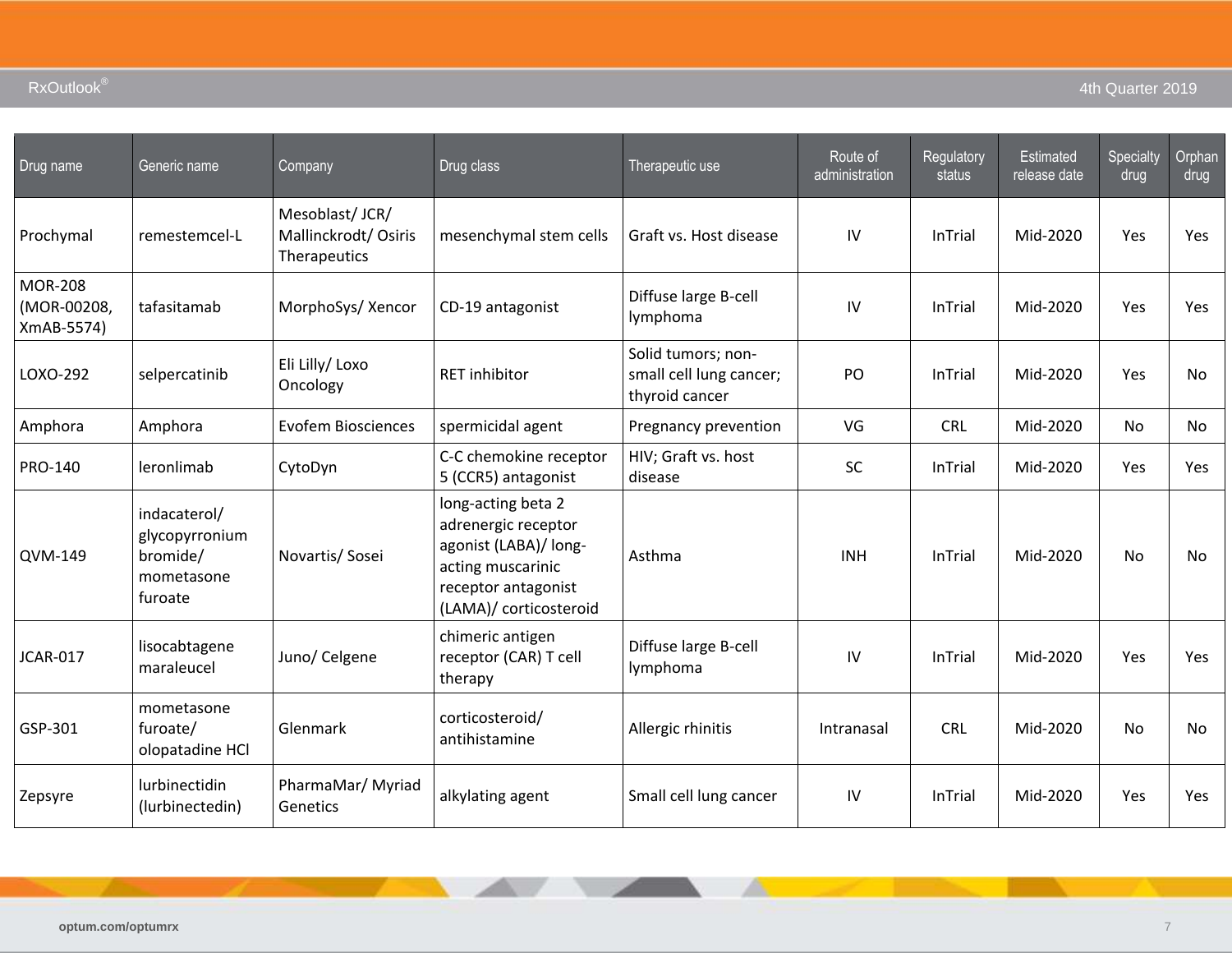| Drug name                 | Generic name                                                   | Company                                              | Drug class                                 | Therapeutic use                                                                                                       | Route of<br>administration | Regulatory<br>status | Estimated<br>release date | Specialty<br>drug | Orphan<br>drug |
|---------------------------|----------------------------------------------------------------|------------------------------------------------------|--------------------------------------------|-----------------------------------------------------------------------------------------------------------------------|----------------------------|----------------------|---------------------------|-------------------|----------------|
| MitoGel                   | mitomycin C                                                    | UroGen                                               | alkylating agent                           | <b>Bladder cancer</b>                                                                                                 | Intravesical               | InTrial              | Mid-2020                  | No                | Yes            |
| 3-F8 (Hu-3F8)             | naxitamab                                                      | Y-mAbs Therapeutics                                  | GD2 antagonist                             | Neuroblastoma                                                                                                         | IV                         | InTrial              | Mid-2020                  | Yes               | Yes            |
| Zynteglo<br>(LentiGlobin) | lentiviral beta-<br>globin gene<br>transfer                    | <b>Bluebird Bio</b>                                  | gene therapy                               | Beta-thalassemia                                                                                                      | IV                         | InTrial              | Mid-2020                  | Yes               | Yes            |
| EBP-994 (rEBP-<br>994)    | lonafarnib                                                     | Eiger<br>Biopharmaceuticals                          | prenylation inhibitor                      | Hutchinson-Gilford<br>Progeria Syndrome<br>(HGPS or progeria) and<br>progeroid<br>laminopathies;<br>Hepatitis D (HDV) | PO                         | InTrial              | Mid-2020                  | Yes               | Yes            |
| Darzalex                  | daratumumab<br>(with<br>recombinant<br>human<br>hyaluronidase) | Johnson & Johnson /<br>Genmab                        | humanized anti-CD38<br>monoclonal antibody | Multiple myeloma/<br>Amyloidosis                                                                                      | SC                         | <b>Filed BLA</b>     | 7/10/2020                 | Yes               | Yes            |
| Fintepla                  | fenfluramine                                                   | Zogenix                                              | serotonin receptor<br>agonist              | Dravet syndrome                                                                                                       | PO                         | <b>Filed NDA</b>     | 7/24/2020                 | Yes               | Yes            |
| MC2-01                    | calcipotriene/<br>betamethasone                                | <b>MC2 Therapeutics</b>                              | vitamin D analog/<br>corticosteroid        | Psoriasis                                                                                                             | <b>TOP</b>                 | <b>Filed NDA</b>     | 7/24/2020                 | No                | <b>No</b>      |
| <b>UX-007</b>             | triheptanoin                                                   | Ultragenyx/Baylor<br>Research Institute/<br>Uniquest | medium chain fatty acid                    | Glucose transport type<br>1 deficiency syndrome                                                                       | PO                         | <b>Filed NDA</b>     | 7/31/2020                 | Yes               | Yes            |
| Viaskin Peanut            | Viaskin Peanut                                                 | <b>DBV Technologies</b>                              | Immunotherapy                              | Peanut allergy                                                                                                        | <b>TOP</b>                 | <b>Filed BLA</b>     | 8/5/2020                  | No                | No             |
| <b>TRC-101</b>            | veverimer                                                      | Tricida                                              | carrier protein<br>modulator               | Chronic kidney disease                                                                                                | PO                         | <b>Filed NDA</b>     | 8/22/2020                 | Yes               | No             |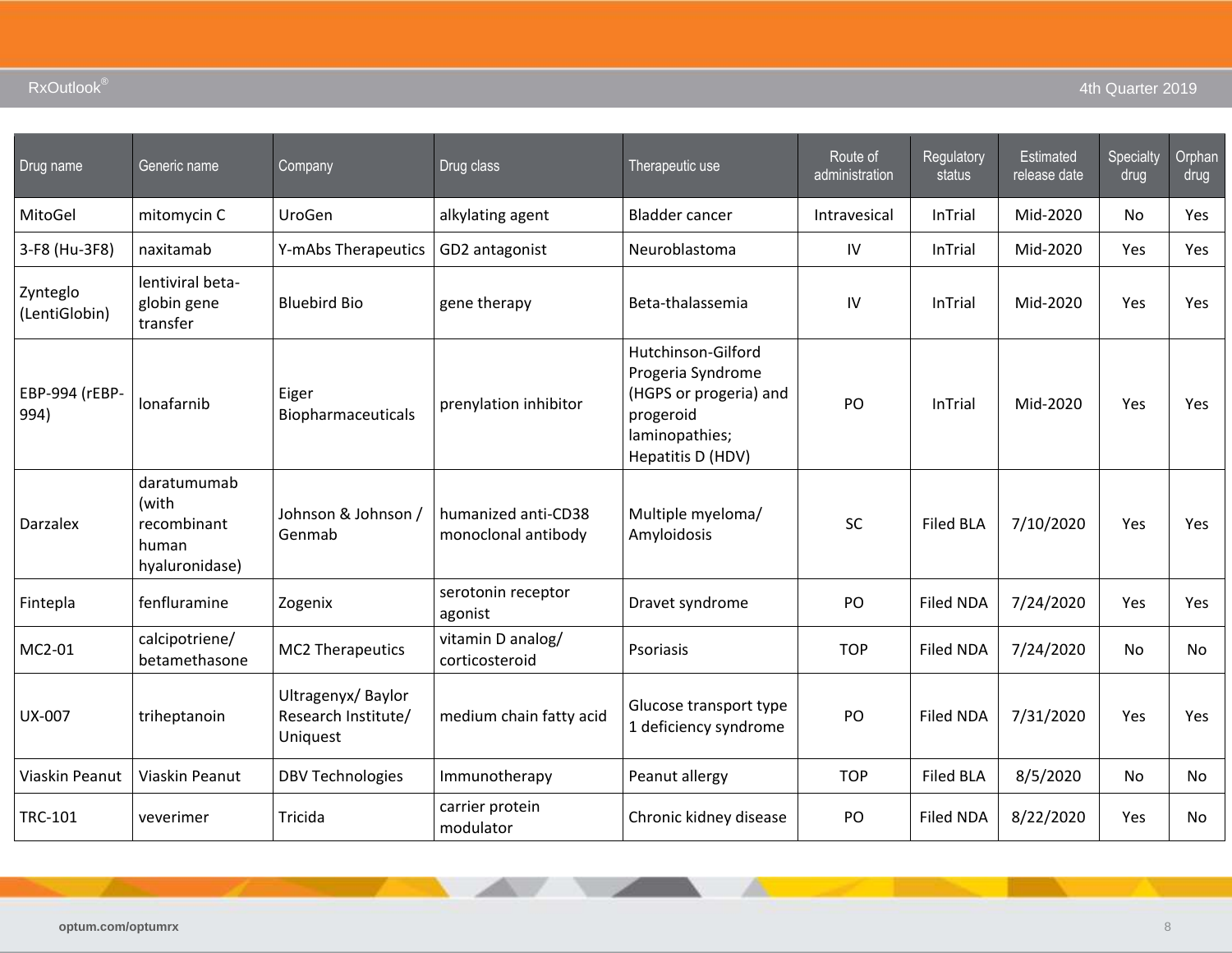| Drug name                                  | Generic name                                      | Company                                     | Drug class                                                   | Therapeutic use              | Route of<br>administration | Regulatory<br>status  | <b>Estimated</b><br>release date | Specialty<br>drug | Orphan<br>drug |
|--------------------------------------------|---------------------------------------------------|---------------------------------------------|--------------------------------------------------------------|------------------------------|----------------------------|-----------------------|----------------------------------|-------------------|----------------|
| Winlevi                                    | clascoterone                                      | Cassiopea                                   | androgen antagonist                                          | Acne vulgaris                | <b>TOP</b>                 | <b>Filed NDA</b>      | 8/27/2020                        | No                | No             |
| SA-237 (RG-<br>6168)                       | satralizumab                                      | Roche/ Chugai                               | interleukin-6 (IL-6)<br>monoclonal antibody                  | Neuromyelitis optica         | <b>SC</b>                  | <b>Filed BLA</b>      | $8/2020 -$<br>9/2020             | Yes               | Yes            |
| collagenase<br>clostridium<br>histolyticum | collagenase<br>clostridium<br>histolyticum        | Endo                                        | protease enzyme                                              | Cellulite                    | <b>SC</b>                  | <b>Filed BLA</b>      | 9/6/2020                         | Yes               | No             |
| $VP-102$                                   | $VP-102$                                          | Verrica                                     | antiviral                                                    | Molluscum                    | <b>TOP</b>                 | <b>Filed NDA</b>      | 9/16/2020                        | No                | No             |
| NNC-0195-<br>0092 (NN-<br>8640)            | somapacitan                                       | Novo Nordisk                                | recombinant human<br>growth hormone (rhGH)                   | Growth hormone<br>deficiency | <b>SC</b>                  | <b>Filed BLA</b>      | 9/21/2020                        | Yes               | No             |
| LY-900014<br>(URLi)                        | insulin lispro                                    | Eli Lilly                                   | insulins                                                     | Diabetes mellitus            | SC                         | <b>Filed BLA</b>      | 3Q2020                           | No                | No             |
| <b>BMN-270</b>                             | valoctocogene<br>roxaparvovec                     | BioMarin                                    | gene therapy                                                 | Hemophilia                   | ${\sf IV}$                 | InTrial               | 3Q2020                           | Yes               | Yes            |
| efavirenz                                  | efavirenz                                         | Micro Labs                                  | non-nucleoside reverse<br>transcriptase inhibitor<br>(NNRTI) | <b>HIV</b>                   | PO                         | Tentative<br>Approval | 3Q2020                           | Yes               | No             |
| GSK-2857916                                | belantamab<br>mafodotin                           | GlaxoSmithKline/<br><b>Seattle Genetics</b> | anti-BCMA antibody-drug<br>conjugate                         | Multiple myeloma             | <b>SC</b>                  | InTrial               | 3Q2020                           | Yes               | Yes            |
| PPP-001                                    | delta-9-<br>tetrahydrocannab<br>inol/ cannabidiol | PhytoPain Pharma                            | cannabinoid product                                          | Pain                         | <b>INH</b>                 | InTrial               | 3Q2020                           | Yes               | Yes            |
| <b>BCX-7353</b>                            | <b>BCX-7353</b>                                   | <b>BioCryst</b>                             | kallikrein inhibitor                                         | Hereditary<br>angioedema     | PO                         | InTrial               | 3Q2020                           | Yes               | Yes            |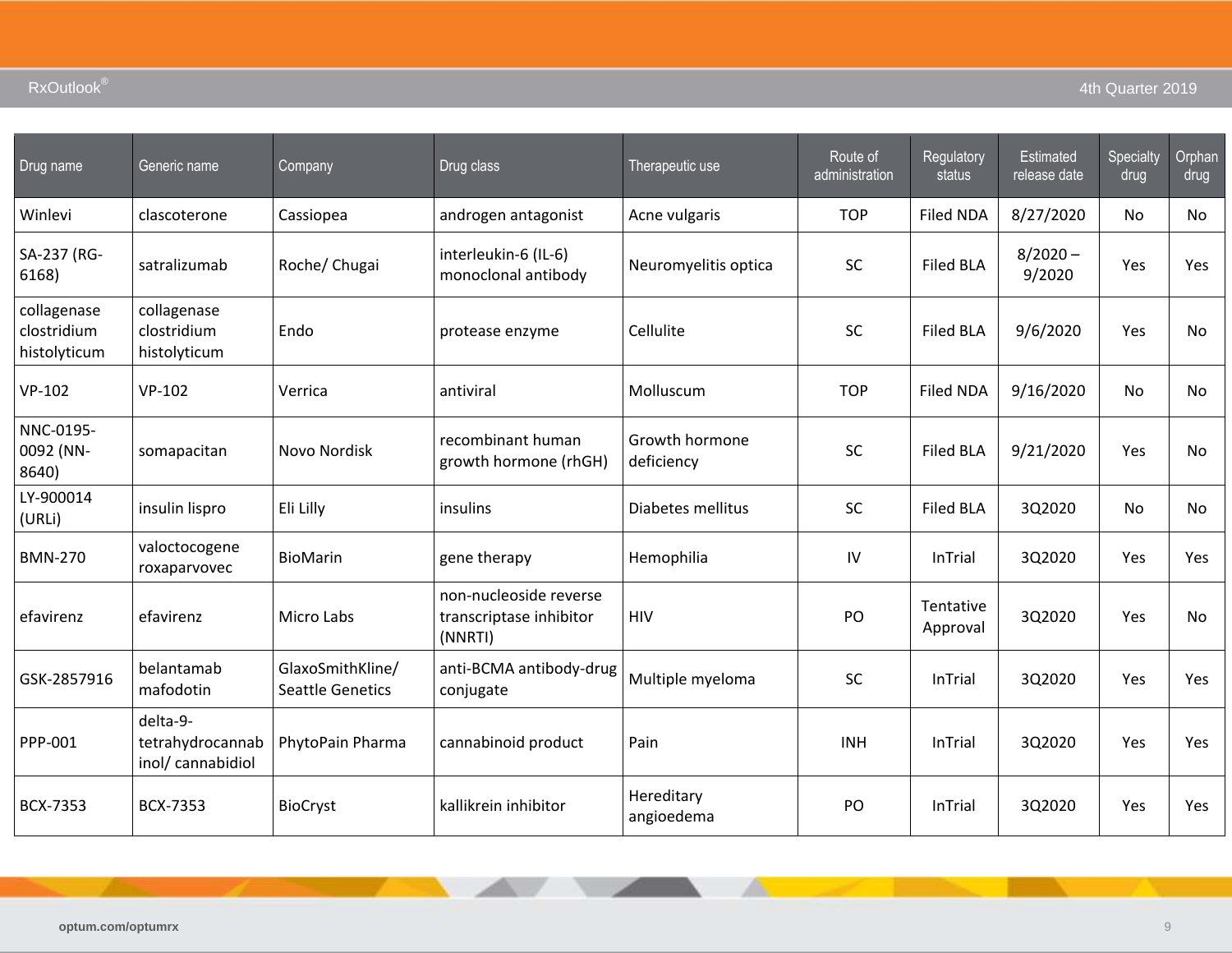| Drug name                     | Generic name              | Company                              | Drug class                                                         | Therapeutic use                                                   | Route of<br>administration | Regulatory<br>status  | Estimated<br>release date | Specialty<br>drug | Orphan<br>drug |
|-------------------------------|---------------------------|--------------------------------------|--------------------------------------------------------------------|-------------------------------------------------------------------|----------------------------|-----------------------|---------------------------|-------------------|----------------|
| SPI-2012                      | eflapegrastim             | Spectrum/Hanmi                       | granulocyte colony-<br>stimulating factor (GCSF)                   | Neutropenia                                                       | <b>SC</b>                  | <b>Filed BLA</b>      | 10/25/2020                | Yes               | <b>No</b>      |
| CAM-2038                      | buprenorphine             | Camurus/Braeburn                     | opioid receptor agonist<br>(partial)                               | Opioid use disorder/<br>Pain                                      | SC                         | Tentative<br>Approval | 11/1/2020                 | Yes               | No             |
| SPN-812                       | SPN-812                   | Supernus                             | selective norepinephrine<br>reuptake inhibitor                     | <b>Attention deficit</b><br>hyperactivity disorder                | PO                         | <b>Filed NDA</b>      | 11/11/2020                | No                | No             |
| Melflufen<br>(Ygalo)          | melphalan-<br>flufenamide | Oncopeptides AB                      | alkylating agent/ DNA<br>synthesis inhibitor                       | Multiple myeloma/<br>Non-small cell lung<br>cancer/Ovarian cancer | IV                         | InTrial               | 4Q2020                    | <b>No</b>         | Yes.           |
| DCC-2618                      | ripretinib                | Deciphera                            | PDGFR-alpha kinase<br>inhibitor                                    | Gastrointestinal<br>stromal tumors                                | PO                         | InTrial               | 4Q2020                    | Yes               | Yes.           |
| <b>ALN-PCSsc</b><br>(PCSK9si) | inclisiran                | The Medicines<br>Company/Alnylam     | proprotein convertase<br>subtilisin/kexin 9 (PCSK-<br>9) inhibitor | Hyperlipidemia                                                    | <b>SC</b>                  | <b>InTrial</b>        | 4Q2020                    | Yes               | Yes            |
| <b>ARRY-380</b><br>(ONT-380)  | tucatinib                 | Seattle Genetics/<br>Array BioPharma | ErbB-2 (Her-2/neu)<br>inhibitor                                    | <b>Breast cancer</b>                                              | PO                         | InTrial               | 4Q2020                    | Yes               | <b>Yes</b>     |
| <b>BLU-667</b>                | pralsetinib               | <b>Blueprint Medicines</b>           | <b>RET</b> inhibitor                                               | Non-small cell lung<br>cancer                                     | PO                         | InTrial               | 4Q2020                    | Yes               | Yes            |
| GLPG-0634                     | filgotinib                | Gilead/ Galapagos                    | janus associated kinase-1<br>(JAK) inhibitor                       | <b>Rheumatoid arthritis</b>                                       | PO                         | <b>InTrial</b>        | 4Q2020                    | <b>Yes</b>        | <b>No</b>      |
| LIQ-861                       | treprostinil              | Liquidia Technologies                | prostacyclin analog                                                | Pulmonary arterial<br>hypertension                                | <b>INH</b>                 | InTrial               | 4Q2020                    | Yes               | <b>No</b>      |
| ofatumumab<br>$(OMB-157)$     | ofatumumab                | <b>Novartis</b>                      | CD20 monoclonal<br>antibody                                        | Multiple sclerosis                                                | <b>SC</b>                  | InTrial               | 4Q2020                    | Yes               | <b>No</b>      |
| Infacort                      | hydrocortisone            | Diurnal Group                        | corticosteroid                                                     | Adrenal insufficiency                                             | PO                         | InTrial               | 4Q2020                    | No                | <b>Yes</b>     |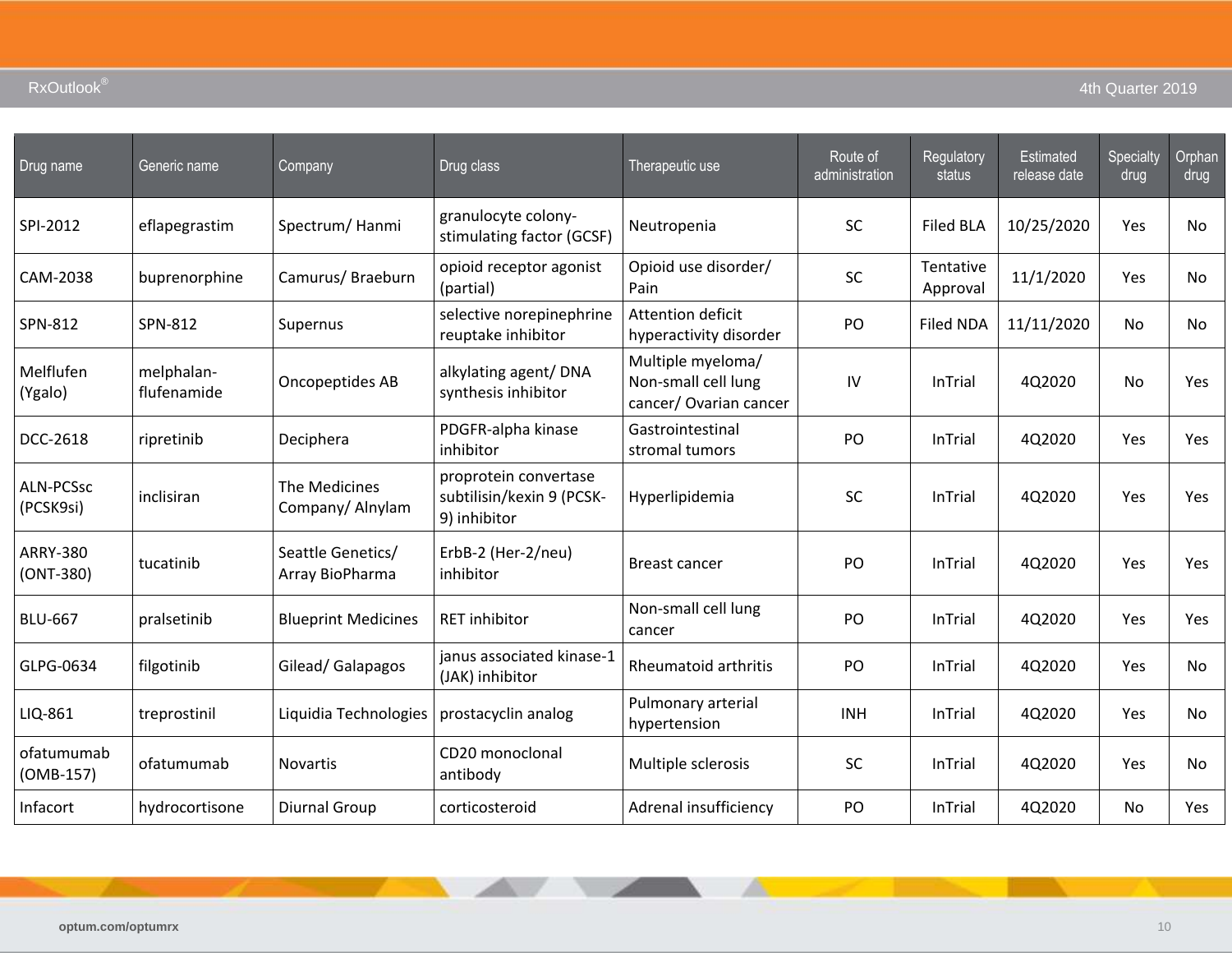| Drug name      | Generic name                                                 | Company                                          | Drug class                                                      | Therapeutic use                                              | Route of<br>administration | Regulatory<br>status | Estimated<br>release date | Specialty<br>drug | Orphan<br>drug |
|----------------|--------------------------------------------------------------|--------------------------------------------------|-----------------------------------------------------------------|--------------------------------------------------------------|----------------------------|----------------------|---------------------------|-------------------|----------------|
| <b>TAK-385</b> | <b>TAK-385</b>                                               | Myovant Sciences/<br>Roivant Sciences/<br>Takeda | gonadotropin-releasing<br>hormone (GnRH)<br>receptor antagonist | Uterine fibroids/<br>Endometriosis                           | PO                         | InTrial              | 4Q2020                    | Yes               | <b>No</b>      |
| tramadol       | tramadol                                                     | <b>Avenue Therapeutics</b>                       | opioid receptor agonist                                         | Pain                                                         | IV                         | InTrial              | 4Q2020                    | No                | No             |
| AmnioFix       | dehydrated<br>human<br>amnion/chorion<br>membrane<br>(dHACM) | MiMedx                                           | amniotic tissue<br>membrane                                     | Plantar fasciitis/<br>Achilles tendonitis/<br>Osteoarthritis | INJ                        | InTrial              | 4Q2020                    | Yes               | No             |
| Estelle        | estetrol/<br>drospirenone                                    | Mithra/ Fuji/ Zhejian<br>Xianju                  | estrogen receptor<br>agonist                                    | Pregnancy prevention                                         | PO/SL                      | InTrial              | 4Q2020                    | No                | No             |
| Qtrypta        | zolmitriptan                                                 | Zosano                                           | triptans                                                        | Acute migraines                                              | <b>TOP</b>                 | InTrial              | 4Q2020                    | <b>No</b>         | <b>No</b>      |
| R-667 (RG-667) | palovarotene                                                 | Clementia/Roche                                  | selective retinoic acid<br>receptor agonist (RAR-<br>gamma)     | Fibrodysplasia<br>ossificans progressiva<br>(FOP)            | PO                         | InTrial              | 4Q2020                    | Yes               | <b>Yes</b>     |
| ALKS-3831      | olanzapine/<br>samidorphan                                   | Alkermes                                         | dopamine receptor<br>antagonist/ opioid<br>receptor antagonist  | Schizophrenia/Bipolar<br>disorder                            | PO                         | InTrial              | 4Q2020                    | No                | No             |
| REGN-EB3       | REGN-EB3                                                     | Regeneron                                        | anti-Ebola virus                                                | Ebola                                                        | IV                         | InTrial              | 4Q2020                    | Yes               | Yes            |
| FG-4592        | roxadustat                                                   | FibroGen/<br>AstraZeneca                         | hypoxia-inducible factor<br>prolyl hydroxylase<br>(HIF-PHI)     | Anemia                                                       | PO                         | InTrial              | 2H2020                    | Yes               | No             |
| Doria          | risperidone                                                  | Laboratorios<br>Farmacéuticos Rovi               | atypical antipsychotic                                          | Schizophrenia                                                | IM                         | InTrial              | 2H2020                    | Yes               | No             |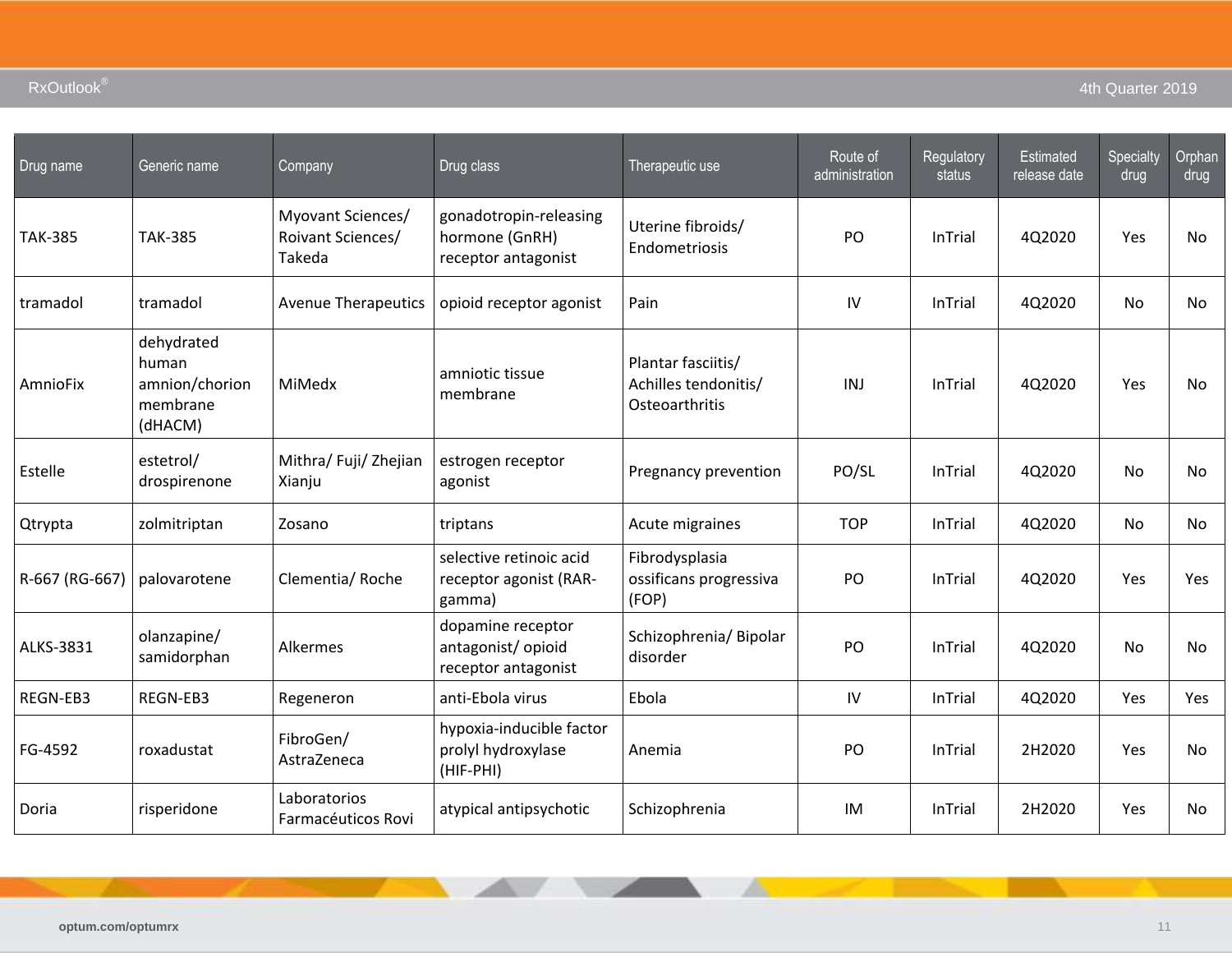| Drug name                                 | Generic name              | Company                         | Drug class                                           | Therapeutic use                                      | Route of<br>administration | Regulatory<br>status | Estimated<br>release date | Specialty<br>drug | Orphan<br>drug |
|-------------------------------------------|---------------------------|---------------------------------|------------------------------------------------------|------------------------------------------------------|----------------------------|----------------------|---------------------------|-------------------|----------------|
| Traumakine                                | interferon-beta -<br>1a   | Faron/ Maruishi                 | interferon                                           | Acute respiratory<br>distress syndrome               | IV                         | InTrial              | 2H2020                    | Yes               | No             |
| NX-1207<br>(NYM-4805,<br><b>REC 0482)</b> | fexapotide<br>triflutate  | Nymox                           | pro-apoptotic                                        | Benign prostatic<br>hyperplasia                      | Intratumoral               | InTrial              | 2H2020                    | Yes               | No             |
| bb-2121                                   | idecabtagene<br>vicluecel | Celgene/ Bluebird<br>Bio        | chimeric antigen<br>receptor (CAR) T cell<br>therapy | Multiple myeloma                                     | IV                         | InTrial              | 2H2020                    | Yes               | Yes            |
| 131I-8H9                                  | omburtamab                | Y-mAbs Therapeutics             | B7-H3 antagonist                                     | Brain cancer                                         | Undisclosed                | InTrial              | 2H2020                    | Yes               | Yes            |
| IdeS                                      | imlifidase                | Hansa Medical                   | bacterial enzyme                                     | Kidney transplant                                    | IV                         | InTrial              | 2H2020                    | Yes               | Yes            |
| <b>ASTX-727</b>                           | decitabine and E-<br>7727 | Otsuka/Astex<br>Pharmaceuticals | nucleoside metabolic<br>inhibitor                    | Myelodysplastic<br>syndrome                          | PO                         | InTrial              | 2H2020                    | Yes               | Yes            |
| Sci-B-Vac                                 | hepatitis B<br>vaccine    | <b>VBI Vaccines</b>             | vaccine                                              | <b>Hepatitis B</b>                                   | IM                         | InTrial              | 2H2020                    | No                | No             |
| <b>LJPC-0118</b>                          | <b>LJPC-0118</b>          | La Jolla<br>Pharmaceutical      | protozoacide                                         | Malaria                                              | Undisclosed                | InTrial              | 2H2020                    | <b>No</b>         | No             |
| BMS-663068                                | fostemsavir               | <b>Bristol-Myers Squibb</b>     | HIV attachment inhibitor                             | <b>HIV</b>                                           | PO                         | InTrial              | 2H2020                    | Yes               | <b>No</b>      |
| Zeftera                                   | ceftobiprole              | <b>Basilea</b>                  | cephalosporin antibiotic                             | <b>Bacterial infections</b>                          | IV                         | InTrial              | 2H2020                    | Yes               | No             |
| AGIL-AADC                                 | AGIL-AADC                 | Agilis<br>Biotherapeutics       | gene therapy                                         | Aromatic L-amino acid<br>decarboxylase<br>deficiency | Intracerebral              | InTrial              | 2H2020                    | Yes               | Yes            |
| <b>KTE-X19</b>                            | <b>KTE-X19</b>            | Gilead                          | chimeric antigen<br>receptor (CAR) T cell<br>therapy | Mantle cell lymphoma                                 | ${\sf IV}$                 | <b>InTrial</b>       | 2H2020                    | Yes               | <b>Yes</b>     |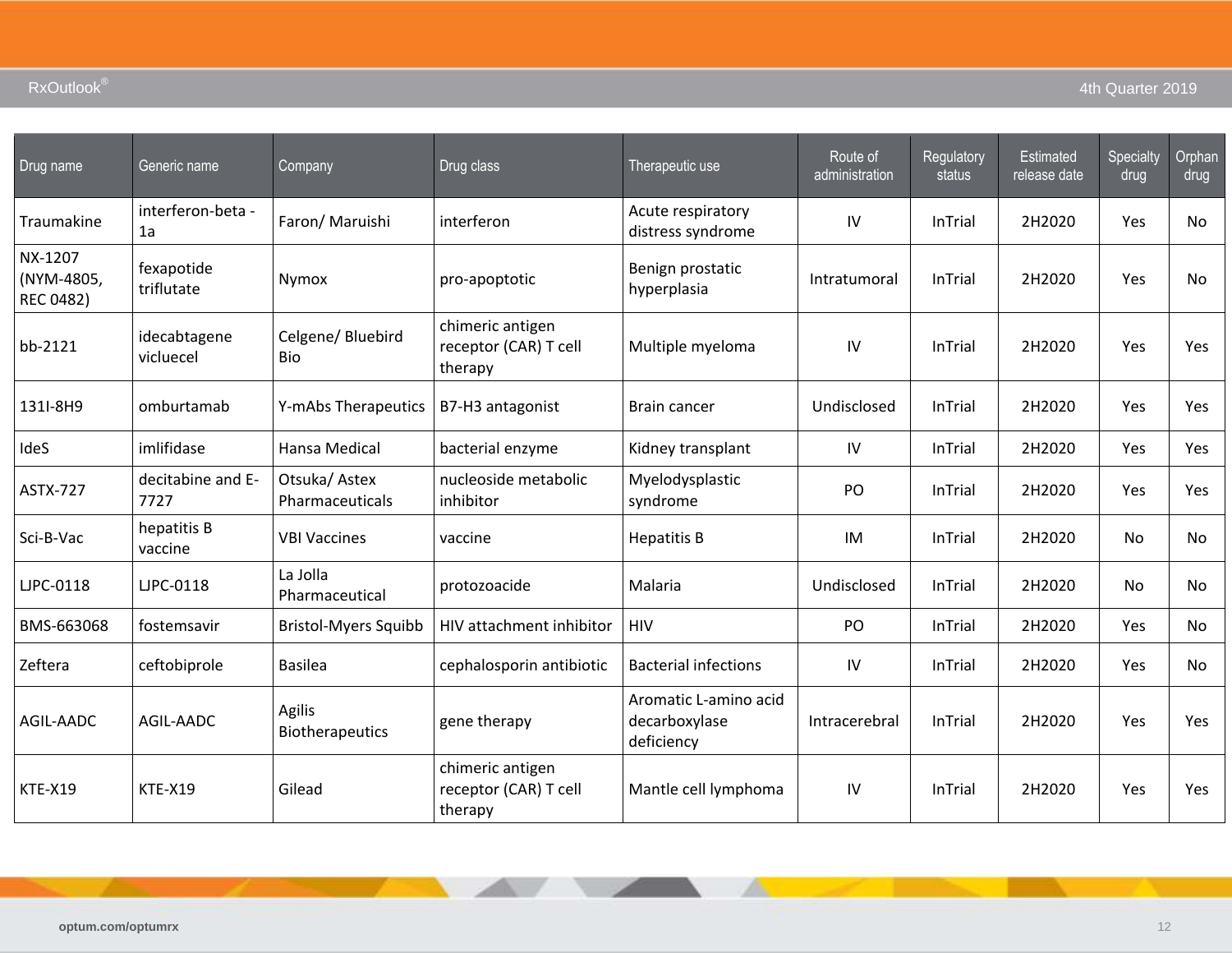| Drug name                   | Generic name                                      | Company                       | Drug class                                  | Therapeutic use                                           | Route of<br>administration | Regulatory<br>status | Estimated<br>release date | Specialty<br>drug | Orphan<br>drug |
|-----------------------------|---------------------------------------------------|-------------------------------|---------------------------------------------|-----------------------------------------------------------|----------------------------|----------------------|---------------------------|-------------------|----------------|
| CLS-1001                    | triamcinolone<br>acetonide                        | Clearside                     | corticosteroid                              | Macular edema                                             | intraocular/<br>subretinal | <b>CRL</b>           | 2H2020                    | Yes               | No             |
| EM-100                      | ketotifen                                         | Eton                          | antihistamine                               | Allergic conjunctivitis/<br>Dry eyes                      | <b>OP</b>                  | <b>CRL</b>           | 2H2020                    | <b>No</b>         | No.            |
| MAGH-22                     | margetuximab                                      | MacroGenics/ Green<br>Cross   | HER2 oncoprotein<br>antagonist              | <b>Breast cancer</b>                                      | IV                         | InTrial              | 2H2020                    | Yes               | No             |
| KPI-121 0.25%               | loteprednol<br>etabonate                          | Kala                          | corticosteroid                              | Dry eyes                                                  | OP                         | <b>CRL</b>           | 2H2020                    | <b>No</b>         | No.            |
| ropeginterfero<br>n alfa-2b | ropeginterferon<br>alfa-2b                        | PharmaEssentia/<br>AOP Orphan | interferon                                  | Polycythemia vera                                         | <b>SC</b>                  | InTrial              | 2H2020                    | Yes               | <b>Yes</b>     |
| KP-415                      | D-threo-<br>methylphenidate<br>controlled-release | KemPharm                      | CNS stimulant                               | Attention deficit<br>hyperactivity disorder               | PO                         | InTrial              | 2H2020                    | <b>No</b>         | No.            |
| Iomab-B                     | iodine   131<br>monoclonal<br>antibody BC8        | Actinium                      | anti-CD45 monoclonal<br>antibody            | Acute myeloid<br>leukemia/<br>Myelodysplastic<br>syndrome | IV                         | InTrial              | 2H2020                    | Yes               | Yes            |
| quizartinib                 | quizartinib                                       | Daiichi Sankyo                | FLT-3 receptor tyrosine<br>kinase inhibitor | Acute myeloid<br>leukemia                                 | PO                         | <b>CRL</b>           | 2H2020                    | Yes               | <b>Yes</b>     |
| <b>EGP-437</b>              | dexamethasone<br>phosphate<br>(iontophoretic)     | EyeGate                       | corticosteroid                              | <b>Uveitis</b>                                            | <b>OP</b>                  | InTrial              | 2H2020                    | Yes               | <b>No</b>      |
| Libervant                   | diazepam                                          | Aquestive<br>Therapeutics     | benzodiazepine                              | <b>Seizures</b>                                           | <b>SL</b>                  | InTrial              | 2H2020                    | <b>No</b>         | Yes            |
| <b>TRV-130</b>              | oliceridine                                       | Trevena                       | opioid receptor agonist                     | Pain                                                      | IV                         | <b>CRL</b>           | 2H2020                    | No                | No             |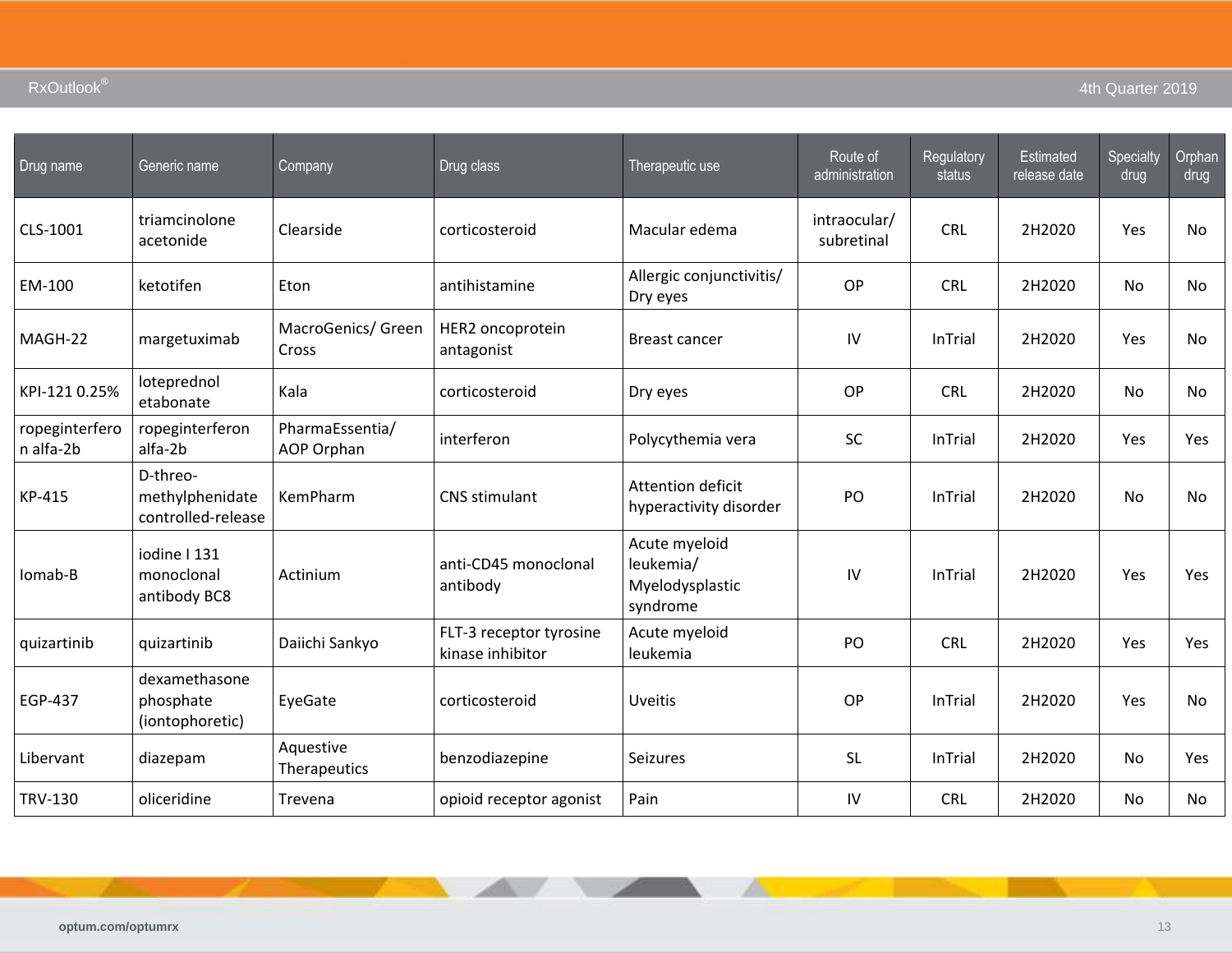| Drug name                  | Generic name                                     | Company                   | Drug class                                         | Therapeutic use                                                                                   | Route of<br>administration | Regulatory<br>status | Estimated<br>release date | Specialty<br>drug | Orphan<br>drug |
|----------------------------|--------------------------------------------------|---------------------------|----------------------------------------------------|---------------------------------------------------------------------------------------------------|----------------------------|----------------------|---------------------------|-------------------|----------------|
| arimoclomol                | arimoclomol                                      | Orphazyme                 | cytoprotectives                                    | Niemann-Pick Disease/<br>Sporadic Inclusion<br>Body Myositis/<br>Amyotrophic lateral<br>sclerosis | PO                         | InTrial              | 2H2020                    | Yes               | Yes            |
| Mycapssa<br>(Octreolin)    | octreotide                                       | Chiasma                   | somatostatin analog                                | Acromegaly                                                                                        | PO                         | <b>CRL</b>           | 2H2020                    | Yes               | Yes            |
| <b>PRT-201</b>             | vonapanitase                                     | Proteon<br>Therapeutics   | human elastase<br>(recombinant)                    | End stage renal diease/<br>Peripheral artery<br>disease/Vascular<br>access in hemodialysis        | <b>TOP</b>                 | InTrial              | 2H2020                    | Yes               | <b>Yes</b>     |
| PRX-102                    | alpha<br>galactosidase                           | Protalix                  | enzyme replacement                                 | Fabry disease                                                                                     | IV                         | <b>InTrial</b>       | 2H2020                    | Yes               | No.            |
| INCB-028060<br>$(INC-280)$ | capmatinib                                       | Novartis/ Incyte          | cMET inhibitor                                     | Non-small cell lung<br>cancer                                                                     | PO                         | InTrial              | 2H2020                    | Yes               | Yes            |
| ET-103                     | levothyroxine                                    | Eton<br>Pharmaceuticals   | L-thyroxine                                        | Hypothyroidism                                                                                    | PO                         | InTrial              | 2H2020                    | No                | No.            |
| Vicinium (VB-4-<br>845)    | oportuzumab<br>monatox                           | Eleven<br>Biotherapeutics | anti-ECAM exotoxin A<br>fusion protein             | <b>Bladder cancer</b>                                                                             | Intravesical               | InTrial              | 2H2020                    | Yes               | No.            |
| RT-002                     | daxibotulinumtoxi<br>nA                          | Revance<br>Therapeutics   | botulinum toxins                                   | Glabellar lines (frown<br>lines)                                                                  | IM                         | <b>InTrial</b>       | 2H2020                    | Yes               | <b>Yes</b>     |
| N-1539                     | meloxicam                                        | Recro Pharma/<br>Alkermes | nonsteroidal anti-<br>inflammatory drug<br>(NSAID) | Pain                                                                                              | IV                         | <b>CRL</b>           | 2020                      | Yes               | No.            |
| <b>QMF-149</b>             | indacaterol<br>maleate/<br>mometasone<br>furoate | Novartis/ Merck           | long-acting beta 2<br>agonist/corticosteroid       | Asthma                                                                                            | <b>INH</b>                 | InTrial              | 2020                      | No                | No             |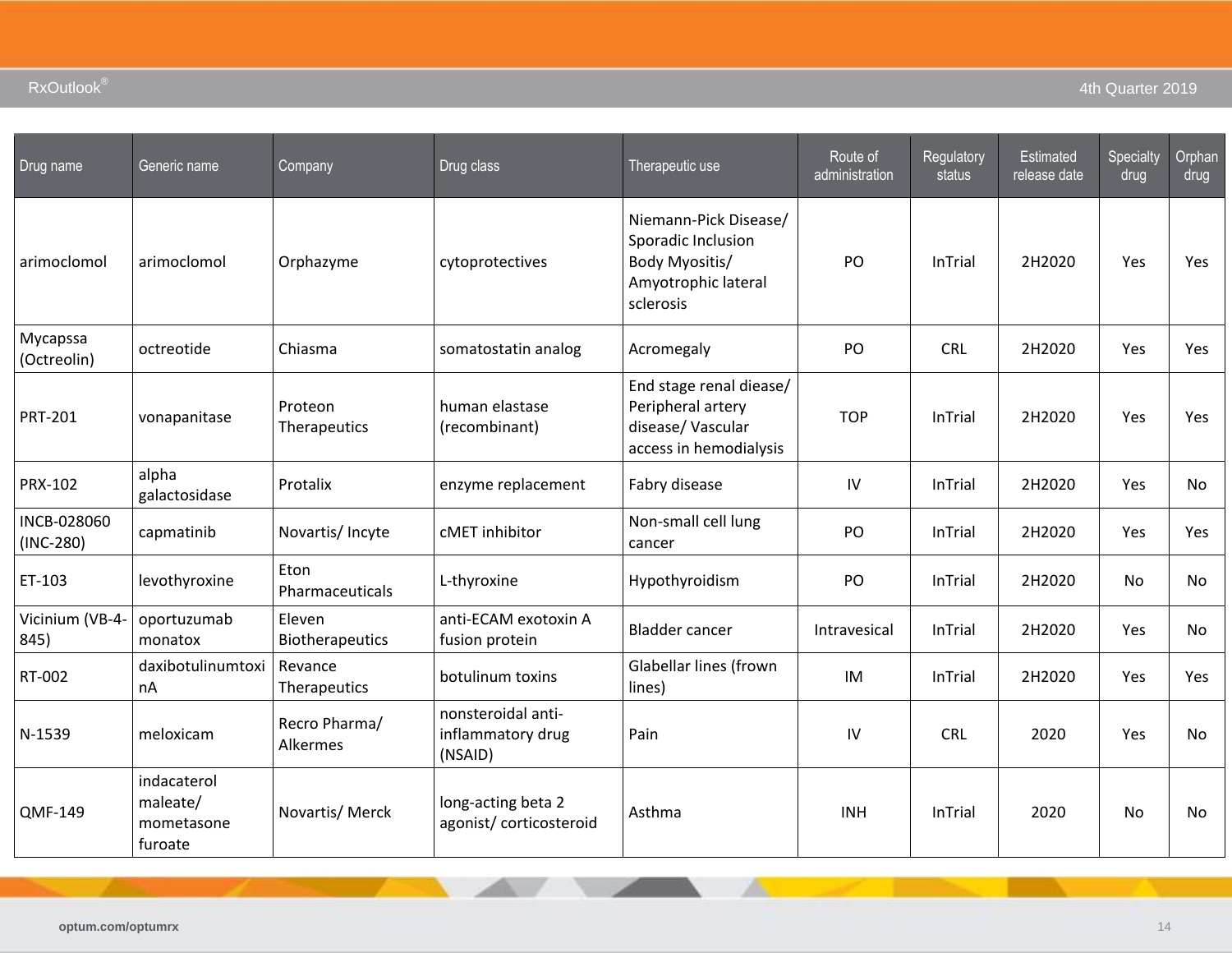| Drug name                       | Generic name                        | Company                                  | Drug class                                                                               | Therapeutic use                                                | Route of<br>administration | Regulatory<br>status | <b>Estimated</b><br>release date | Specialty<br>drug | Orphan<br>drug |
|---------------------------------|-------------------------------------|------------------------------------------|------------------------------------------------------------------------------------------|----------------------------------------------------------------|----------------------------|----------------------|----------------------------------|-------------------|----------------|
| ND-0612L                        | levodopa/<br>carbidopa              | NeuroDerm                                | dopamine precursor/<br>dopa-decarboxylase<br>inhibitor                                   | Parkinson's disease                                            | <b>SC</b>                  | <b>InTrial</b>       | 2020                             | Yes               | <b>No</b>      |
| $CPP-1X/$<br>sulindac<br>(DFMO) | eflornithine/<br>sulindac           | <b>Cancer Prevention</b><br>Pharma/Zeria | ornithine decarboxylase<br>inhibitor/ non-steroidal<br>anti-inflammatory drug<br>(NSAID) | <b>Familial adenomatous</b><br>polyposis/ Colorectal<br>cancer | PO                         | <b>InTrial</b>       | 2020                             | Yes               | Yes            |
| Zalviso                         | sufentanil, ARX-01                  | AcelRx                                   | opioid analgesic                                                                         | Pain                                                           | <b>SL</b>                  | <b>CRL</b>           | 2020                             | <b>No</b>         | No.            |
| Deltyba                         | delamanid                           | Otsuka                                   | mycolic acid biosynthesis<br>inhibitor                                                   | Tuberculosis                                                   | PO                         | <b>InTrial</b>       | 2020                             | <b>No</b>         | <b>No</b>      |
| Pedmark (STS)                   | sodium<br>thiosulfate               | Fennec                                   | reducing agent                                                                           | <b>Hearing loss</b>                                            | IV                         | <b>InTrial</b>       | 2020                             | Yes               | Yes            |
| ND-0612H                        | levodopa/<br>carbidopa              | NeuroDerm                                | dopamine precursor/<br>dopa-decarboxylase<br>inhibitor                                   | Parkinson's disease                                            | <b>SC</b>                  | <b>InTrial</b>       | 2020                             | Yes               | <b>No</b>      |
| DS-200                          | DS-200                              | Eton                                     | undisclosed                                                                              | Ophthalmological<br>disease                                    | <b>SC</b>                  | <b>InTrial</b>       | 2020                             | No                | No             |
| ELI-200                         | oxycodone/<br>naltrexone            | Elite                                    | opioid agonist                                                                           | Pain                                                           | PO                         | <b>CRL</b>           | 2020                             | No                | No             |
| VivaGel                         | astodrimer<br>sodium (SPL-<br>7013) | Starpharma                               | viral attachment<br>inhibitor                                                            | <b>Bacterial infections</b>                                    | VG                         | <b>CRL</b>           | 2020                             | <b>No</b>         | <b>No</b>      |
| Dexasite                        | dexamethasone                       | <b>InSite Vision</b>                     | corticosteroid                                                                           | Blepharitis/ Ocular<br>inflammation                            | <b>TOP</b>                 | <b>InTrial</b>       | 2020                             | No                | No             |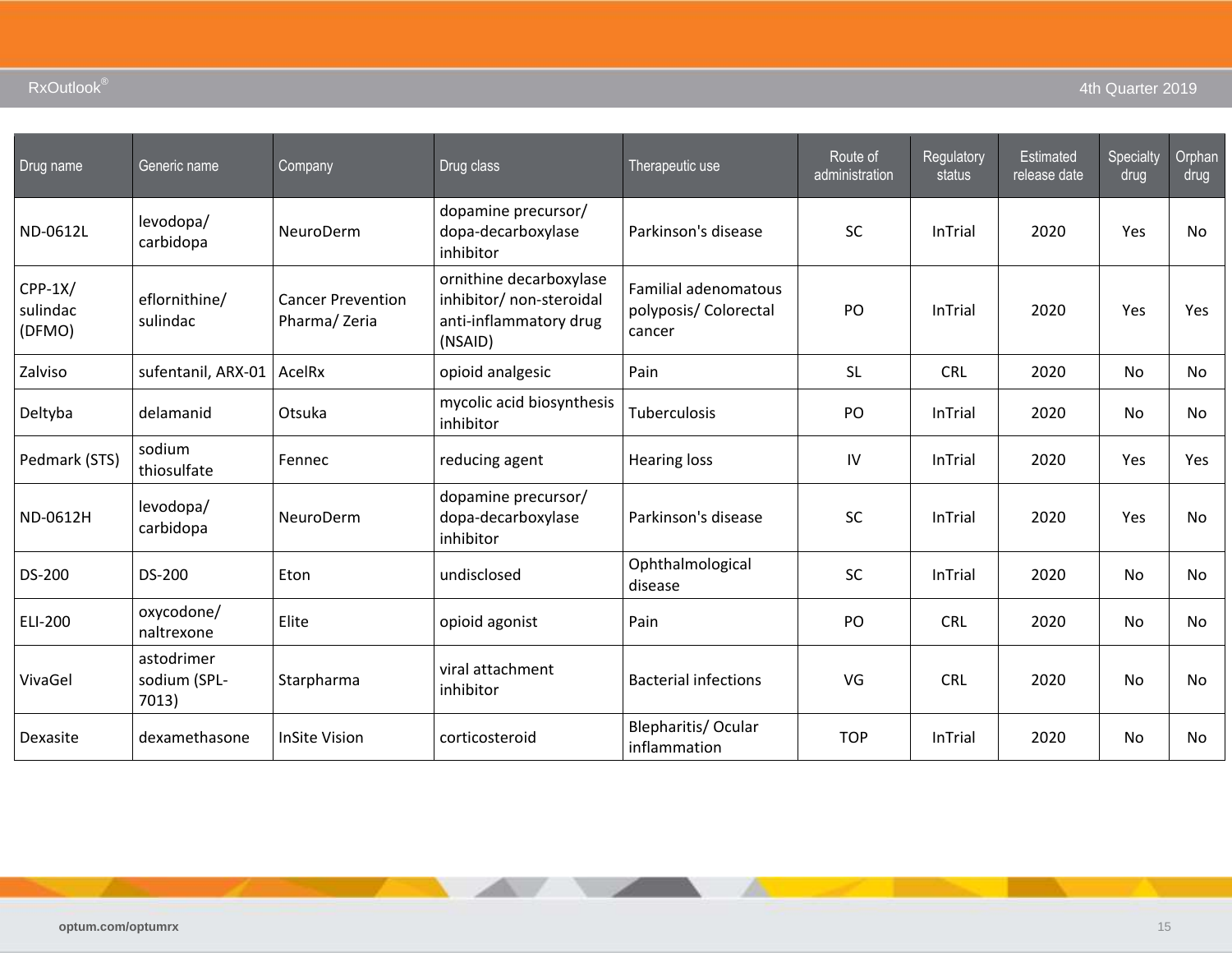| Drug name                                                             | Generic name                                | Company                                       | Drug class                               | Therapeutic use                                                                                                        | Route of<br>administration | Regulatory<br>status | Estimated<br>release date | Specialty<br>drug | Orphan<br>drug |
|-----------------------------------------------------------------------|---------------------------------------------|-----------------------------------------------|------------------------------------------|------------------------------------------------------------------------------------------------------------------------|----------------------------|----------------------|---------------------------|-------------------|----------------|
| ublituximab<br>(LFB-R603,<br>TG20, TGTX-<br>1101, TG-1101,<br>Utuxin) | ublituximab                                 | <b>TG Therapeutics</b>                        | CD-20 monoclonal<br>antibody             | Chronic lymphocytic<br>leukemia/ Small cell<br>lymphocytic<br>lymphoma/ Mantle cell<br>lymphoma/ Multiple<br>sclerosis | IV                         | <b>InTrial</b>       | 2020                      | Yes               | Yes            |
| <b>CCP-08</b>                                                         | <b>CCP-08</b>                               | <b>Tris Pharma</b>                            | undisclosed                              | Viral rhinitis                                                                                                         | PO                         | <b>CRL</b>           | 2020                      | No                | <b>No</b>      |
| <b>NeoCart</b>                                                        | autologous<br>chondrocyte<br>tissue implant | Histogenics/ Purpose                          | autologous chondrocyte<br>tissue implant | Joint repair                                                                                                           | Undisclosed                | InTrial              | 2020                      | Yes               | No             |
| APN-311                                                               | dinutuximab beta                            | <b>EUSA Pharma</b>                            | disialoganglioside                       | Neuroblastoma                                                                                                          | <b>SC</b>                  | <b>InTrial</b>       | 2020                      | Yes               | Yes            |
| tamsulosin DRS                                                        | tamsulosin<br>delayed-release               | Veru                                          | alpha-adrenergic<br>antagonist           | Benign prostatic<br>hyperplasia                                                                                        | PO                         | <b>InTrial</b>       | 2020                      | <b>No</b>         | <b>No</b>      |
| <b>Oralair Mites</b><br>(Actair)                                      | dust mite peptide                           | Stallergenes/<br>Shionogi                     | vaccine                                  | Dust mite allergic<br>rhinitis                                                                                         | <b>SL</b>                  | InTrial              | 2020                      | Yes               | <b>No</b>      |
| Travivo                                                               | gepirone ER                                 | GSK/Fabre-Kramer                              | 5-HT-1A receptor agonist                 | Major depressive<br>disorder                                                                                           | PO                         | <b>CRL</b>           | 2020                      | No                | No             |
| <b>MNK-812</b>                                                        | oxycodone                                   | Mallinckrodt                                  | opioid agonist                           | Pain                                                                                                                   | PO                         | <b>CRL</b>           | 2020                      | No                | No             |
| APL-130277                                                            | apomorphine                                 | Sumitomo<br>Dainippon/MonoSol<br>Rx/ Sunovion | non-ergoline dopamine<br>agonist         | Parkinson's disease                                                                                                    | <b>SL</b>                  | CRL                  | 2020                      | <b>No</b>         | <b>No</b>      |
| tadalafil<br>VersaFilm                                                | tadalafil VersaFilm                         | IntelGenx                                     | phosphodiesterase-5<br>(PDE-5) inhibitor | Erectile dysfunction                                                                                                   | PO                         | <b>Filed NDA</b>     | 2020                      | Yes               | No             |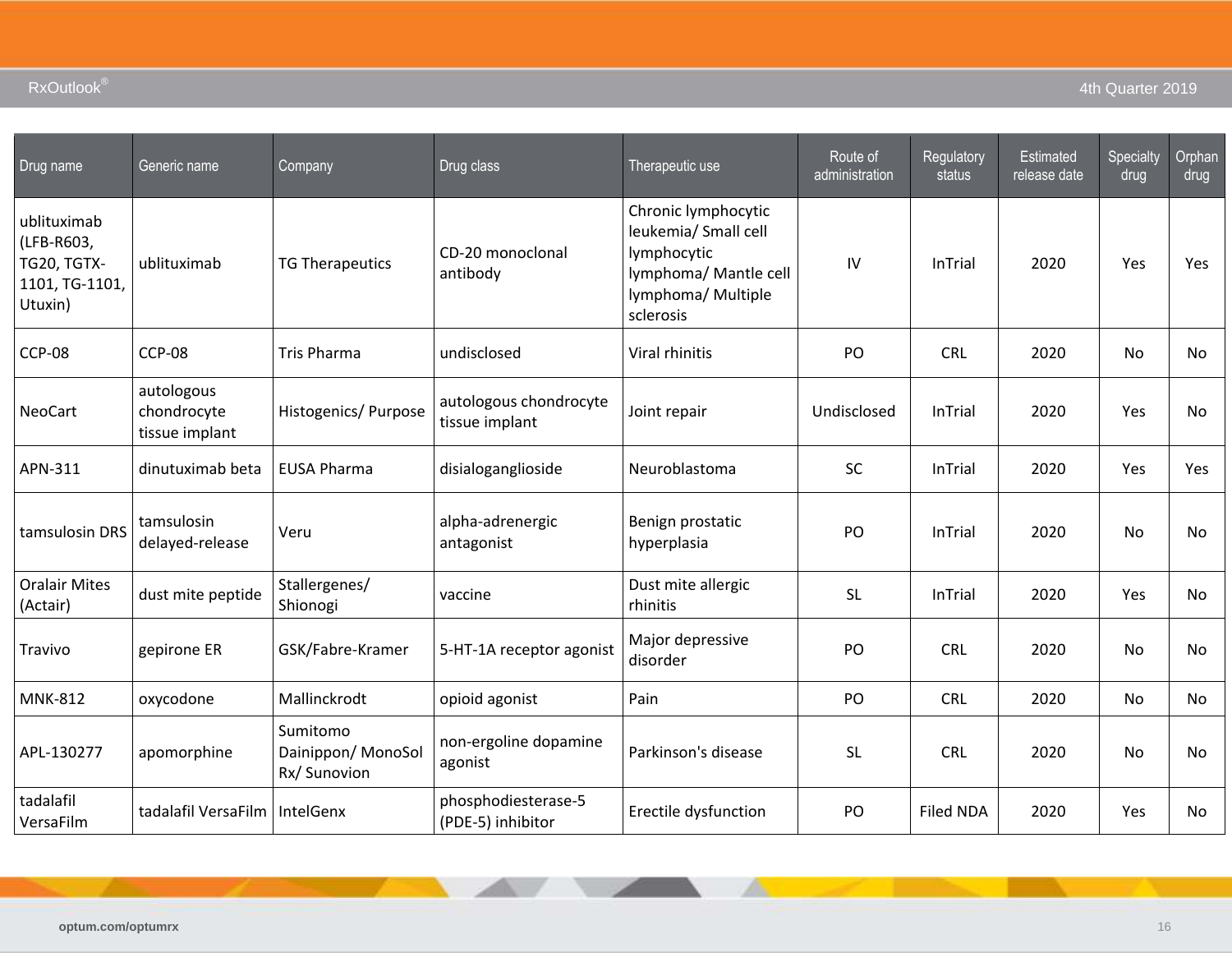| Drug name                     | Generic name                            | Company              | Drug class                                                                                    | Therapeutic use                                                                               | Route of<br>administration | Regulatory<br>status | <b>Estimated</b><br>release date | Specialty<br>drug | Orphan<br>drug |
|-------------------------------|-----------------------------------------|----------------------|-----------------------------------------------------------------------------------------------|-----------------------------------------------------------------------------------------------|----------------------------|----------------------|----------------------------------|-------------------|----------------|
| Multikine                     | Leukocyte<br>Interleukin (CS-<br>001P3) | CEL-SCI              | immunomodulator                                                                               | Head and Neck cancer/<br>Squamous cell<br>carcinoma                                           | SC                         | InTrial              | 2020                             | Yes               | Yes            |
| APC-8000                      | tadalafil                               | Adamis               | phosphodiesterase-5<br>(PDE-5) inhibitor                                                      | Erectile dysfunction                                                                          | PO                         | <b>CRL</b>           | 2020                             | Yes               | No             |
| Corplex<br>donepezil          | donepezil                               | Corium International | anticholinergic                                                                               | Alzheimer's disease                                                                           | <b>TOP</b>                 | InTrial              | Late 2020                        | No                | No.            |
| CC-486                        | azacitidine                             | Celgene              | DNA methylation<br>inhibitor                                                                  | Acute myeloid<br>leukemia/<br>Myelodysplastic<br>syndromes                                    | PO                         | InTrial              | Late 2020                        | Yes               | Yes            |
| Linhaliq                      | ciprofloxacin                           | Aradigm/ Grifols     | fluoroquinolone                                                                               | Non-cystic fibrosis<br>bronchiectasis/ Cystic<br>fibrosis                                     | <b>INH</b>                 | <b>CRL</b>           | Late 2020                        | Yes               | <b>Yes</b>     |
| MLN-4924<br>(TAK-92)          | pevonedistat                            | Takeda               | <b>Nedd 8 Activating</b><br>Enzyme (NAE) antagonist                                           | Acute myeloid<br>leukemia/ Chronic<br>myelogenous<br>leukemia/<br>Myelodysplastic<br>syndrome | PO                         | InTrial              | Late 2020                        | Yes               | No             |
| tanezumab                     | tanezumab                               | Pfizer/ Eli Lilly    | neurotrophic tyrosine<br>kinase receptor type 1<br>(TrkA) antagonist<br>(monoclonal antibody) | Osteoarthritis/ Pain                                                                          | IV/SC                      | InTrial              | Late 2020                        | Yes               | No             |
| <b>BIVV-009 (TNT-</b><br>009) | sutimlimab                              | Sanofi               | complement C1s<br>subcomponent inhibitor                                                      | Cold agglutinin disease                                                                       | IV                         | InTrial              | Late 2020                        | Yes               | Yes            |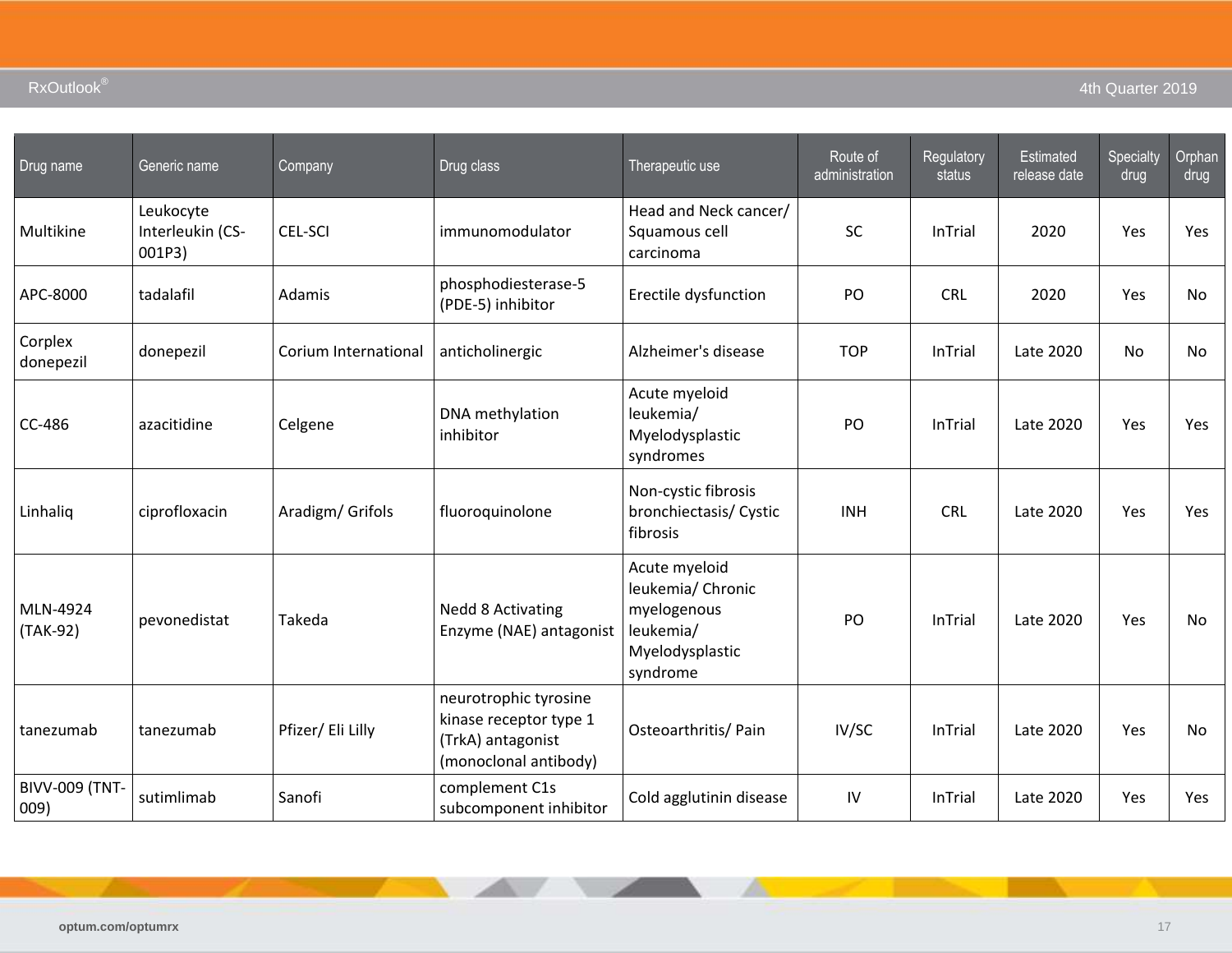| Drug name                                 | Generic name                 | Company                       | Drug class                                                                              | Therapeutic use                                                                             | Route of<br>administration | Regulatory<br>status | <b>Estimated</b><br>release date | Specialty<br>drug | Orphan<br>drug |
|-------------------------------------------|------------------------------|-------------------------------|-----------------------------------------------------------------------------------------|---------------------------------------------------------------------------------------------|----------------------------|----------------------|----------------------------------|-------------------|----------------|
| Lucassin                                  | terlipressin                 | Orphan<br>Therapeutics/Ikaria | V-1 (vasopressin) agonist                                                               | Hepato-renal<br>syndrome                                                                    | IV                         | <b>CRL</b>           | Late 2020                        | Yes               | Yes            |
| iclaprim                                  | iclaprim                     | Motif Bio                     | tetrahydrofolate<br>dehydrogenase inhibitor                                             | <b>Bacterial infections</b>                                                                 | IV                         | <b>CRL</b>           | Late 2020                        | Yes               | Yes            |
| SRP-4053                                  | golodirsen                   | Sarepta                       | morpholino antisense<br>oligonucleotide                                                 | Duchenne muscular<br>dystrophy                                                              | IV                         | <b>CRL</b>           | Late 2020                        | Yes.              | Yes            |
| NS-2 (ALDX-<br>1E1, ALDX-1E2,<br>ADX-102) | reproxalap                   | <b>Aldeyra Therapeutics</b>   | aldehyde antagonist                                                                     | Allergic conjunctivitis/<br>Dry eyes                                                        | OP                         | <b>InTrial</b>       | Late 2020                        | No                | <b>No</b>      |
| Ryplazim                                  | human<br>plasminogen         | ProMetic/Hematech             | plasminogen                                                                             | Plasminogen deficiency                                                                      | IV                         | <b>CRL</b>           | Late 2020                        | <b>Yes</b>        | Yes            |
| OMS-721                                   | narsoplimab                  | Omeros                        | anti-MASP-2 monoclonal<br>antibody                                                      | Hematopoietic stem<br>cell transplant-<br>associated thrombotic<br>microangiopathy          | IV/SC                      | InTrial              | Late 2020                        | Yes               | Yes            |
| Lenti-D                                   | elivaldogene<br>tavalentivec | <b>Bluebird Bio</b>           | gene therapy                                                                            | Cerebral adreno-<br>myeloneuropathy                                                         | IV                         | InTrial              | Late 2020                        | Yes               | Yes            |
| TG-1303                                   | ublituximab/TGR-<br>1202     | <b>TG Therapeutics</b>        | CD-20 monoclonal<br>antibody/<br>phosphoinositide-3<br>kinase (PI3K) delta<br>inhibitor | Chronic lymphocytic<br>leukemia/ Diffuse large<br>B-cell lymphoma/ Non-<br>Hodgkin lymphoma | IV/PO                      | InTrial              | Late 2020                        | Yes               | Yes            |
| MVA-MUC1-<br>IL2                          | TG-4010                      | Transgene                     | vaccine                                                                                 | Non-small cell lung<br>cancer                                                               | SC                         | InTrial              | Late 2020                        | No                | No             |
| SHP-621                                   | budesonide                   | Shire                         | corticosteroid                                                                          | Eosinophilic<br>esophagitis                                                                 | PO                         | InTrial              | Late 2020                        | Yes               | Yes            |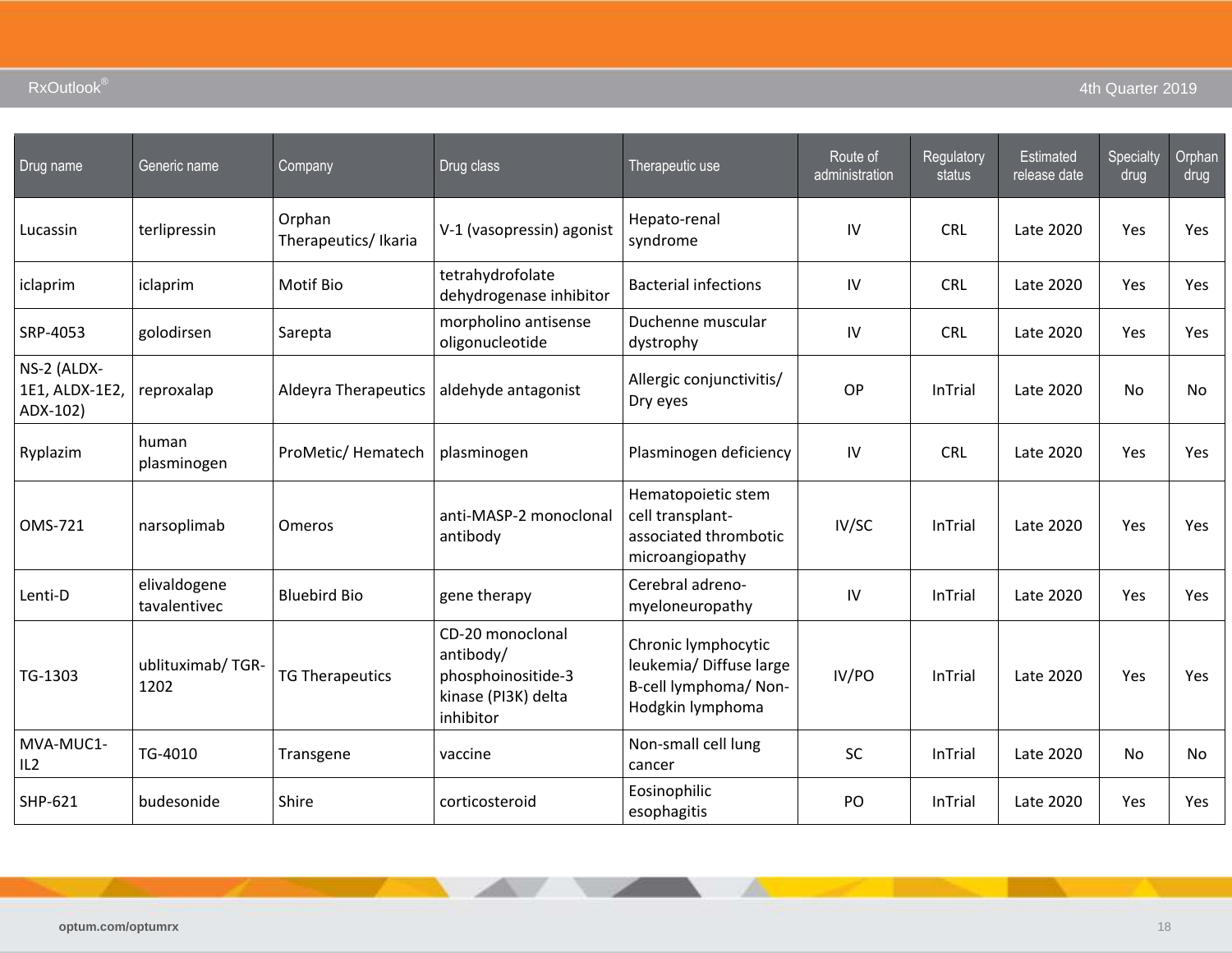| Drug name                   | Generic name                                 | Company                     | Drug class                                                                                                                              | Therapeutic use                          | Route of<br>administration | Regulatory<br>status | <b>Estimated</b><br>release date | Specialty<br>drug | Orphan<br>drug |
|-----------------------------|----------------------------------------------|-----------------------------|-----------------------------------------------------------------------------------------------------------------------------------------|------------------------------------------|----------------------------|----------------------|----------------------------------|-------------------|----------------|
| HuMax-TF ADC                | tisotumab vedotin                            | Genmab/ Seattle<br>Genetics | tissue factor antibody                                                                                                                  | Solid tumors                             | Undisclosed                | InTrial              | Late 2020                        | Yes               | No             |
| <b>BMN-111</b>              | vosoritide<br>(vasoritide)                   | BioMarin/Chugai             | C-type natriuretic<br>peptide (CNP) analog                                                                                              | Achondroplasia                           | SC                         | InTrial              | Late 2020                        | Yes               | Yes            |
| <b>TSR-042</b>              | dostarlimab                                  | AnaptysBio                  | PD-1 checkpoint inhibitor                                                                                                               | Endometrial cancer                       | IV                         | <b>InTrial</b>       | Late 2020                        | Yes               | No             |
| JZP-258                     | sodium oxybate<br>extended-release           | Jazz                        | dopamine receptor<br>agonist                                                                                                            | Narcolepsy                               | PO                         | <b>InTrial</b>       | Late 2020                        | Yes               | No             |
| Translarna                  | ataluren                                     | PTC Therapeutics            | gene transcription<br>modulator                                                                                                         | Duchenne muscular<br>dystrophy           | PO                         | <b>CRL</b>           | Late 2020                        | Yes               | <b>Yes</b>     |
| <b>BGF-MDI (PT-</b><br>010) | budesonide/<br>glycopyrronium/<br>formoterol | AstraZeneca                 | corticosteroid/long-<br>acting muscarinic<br>receptor antagonist<br>(LAMA)/ long-acting beta<br>2 adrenergic receptor<br>agonist (LABA) | Chronic obstructive<br>pulmonary disease | <b>INH</b>                 | <b>CRL</b>           | Late 2020                        | <b>No</b>         | <b>No</b>      |
| Oraxol                      | HM-30181A/<br>paclitaxel                     | Athenex                     | P-glycoprotein pump<br>inhibitor/taxane                                                                                                 | <b>Breast cancer</b>                     | P <sub>O</sub>             | <b>InTrial</b>       | Late 2020                        | Yes               | Yes            |
| BIM-22493<br>(RM-493)       | setmelanotide                                | Rhythm/ Camurus/<br>Ipsen   | melanocortin 4 receptor<br>(MC4R) agonist                                                                                               | Rare genetic disorders<br>of obesity     | SC                         | <b>InTrial</b>       | Late 2020                        | Yes               | Yes            |
| RG-3477 (ACT-<br>128800)    | ponesimod                                    | Johnson & Johnson           | sphingosine 1 phosphate<br>receptor agonist                                                                                             | Multiple sclerosis                       | PO                         | <b>InTrial</b>       | Late 2020                        | Yes               | <b>No</b>      |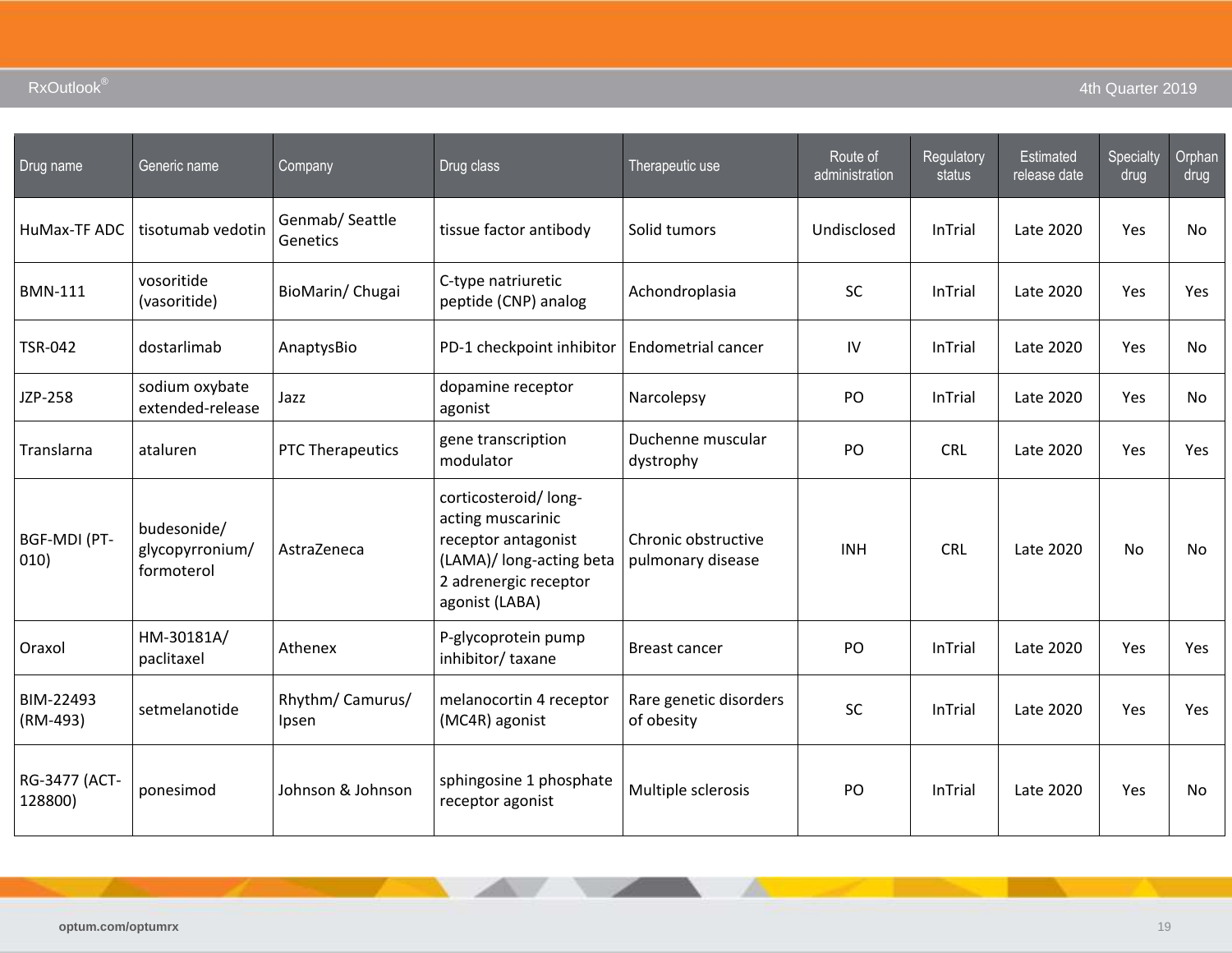| Drug name                       | Generic name                      | Company                                               | Drug class                                         | Therapeutic use                             | Route of<br>administration | Regulatory<br>status | <b>Estimated</b><br>release date | Specialty<br>drug | Orphan<br>drug |
|---------------------------------|-----------------------------------|-------------------------------------------------------|----------------------------------------------------|---------------------------------------------|----------------------------|----------------------|----------------------------------|-------------------|----------------|
| 2021 Possible launch date       |                                   |                                                       |                                                    |                                             |                            |                      |                                  |                   |                |
| ALNG-01 (ALN-<br>$G-01)$        | lumasiran                         | Alnylam                                               | glycolate oxidase<br>antagonist                    | Hyperoxaluria                               | Intranasal                 | <b>InTrial</b>       | 1Q2021                           | Yes               | Yes            |
| MK-4618 (KRP-<br>114V, RVT-901) | vibegron                          | Roivant Sciences/<br>Urovant/Kissei/<br>Kyorin/ Merck | selective beta 3<br>adrenergic receptor<br>agonist | Overactive bladder                          | P <sub>O</sub>             | <b>InTrial</b>       | 1Q2021                           | <b>No</b>         | <b>No</b>      |
| <b>BIIB-037</b>                 | aducanumab                        | Biogen Idec/ Eisai                                    | amyloid beta-protein<br>inhibitor                  | Alzheimer's disease                         | IV                         | <b>InTrial</b>       | 1Q2021                           | Yes               | No             |
| KX-01 (KX2-<br>391)             | tirbanibulin                      | Athenex                                               | Src kinase and tubulin<br>inhibitor                | <b>Actinic keratosis</b>                    | PO                         | <b>InTrial</b>       | 1Q2021                           | Yes               | <b>No</b>      |
| ZP-4207 (ZP-<br>$GA-1)$         | dasiglucagon                      | Zealand Pharma                                        | glucagon analog                                    | Diabetes mellitus                           | <b>SC</b>                  | <b>InTrial</b>       | 1Q2021                           | No                | Yes            |
| Furoscix                        | furosemide                        | scPharmaceuticals                                     | diuretic                                           | <b>Heart failure</b>                        | SC                         | <b>CRL</b>           | 1Q2021                           | Yes               | No             |
| SDP-037, SDN-<br>037            | SDP-037, SDN-037                  | Sun Pharma<br>Advanced Research<br>Company (SPARC)    | Corticosteroid                                     | Ocular<br>inflammation/pain                 | OP                         | <b>InTrial</b>       | 2Q2021                           | No                | No             |
| <b>SCY-078</b>                  | ibrexafungerp                     | Scynexis                                              | glucan synthase<br>inhibitors                      | <b>Fungal infections</b>                    | IV/PO                      | <b>InTrial</b>       | 1H2021                           | <b>No</b>         | Yes            |
| ACP-001                         | <b>TransCon Growth</b><br>Hormone | Ascendis                                              | growth hormone<br>prodrug                          | Short stature/ growth<br>hormone deficiency | <b>SC</b>                  | <b>InTrial</b>       | 1H2021                           | Yes               | No             |
| RGN-259 (GBT-<br>201; RGN-352)  | thymosin beta 4                   | RegeneRx                                              | actin regulating peptide                           | Neurotrophic keratitis/<br>Dry eyes         | OP                         | <b>InTrial</b>       | 1H2021                           | No                | Yes            |
| CM-AT                           | CM-AT                             | Curemark                                              | protein absorption<br>enhancer                     | Autism                                      | PO                         | <b>InTrial</b>       | 1H2021                           | Yes               | No             |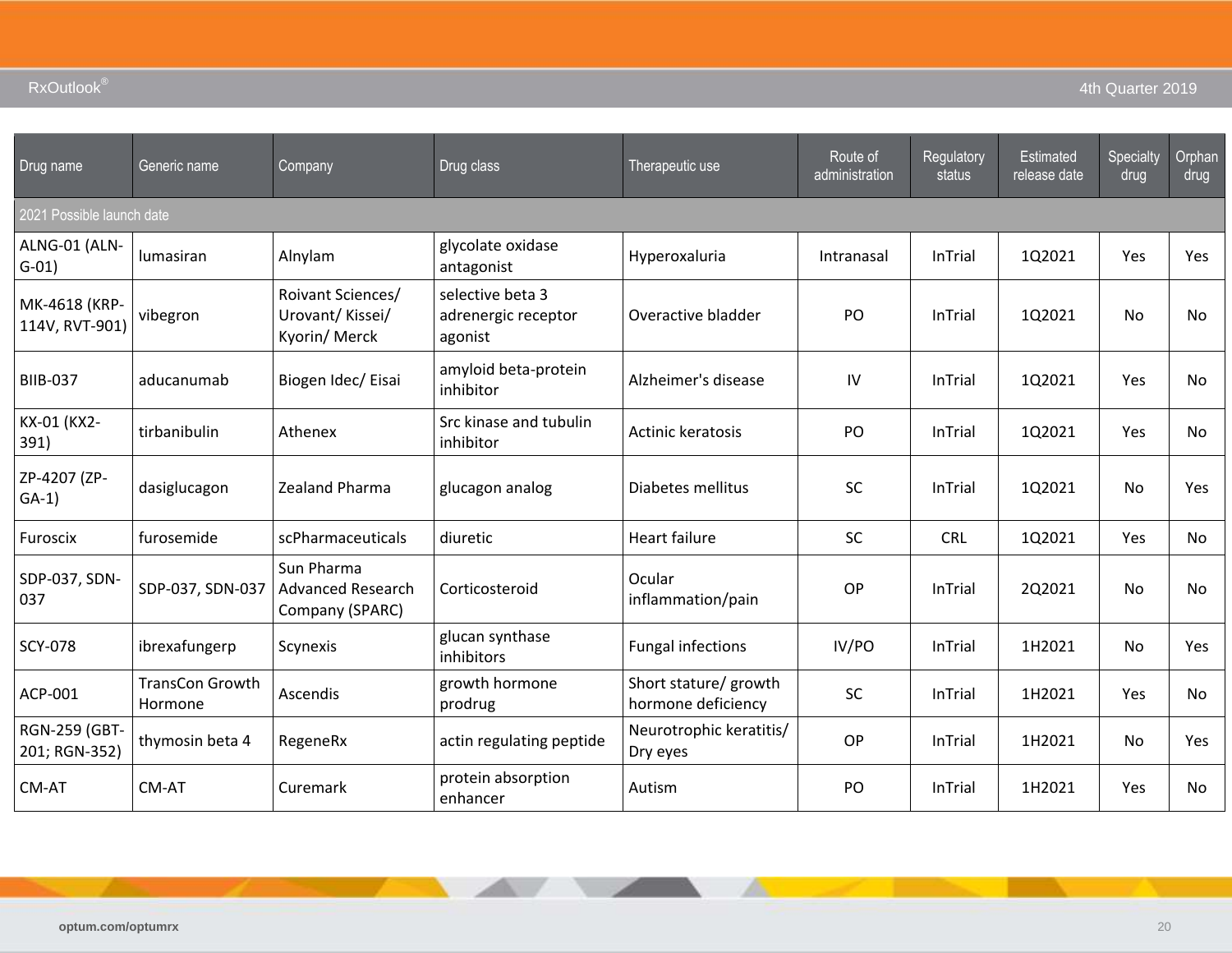| Drug name                                | Generic name                      | Company                                                                                  | Drug class                                                                     | Therapeutic use                                                | Route of<br>administration | Regulatory<br>status | Estimated<br>release date | Specialty<br>drug | Orphan<br>drug |
|------------------------------------------|-----------------------------------|------------------------------------------------------------------------------------------|--------------------------------------------------------------------------------|----------------------------------------------------------------|----------------------------|----------------------|---------------------------|-------------------|----------------|
| GFT-505                                  | elafibranor                       | Genfit                                                                                   | selective peroxisome<br>proliferator-activated<br>receptor (PPAR)<br>modulator | Non-alcoholic<br>steatohepatitis/<br>Primary biliary cirrhosis | PO                         | <b>InTrial</b>       | 1H2021                    | Yes               | No.            |
| NexoBrid                                 | bromelain                         | MediWound/BL&H/<br>CrystalGenomics/<br>Kaken                                             | peptide hydrolase<br>replacement agent                                         | Burns/ Skin injury                                             | <b>TOP</b>                 | <b>InTrial</b>       | 1H2021                    | No                | Yes            |
| <b>PDR-001</b>                           | <b>PDR-001</b>                    | Novartis                                                                                 | PD-1 checkpoint inhibitor                                                      | Melanoma                                                       | IV                         | <b>InTrial</b>       | 1H2021                    | Yes               | No             |
| <b>CCX-168</b>                           | avacopan                          | ChemoCentryx/<br>Galencia                                                                | C5a receptor (C5aR)<br>antagonist                                              | Vasculitis                                                     | PO                         | <b>InTrial</b>       | 1H2021                    | Yes               | Yes            |
| <b>StrataGraft</b><br><b>Skin Tissue</b> | StrataGraft Skin<br><b>Tissue</b> | Mallinckrodt                                                                             | autologous skin tissue                                                         | Burn injury                                                    | <b>TOP</b>                 | <b>InTrial</b>       | 1H2021                    | Yes               | Yes            |
| <b>NPI-2358</b>                          | plinabulin                        | BeyondSpring                                                                             | tumor vascular<br>disrupting agent                                             | Neutropenia                                                    | IV                         | <b>InTrial</b>       | 1H2021                    | Yes               | No.            |
| GZ-402665                                | olipudase alfa                    | Sanofi                                                                                   | sphingomyelinase                                                               | Niemann-Pick disease<br>type B                                 | IV                         | <b>InTrial</b>       | Mid-2021                  | Yes               | <b>Yes</b>     |
| AT-132 (AAV8-<br>MTM1)                   | AT-132 (AAV8-<br>MTM1)            | Audentes<br>Therapeutics                                                                 | gene therapy                                                                   | X-linked myotubular<br>myopathy                                | $\mathsf{IV}$              | <b>InTrial</b>       | Mid-2021                  | Yes               | Yes            |
| GZ-402666<br>(NeoGAA)                    | avalglucosidase<br>alfa           | Sanofi                                                                                   | enzyme therapy                                                                 | Pompe disease                                                  | IV                         | <b>InTrial</b>       | Mid-2021                  | Yes               | No.            |
| EBV-CTL (ATA-<br>129)                    | tabelecleucel                     | Atara<br>Biotherapeutics/<br><b>Memorial Sloan-</b><br><b>Kettering Cancer</b><br>Center | cell therapy                                                                   | Lymphoproliferative<br>disorder                                | IV                         | <b>InTrial</b>       | Mid-2021                  | Yes               | <b>Yes</b>     |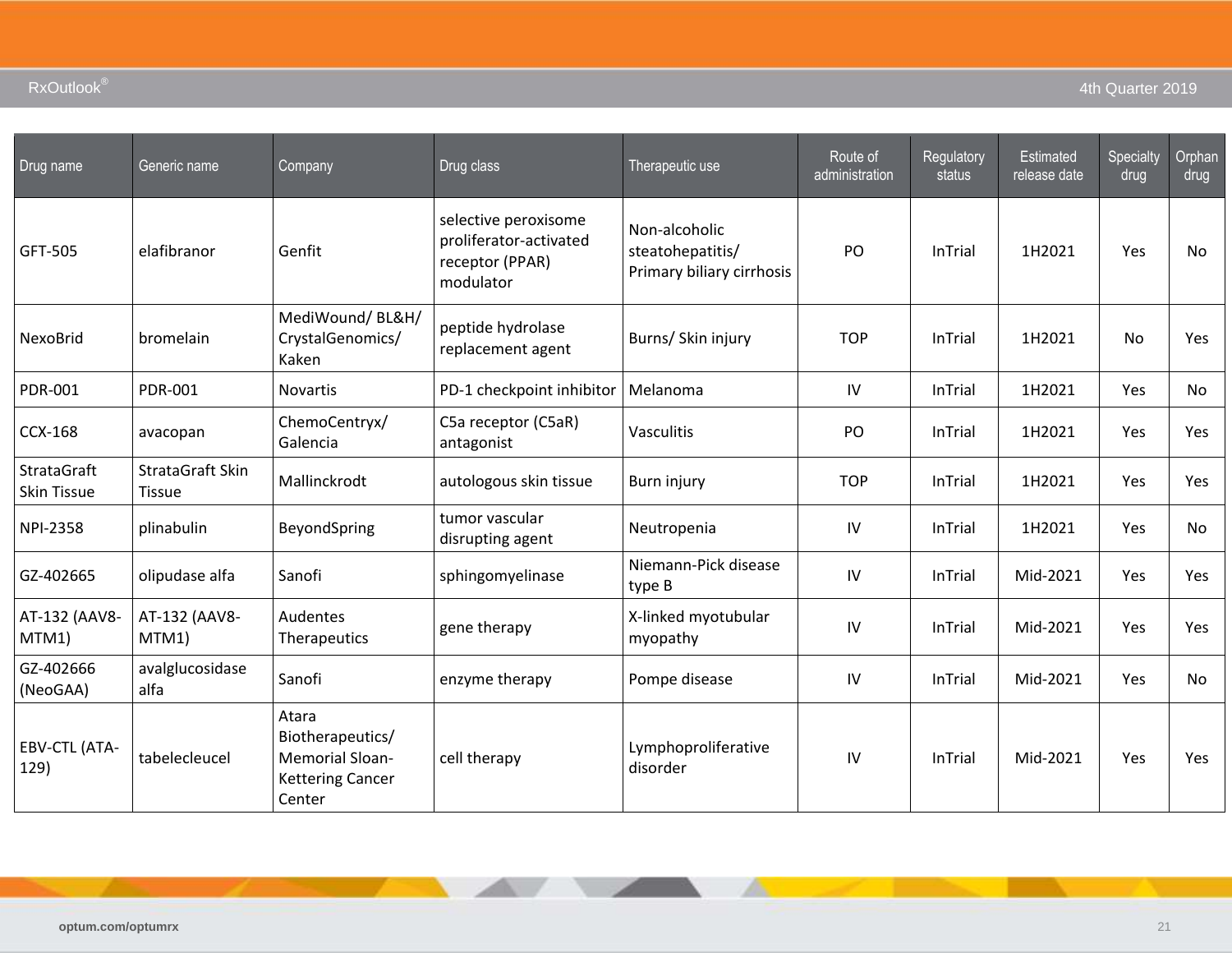| Drug name             | Generic name                              | Company                                                   | Drug class                                                             | Therapeutic use                          | Route of<br>administration | Regulatory<br>status | Estimated<br>release date | Specialty<br>drug | Orphan<br>drug |
|-----------------------|-------------------------------------------|-----------------------------------------------------------|------------------------------------------------------------------------|------------------------------------------|----------------------------|----------------------|---------------------------|-------------------|----------------|
| RSV-F (ResVax)        | respiratory<br>syncytial virus<br>vaccine | <b>Novavax</b>                                            | vaccine                                                                | Respiratory syncytial<br>virus infection | IM                         | InTrial              | Mid-2021                  | Yes               | <b>No</b>      |
| entinostat            | entinostat                                | Syndax                                                    | histone deacetylase<br>(HDAC) inhibitor                                | Breast cancer                            | PO                         | InTrial              | Mid-2021                  | Yes               | <b>No</b>      |
| <b>ADCT-402</b>       | loncastuximab<br>tesirine                 | <b>ADC Therapeutics</b>                                   | antibody drug conjugate                                                | Diffuse large B-cell<br>lymphoma         | IV                         | InTrial              | Mid-2021                  | Yes               | Yes            |
| TadFin                | tadalafil and<br>finasteride              | Veru                                                      | phosphodiesterase type<br>5 inhibitor /5-alpha-<br>reductase inhibitor | Benign prostatic<br>hyperplasia          | PO                         | InTrial              | Mid-2021                  | No                | No             |
| AXS-07                | meloxicam/rizatri<br>ptan                 | <b>Axsome Therapeutics</b>                                | non-steroidal anti-<br>inflammatory<br>drug/triptan                    | Migraine                                 | PO                         | InTrial              | Mid-2021                  | <b>No</b>         | <b>No</b>      |
| ALN-APC (ALN-<br>AT3) | fitusiran                                 | Alnylam/Sanofi                                            | RNAi therapeutic                                                       | Hemophilia                               | SC                         | InTrial              | Mid-2021                  | Yes               | <b>Yes</b>     |
| WVE-210201            | suvodirsen                                | <b>Wave Life Sciences</b>                                 | oligonucleotide                                                        | Duchenne muscular<br>dystrophy           | IV                         | <b>InTrial</b>       | Mid-2021                  | Yes               | <b>Yes</b>     |
| PDP-716               | brimonidine                               | Sun Pharma<br><b>Advanced Research</b><br>Company (SPARC) | alpha-2 agonist                                                        | Glaucoma                                 | OP                         | InTrial              | 3Q2021                    | <b>No</b>         | No             |
| PRV-031               | teplizumab                                | MacroGenics/<br><b>Provention Bio</b>                     | CD3 antigen inhibitor                                                  | Diabetes mellitus                        | IV                         | InTrial              | 4Q2021                    | Yes               | <b>Yes</b>     |
| <b>TBR-652</b>        | cenicriviroc                              | Tobira Therapeutics/<br>Takeda                            | C-C chemokine receptor<br>5 (CCR5) and receptor 2<br>antagonist        | Non-alcoholic<br>steatohepatitis         | PO                         | InTrial              | 4Q2021                    | Yes               | No             |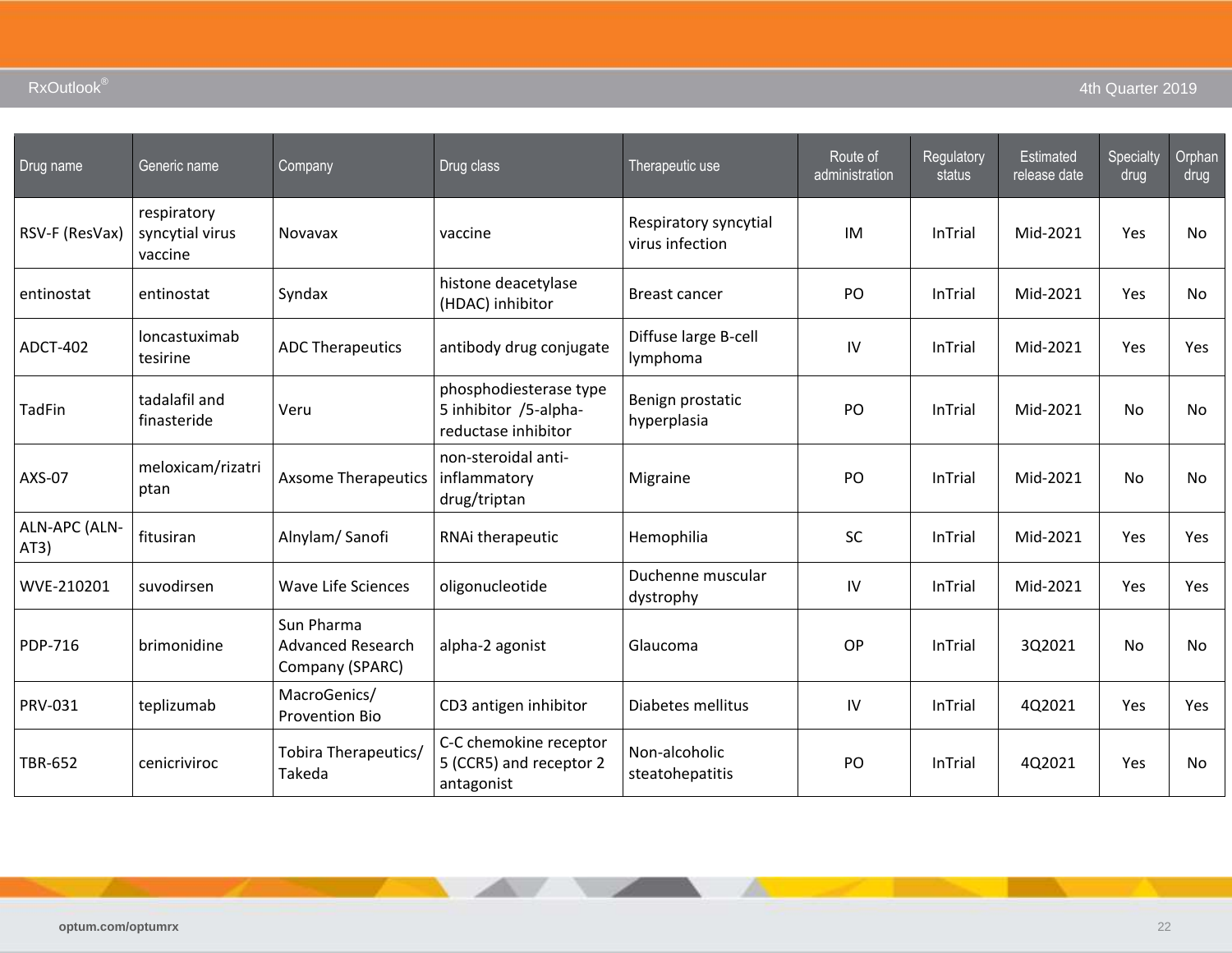| Drug name                       | Generic name                       | Company                           | Drug class                                                    | Therapeutic use                                                                       | Route of<br>administration | Regulatory<br>status | Estimated<br>release date | Specialty<br>drug | Orphan<br>drug |
|---------------------------------|------------------------------------|-----------------------------------|---------------------------------------------------------------|---------------------------------------------------------------------------------------|----------------------------|----------------------|---------------------------|-------------------|----------------|
| <b>BXCL-501</b>                 | dexmedetomidine                    | <b>BioXcel Therapeutics</b>       | selective alpha 2a<br>receptor agonist                        | Schizophrenia and<br>bipolar disorder                                                 | PO                         | <b>InTrial</b>       | 2H2021                    | No                | No             |
| <b>UCB-4940</b><br>$(CDP-4940)$ | bimekizumab                        | <b>UCB</b>                        | interleukin-17 (IL-17)<br>receptor inhibitor                  | Psoriasis/ Psoriatic<br>arthritis/ Ankylosing<br>spondylitis/<br>Rheumatoid arthritis | IV                         | <b>InTrial</b>       | 2H2021                    | Yes               | No             |
| 177Lu-PSMA-<br>617              | Lutetium                           | Endocyte                          | Radiopharmaceutical                                           | Prostate cancer                                                                       | IV                         | <b>InTrial</b>       | 2H2021                    | Yes               | No.            |
| OS-01                           | OC-01                              | <b>Oyster Point Pharma</b>        | nicotinic acetylcholine<br>receptor (nAChR) agonist           | Dry eye disease                                                                       | Intranasal                 | <b>InTrial</b>       | 2H2021                    | <b>No</b>         | <b>No</b>      |
| SHP-647                         | SHP-647                            | Shire                             | MAdCAM-1 antagonist                                           | Irritable bowel disease                                                               | IV/SC                      | <b>InTrial</b>       | 2H2021                    | Yes               | Yes            |
| <b>IDP-124</b>                  | pimecrolimus                       | <b>Bausch Health</b>              | calcineurin Inhibitor                                         | Atopic dermatitis                                                                     | <b>TOP</b>                 | InTrial              | 2H2021                    | No                | <b>No</b>      |
| glatiramer<br>acetate depot     | glatiramer acetate<br>long-acting  | Mylan/ Mapi Pharma                | immunosuppressant                                             | Multiple sclerosis                                                                    | IM                         | <b>InTrial</b>       | 2H2021                    | Yes               | No.            |
| KD-025                          | KD-025                             | Kadmon                            | ROCK2 (Rho-associated<br>coiled-coiled kinase 2)<br>inhibitor | Graft vs. Host disease                                                                | PO                         | <b>InTrial</b>       | 2H2021                    | <b>No</b>         | Yes            |
| AXS-05                          | dextromethorpha<br>n/bupropion     | Axsome                            | N-methyl-D-aspartate<br>(NMDA) antagonist                     | Treatment-resistant<br>depression                                                     | PO                         | <b>InTrial</b>       | 2H2021                    | No                | No.            |
| <b>Otividex</b>                 | dexamethasone<br>sustained-release | Otonomy                           | corticosteroid                                                | Meniere's disease                                                                     | Intratympanic              | <b>InTrial</b>       | 2H2021                    | Yes               | No.            |
| <b>MEDI-546</b>                 | anifrolumab                        | AstraZeneca/BMS                   | interferon receptor<br>antagonist                             | Systemic lupus<br>erythematosus                                                       | IV                         | <b>InTrial</b>       | 2H2021                    | Yes               | No             |
| LN-145                          | lifileucel                         | lovance<br><b>Biotherapeutics</b> | tumor infiltrating<br>lymphocyte                              | <b>Cervical Cancer</b>                                                                | IV                         | <b>InTrial</b>       | 2H2021                    | Yes               | No.            |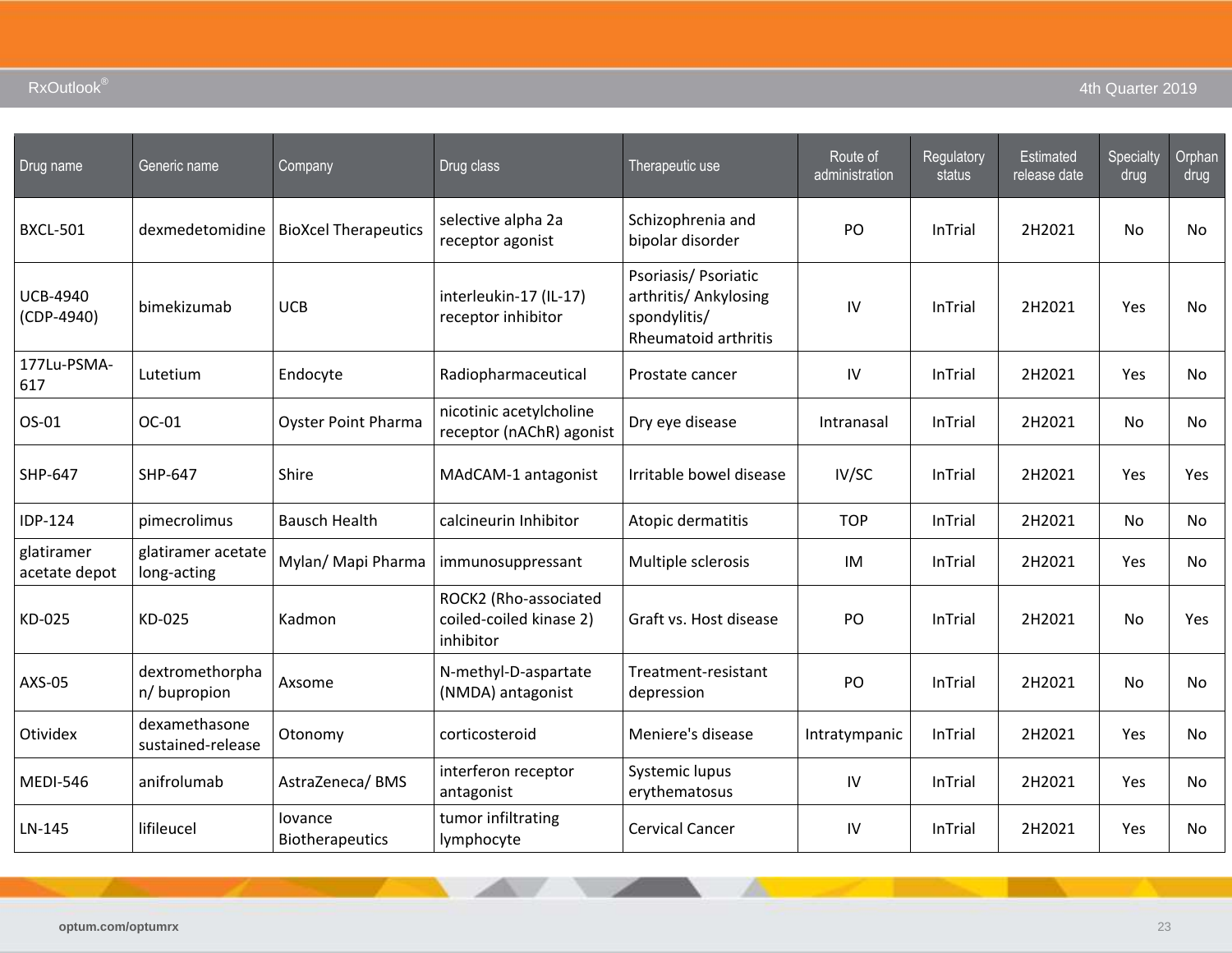| Drug name                   | Generic name                                         | Company                          | Drug class                                                  | Therapeutic use                             | Route of<br>administration | Regulatory<br>status | <b>Estimated</b><br>release date | Specialty<br>drug | Orphan<br>drug |
|-----------------------------|------------------------------------------------------|----------------------------------|-------------------------------------------------------------|---------------------------------------------|----------------------------|----------------------|----------------------------------|-------------------|----------------|
| <b>INP-104</b>              | POD-<br>dihydroergotamin<br>e mesylate (POD-<br>DHE) | Impel/3M                         | ergot derivative                                            | Acute migraines                             | Intranasal                 | <b>InTrial</b>       | 2H2021                           | No                | No             |
| SPN-810                     | molindone                                            | Supernus                         | atypical antipsychotic                                      | Attention deficit<br>hyperactivity disorder | PO                         | <b>InTrial</b>       | 2H2021                           | No                | No             |
| GS-010                      | GS-010                                               | <b>GenSight Biologics</b>        | gene therapy                                                | Optic neuropathy                            | Intraocular                | <b>InTrial</b>       | 2H2021                           | Yes               | <b>Yes</b>     |
| TWIN (S6G5T-<br>1; S6G5T-3) | benzoyl peroxide/<br>tretinoin                       | Sol-Gel Technologies             | retinoid                                                    | Acne vulgaris                               | <b>TOP</b>                 | <b>InTrial</b>       | 2H2021                           | No                | No.            |
| AMAG-423                    | digoxin immune<br>fab (DIF)                          | AMAG/Velo                        | digitalis-like factor<br>antagonist                         | Preeclampsia                                | IV                         | <b>InTrial</b>       | 2H2021                           | Yes               | Yes            |
| CR-845                      | difelikefalin                                        | Cara Therapeutics                | opioid receptor agonist                                     | Pruritus                                    | IV/PO                      | <b>InTrial</b>       | 2H2021                           | No                | No.            |
| plL-12                      | tavokinogene<br>telsaplasmid                         | <b>OncoSec Medical</b>           | gene therapy                                                | Melanoma                                    | Intratumoral               | <b>InTrial</b>       | 2H2021                           | Yes               | Yes            |
| MD-1003                     | MD-1003                                              | MedDay                           | biotin                                                      | Multiple sclerosis                          | PO                         | <b>InTrial</b>       | 2H2021                           | Yes               | No.            |
| <b>VBP-15</b>               | vamorolone                                           | Santhera                         | corticosteroid                                              | Duchenne muscular<br>dystrophy              | PO                         | <b>InTrial</b>       | 2H2021                           | Yes               | Yes            |
| ZYN-002                     | ZYN-002                                              | Zynerba                          | cannabinoid product                                         | Fragile X syndrome                          | <b>TOP</b>                 | <b>InTrial</b>       | 2H2021                           | Yes               | Yes            |
| <b>PL-56</b>                | budesonide                                           | Calliditas/ Kyowa<br>Hakko Kirin | corticosteroid                                              | Nephropathy                                 | PO                         | <b>InTrial</b>       | 2H2021                           | No                | No             |
| dovitinib                   | dovitinib                                            | <b>Oncology Venture</b>          | fibroblast growth factor<br>receptor 3 (FGFR3)<br>inhibitor | Renal cell carcinoma                        | PO                         | <b>InTrial</b>       | 2H2021                           | Yes               | No.            |
| Edsivo                      | celiprolol HCl                                       | <b>Acer Therapeutics</b>         | alpha-2/beta-1<br>adrenergic agent                          | vascular Ehlers-Danlos<br>Syndrome          | PO                         | <b>CRL</b>           | 2021                             | Yes               | Yes            |
| Tlando                      | testosterone                                         | Lipocine                         | androgen                                                    | Hypogonadism                                | PO                         | <b>CRL</b>           | 2021                             | No                | No             |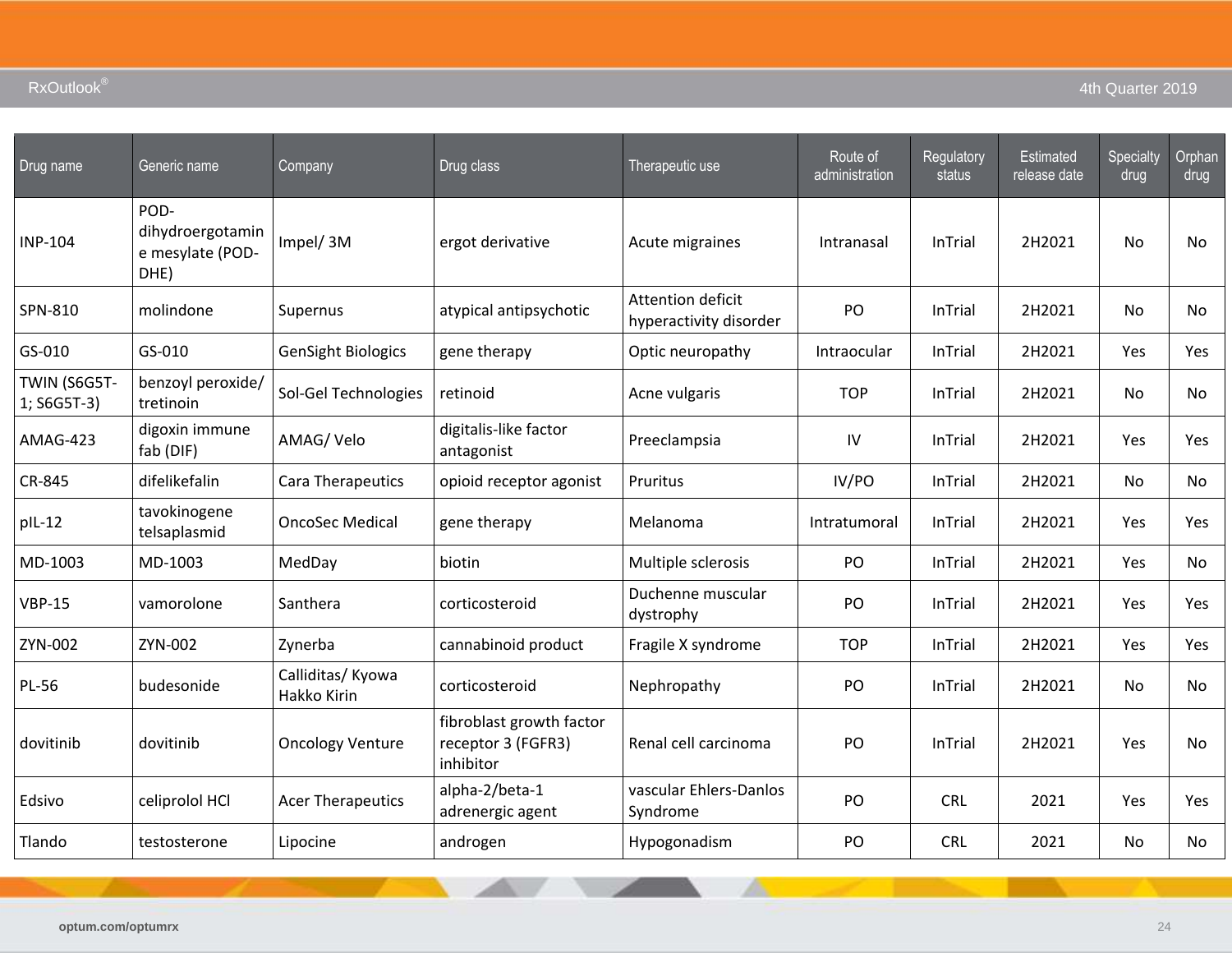| Drug name                | Generic name               | <b>Company</b>                  | Drug class                                                                    | Therapeutic use                 | Route of<br>administration | Regulatory<br>status | Estimated<br>release date | Specialty<br>drug | Orphan<br>drug |
|--------------------------|----------------------------|---------------------------------|-------------------------------------------------------------------------------|---------------------------------|----------------------------|----------------------|---------------------------|-------------------|----------------|
| PRO-145223               | etrolizumab                | Genentech                       | IgG1 monoclonal<br>antibody                                                   | Ulcerative colitis              | <b>SC</b>                  | <b>InTrial</b>       | 2021                      | Yes               | No.            |
| POL-6326                 | balixafortide              | Polyphor                        | chemokine (CXCR4)<br>antagonist                                               | Transplant/Breast<br>cancer     | IV                         | <b>InTrial</b>       | 2021                      | Yes               | No.            |
| idebenone                | idebenone                  | Santhera                        | co-enzyme Q-10 analog                                                         | Duchenne muscular<br>dystrophy  | PO                         | InTrial              | 2021                      | Yes               | Yes            |
| ABL-001                  | asciminib                  | <b>Novartis</b>                 | allosteric Bcr-Abl<br>inhibitor                                               | Chronic myelogenous<br>leukemia | PO                         | <b>InTrial</b>       | 2021                      | Yes               | <b>Yes</b>     |
| PPP-002                  | PPP-002                    | Tetra Bio-Pharma                | botanical drug                                                                | Pain                            | Undisclosed                | <b>InTrial</b>       | 2021                      | No                | No.            |
| Zynquista                | sotagliflozin              | Sanofi/Lexicon                  | sodium-dependent<br>glucose transporter 1<br>(SGLT-1) and SGLT-2<br>inhibitor | Diabetes mellitus               | PO                         | <b>CRL</b>           | 2021                      | <b>No</b>         | No.            |
| JNJ-3872 (VX-<br>787)    | pimodivir                  | Johnson & Johnson/<br>Vertex    | viral protein inhibitor                                                       | Influenza                       | PO                         | <b>InTrial</b>       | 2021                      | No                | No.            |
| RG-7314 (RO-<br>5285119) | balovaptan                 | Roche                           | V1A vasopressin receptor<br>antagonist                                        | Autism spectrum<br>disorder     | PO                         | InTrial              | 2021                      | Yes               | No.            |
| RG-6264                  | trastuzumab/<br>pertuzumab | Roche                           | HER2/neu receptor<br>antagonist                                               | Breast cancer                   | <b>SC</b>                  | <b>InTrial</b>       | 2021                      | Yes               | No.            |
| IMO-2125                 | tilsotolimod               | Idera                           | toll-like receptor 9 (TLR-<br>9) agonist                                      | Melanoma                        | SC/<br>intratumoral        | <b>InTrial</b>       | 2021                      | Yes               | <b>Yes</b>     |
| ATI-5923                 | tecarfarin                 | ARYx Therapeutics/<br>Armetheon | vitamin K epoxide<br>reductase enzyme<br>inhibitor                            | Anticoagulation                 | PO                         | <b>InTrial</b>       | 2021                      | <b>No</b>         | No.            |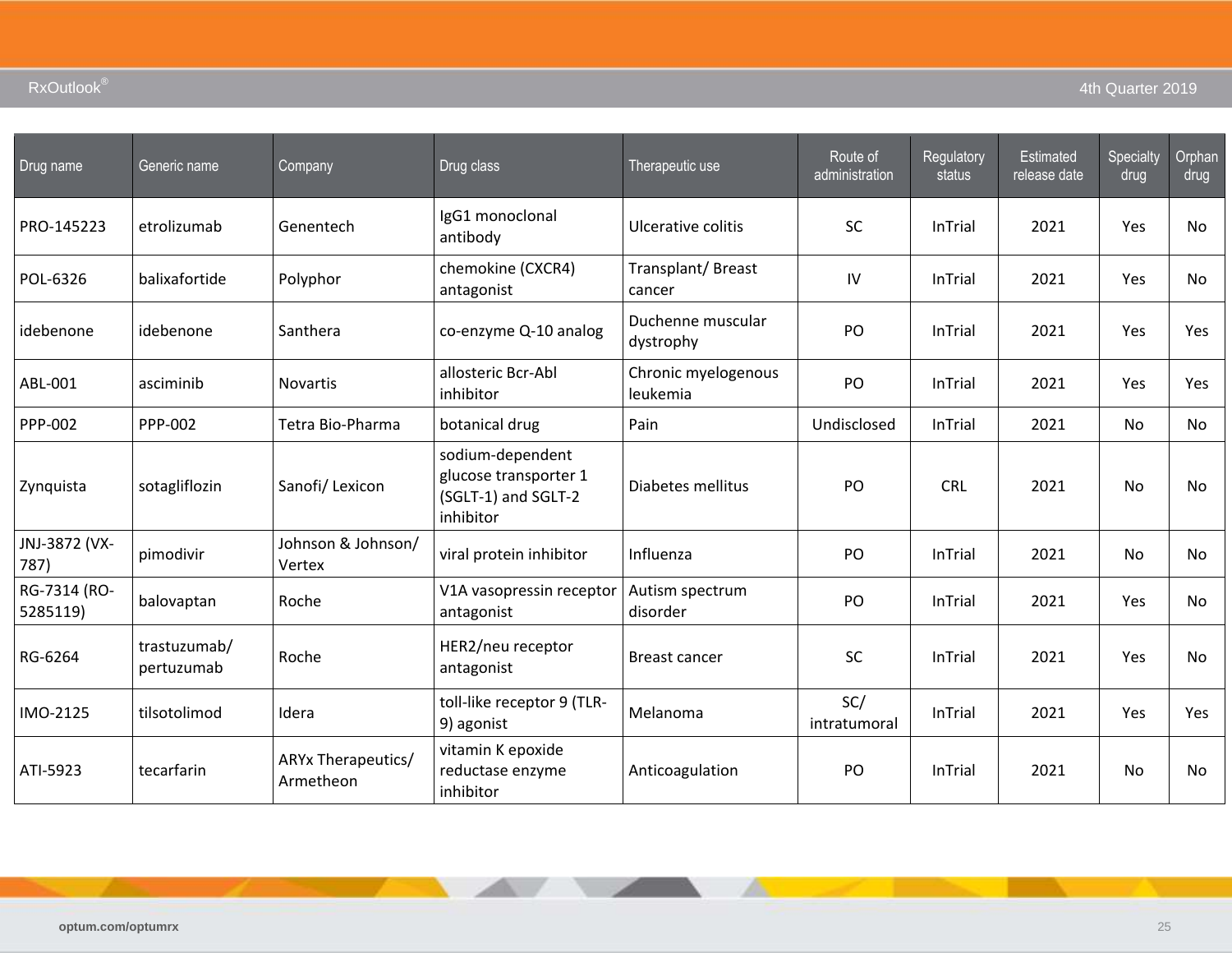| Drug name                | Generic name                                      | Company                  | Drug class                                                           | Therapeutic use                                                          | Route of<br>administration | Regulatory<br>status | <b>Estimated</b><br>release date | Specialty<br>drug | Orphan<br>drug |
|--------------------------|---------------------------------------------------|--------------------------|----------------------------------------------------------------------|--------------------------------------------------------------------------|----------------------------|----------------------|----------------------------------|-------------------|----------------|
| RG-7388 (RO-<br>5503781) | idasanutlin                                       | Roche                    | MDM2 antagonist                                                      | Acute myelogenous<br>leukemia                                            | PO                         | InTrial              | 2021                             | Yes               | No             |
| CMX-001                  | brincidofovir<br>hexadecyloxyprop<br>yl ester     | Chimerix                 | <b>DNA-directed DNA</b><br>polymerase inhibitor                      | Adenovirus/<br>Cytomegalovirus/<br>Smallpox                              | PO                         | InTrial              | 2021                             | No                | Yes            |
| LY-686017                | tradipitant                                       | Vanda<br>Pharmaceuticals | neurokinin 1 receptor<br>(NK-1R) antagonist                          | <b>Motion sickness</b>                                                   | P <sub>O</sub>             | InTrial              | 2021                             | <b>No</b>         | No.            |
| RG-7440                  | ipatasertib                                       | Roche                    | pan-Akt inhibitor                                                    | Prostate cancer; breast<br>cancer                                        | PO                         | InTrial              | 2021                             | Yes               | No             |
| EMD-1214063              | tepotinib                                         | Merck                    | c-Met receptor tyrosine<br>kinase inhibitor                          | Non-small cell lung<br>cancer                                            | PO                         | InTrial              | 2021                             | Yes               | No.            |
| <b>RTA-408</b>           | omaveloxolone                                     | Reata<br>Pharmaceuticals | Nrf2 activator                                                       | Friedreich's ataxia                                                      | PO                         | InTrial              | 2021                             | Yes               | Yes            |
| Recentin                 | cediranib                                         | AstraZeneca              | vascular endothelial<br>growth factor receptor<br>(VEGF) antagonists | Ovarian cancer                                                           | PO                         | InTrial              | 2021                             | Yes               | Yes            |
| MOD-401                  | somatrogon                                        | OPKO Health/ Pfizer      | enzyme replacement                                                   | Growth hormone<br>deficiency                                             | SC                         | InTrial              | 2021                             | Yes               | Yes            |
| DS-100                   | DS-100                                            | Eton                     | undisclosed                                                          | Ophthalmological<br>disease                                              | SC                         | InTrial              | 2021                             | <b>No</b>         | No.            |
| S5G4T-1 (DER-<br>45-EV)  | benzoyl peroxide                                  | Sol-Gel Technologies     | benzoyl peroxide                                                     | Rosacea                                                                  | <b>TOP</b>                 | InTrial              | 2021                             | No                | <b>No</b>      |
| OTL-101                  | ADA-transduced<br>autologous stem<br>cell therapy | Orchard<br>Therapeutics  | gene therapy                                                         | Adenosine deaminase-<br>deficient severe<br>combined<br>immunodeficiency | Undisclosed                | InTrial              | 2021                             | Yes               | Yes            |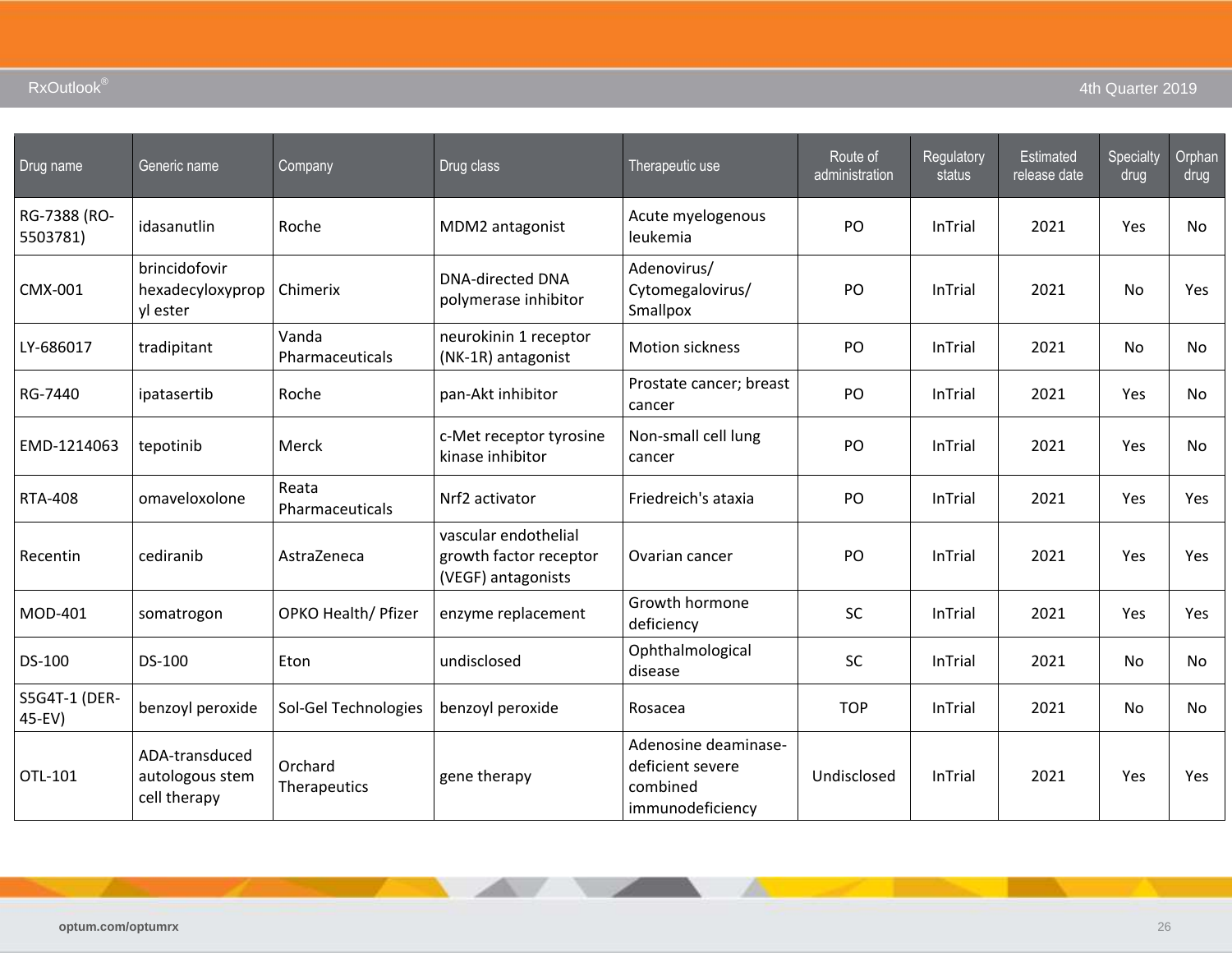| Drug name                    | Generic name                                           | Company                     | Drug class                                                               | Therapeutic use                                          | Route of<br>administration | Regulatory<br>status | Estimated<br>release date | Specialty<br>drug | Orphan<br>drug |
|------------------------------|--------------------------------------------------------|-----------------------------|--------------------------------------------------------------------------|----------------------------------------------------------|----------------------------|----------------------|---------------------------|-------------------|----------------|
| CAT-1004                     | edasalonexent                                          | Catabasis                   | NF-kB inhibitor                                                          | Duchenne muscular<br>dystrophy                           | PO                         | <b>InTrial</b>       | Late 2021                 | Yes               | Yes            |
| ONS-5010                     | bevacizumab                                            | <b>Outlook Therapeutics</b> | anti-VEGF antibody                                                       | wet age-related<br>macular degeneration                  | Intravitreal               | <b>InTrial</b>       | Late 2021                 | <b>Yes</b>        | No.            |
| PF-06482077                  | multivalent group<br><b>B</b> streptococcus<br>vaccine | Pfizer                      | vaccine                                                                  | <b>Bacterial infection</b>                               | IM                         | InTrial              | Late 2021                 | Yes               | No             |
| <b>REGN-1500</b>             | evinacumab                                             | Regeneron                   | angiopoietin-like 3<br>(ANGPTL3) antagonist                              | Hyperlipidemia                                           | IV/SC                      | InTrial              | Late 2021                 | Yes               | No.            |
| AMT-061                      | etranacogene<br>dezaparvovec                           | uniQure                     | gene therapy                                                             | Hemophilia B                                             | IV                         | <b>InTrial</b>       | Late 2021                 | Yes               | No.            |
| PDS-1.0                      | ranibizumab                                            | Roche/ Genentech            | Anti-VEGF (vascular<br>endothelial growth<br>factor)                     | Wet age-related<br>macular degeneration                  | Intravitreal<br>implant    | <b>InTrial</b>       | Late 2021                 | Yes               | No             |
| Humacyl                      | human acellular<br>vessel                              | Humacyte                    | cellular therapy                                                         | End-stage renal<br>disease/ Peripheral<br>artery disease | Implant                    | InTrial              | Late 2021                 | Yes               | No.            |
| NNZ-2566                     | trofinetide                                            | Neuren                      | insulin-like growth factor<br>1 (IGF-1) derivative                       | Rett syndrome/ Fragile<br>X syndrome/ Brain<br>injury    | IV/PO                      | <b>InTrial</b>       | Late 2021                 | Yes               | Yes            |
| MK-0594 (VPD-<br>737)        | serlopitant                                            | Menlo                       | NK-1 receptor antagonist                                                 | Pruritus                                                 | PO                         | InTrial              | Late 2021                 | Yes               | No.            |
| QAW-039<br>(NVP-QAW-<br>039) | fevipiprant                                            | <b>Novartis</b>             | chemoattractant<br>receptor-homologous<br>molecule (CRTH2)<br>antagonist | Asthma                                                   | PO                         | <b>InTrial</b>       | Late 2021                 | Yes               | No.            |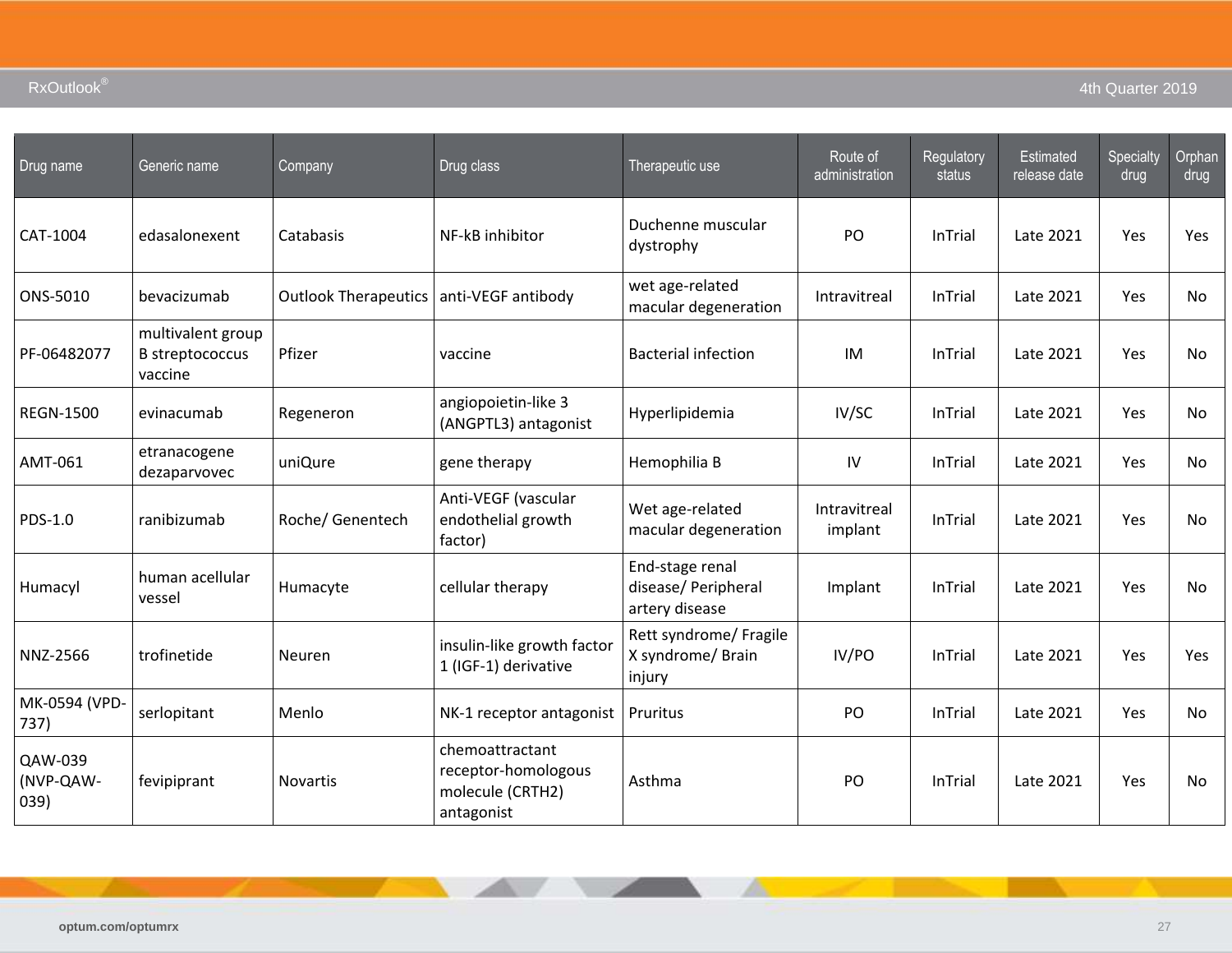| Drug name                  | Generic name                                                                  | Company                     | Drug class                                                             | Therapeutic use                                                         | Route of<br>administration | Regulatory<br>status | <b>Estimated</b><br>release date | Specialty<br>drug | Orphan<br>drug |
|----------------------------|-------------------------------------------------------------------------------|-----------------------------|------------------------------------------------------------------------|-------------------------------------------------------------------------|----------------------------|----------------------|----------------------------------|-------------------|----------------|
| ADV-7103                   | tripotassium<br>citrate<br>monohydrate/<br>potassium<br>hydrogen<br>carbonate | Advicenne                   | Undisclosed                                                            | Distal rental tubular<br>acidosis                                       | PO                         | InTrial              | Late 2021                        | Yes               | No             |
| PW-4142 (T-<br>111)        | nalbuphine ER                                                                 | Trevi Therapeutics/<br>Endo | opioid agonist/<br>antagonist                                          | Prurigo nodularis                                                       | PO                         | <b>InTrial</b>       | Late 2021                        | No                | No             |
| GSK-2696274<br>$(OTL-200)$ | GSK-2696274<br>$(OTL-200)$                                                    | GlaxoSmithKline             | gene therapy                                                           | Leukodystrophy                                                          | IV                         | <b>InTrial</b>       | Late 2021                        | Yes               | Yes            |
| <b>Ultomiris SC</b>        | ravulizumab-cwyz                                                              | Alexion                     | C5 complement inhibitor                                                | paroxysmal nocturnal<br>hemoglobinuria;<br>Hemolytic uremic<br>syndrome | <b>SC</b>                  | <b>InTrial</b>       | Late 2021                        | Yes               | Yes            |
| PF-04965842                | abrocitinib                                                                   | Pfizer                      | janus kinase 1 (JAK-1)<br>inhibitor                                    | Atopic dermatitis                                                       | PO                         | <b>InTrial</b>       | Late 2021                        | Yes               | No             |
| <b>COR-003</b>             | levoketoconazole                                                              | Strongbridge                | azole antifungal                                                       | Cushing's syndrome                                                      | PO                         | <b>InTrial</b>       | Late 2021                        | No                | Yes            |
| AKB-6548                   | vadadustat                                                                    | <b>Akebia Therapeutics</b>  | hypoxia-inducible factor-<br>prolyl hydroxylase (HIF-<br>PH) inhibitor | Anemia                                                                  | PO                         | InTrial              | Late 2021                        | Yes               | No             |

IM = intramuscular, INH = inhalation, INJ = injection, IUD = intrauterine device, IV = intravenous, OP = ophthalmic, PO = oral, SC = subcutaneous, SL = sublingual, TOP = topical, VG = vaginal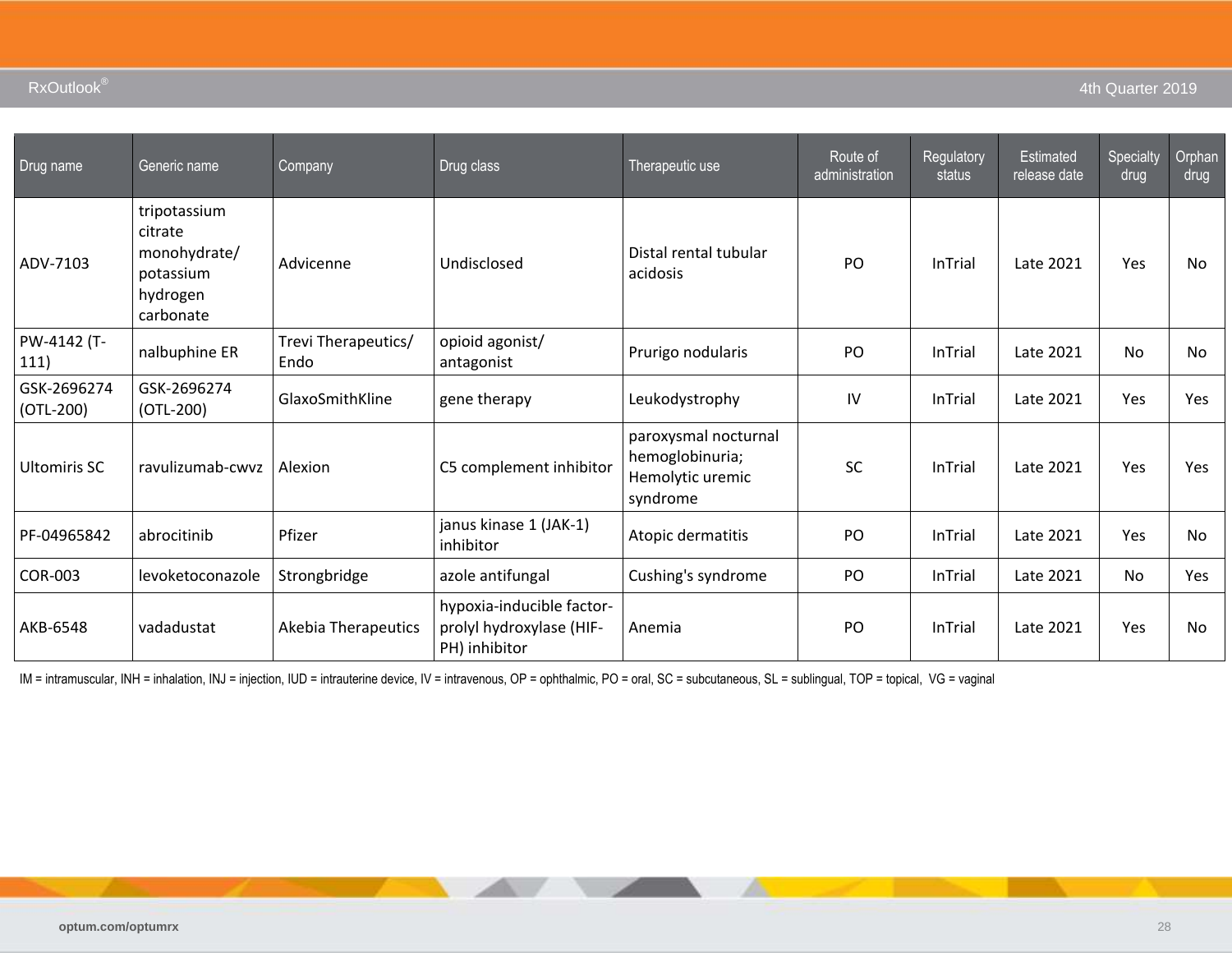### **4th Quarter 2019**

# <span id="page-62-0"></span>Key pending indication forecast

**[optum.com/optumrx](http://www.optum.com/optumrx)**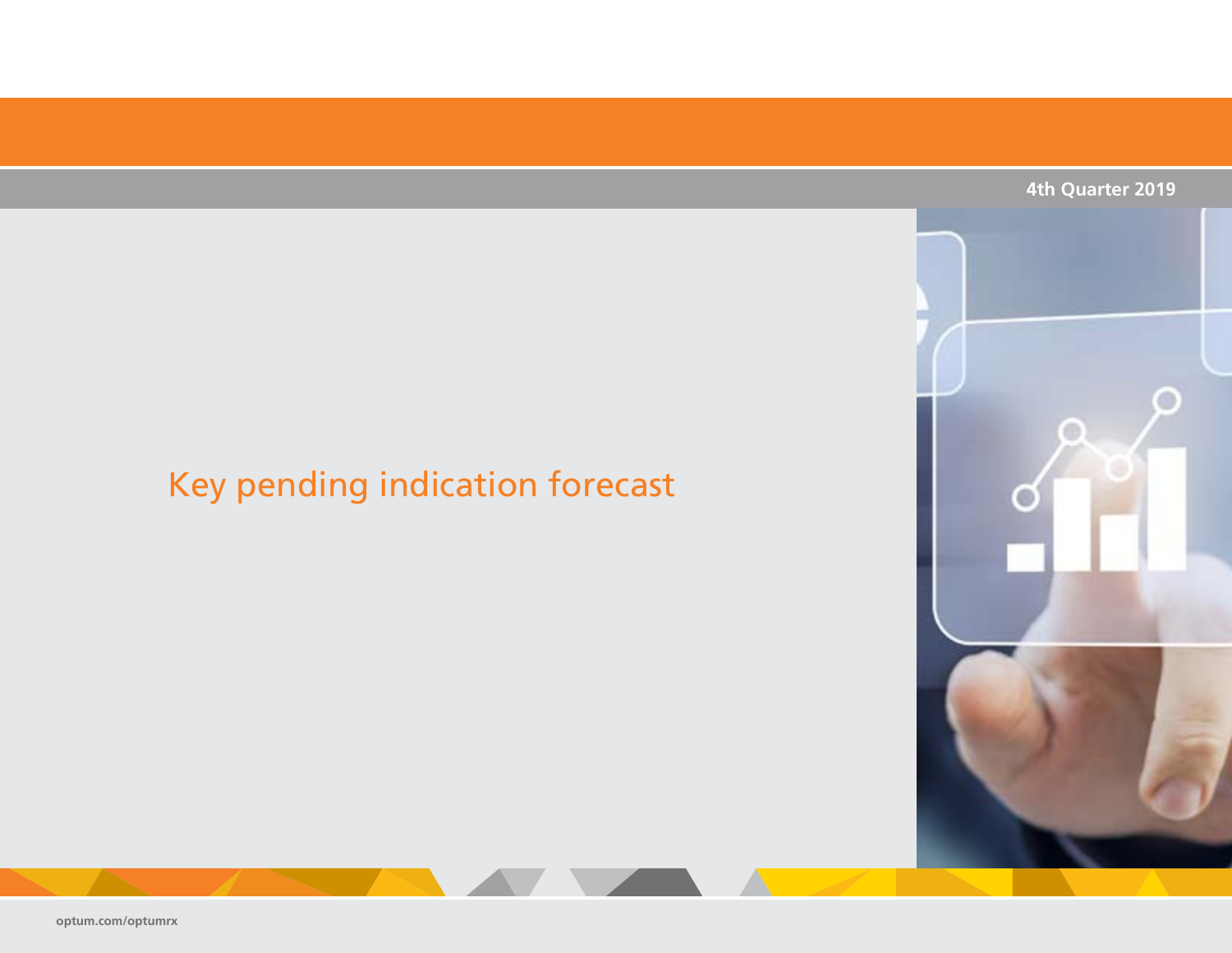$\mathsf{RxOutlook}^\circ$  and  $\mathsf{Autbook}^\circ$  and  $\mathsf{AutRed}$  and  $\mathsf{AutRed}$  and  $\mathsf{AutRed}$  . Although  $\mathsf{AutRed}$  and  $\mathsf{AutRed}$  and  $\mathsf{AutRed}$  and  $\mathsf{AutRed}$  and  $\mathsf{AutRed}$  and  $\mathsf{AutRed}$  and  $\mathsf{AutRed}$  and  $\mathsf{AutRed}$  and  $\mathsf{AutRed}$  and  $\mathsf{AutRed}$  and

## **OptumRx key pending indication forecast**

| Brand name           | Generic name    | <b>Company</b>   | Drug class                                          | Therapeutic use               | Proposed new indication                                                                                                                                                                                                                                                            | Route of<br>administration | <b>Estimated</b><br>approval date |
|----------------------|-----------------|------------------|-----------------------------------------------------|-------------------------------|------------------------------------------------------------------------------------------------------------------------------------------------------------------------------------------------------------------------------------------------------------------------------------|----------------------------|-----------------------------------|
| Belvig/<br>Belvig XR | lorcaserin      | Arena/Eisai      | 5-HT-2C receptor<br>agonist                         | Obesity                       | Label update: to include long-term efficacy<br>and safety data and remove the limitation of<br>use related to the effect of Belviq on<br>cardiovascular morbidity and mortality                                                                                                    | PO                         | $11/2019 -$<br>12/2019            |
| Tecentriq            | atezolizumab    | Genentech        | PD-L1 monoclonal<br>antibody                        | Non-small cell<br>lung cancer | In combination with Abraxane (albumin-<br>bound paclitaxel; nab-paclitaxel) and<br>carboplatin for the initial (first-line)<br>treatment of people with metastatic non-<br>squamous non-small cell lung cancer<br>(NSCLC) who do not have EGFR or ALK<br>genomic tumor aberrations | IV                         | 12/2/2019                         |
| Vascepa              | icosapent ethyl | Amarin           | ethyl ester of<br>eicosapentaenoic acid             | Hyperlipidemia                | To reduce the risk of cardiovascular events<br>in high-risk patients                                                                                                                                                                                                               | PO                         | 12/28/2019                        |
| Lynparza             | olaparib        | AstraZeneca      | poly (ADP-ribose)<br>polymerase (PARP)<br>inhibitor | Pancreatic cancer             | Monotherapy for maintenance of gBRCA<br>mutated metastatic pancreatic cancer                                                                                                                                                                                                       | PO                         | 12/31/2019                        |
| Xtandi               | enzalutamide    | Astellas/ Pfizer | androgen receptor<br>inhibitor                      | Prostate cancer               | Treatment of metastatic hormone-sensitive<br>prostate cancer                                                                                                                                                                                                                       | P <sub>O</sub>             | 12/31/2019                        |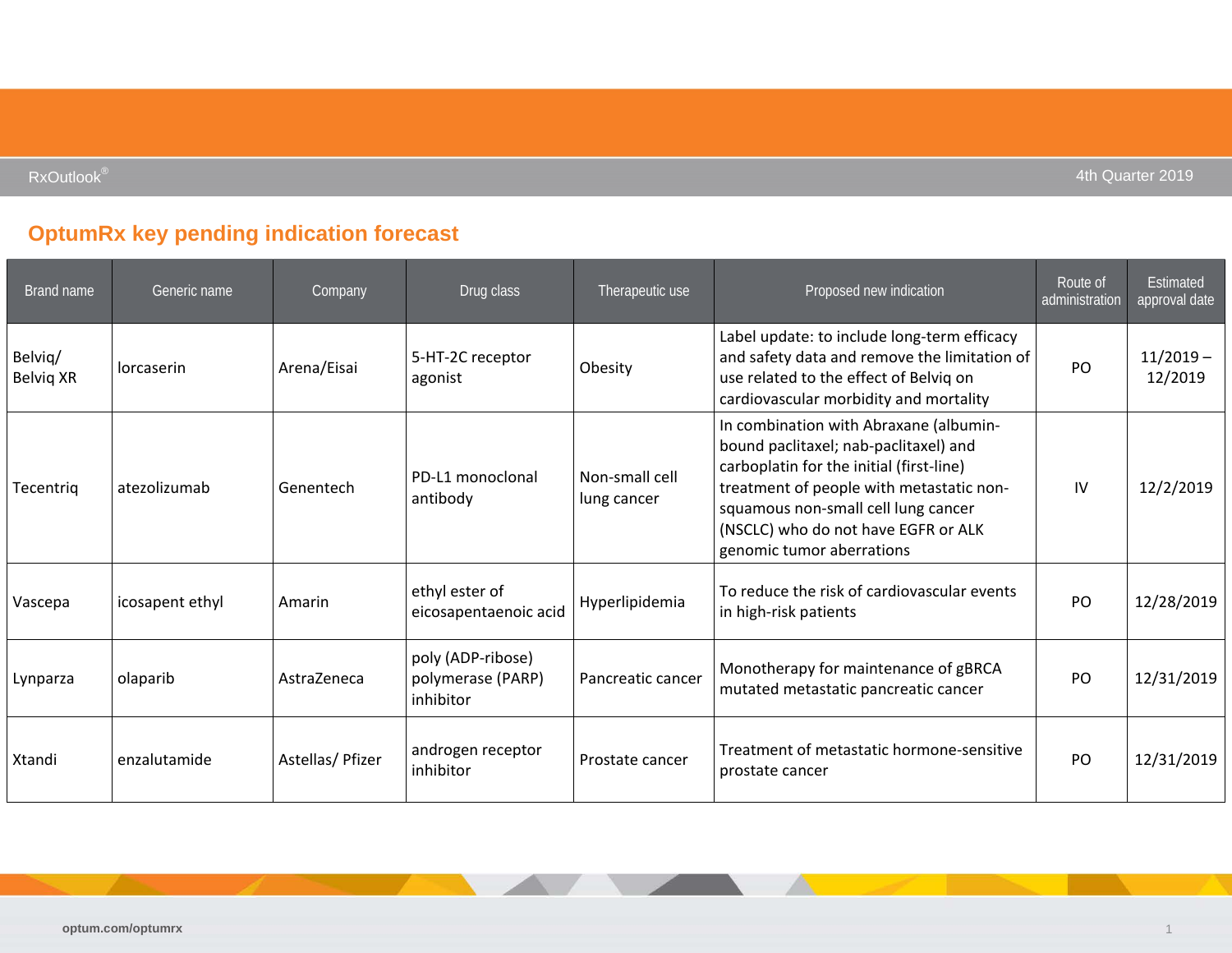| Brand name | Generic name                                      | Company      | Drug class                                              | Therapeutic use                                     | Proposed new indication                                                                                   | Route of<br>administration | Estimated<br>approval date |
|------------|---------------------------------------------------|--------------|---------------------------------------------------------|-----------------------------------------------------|-----------------------------------------------------------------------------------------------------------|----------------------------|----------------------------|
| Qsymia     | phentermine and<br>topiramate<br>extended-release | Vivus        | sympathomimetic<br>amine anorectic/<br>antiepileptic    | Cardiovascular/<br>safety data                      | Label update: to include cardiovascular risk<br>and post-marketing safety data                            | PO                         | 12/31/2019                 |
| Fiasp      | insulin aspart                                    | Novo Nordisk | insulins                                                | Diabetes mellitus                                   | To improve glycemic control in children and<br>adolescents with type 1 diabetes                           | <b>SC</b>                  | 1/1/2020                   |
| Trulicity  | dulaglutide                                       | Eli Lilly    | glucagon-like peptide-<br>1 (GLP-1) receptor<br>agonist | Cardiovascular<br>outcomes                          | Cardiovascular risk reduction in adults with<br>type 2 diabetes                                           | <b>SC</b>                  | 1/1/2020                   |
| Ozempic    | semaglutide                                       | Novo Nordisk | glucagon-like peptide-<br>1 (GLP-1) receptor<br>agonist | Cardiovascular<br>risk reduction                    | Cardiovascular risk reduction in adults with<br>type 2 diabetes                                           | <b>SC</b>                  | 1/20/2020                  |
| Rybelsus   | semaglutide                                       | Novo Nordisk | glucagon-like peptide-<br>1 (GLP-1) receptor<br>agonist | Cardiovascular<br>risk reduction                    | Cardiovascular risk reduction in adults with<br>type 2 diabetes                                           | PO                         | 1/20/2020                  |
| Dificid    | fidaxomicin                                       | Merck        | macrolide                                               | Clostridium<br>difficile-<br>associated<br>diarrhea | Treatment of Clostridium difficile-associated<br>diarrhea (CDAD) in patients 6 months of age<br>and older | <b>PO</b>                  | 1/24/2020                  |

and the state of the con-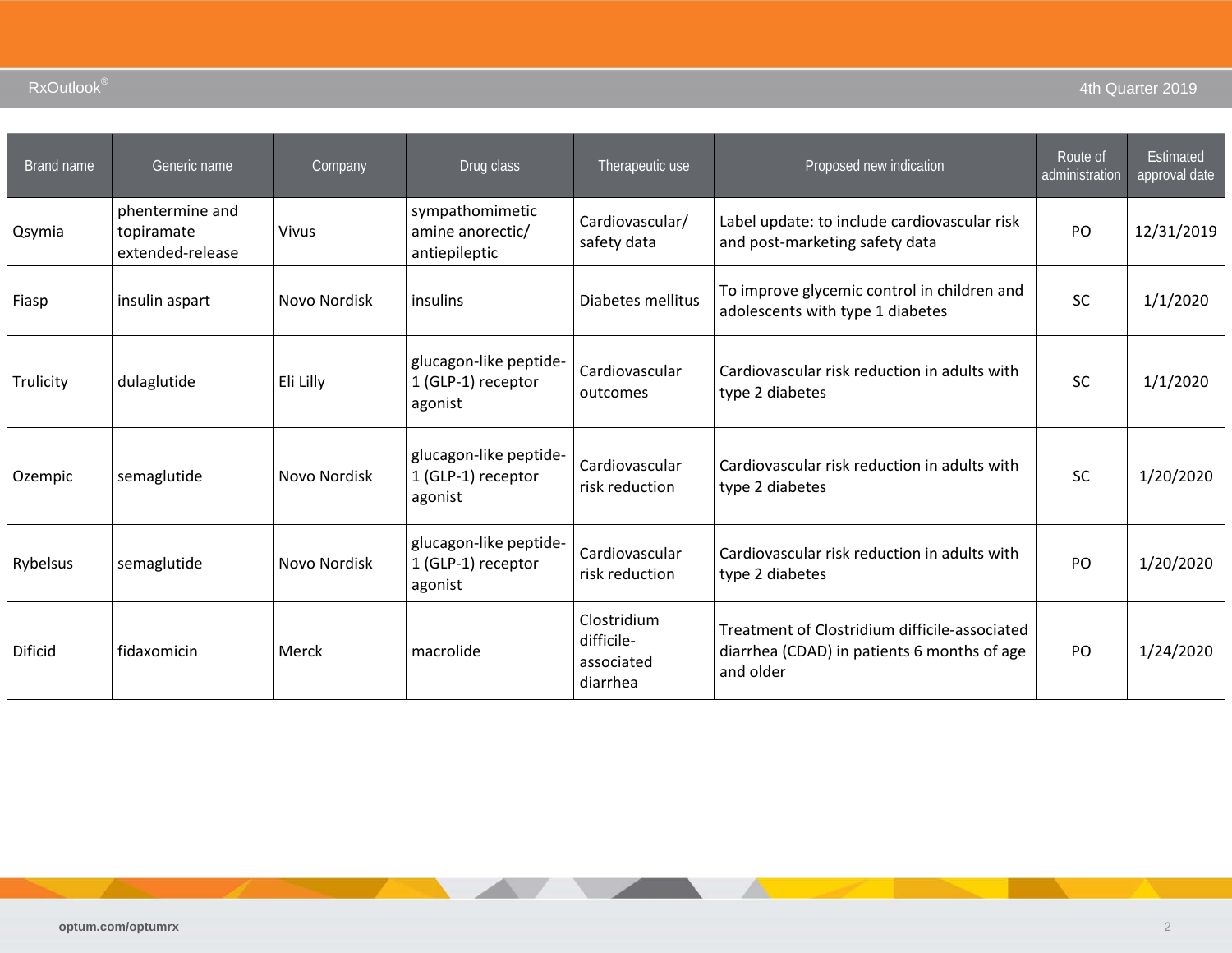| Brand name | Generic name  | Company                              | Drug class                                                      | Therapeutic use                                                                                                                                                                   | Proposed new indication                                                                                                                                                                         | Route of<br>administration | Estimated<br>approval date |
|------------|---------------|--------------------------------------|-----------------------------------------------------------------|-----------------------------------------------------------------------------------------------------------------------------------------------------------------------------------|-------------------------------------------------------------------------------------------------------------------------------------------------------------------------------------------------|----------------------------|----------------------------|
| Keytruda   | pembrolizumab | Merck                                | anti-PD-1 inhibitor                                             | Melanoma,<br>classical Hodgkin<br>lymphoma,<br>primary<br>mediastinal large<br>B-cell lymphoma,<br>gastric cancer,<br>hepatocellular<br>carcinoma and<br>Merkel cell<br>carcinoma | Updated dosing frequency: every-six-weeks<br>dosing schedule option                                                                                                                             | IV                         | 2/18/2020                  |
| Opdivo     | nivolumab     | <b>Bristol-Myers</b><br>Squibb       | anti-PD-1 inhibitor                                             | Hepatocellular<br>carcinoma                                                                                                                                                       | In combination with ipilimumab for the<br>treatment of patients with advanced<br>hepatocellular carcinoma (HCC) previously<br>treated with sorafenib                                            | IV                         | 3/10/2020                  |
| Reblozyl   | luspatercept  | Celgene                              | Erythroid maturation<br>agent                                   | Myelodysplastic<br>syndromes                                                                                                                                                      | Treatment of adult patients with very low to<br>intermediate risk myelodysplastic<br>syndromes (MDS)-associated anemia who<br>have ring sideroblasts and require red blood<br>cell transfusions | <b>SC</b>                  | 4/4/2020                   |
| Otezla     | apremilast    | Celgene                              | phosphodiesterase 4<br>inhibitor                                | Scalp psoriasis                                                                                                                                                                   | Treatment of moderate to severe scalp<br>psoriasis                                                                                                                                              | PO                         | 4/15/2020                  |
| Jardiance  | empagliflozin | Boehringer<br>Ingelheim/Eli<br>Lilly | sodium-dependent<br>glucose transporter 2<br>(SGLT-2) inhibitor | Diabetes mellitus                                                                                                                                                                 | Adjunct to insulin for treatment of type 1<br>diabetes mellitus (T1DM)                                                                                                                          | PO                         | 4/15/2020                  |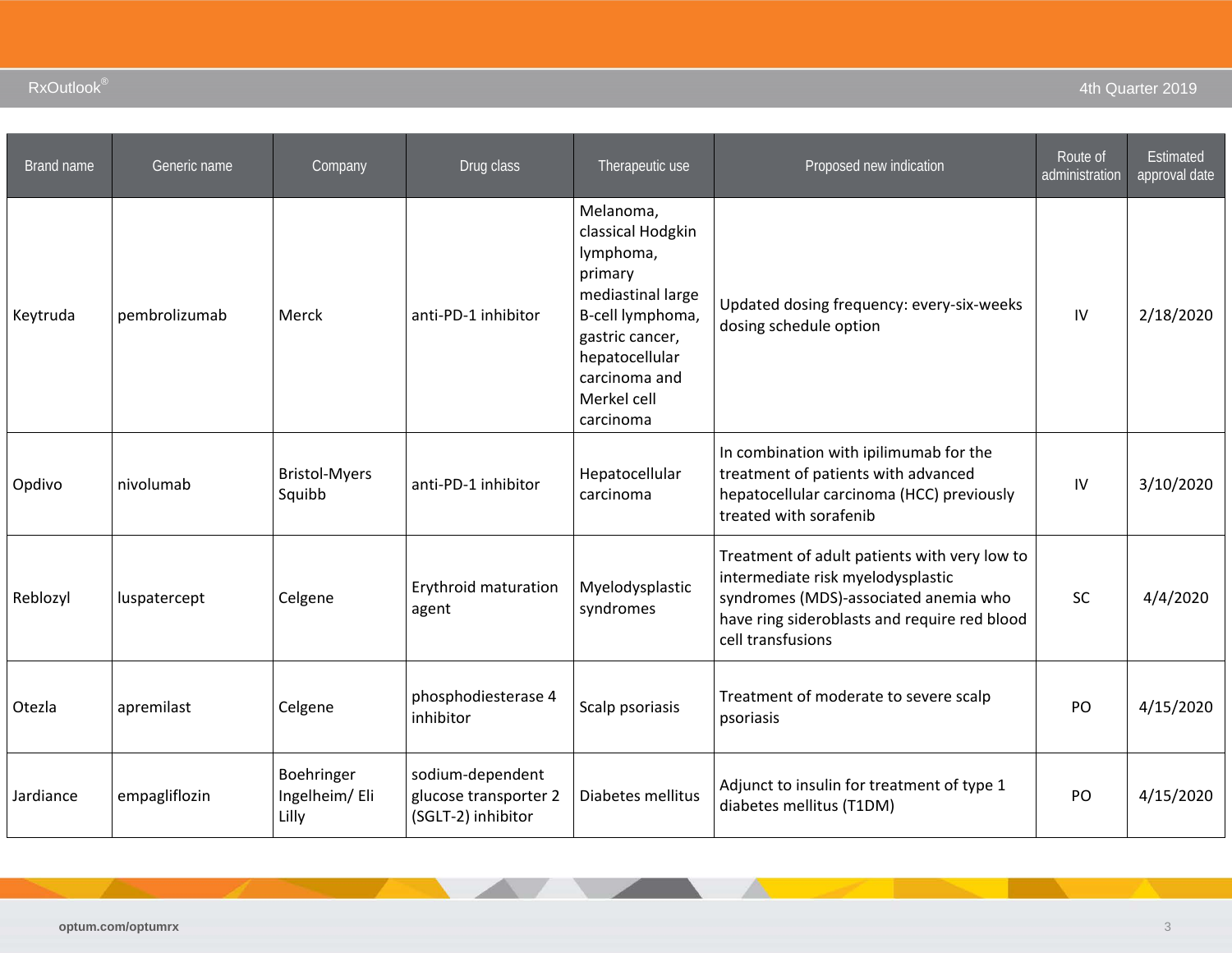| Brand name | Generic name  | Company                          | Drug class                                                                 | Therapeutic use                                | Proposed new indication                                                                                                                                                                                        | Route of<br>administration | <b>Estimated</b><br>approval date |
|------------|---------------|----------------------------------|----------------------------------------------------------------------------|------------------------------------------------|----------------------------------------------------------------------------------------------------------------------------------------------------------------------------------------------------------------|----------------------------|-----------------------------------|
| Nerlynx    | neratinib     | Puma<br>Biotechnology            | irreversible pan-ErbB<br>receptor tyrosine<br>kinase inhibitor             | <b>Breast cancer</b>                           | In combination with capecitabine for the<br>treatment of patients with HER2-positive<br>metastatic breast cancer who have failed<br>two or more prior lines of HER2-directed<br>treatment (third-line disease) | PO                         | 4/30/2020                         |
| Cyramza    | ramucirumab   | Eli Lilly/ Shire/<br>AstraZeneca | vascular endothelial<br>growth factor 2<br>(VEGF-2) receptor<br>antagonist | Non-small cell<br>lung cancer                  | First-line treatment of patients with<br>metastatic EGFR-mutated non-small cell<br>lung cancer (NSCLC)                                                                                                         | IV                         | 5/15/2020                         |
| Orilissa   | elagolix      | AbbVie                           | gonadotropin-<br>releasing hormone<br>(GnRH) receptor<br>antagonist        | Uterine fibroids                               | Management of heavy menstrual bleeding<br>associated with uterine fibroids in women                                                                                                                            | PO                         | 6/5/2020                          |
| Taltz      | ixekizumab    | Eli Lilly                        | IL-17 monoclonal<br>antibody                                               | Non-radiographic<br>axial<br>spondyloarthritis | Treatment of non-radiographic axial<br>spondyloarthritis                                                                                                                                                       | <b>SC</b>                  | 6/15/2020                         |
| Xolair     | omalizumab    | Genentech                        | IgE antagonist                                                             | Nasal polyps                                   | Treatment of adults with chronic<br>rhinosinusitis with nasal polyps (CRSwNP)<br>who have not adequately responded to<br>intranasal corticosteroids                                                            | <b>SC</b>                  | 6/15/2020                         |
| Keytruda   | pembrolizumab | Merck                            | anti-PD-1 inhibitor                                                        | Cutaneous<br>squamous cell<br>carcinoma        | Treatment of patients with recurrent and/or<br>metastatic cutaneous squamous cell<br>carcinoma (cSCC) that is not curable by<br>surgery or radiation                                                           | $\mathsf{IV}$              | 6/29/2020                         |
| Calquence  | acalabrutinib | AstraZeneca                      | Bruton's tyrosine<br>kinase inhibitor                                      | Chronic<br>lymphocytic<br>leukemia             | Treatment of high risk relapsed or refractory<br>chronic lymphocytic leukemia (CLL)                                                                                                                            | PO                         | 6/30/2020                         |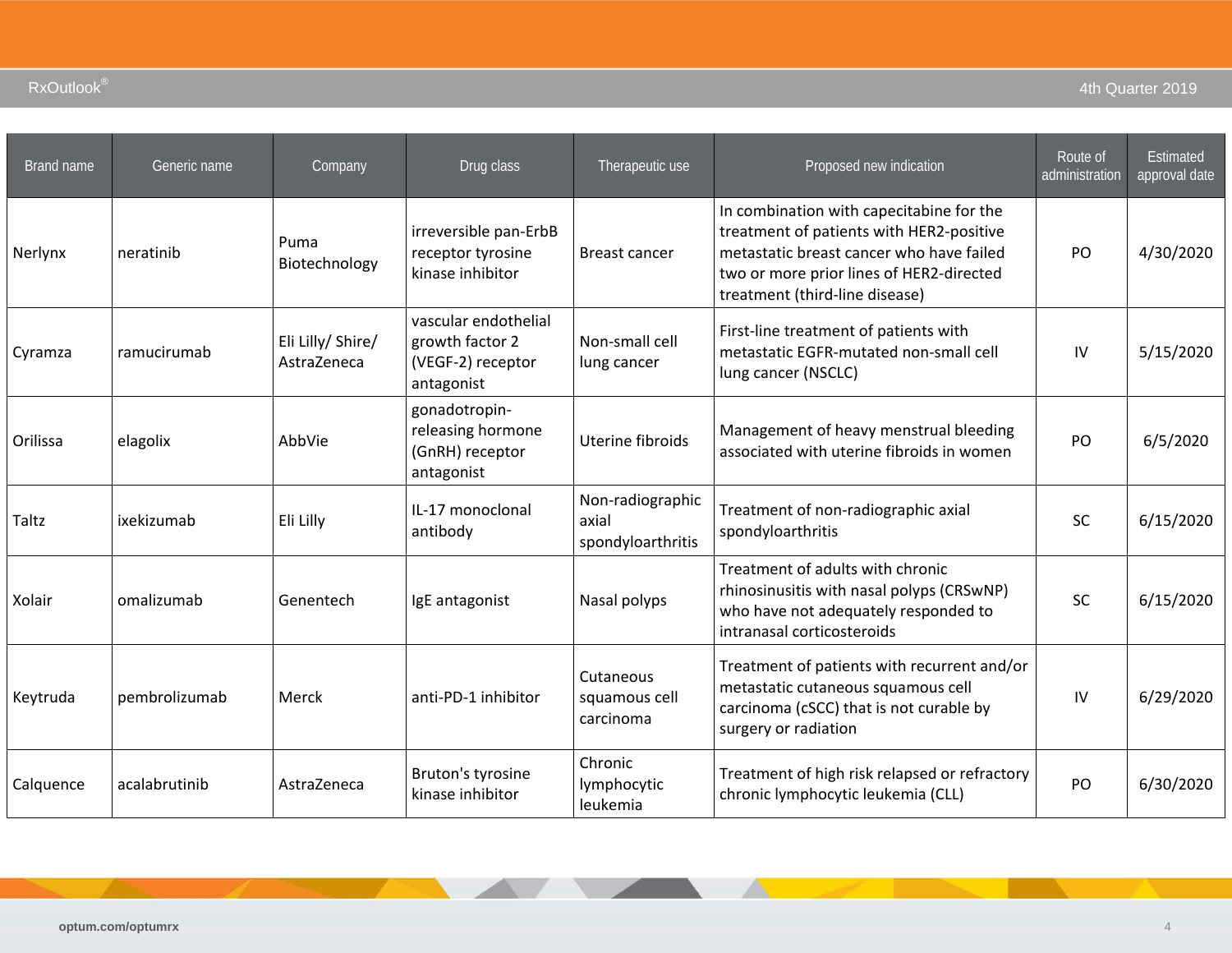| Brand name         | Generic name                                        | Company                     | Drug class                                                                                              | Therapeutic use               | Proposed new indication                                                                                                                                      | Route of<br>administration | Estimated<br>approval date |
|--------------------|-----------------------------------------------------|-----------------------------|---------------------------------------------------------------------------------------------------------|-------------------------------|--------------------------------------------------------------------------------------------------------------------------------------------------------------|----------------------------|----------------------------|
| <b>Brilinta</b>    | ticagrelor                                          | AstraZeneca                 | Thienopyridine                                                                                          | Cardiovascular<br>outcomes    | Reduction in the incidence of cardiovascular<br>death, myocardial infarction, or stroke in<br>patients with type 2 diabetes mellitus                         | PO                         | 7/15/2020                  |
| Ofev               | nintedanib                                          | Boehringer<br>Ingelheim     | tyrosine kinase<br>inhibitor                                                                            | Interstitial lung<br>diseases | Treatment of progressive fibrosing<br>interstitial lung diseases                                                                                             | PO                         | 7/15/2020                  |
| Tremfya            | guselkumab                                          | Janssen Biotech             | interleukin-23 (IL-23)<br>inhibitor                                                                     | Psoriatic arthritis           | Treatment of active psoriatic arthritis                                                                                                                      | <b>SC</b>                  | 7/16/2020                  |
| Trelegy<br>Ellipta | fluticasone furoate/<br>umeclidinium/<br>vilanterol | GSK/Theravance<br>Biopharma | corticosteroid (ICS)/<br>long-acting muscarinic<br>agent (LAMA)/ long-<br>acting beta agonist<br>(LABA) | Asthma                        | Treatment of asthma                                                                                                                                          | <b>INH</b>                 | 7/31/2020                  |
| Spravato           | esketamine                                          | J&J/ Janssen                | NMDA receptor<br>antagonist                                                                             | Major depressive<br>disorder  | For the rapid reduction of depressive<br>symptoms in adult patients with major<br>depressive disorder (MDD) who have active<br>suicidal ideation with intent | Intranasal                 | 8/2/2020                   |
| Stelara            | ustekinumab                                         | Janssen                     | human interleukin-12<br>and -23 antagonist                                                              | Plaque psoriasis              | Treatment of pediatric (ages 6 to 11)<br>patients with moderate to severe plaque<br>psoriasis (PsO).                                                         | <b>SC</b>                  | 8/7/2020                   |
| Dovato             | dolutegravir and<br>lamivudine                      | GlaxoSmithKline<br>(ViiV)   | integrase<br>inhibitor/nucleoside<br>analogue reverse<br>transcriptase                                  | $HIV-1$                       | As a switch treatment for HIV-1 infection in<br>virologically suppressed adults on a stable<br>antiretroviral regimen with no treatment<br>failure           | PO                         | 8/14/2020                  |

IM = intramuscular, INH = inhaled, IV = intravenous, OPH = ophthalmic, PO = oral, SC = subcutaneous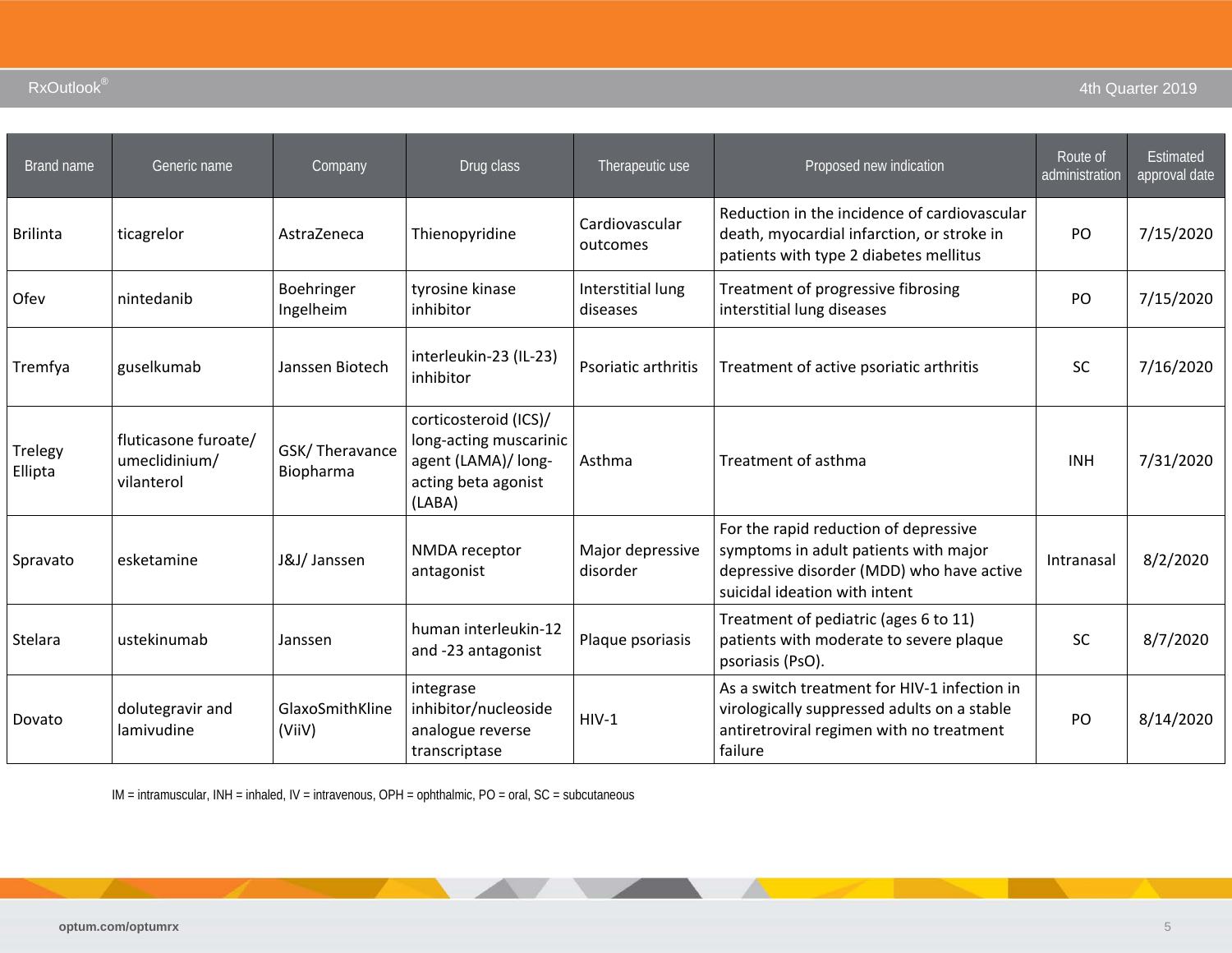References:

Adakveo [package insert], East Hanover, New Jersey: Novartis Pharmaceuticals; November 2019.

Aimmune Press Release. Aimmune Web site. U.S. FDA accepts BLA filing of Aimmune Therapeutics' AR101 for peanut allergy. http://ir.aimmune.com/news-releases/newsrelease-details/us-fda-accepts-bla-filing-aimmune-therapeutics-ar101-peanut. March 18, 2019. Accessed October 6, 2019.

Alder BioPharmaceuticals Press Release. Alder BioPharmaceuticals Web site. Alder announces eptinezumab significantly reduces migraine risk meets primary and all key secondary endpoints in pivotal PROMISE 2 phase 3 trial for chronic migraine prevention. https://investor.alderbio.com/news-releases/news-release-details/alder-announceseptinezumab-significantly-reduces-migraine-risk. January 8, 2018. Accessed October 1, 2019.

Alder BioPharmaceuticals Press Release. Alder BioPharmaceuticals Web site. Alder BioPharmaceuticals announces positive eptinezumab phase 3 results for prevention of frequent episodic migraine. https://investor.alderbio.com/news-releases/news-releasedetails/alder-biopharmaceuticals-announces-positive-eptinezumab-phase-3. June 27, 2017. Accessed October 30, 2019.

Alder BioPharmaceuticals Press Release. Alder BioPharmaceuticals Web site. U.S. Food and Drug Administration accepts Biologics License Application for eptinezumab. https:// investor.alderbio.com/news-releases/news-release-details/us-food-and-drug-administrationaccepts-biologics-license. April 22, 2019. Accessed October 1, 2019.

Alnylam Press Release. Alnylam Web site. Alnylam announces U.S. Food and Drug Administration (FDA) granted priority review of the givosiran New Drug Application (NDA) for the treatment of acute hepatic porphyria. http://investors.alnylam.com/news-releases/ news-release-details/alnylam-announces-us-food-and-drug-administration-fda-granted. August 5, 2019. Accessed October 1, 2019.

Alnylam Press Release. Alnylam Web site. Alnylam presents positive complete results from ENVISION phase 3 study of givosiran, an investigational RNAi therapeutic for the treatment of acute hepatic porphyria. http://investors.alnylam.com/news-releases/newsrelease-details/alnylam-presents-positive-complete-results-envision-phase-3. April 12, 2019. Accessed October 3, 2019.

American Cancer Society. Gastrointestinal Stromal Tumor (GIST). American Cancer Society Web site. https://www.cancer.org/cancer/gastrointestinal-stromal-tumor.html. Accessed October 30, 2019.

American Cancer Society. Soft tissue sarcoma. American Cancer Society Web site. https:// www.cancer.org/cancer/soft-tissue-sarcoma.html. Accessed October 8, 2019.

Ataga KI, Kutlar A, Kanter J, et al. Crizanlizumab for the Prevention of Pain Crises in Sickle Cell Disease. N Engl J Med. 2017;376(5):429-439.

Ballantyne CM, Banach M, Mancini GBJ, et al. Efficacy and safety of bempedoic acid added to ezetimibe in statin-intolerant patients with hypercholesterolemia: A randomized, placebo-controlled study. Atherosclerosis. 2018;277:195-203.

Ballantyne CM, Laufs U, Ray KK, et al. Bempedoic acid plus ezetimibe fixed-dose combination in patients with hypercholesterolemia and high CVD risk treated with maximally tolerated statin therapy. Eur J Prev Cardiol. 2019. [Epub ahead of print]

BioMedTracker Drug Intelligence Platform. BioMedTracker Web site. http://www. biomedtracker.com/.

Blueprint Medicines. Blueprint Medicines Web site. Blueprint Medicines announces FDA acceptance of New Drug Application for avapritinib for the treatment of PDGFRA exon 18 mutant GIST and fourth-line GIST. http://ir.blueprintmedicines.com/news-releases/newsrelease-details/blueprint-medicines-announces-fda-acceptance-new-drug. August 7, 2019. Accessed October 8, 2019.

Blueprint Medicines. Blueprint Medicines Web site. Blueprint Medicines announces FDA intent to split avapritinib New Drug Application into separate submissions for PDGFRA exon 18 mutant GIST and fourth-line GIST. http://ir.blueprintmedicines.com/news-releases/ news-release-details/blueprint-medicines-announces-fda-intent-split-avapritinib-new. October 28, 2019. Accessed October 30, 2019.

Blueprint Medicines. Blueprint Medicines Web site. Blueprint Medicines presents NAVIGATOR trial data in PDGFRA exon 18 mutant GIST and fourth-line GIST at ASCO 2019 supporting planned marketing applications for avapritinib. http:// ir.blueprintmedicines.com/news-releases/news-release-details/blueprint-medicines-presentsnavigator-trial-data-pdgfra-exon-18. June 1, 2019. Accessed October 8, 2019.

Celgene Press Release. Celgene Web site. US FDA and EMA accept applications for ozanimod for the treatment of relapsing forms of multiple sclerosis. https://ir.celgene. com/press-releases/press-release-details/2019/US-FDA-and-EMA-Accept-Applications-forOzanimod-for-the-Treatment-of-Relapsing-Forms-of-Multiple-Sclerosis/default.aspx. June 6, 2019. Accessed September 30, 2019.

Cohen JA, Comi G, Selmaj KW, et al; RADIANCE Trial Investigators. Safety and efficacy of ozanimod versus interferon beta-1a in relapsing multiple sclerosis (RADIANCE): a multicentre, randomised, 24-month, phase 3 trial. Lancet Neurol. 2019. [Epub ahead of print]

Comi G, Kappos L, Selmaj KW, et al; SUNBEAM Study Investigators. Safety and efficacy of ozanimod versus interferon beta-1a in relapsing multiple sclerosis (SUNBEAM): a multicentre, randomised, minimum 12-month, phase 3 trial. Lancet Neurol. 2019. [Epub ahead of print]

Croop R, Goadsby PJ, Stock DA, et al. Efficacy, safety, and tolerability of rimegepant orally disintegrating tablet for the acute treatment of migraine: a randomised, phase 3, doubleblind, placebo-controlled trial. Lancet. 2019;394(10200):737-745.

Epizyme Press Release. Epizyme Web site. Epizyme announces FDA filing acceptance of New Drug Application and priority review for tazemetostat for the treatment of epithelioid sarcoma. https://epizyme.gcs-web.com/news-releases/news-release-details/epizymeannounces-fda-filing-acceptance-new-drug-application-and. July 25, 2019. Accessed October 7, 2019.

Epizyme Press Release. Epizyme Web site. Epizyme reports updated data from phase 2 trial of tazemetostat for epithelioid sarcoma at 2019 ASCO Annual Meeting. https://epizyme. gcs-web.com/news-releases/news-release-details/epizyme-reports-updated-data-phase-2 trial-tazemetostat. June 3, 2019. Accessed October 8, 2019.

Esperion Press Release. Esperion Web site. Esperion announces positive top-Line results from final pivotal phase 3 study of bempedoic acid. https://esperion.gcs-web.com/ node/10236/pdf. October 28, 2018. Accessed November 12, 2019.

Esperion Press Release. Esperion Web site. Esperion announces U.S. FDA acceptance of New Drug Applications (NDAs) for both bempedoic acid and the bempedoic acid / ezetimibe combination tablet for filing and regulatory review. https://www.esperion. com/investors-media/news-releases/news-release-details/esperion-announces-us-fdaacceptance-new-drug-applications-ndas/. May 5, 2019. Accessed October 3, 2019.

Global Blood Therapeutics Press Release. Global Blood Therapeutics Web site. GBT announces U.S. Food and Drug Administration acceptance of New Drug Application and priority review for voxelotor for the treatment of sickle cell disease. http://ir.globalbloodtx. com/node/9806/pdf. September 5, 2019. Accessed October 1, 2019.

Laufs U, Banach M, Mancini GBJ, et al. Efficacy and safety of bempedoic acid in patients with hypercholesterolemia and statin intolerance. J Am Heart Assoc. 2019;8(7):e011662.

Lipton RB, Croop R, Stock EG, et al. Rimegepant, an oral calcitonin gene-related peptide receptor antagonist, for migraine. N Engl J Med. 2019;381(2):142-149.

National Institute of Health: Genetic and Rare Diseases Information Center. Sickle cell anemia. Genetic and Rare Diseases Information Center Web site. https://rarediseases.info. nih.gov/diseases/8614/sickle-cell-anemia. Accessed October 9, 2019.

Novartis Press Release. Novartis Web site. FDA accepts file and accelerates review of Novartis sickle cell disease medicine crizanlizumab (SEG101). https://www.novartis.com/ news/media-releases/fda-accepts-file-and-accelerates-review-novartis-sickle-cell-diseasemedicine-crizanlizumab-seg101. July 16, 2019. Accessed October 1, 2019.

PALISADE Group of Clinical Investigators. AR101 oral immunotherapy for peanut allergy. N Engl J Med. 2018;379(21):1991-2001.

Ray KK, Bays HE, Catapano AL, et al; CLEAR Harmony Trial. Safety and efficacy of bempedoic acid to reduce LDL cholesterol. N Engl J Med. 2019;380(11):1022-1032.

Trikafta [package insert], Boston, MA: Vertex Pharmaceuticals Inc.; October 2019.

UpToDate Database. https://www.uptodate.com.

Vichinsky E, Hoppe CC, Ataga KI, et al; HOPE Trial Investigators. A phase 3 randomized trial of voxelotor in sickle cell disease. N Engl J Med. 2019;381(6):509-519.